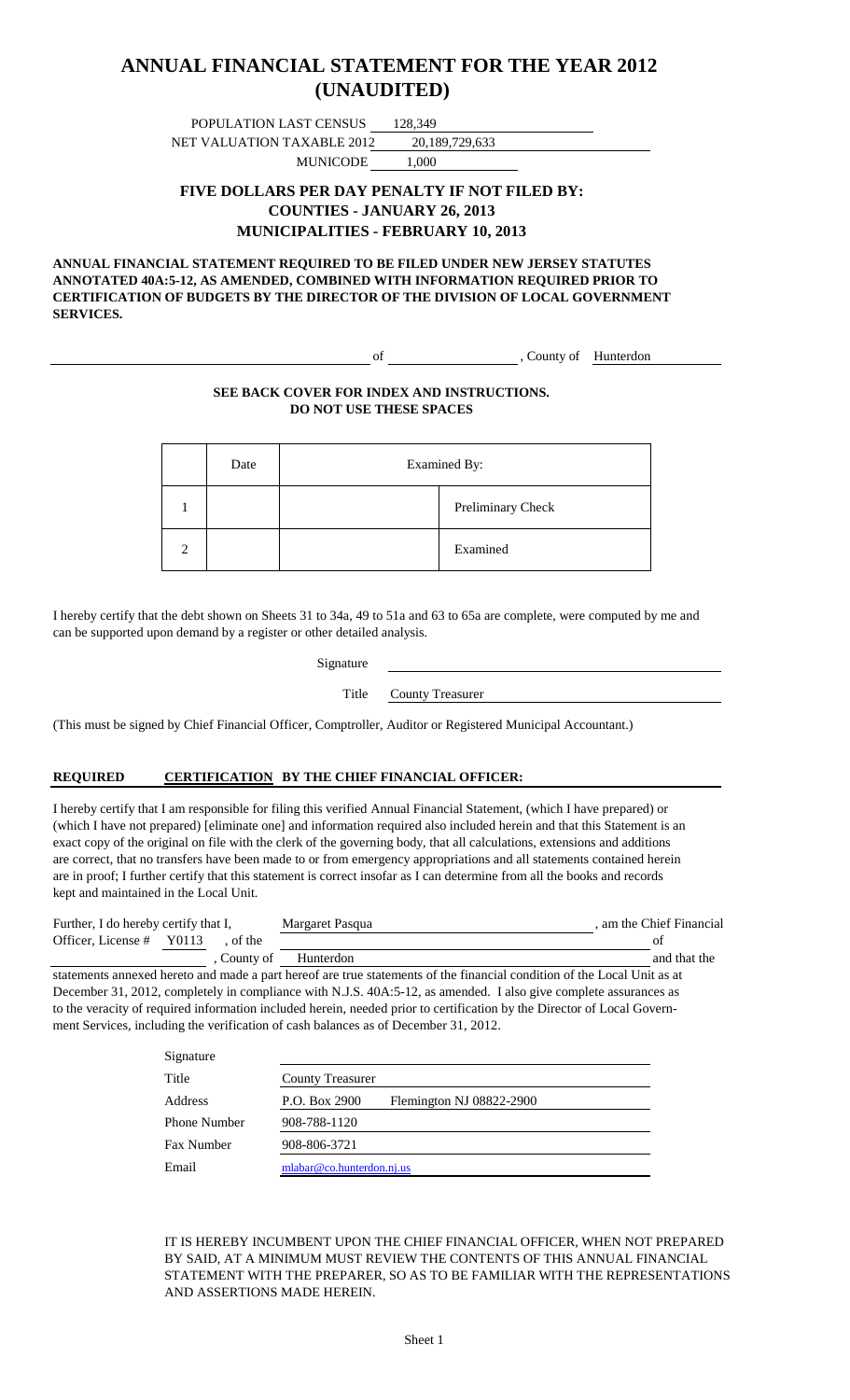### **THE REQUIRED CERTIFICATION BY AN RMA IS AS FOLLOWS:**

#### **Preparation by Registered Municipal Accountant (Statement of Statutory Auditor Only)**

**I have prepared the post-closing trial balances, related statements and analyses included in the accompanying Annual Financial Statement from the books of account and records made available to me by the of as of December 31, 20 and have applied certain agreed-upon procedures thereon as promulgated by the Division of Local Government Services, solely to assist the Chief Financial Officer in connection with the filing of the Annual Financial Statement for the year then ended as required by N.J.S. 40A:5-12, as amended.**

**Because the agreed-upon procedures do not constitute an examination of accounts made in accordance with generally accepted auditing standards, I do not express an opinion on any of the post-closing trial balances, related statements and analyses. In connection with the agreed-upon procedures, (except for circumstances as set forth below, no matters) or (no matters) [eliminate one] came to my attention that caused me to believe that the Annual** Financial Statement for the year ended **is not in substantial compliance with the requirements of the State of New Jersey, Department of Community Affairs, Division of Local Government Services. Had I performed additional procedures or had I made an examination of the financial statements in accordance with generally accepted auditing standards, other matters might have come to my attention that would have been reported to the governing body and the Division. This Annual Financial Statement relates only to the accounts and items prescribed by the Division and does not extend to the financial statements of the municipality/county, taken as a whole.**

**Listing of agreed-upon procedures not performed and/or matters coming to my attention of which the Director should be informed:**

(Registered Municipal Accountant)

(Firm Name)

(Address)

(Address)

(Phone Number)

Certified by me

This day of , 2013

(Fax Number)

(Email)

Sheet 1a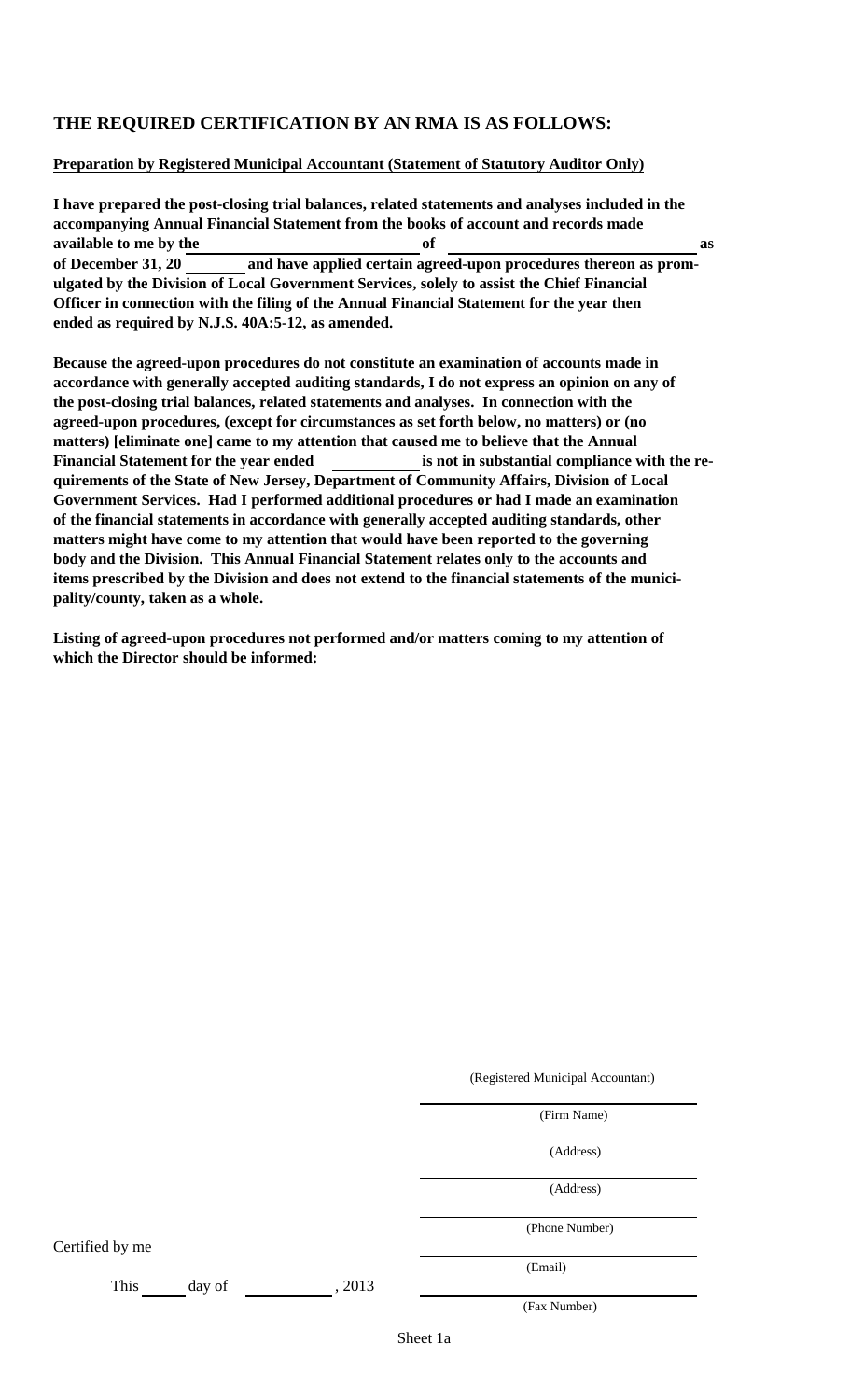| UNIFORM CONSTRUCTION CODE CERTIFICATION |
|-----------------------------------------|
| BY CONSTRUCTION CODE OFFICIAL           |

The undersigned certifies that the municipality has compiled with the regulations governing revenues generated by uniform construction code fees and expenditures for construction code operations for fiscal year 2012 as required under N.J.A.C. 5:23-4.17.

| <b>Printed Name:</b> |  |
|----------------------|--|
| Signature:           |  |

Date: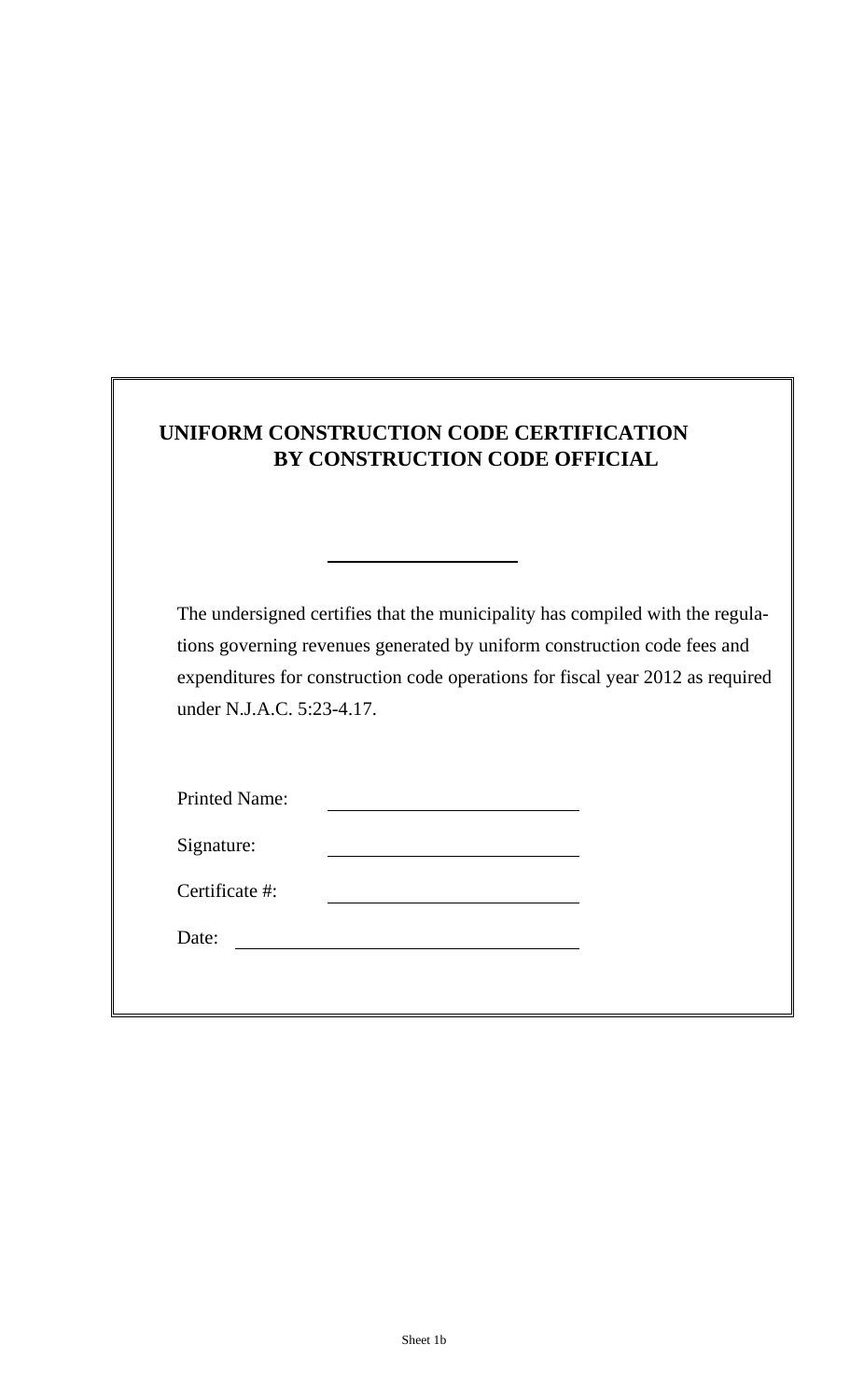#### **MUNICIPAL BUDGET LOCAL EXAMINATION QUALIFICATION CERTIFICATION BY CHIEF FINANCIAL OFFICER**

*One of the following Certifications must be signed by the Chief Financial Officer if your municipality is eligible for local examination.*

| 1.         | The outstanding indebtedness of the previous fiscal year is not in excess of 3.5%                                                                                                                                              |
|------------|--------------------------------------------------------------------------------------------------------------------------------------------------------------------------------------------------------------------------------|
| 2.         | All emergencies approved for the previous fiscal year did not exceed 3%<br>of total<br>appropriations;                                                                                                                         |
| 3.         | The tax collection rate exceeded 90%                                                                                                                                                                                           |
| 4.         | Total deferred charges <b>did not equal or exceed 4%</b> of the total tax levy;                                                                                                                                                |
| 5.         | There were no "procedural deficiencies" noted<br>by the registered municipal<br>accountant on Sheet 1a of the Annual Financial Statement; and                                                                                  |
| 6.         | There was no operating deficit<br>for the previous fiscal year.                                                                                                                                                                |
| 7.         | The municipality did not conduct an accelerated tax sale for less than 3 consecutive years.                                                                                                                                    |
| 8.         | The municipality did <b>not</b> conduct a tax levy sale the previous fiscal year and does not plan to<br>conduct one in the current year.                                                                                      |
| 9.         | The current year budget does not contain a levy or appropriation "CAP" referendum.                                                                                                                                             |
| 10.        | The municipality will not apply for Transitional Aid for 2013.                                                                                                                                                                 |
|            | The undersigned certifies that<br>this municipality has complied in full in meeting ALL<br>of the above criteria in determining its qualification for local examination of its Budget<br>in accordance with N.J.A.C. 5:30-7.5. |
|            | Municipality:                                                                                                                                                                                                                  |
|            | <b>Chief Financial Officer:</b>                                                                                                                                                                                                |
| Signature: |                                                                                                                                                                                                                                |
|            | Certificate #:                                                                                                                                                                                                                 |
|            |                                                                                                                                                                                                                                |

| The undersigned certifies that<br>above and therefore does not qualify<br>with N.J.A.C. 5:30-7.5. | this municipality does not meet Item(s)#<br>of the criteria<br>for local examination of its Budget in accordance |
|---------------------------------------------------------------------------------------------------|------------------------------------------------------------------------------------------------------------------|
| Municipality:                                                                                     |                                                                                                                  |
| Chief Financial Officer:                                                                          |                                                                                                                  |
| Signature:                                                                                        |                                                                                                                  |
| Certificate #:                                                                                    |                                                                                                                  |
| Date:                                                                                             |                                                                                                                  |
|                                                                                                   |                                                                                                                  |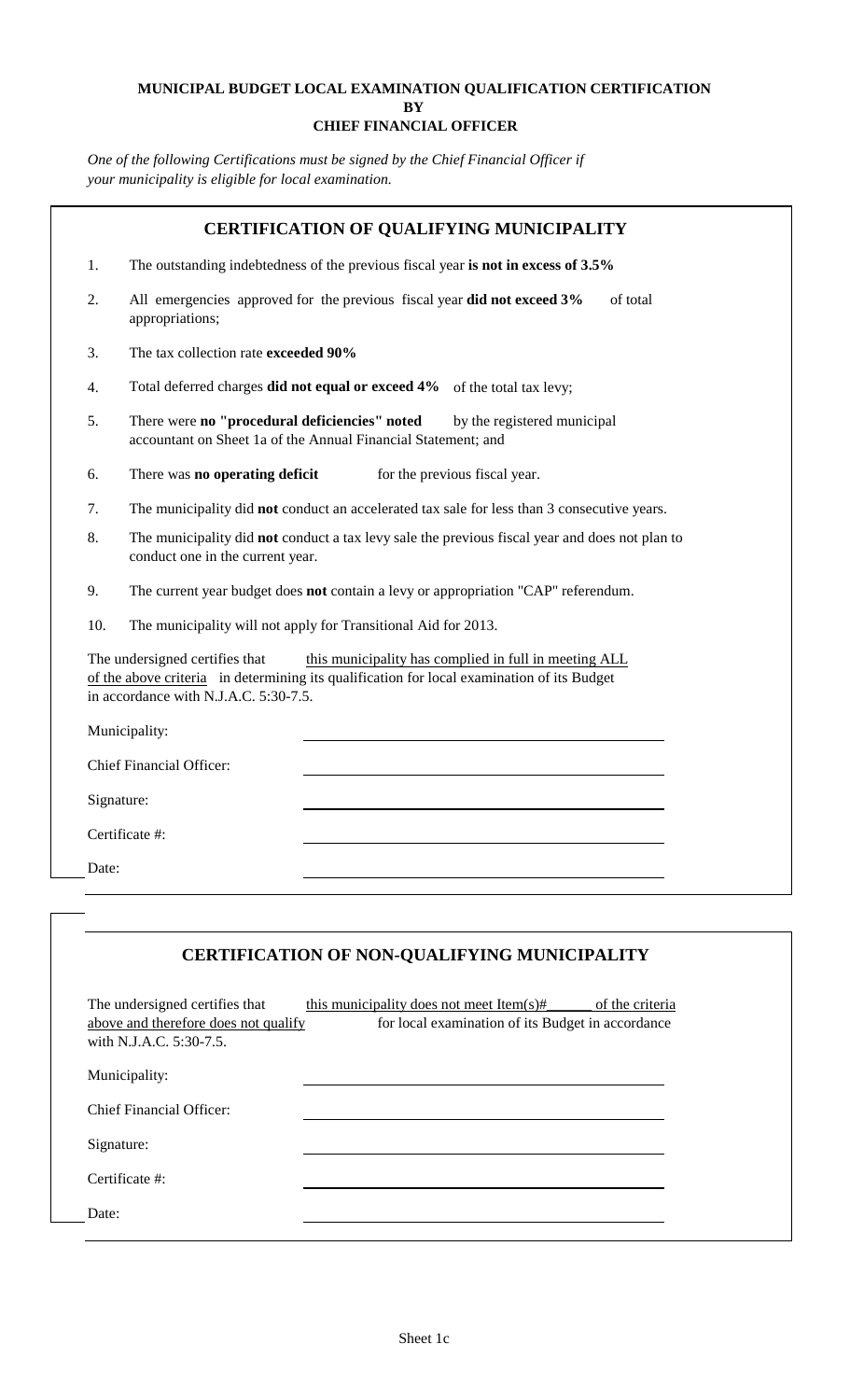22-6002450

Fed I.D. #

Municipality

Hunterdon

County

### **Report of Federal and State Financial Assistance Expenditures of Awards**

| <b>Fiscal Year Ending:</b>                                            | 12/31/2012                           |                                              |  |  |  |
|-----------------------------------------------------------------------|--------------------------------------|----------------------------------------------|--|--|--|
| (1)                                                                   | (2)                                  | (3)                                          |  |  |  |
| <b>Federal Programs</b><br>Expended<br>(administered by<br>the State) | <b>State</b><br>Programs<br>Expended | <b>Other Federal</b><br>Programs<br>Expended |  |  |  |
| TOTAL \$ 3,490,767.77                                                 | \$2,139,903.98                       | \$                                           |  |  |  |
| Type of Audit required by OMB A-133 and OMB 04-04:                    |                                      |                                              |  |  |  |
| Single Audit<br>X                                                     |                                      |                                              |  |  |  |
| Program Specific Audit                                                |                                      |                                              |  |  |  |
| Financial Statement Audit Performed in Accordance                     |                                      |                                              |  |  |  |

With Government Auditing Standards (Yellow Book)

Note: All local governments, who are recipients of federal and state awards (financial assistance), must report the total amount of federal and state funds expended during its fiscal year and the type of audit required to comply with OMB A-133 (Revised 6/27/03) and OMB 04-04. The single audit threshold has been increased to \$500,000 beginning with fiscal year ending 12/31/03. Expenditures are defined in Section 205 of OMB A-133.

(1) Report expenditures from federal pass-through programs received directly from state governments. Federal pass-through funds can be identified by the Catalog of Federal Domestic Assistance (CFDA) number reported in the State's grant/contract agreements.

(2) Report expenditures from state programs received directly from state government or indirectly from pass-through entities. **Exclude state aid (I.e., CMPTRA, Energy Receipts tax, etc.) since there are no compliance requirements.**

(3) Report expenditures from federal programs received directly from the federal government or indirectly from entities other than state governments.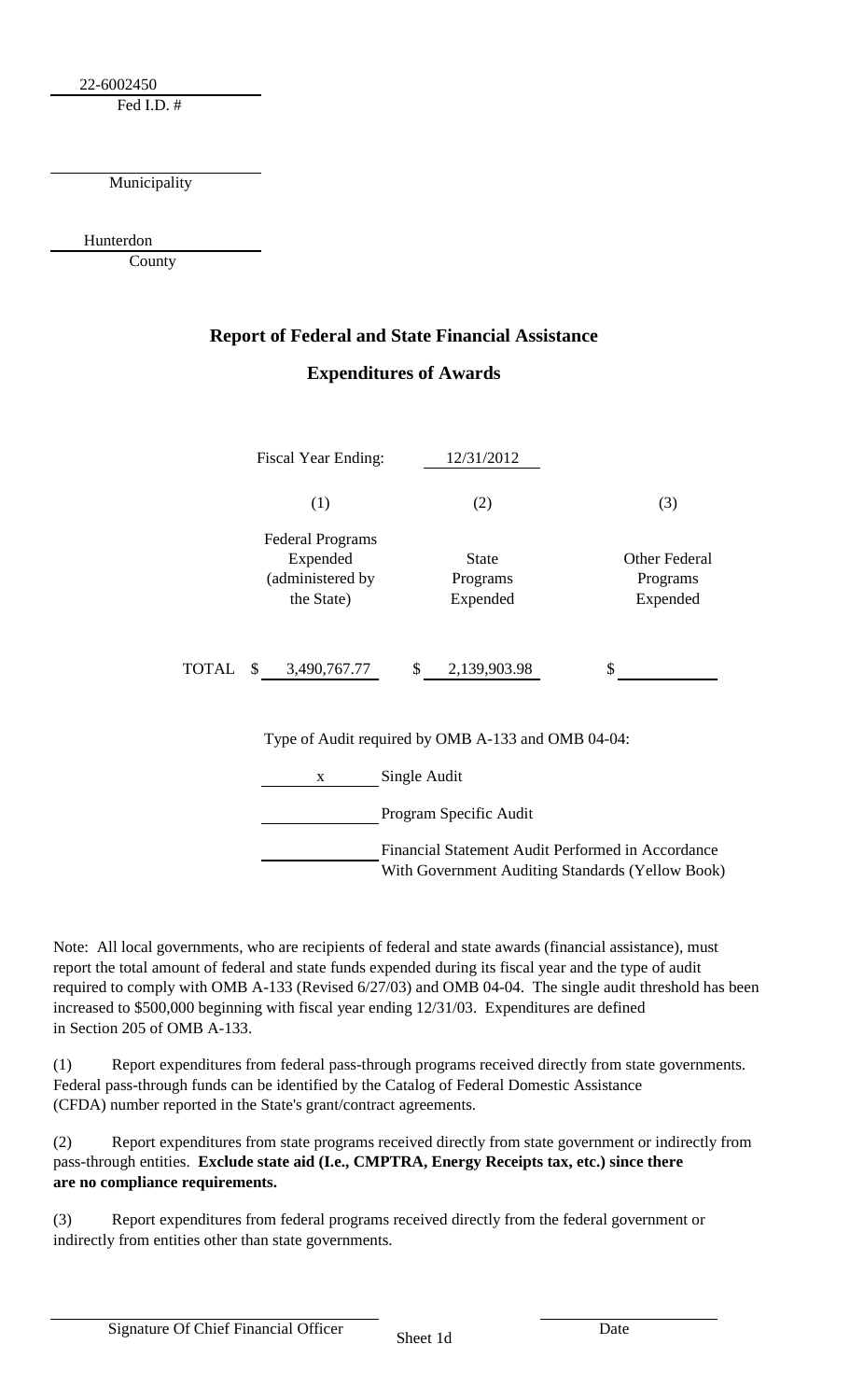## **IMPORTANT!**

# **READ INSTRUCTIONS**

### **INSTRUCTION**

The following certification is to be used ONLY in the event there is NO municipality operated utility.

If there is a utility operated by the municipality or if a "utility fund" existed on the books of account, do not sign this statement and do not remove any of the UTILITY sheets from the document.

### **CERTIFICATION**

I hereby certify that there was no "utility fund" on the books of account and there was no

utility owned and operated by the settlem and  $\frac{1}{2}$  of  $\frac{1}{2}$  of  $\frac{1}{2}$  of  $\frac{1}{2}$  of  $\frac{1}{2}$  of  $\frac{1}{2}$  of  $\frac{1}{2}$  of  $\frac{1}{2}$  of  $\frac{1}{2}$  of  $\frac{1}{2}$  of  $\frac{1}{2}$  or  $\frac{1}{2}$  or  $\frac{1}{2}$  or  $\frac{1}{2$ 

County of Hunterdon during the year 2012 and that sheets 40 to 68 are unnec-

essary.

I have therefore removed from this statement the sheets pertaining only to utilities

Name

Title County Treasurer

(This must be signed by the Chief Financial Officer, Comptroller, Auditor or Registered Munici-

pal Accountant.)

NOTE:

When removing the utility sheets, please be sure to refasten the "index" sheet (the last sheet

in the statement) in order to provide a protective cover sheet to the back of the document.

### **MUNICIPAL CERTIFICATION OF TAXABLE PROPERTY AS OF OCTOBER 1, 2012**

Certification is hereby made that the Net Valuation Taxable of property liable to taxation for

the tax year 2013 and filed with the County Board of Taxation on January 10, 2013 in accordance

with the requirement of N.J.S.A. 54:4-35, was in the amount of  $\qquad$  \$

SIGNATURE OF TAX ASSESSOR

MUNICIPALITY

**COUNTY**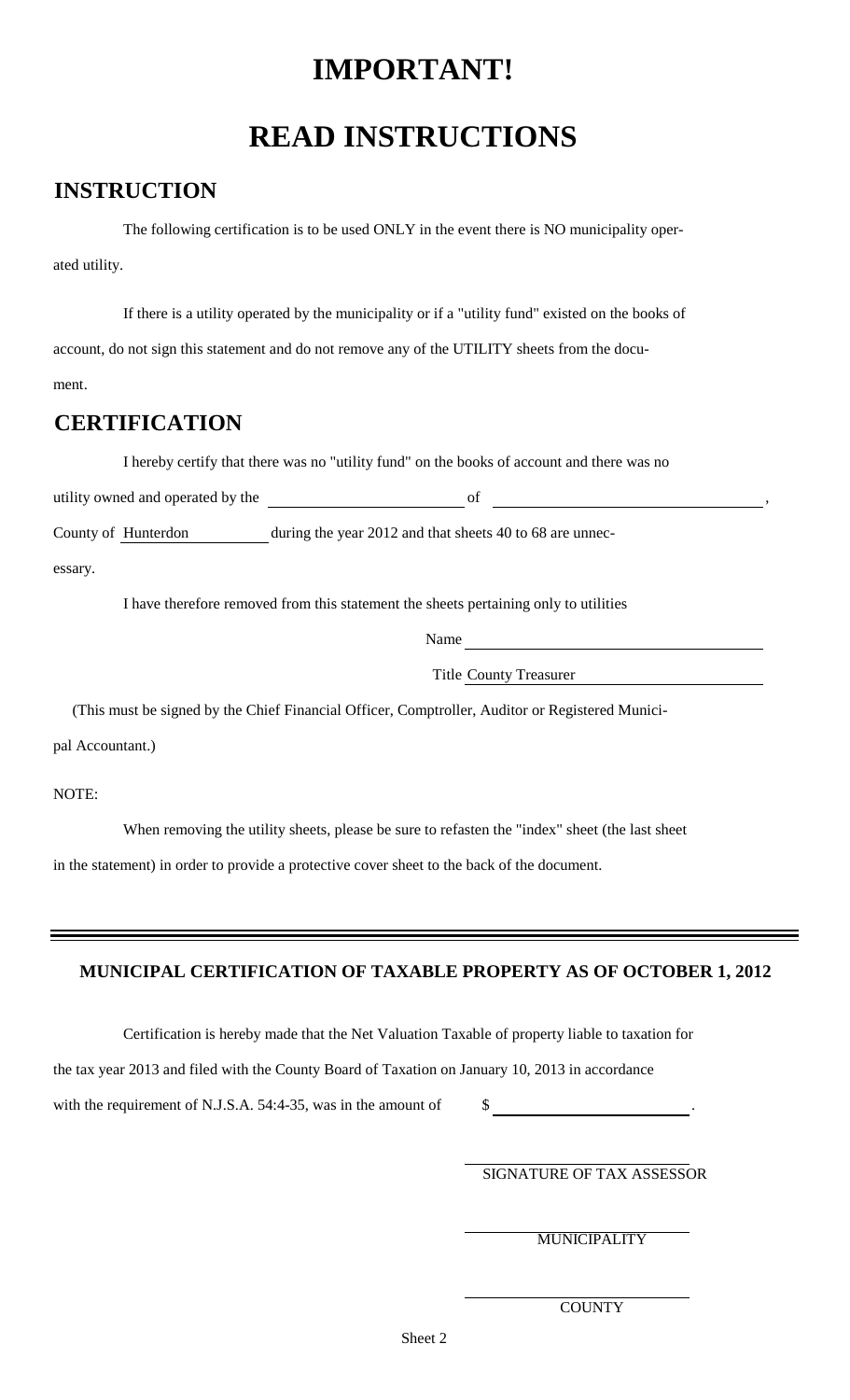### **POST CLOSING**

# **TRIAL BALANCE - CURRENT FUND**

AS AT DECEMBER 31, 2012

Cash Liabilities Must be Subtotaled and Subtotal Must be Marked With "C" - Taxes Receivable Must Be Subtotaled

| Title of Account                        | Debit            | Credit                |
|-----------------------------------------|------------------|-----------------------|
| <b>CASH</b>                             |                  |                       |
| Checking Fulton Bank of New Jersey      | 803,147.89       |                       |
| <b>Checking TD Bank</b>                 | 4,162,668.54     |                       |
| <b>Savings TD Bank</b>                  | 5,401,353.40     |                       |
| Savings Fulton Bank of New Jersey       | 9,146,391.94     |                       |
| New Jersey Cash Management Fund         | 9,149,189.04     |                       |
| Change Fund                             | 650.00           |                       |
| Added & Omitted Taxes Receivable        | 173,853.96       |                       |
| Revenue Accounts Receivable             |                  |                       |
| Revenue Accounts Receivable-Golf Course | 2,213,823.55     |                       |
| Due From:                               |                  |                       |
| <b>State of New Jersey Courts</b>       | 17,425.97        |                       |
| Golf Course                             | 125,000.00       |                       |
| Transportation                          | 160,564.77       |                       |
| Welfare                                 | 1,287.72         |                       |
| $4-H$                                   | 9.00             |                       |
| Appropriation Reserves                  |                  | 7,401,763.63          |
| Accounts Payable                        |                  | 0.00                  |
| Reserve Expenses Payable                |                  | 42,582.63             |
| Sub Total                               |                  | $"C"$<br>7,444,346.26 |
|                                         |                  |                       |
| <b>Reserve for Receivables</b>          |                  | 2,691,964.97          |
| Fund Balance                            |                  | 21,219,054.55         |
|                                         | 31, 355, 365. 78 | 31, 355, 365. 78      |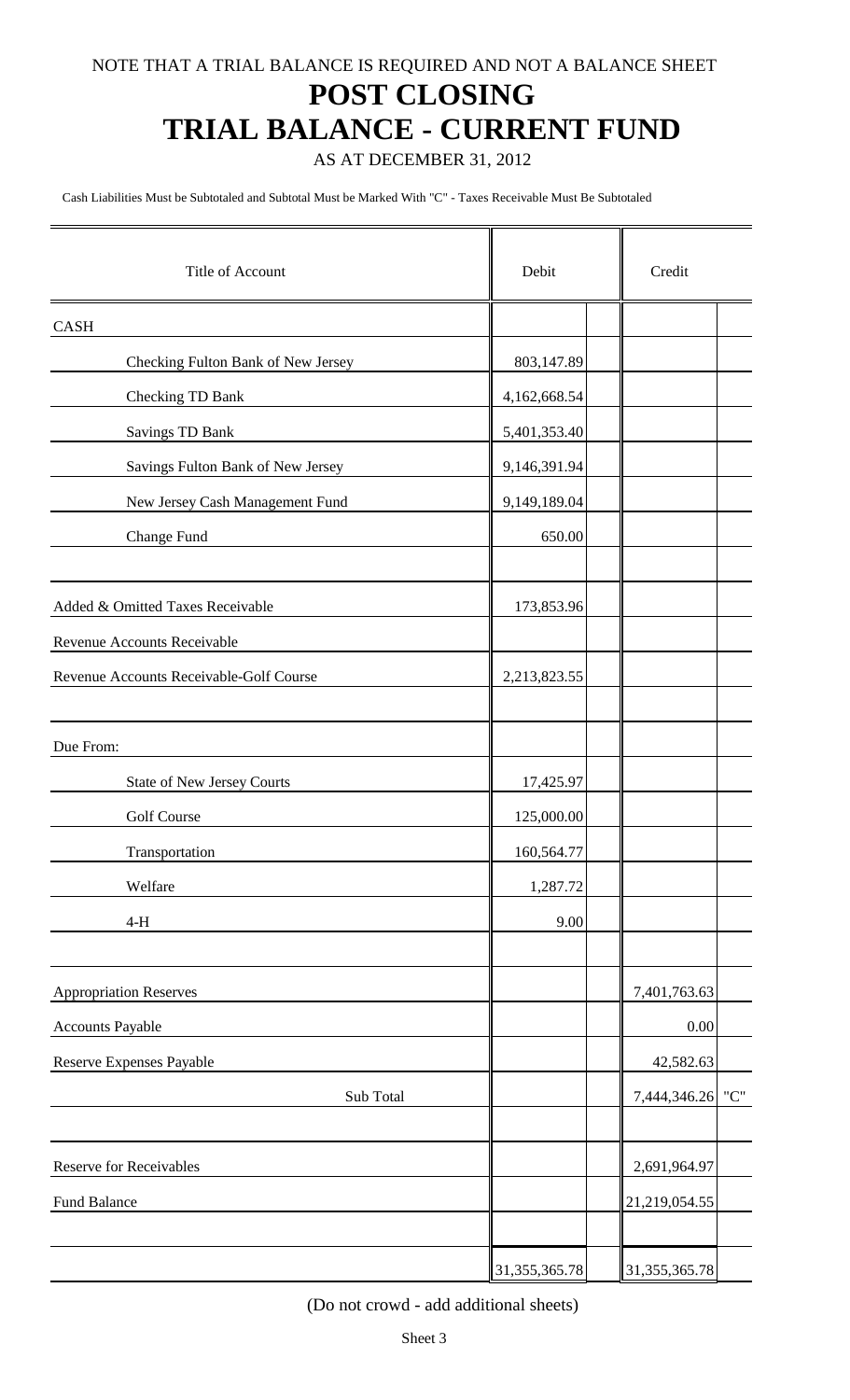### **POST CLOSING**

## **TRIAL BALANCE - CURRENT FUND (CONT'D)**

AS AT DECEMBER 31, 2012

Cash Liabilities Must be Subtotaled and Subtotal Must be Marked With "C" - Taxes Receivable Must Be Subtotaled

| Title of Account | Debit |  | $\bf Credit$ |  |
|------------------|-------|--|--------------|--|
|                  |       |  |              |  |
|                  |       |  |              |  |
|                  |       |  |              |  |
|                  |       |  |              |  |
|                  |       |  |              |  |
|                  |       |  |              |  |
|                  |       |  |              |  |
|                  |       |  |              |  |
|                  |       |  |              |  |
|                  |       |  |              |  |
|                  |       |  |              |  |
|                  |       |  |              |  |
|                  |       |  |              |  |
|                  |       |  |              |  |
|                  |       |  |              |  |
|                  |       |  |              |  |
|                  |       |  |              |  |
|                  |       |  |              |  |
|                  |       |  |              |  |
|                  |       |  |              |  |
|                  |       |  |              |  |
|                  |       |  |              |  |
|                  |       |  |              |  |
|                  |       |  |              |  |
|                  |       |  |              |  |
|                  |       |  |              |  |
|                  |       |  |              |  |
|                  |       |  |              |  |
|                  |       |  |              |  |
|                  |       |  |              |  |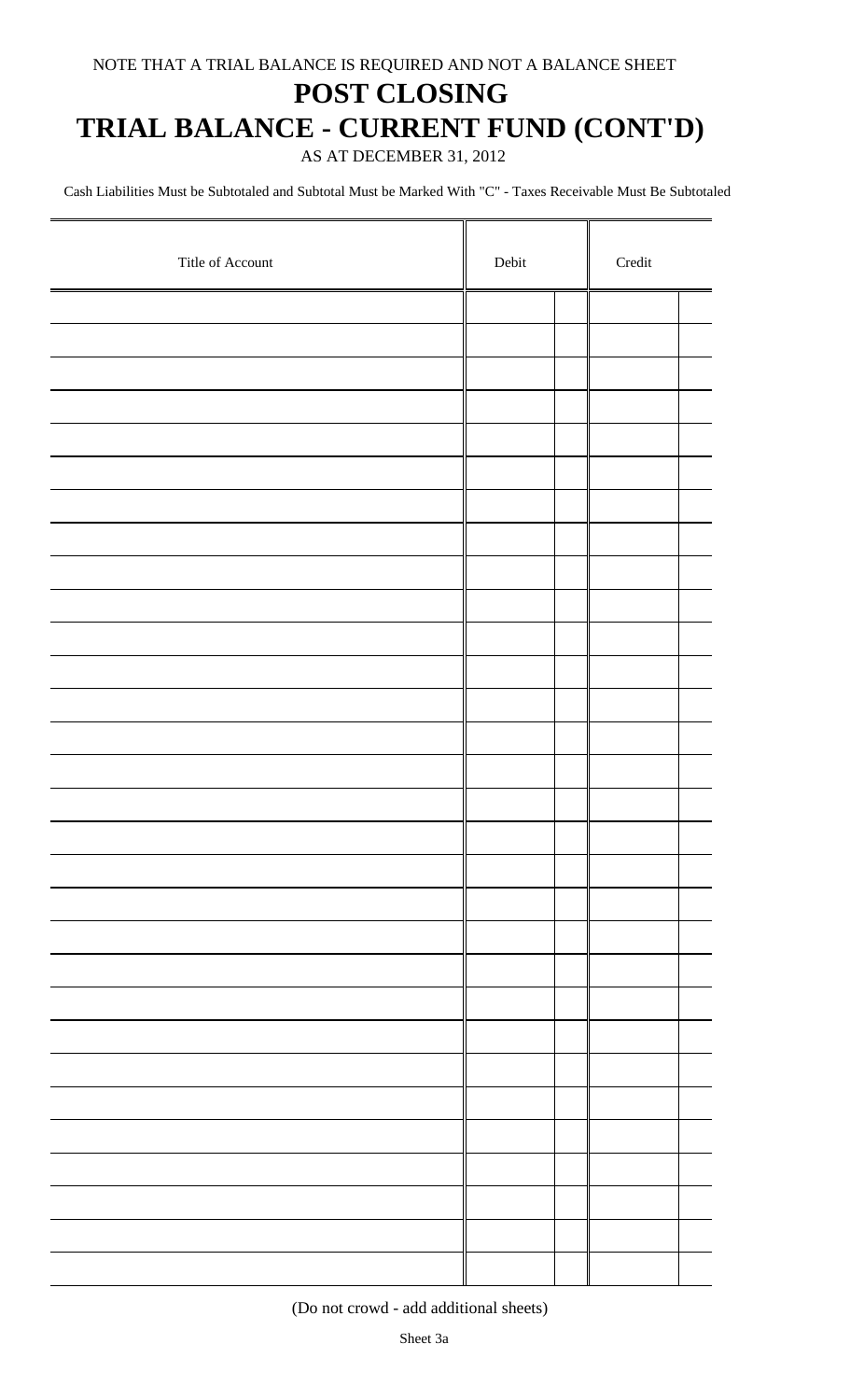### **POST CLOSING TRIAL BALANCE - PUBLIC ASSISTANCE FUND**

 Accounts #1 and #2\* AS AT DECEMBER 31, 2012

| Title of Account | ${\rm Debit}$ | $\operatorname{Credit}$ |  |  |
|------------------|---------------|-------------------------|--|--|
|                  |               |                         |  |  |
|                  |               |                         |  |  |
|                  |               |                         |  |  |
|                  |               |                         |  |  |
|                  |               |                         |  |  |
|                  |               |                         |  |  |
|                  |               |                         |  |  |
|                  |               |                         |  |  |
|                  |               |                         |  |  |
|                  |               |                         |  |  |
|                  |               |                         |  |  |
|                  |               |                         |  |  |
|                  |               |                         |  |  |
|                  |               |                         |  |  |
|                  |               |                         |  |  |
|                  |               |                         |  |  |
|                  |               |                         |  |  |
|                  |               |                         |  |  |
|                  |               |                         |  |  |
|                  |               |                         |  |  |
|                  |               |                         |  |  |
|                  |               |                         |  |  |
|                  |               |                         |  |  |
|                  |               |                         |  |  |
|                  |               |                         |  |  |
|                  |               |                         |  |  |
|                  |               |                         |  |  |
|                  |               |                         |  |  |
|                  |               |                         |  |  |
|                  |               |                         |  |  |

(Do not crowd - add additional sheets)

\* To be prepared in compliance with Department of Human Services Municipal Audit Guide, Public Welfare, General Assistance Program.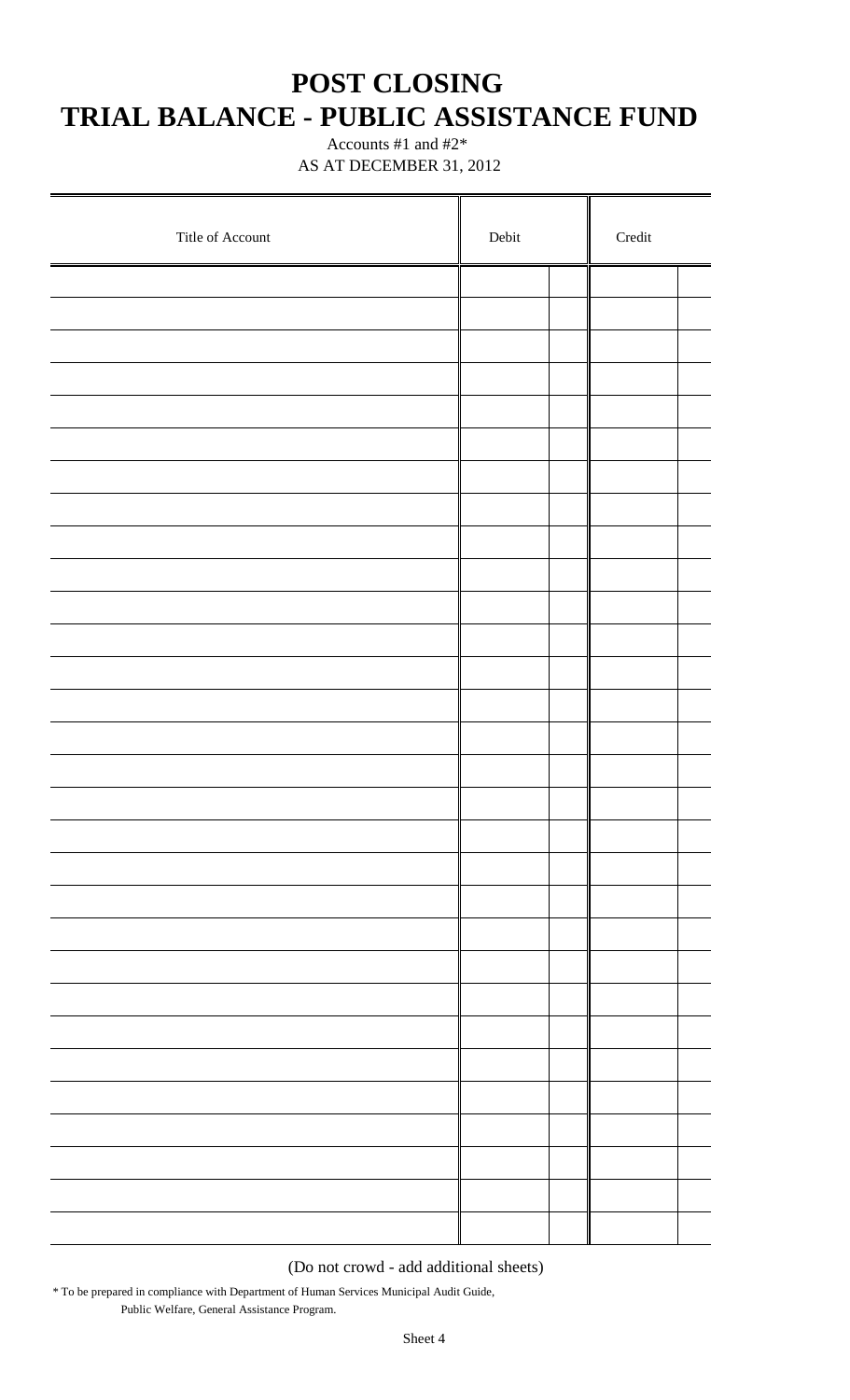# **POST CLOSING TRIAL BALANCE - FEDERAL AND STATE GRANTS**

#### AS AT DECEMBER 31, 2012

| Title of Account                         | Debit        | Credit       |  |  |  |
|------------------------------------------|--------------|--------------|--|--|--|
| Cash                                     | 521,260.73   |              |  |  |  |
| Federal & State Receivables (Sheet 10-4) | 2,886,804.83 |              |  |  |  |
| Federal & State Reserves (Sheet 11Aa-5)  |              | 3,408,065.56 |  |  |  |
|                                          |              |              |  |  |  |
|                                          |              |              |  |  |  |
|                                          |              |              |  |  |  |
|                                          |              |              |  |  |  |
|                                          |              |              |  |  |  |
|                                          |              |              |  |  |  |
|                                          |              |              |  |  |  |
|                                          |              |              |  |  |  |
|                                          |              |              |  |  |  |
|                                          |              |              |  |  |  |
|                                          |              |              |  |  |  |
|                                          |              |              |  |  |  |
|                                          |              |              |  |  |  |
|                                          |              |              |  |  |  |
|                                          |              |              |  |  |  |
|                                          |              |              |  |  |  |
|                                          |              |              |  |  |  |
|                                          |              |              |  |  |  |
|                                          |              |              |  |  |  |
|                                          |              |              |  |  |  |
|                                          |              |              |  |  |  |
|                                          |              |              |  |  |  |
|                                          |              |              |  |  |  |
|                                          |              |              |  |  |  |
|                                          |              |              |  |  |  |
|                                          |              |              |  |  |  |
|                                          |              |              |  |  |  |
|                                          | 3,408,065.56 | 3,408,065.56 |  |  |  |

(Do not crowd - add additional sheets)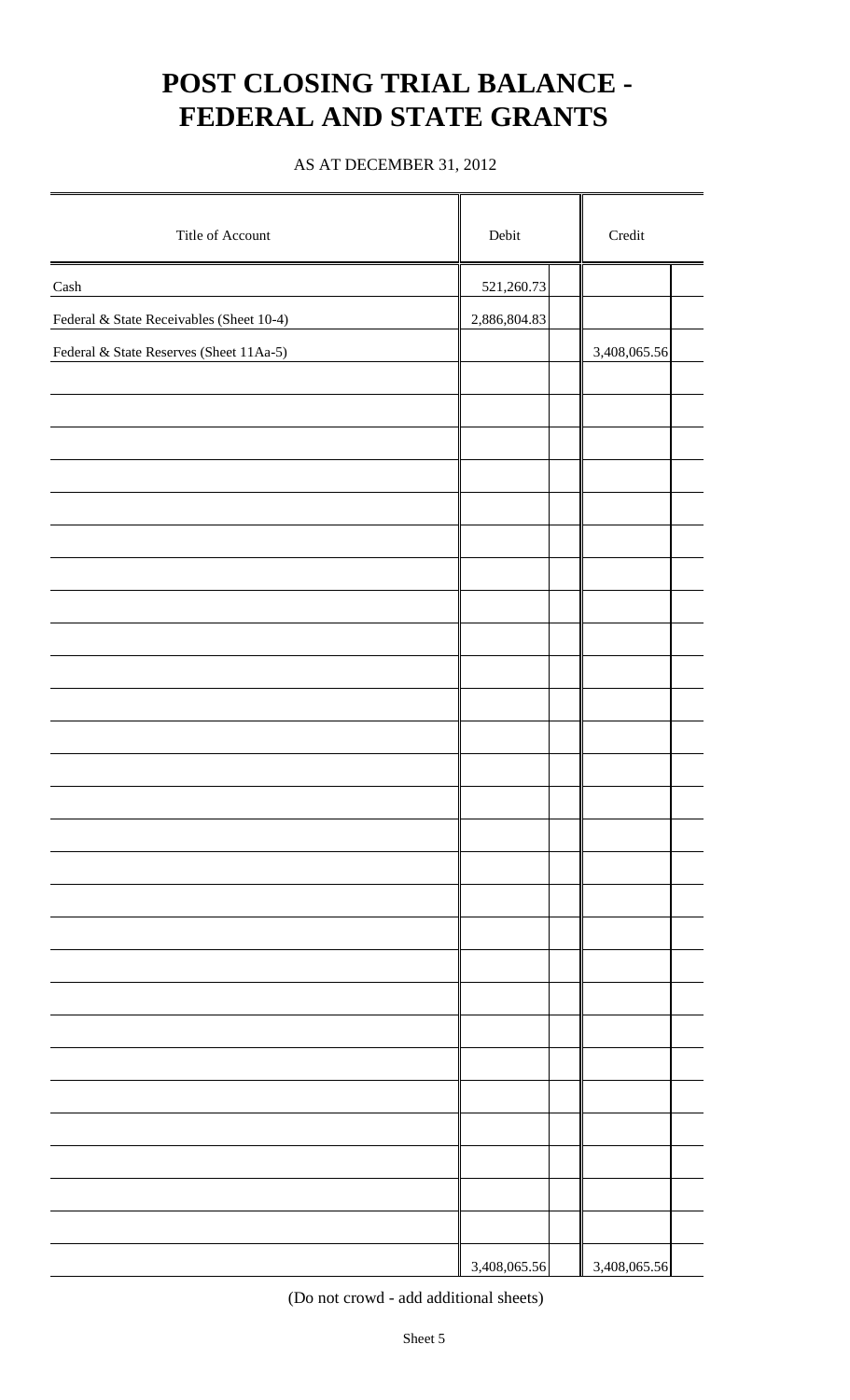(Assessment Section Must be Separately Stated) AS AT DECEMBER 31, 2012

| Title of Account                         | Debit        | Credit       |
|------------------------------------------|--------------|--------------|
| <b>Trust General</b>                     |              |              |
| Cash-Checking                            | 182,642.39   |              |
| Cash-Savings                             | 153,644.89   |              |
| Cash-Investments                         | 2,579,464.50 |              |
| Road Opening Deposits                    |              | 105,979.57   |
| Motor Vehicle Fines                      |              | 842,631.55   |
| Road Department Performance Bonds        |              | 298,248.13   |
| Driveway Performance Bonds               |              | 93,500.00    |
| <b>Board of Taxation Apeal Fees</b>      |              | 257,197.02   |
| Cultural & Heritage                      |              | 18,548.96    |
| Recreational/Memorial Gift Fund          |              | 15,432.59    |
| Environmental Quality & Enforcement Fund |              | 47,916.31    |
| Special Activities Senior Services       |              | 213,992.30   |
| Sheriff Project Lifesaver Program        |              | 1,030.39     |
| <b>Special Recreation Trust</b>          |              | 660,255.05   |
| Refundable Bids                          |              | 6,696.60     |
| Document Fee Surrogate                   |              | 27,169.31    |
| Weights & Measures                       |              | 87,379.62    |
| Senior Health Services                   |              | 116,637.12   |
| Sheriff's Trust (DARE)                   |              | 42,538.96    |
| Attorney ID Program                      |              | 975.00       |
| Snow Removal                             |              | 79,623.30    |
|                                          |              |              |
|                                          |              |              |
|                                          |              |              |
|                                          |              |              |
|                                          |              |              |
|                                          |              |              |
|                                          |              |              |
|                                          |              |              |
|                                          |              |              |
|                                          | 2,915,751.78 | 2,915,751.78 |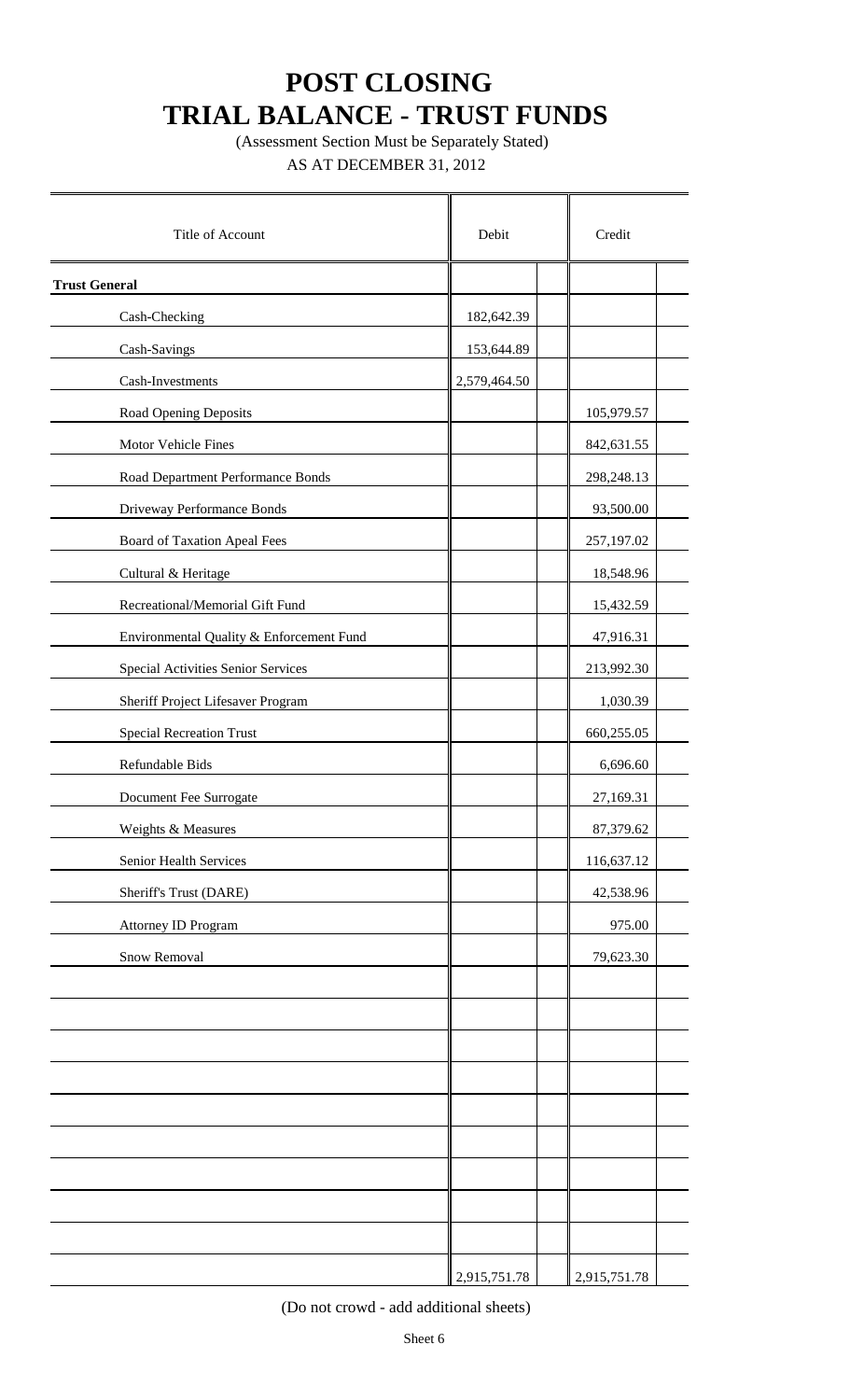(Assessment Section Must be Separately Stated) AS AT DECEMBER 31, 2012

| Title of Account                             | Debit        | Credit       |
|----------------------------------------------|--------------|--------------|
| <b>County Library Fund</b>                   |              |              |
| Cash-Checking                                | 1,929,603.02 |              |
| Cash-Investments                             | 3,970,511.31 |              |
| Cash-Change Fund                             | 225.00       |              |
| Added & Omitted Taxes Receivable             | 16,821.12    |              |
| Accounts Payable                             |              | 148,130.91   |
| Bookmobile & Library Development<br>Reserve: |              | 1,298,451.00 |
| Stefani Donation<br>Reserve:                 |              | 880,592.09   |
| Donations<br>Reserve:                        |              | 12,327.95    |
| Reserve:<br>Holland Township Library         |              | 56,187.35    |
| Reserve:<br>Tewksbury Township Library       |              | 36,770.88    |
| Reserve:<br>High Bridge Library              |              | 5,879.03     |
| Reserve:<br>Frenchtown Library               |              | 2,979.39     |
| Computer Equipment<br>Reserve:               |              | 42,706.65    |
| Reserve:<br>South County Branch              |              | 58,132.50    |
| Added & Omitted Taxes<br>Reserve:            |              | 16,821.12    |
| Reserve:<br>North County Branch              |              | 392,409.89   |
| Reserve:<br>Three Bridges                    |              | 10,576.22    |
| Reserve:<br>Readington Township              |              | 62,128.02    |
| Reserve:<br>Bunnvale                         |              | 40,277.79    |
| Reserve:<br>NJSCA Partnership                |              | 2,097.00     |
| Gifts From Friends of Library<br>Reserve:    |              | 2,834.46     |
| <b>Copier Monies</b><br>Reserve:             |              | 24,943.88    |
| Fund Balance                                 |              | 2,822,914.32 |
|                                              |              |              |
|                                              |              |              |
|                                              |              |              |
|                                              |              |              |
|                                              |              |              |
|                                              |              |              |
|                                              |              |              |
|                                              | 5,917,160.45 | 5,917,160.45 |

(Do not crowd - add additional sheets)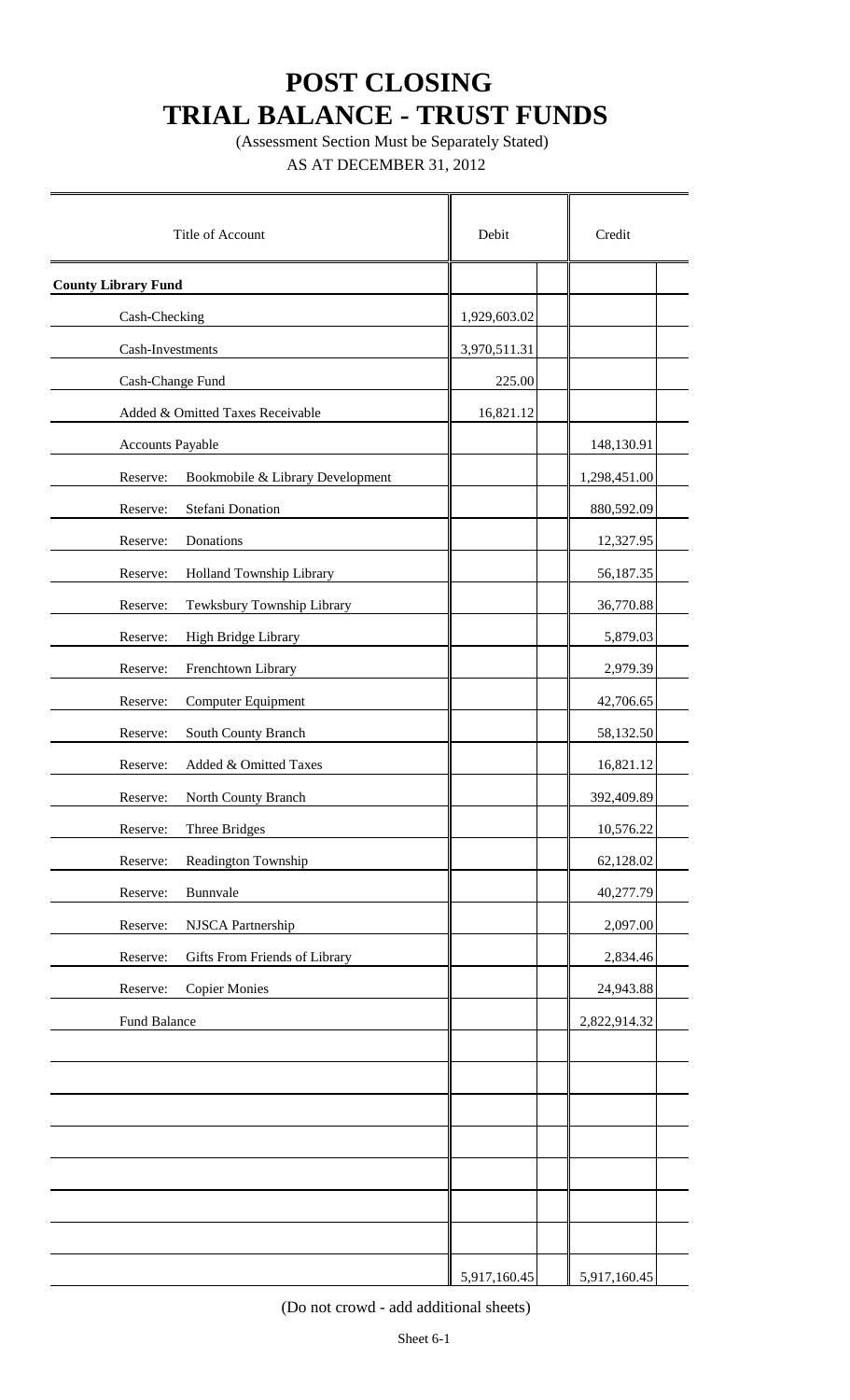(Assessment Section Must be Separately Stated) AS AT DECEMBER 31, 2012

| Title of Account                           | Debit         | Credit        |
|--------------------------------------------|---------------|---------------|
| <b>County Clerk Trust Fund</b>             |               |               |
| Cash-Checking                              | 415,998.59    |               |
| Reserve: Clerk Trust                       |               | 415,998.59    |
| <b>Total Clerk Trust</b>                   | 415,998.59    | 415,998.59    |
| Cafeteria Plan Trust (AFLAC)               |               |               |
| Cash-Checking                              | 23,395.35     |               |
| Reserve: Cafeteria Plan                    |               | 23,395.35     |
| <b>Total AFLAC</b>                         | 23,395.35     | 23,395.35     |
| <b>Board of Recreation</b>                 |               |               |
| Cash-Checking                              | 10,825.90     |               |
| Reserve: Board of Recreation Trust         |               | 10,825.90     |
| Total Bd of Rec Trust                      | 10,825.90     | 10,825.90     |
| <b>Clearing Account</b>                    |               |               |
| Cash-Checking                              | 0.00          |               |
| Reserve: Clearing                          |               | 0.00          |
| <b>Total Clearing</b>                      | 0.00          | 0.00          |
| <b>Developers Trust</b>                    |               |               |
| Cash-Checking                              | 213,877.00    |               |
| <b>Reserve: Developers Trust</b>           |               | 213,877.00    |
| <b>Total Developers Trust</b>              | 213,877.00    | 213,877.00    |
| <b>Open Space Trust</b>                    |               |               |
| Cash-Checking                              | 425,926.18    |               |
| Cash-Savings                               | 12,835,892.50 |               |
| Reserve: Open Space                        |               | 13,261,818.68 |
| <b>Total Open Space</b>                    | 13,261,818.68 | 13,261,818.68 |
| <b>Personal Attendant Services Program</b> |               |               |
| Cash-Checking                              | 14,196.08     |               |
| Reserve: PASP                              |               | 14,196.08     |
| <b>Total PASP</b>                          | 14,196.08     | 14,196.08     |
| <b>Planning Board Developers Escrow</b>    |               |               |
| Cash-Checking                              | 5,147.38      |               |
| Reserve: Planning Board Developers Escrow  |               | 5,147.38      |
| <b>Total Planning Dev</b>                  | 5,147.38      | 5,147.38      |

(Do not crowd - add additional sheets)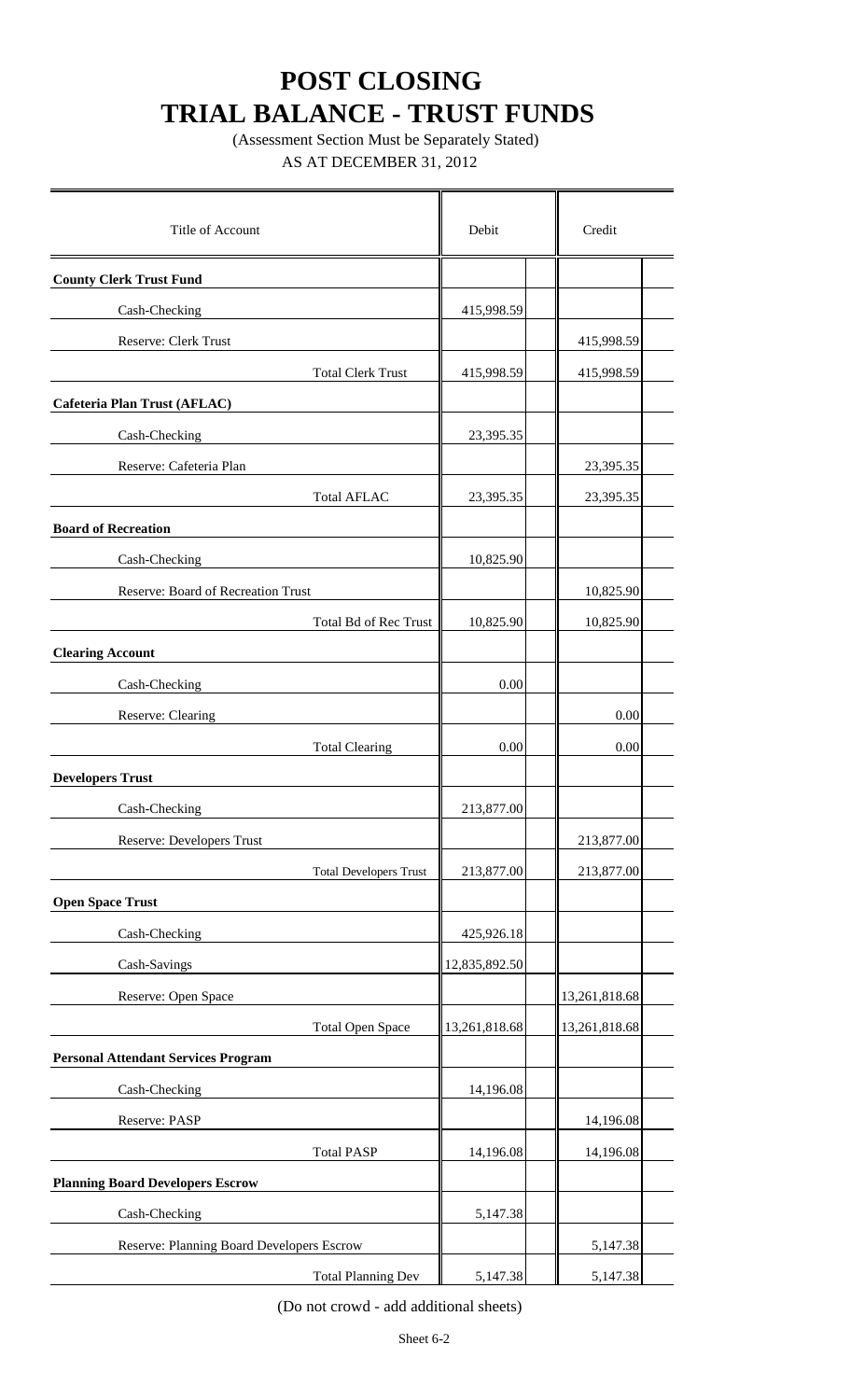(Assessment Section Must be Separately Stated) AS AT DECEMBER 31, 2012

| Title of Account                                      | Debit      | Credit     |  |  |
|-------------------------------------------------------|------------|------------|--|--|
| <b>Employees Tax Deduction Account</b>                |            |            |  |  |
| Cash-Checking                                         | 265,617.74 |            |  |  |
| Social Security Tax                                   |            | 901.14     |  |  |
| <b>Public Employees Retirement</b>                    |            | 249,229.96 |  |  |
| Contributory Insurance                                |            | 10,758.92  |  |  |
| <b>US Savings Bonds</b>                               |            | 0.00       |  |  |
| <b>Employee Council Dues</b>                          | $41.36$ ** |            |  |  |
| Probation & Support Payments                          |            | 0.28       |  |  |
| PA Gross Income Taxes                                 |            | 0.00       |  |  |
| NJ Gross Income Taxes                                 |            | 15.98      |  |  |
| State Unemployment & Disability                       |            | 2,152.44   |  |  |
| <b>Deferred Compensation</b>                          |            | 0.00       |  |  |
| Met Life                                              |            | 320.96     |  |  |
| MS Life                                               |            | 150.45     |  |  |
| Federal tax                                           |            | 1,663.20   |  |  |
| Dependant Care                                        |            | 0.00       |  |  |
| Disability Insurance                                  |            | 406.41     |  |  |
| <b>AFLAC</b> Dental                                   |            | 0.00       |  |  |
| <b>AFLAC Vision</b>                                   |            | 9.56       |  |  |
| Cancer Care                                           |            | 49.80      |  |  |
| <b>Total ETD</b>                                      | 265,659.10 | 265,659.10 |  |  |
| <b>Prosecutor's Asset Maintenance</b>                 |            |            |  |  |
| Cash-Checking                                         | 7,332.40   |            |  |  |
| Reserve: PAMA                                         |            | 7,332.40   |  |  |
| <b>Total PAMA</b>                                     | 7,332.40   | 7,332.40   |  |  |
| <b>Prosecutor's Federal Equitable Sharing Program</b> |            |            |  |  |
| Cash-Checking                                         | 457,075.86 |            |  |  |
| Due to/From CLETA                                     |            | 2,000.00   |  |  |
| Reserve: PFES                                         |            | 455,075.86 |  |  |
| <b>Total PFES</b>                                     | 457,075.86 | 457,075.86 |  |  |
|                                                       |            |            |  |  |
|                                                       |            |            |  |  |
| ** corrected January 2013                             |            |            |  |  |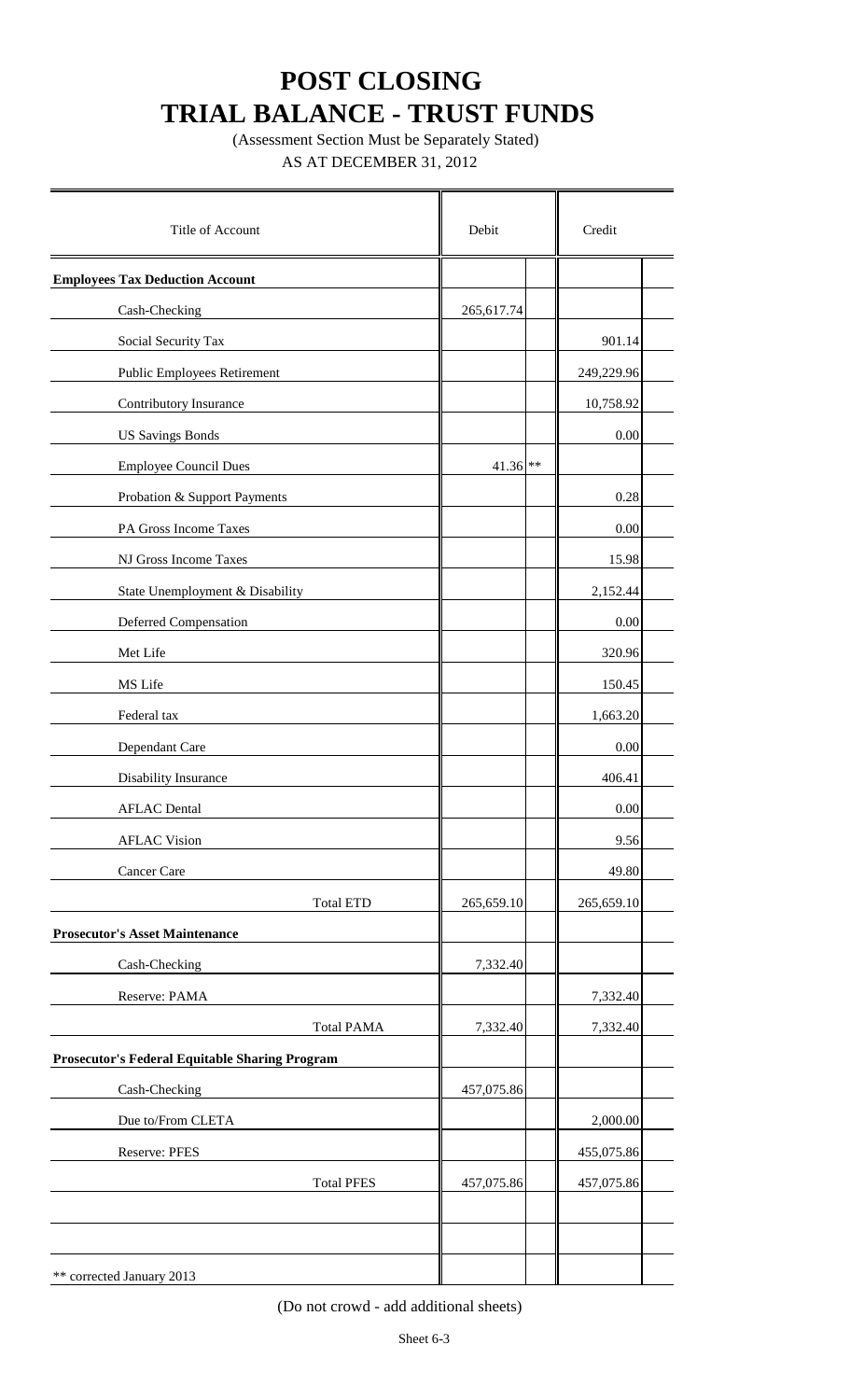(Assessment Section Must be Separately Stated)

AS AT DECEMBER 31, 2012

| Title of Account                                   | Debit        | Credit       |
|----------------------------------------------------|--------------|--------------|
| <b>Prosecutor's Law Enforcement Trust Fund</b>     |              |              |
| Cash-Checking                                      | 100,241.04   |              |
| Due to/from Prosecutor's Federal Equitable Sharing | 2,000.00     |              |
| Vehicles & Property                                | 9,920.00     |              |
| Reserve: Assets in Custodianship of the Prosecutor |              | 9,920.00     |
| Reserve: CLETA                                     |              | 102,241.04   |
| <b>Total CLETA</b>                                 | 112,161.04   | 112,161.04   |
| <b>Prosecutor's Seized Asset</b>                   |              |              |
| Cash-Checking                                      | 63,873.25    |              |
| Safety Deposit Box                                 | 13,328.26    |              |
| Vehicles & Property                                | 21,240.00    |              |
| Reserve: Assets in Custodianship of the Prosecutor |              | 21,240.00    |
| Reserve: Prosecutor's Seized                       |              | 77,201.51    |
| <b>Total Seized Asset</b>                          | 98,441.51    | 98,441.51    |
| <b>Self Insurance</b>                              |              |              |
| Cash-Checking                                      | 383,565.53   |              |
| Cash-Investments                                   | 818,984.00   |              |
| Reserve: Self Insurance                            |              | 1,202,549.53 |
| <b>Total Self Insurance</b>                        | 1,202,549.53 | 1,202,549.53 |
| <b>Sutton Escrow</b>                               |              |              |
| Cash-Checking                                      | 14,900.58    |              |
| Reserve: Sutton                                    |              | 14,900.58    |
| <b>Total Sutton</b>                                | 14,900.58    | 14,900.58    |
| <b>Unemployment Compensation</b>                   |              |              |
| Cash-Checking                                      | 25,193.83    |              |
| Cash-Investments                                   | 346,299.56   |              |
| Reserve: Unemployment Compensation                 |              | 371,493.39   |
| <b>Total Unemployment</b>                          | 371,493.39   | 371,493.39   |
| <b>Community Development Block Grant</b>           |              |              |
| Cash-Checking                                      | 436,186.31   |              |
| Reserve: CDBG                                      |              | 436,186.31   |
| <b>Total CDBG</b>                                  | 436,186.31   | 436,186.31   |

(Do not crowd - add additional sheets)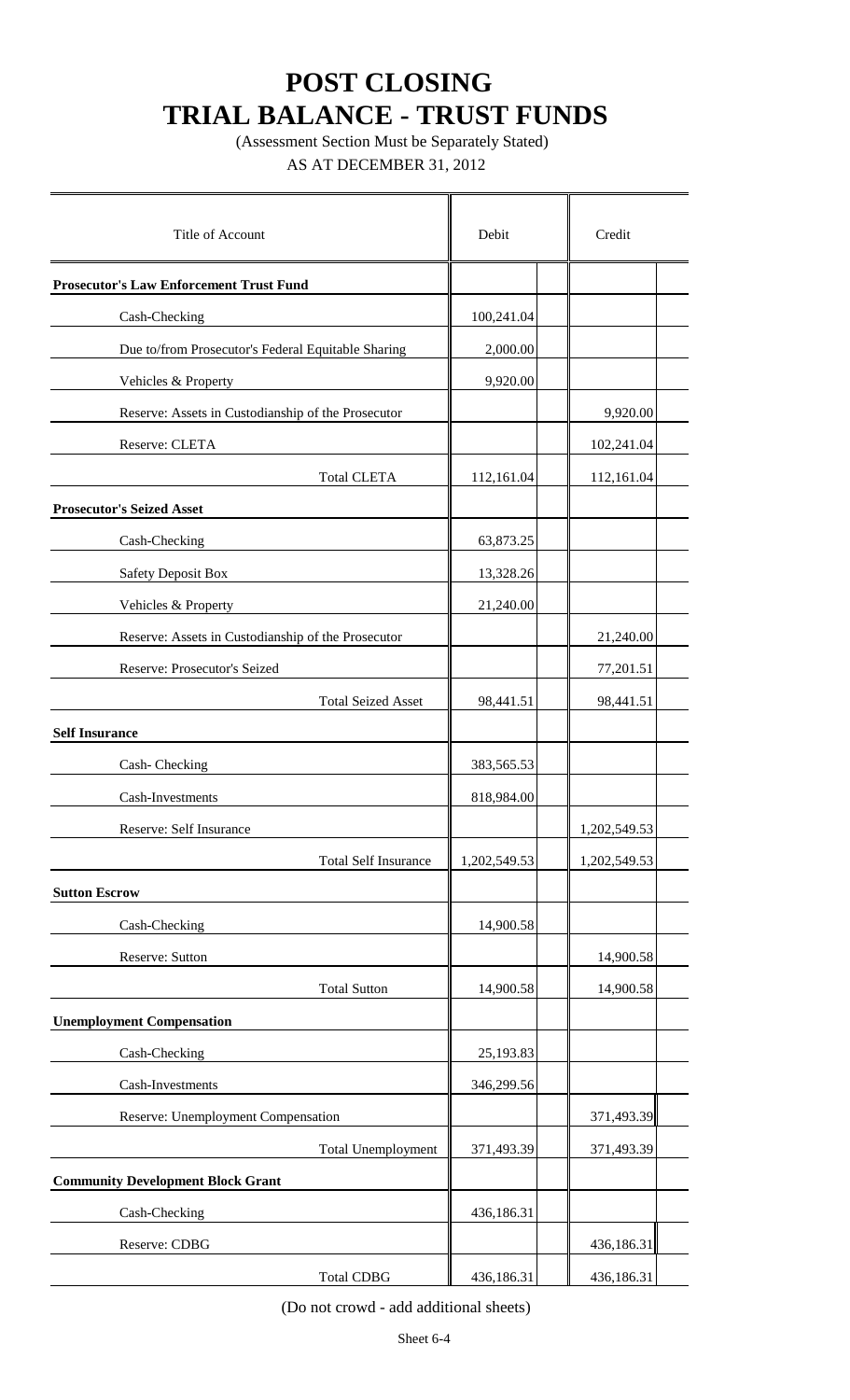### MUNICIPAL PUBLIC DEFENDER

### **CERTIFICATION**

Public Law 1998, C. 256

|                                                                                                                                                                                                                                                                                                                                                                                                                                                                    |                                                              |                                            | (1)<br>(2) | \$<br>25%<br>\$ |
|--------------------------------------------------------------------------------------------------------------------------------------------------------------------------------------------------------------------------------------------------------------------------------------------------------------------------------------------------------------------------------------------------------------------------------------------------------------------|--------------------------------------------------------------|--------------------------------------------|------------|-----------------|
| Municipal Public Defender Trust Cash Balance December 31, 2012:  (3)                                                                                                                                                                                                                                                                                                                                                                                               |                                                              |                                            |            | \$              |
| Note: If the amount of money in a dedicated fund established pursuant to this section exceeds by more than 25%<br>the amount which the municipality expended during the prior year providing the services of a municipal public<br>defender, the amount in excess of the amount expended shall be forwarded to the Criminal Disposition and<br>Review Collection Fund administered by the Victims of Crime Compensation Board (P.O. Box 084, Trenton, N.J. 08625). |                                                              |                                            |            |                 |
| with the regulations governing Municipal Public Defender                                                                                                                                                                                                                                                                                                                                                                                                           | The undersigned certifies that the municipality has complied | as required under Public Law 1998, C. 256. |            |                 |
|                                                                                                                                                                                                                                                                                                                                                                                                                                                                    | <b>Chief Financial Officer:</b>                              |                                            |            |                 |
|                                                                                                                                                                                                                                                                                                                                                                                                                                                                    | Signature:                                                   |                                            |            |                 |
|                                                                                                                                                                                                                                                                                                                                                                                                                                                                    | Certificate #:                                               |                                            |            |                 |
|                                                                                                                                                                                                                                                                                                                                                                                                                                                                    | Date:                                                        |                                            |            |                 |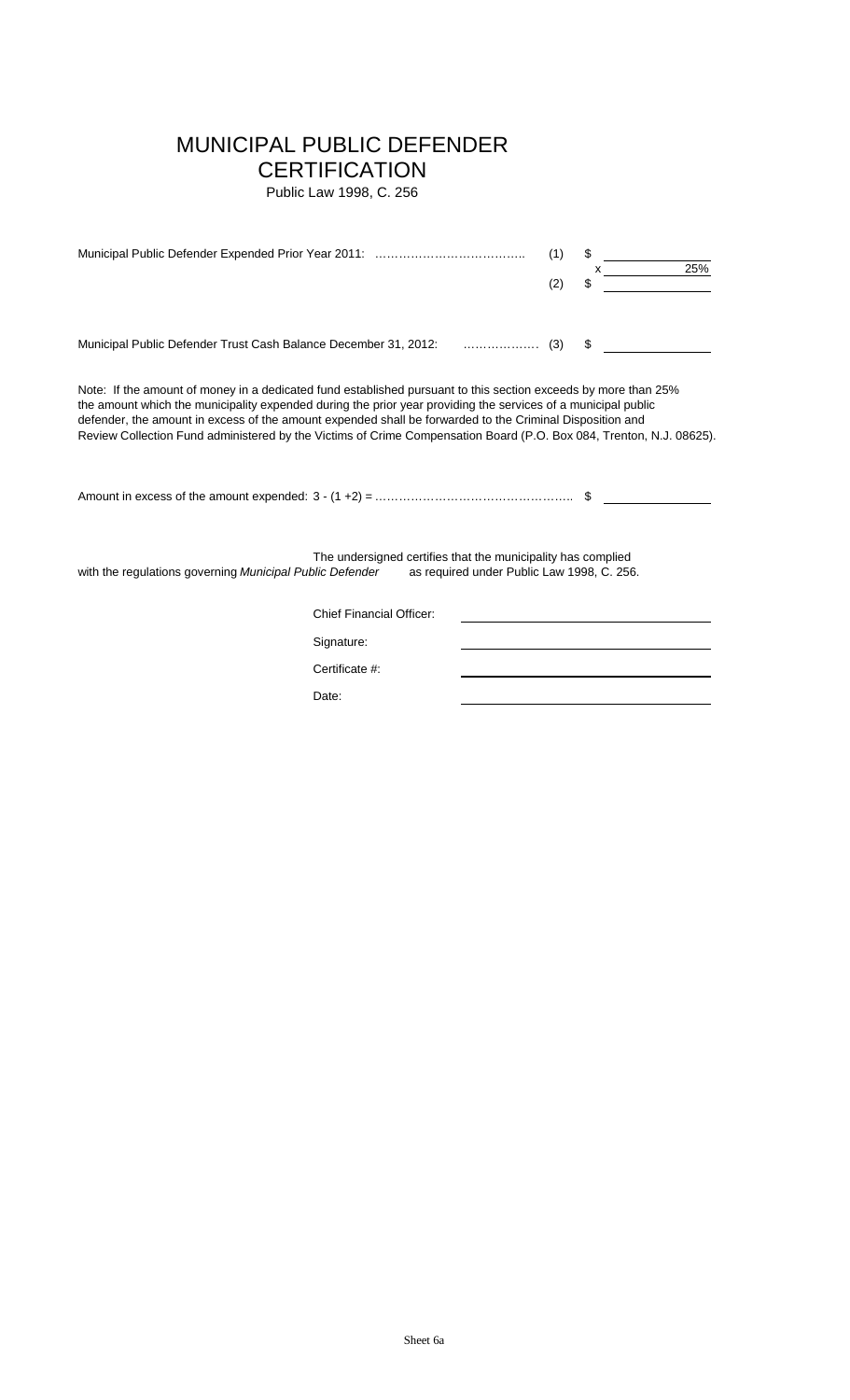### **Schedule of Trust Fund Reserves**

|     | Purpose                       | Amount<br>Dec. 31, 2011<br>per Audit<br>Report |              | Receipts      | Disbursements                  | <b>Balance</b><br>as at<br>Dec. 31, 2012 |
|-----|-------------------------------|------------------------------------------------|--------------|---------------|--------------------------------|------------------------------------------|
| 1.  | <b>General Trust</b><br>\$    | 2,750,733.60                                   | $\mathbb{S}$ | 1,377,729.17  | 1,212,710.99<br>$\mathcal{S}$  | 2,915,751.78                             |
| 2.  | <b>Planning Bd Developers</b> | 5,147.38                                       |              | 0.00          | 0.00                           | 5,147.38                                 |
| 3.  | <b>Employees Tax Ded</b>      | 229,736.70                                     |              | 16,257,521.22 | 16,221,640.18                  | 265,617.74                               |
| 4.  | Self Insurance                | 1,644,553.71                                   |              | 419,428.35    | 861,432.53                     | 1,202,549.53                             |
| 5.  | Open Space Trust              | 13,209,189.32                                  |              | 18,277,279.75 | 18,224,650.39                  | 13,261,818.68                            |
| 6.  | <b>Unemployment Comp</b>      | 443,938.28                                     |              | 127,081.40    | 199,526.29                     | 371,493.39                               |
| 7.  | <b>Seized Asset</b>           | 54,976.75                                      |              | 86,834.97     | 43,370.21                      | 98,441.51                                |
| 8.  | Law Enforcement               | 100,733.43                                     |              | 36,822.62     | 25,395.01                      | 112,161.04                               |
| 9.  | <b>Asset Maintenance</b>      | 7,408.80                                       |              | 48.60         | 125.00                         | 7,332.40                                 |
| 10. | Federal Equitable Sh          | 415,816.91                                     |              | 155,185.22    | 113,926.27                     | 457,075.86                               |
| 11. | <b>CDBG</b>                   | 412,043.51                                     |              | 69,142.80     | 45,000.00                      | 436,186.31                               |
| 12. | Developers Trust              | 213,799.26                                     |              | 106.91        | 29.17                          | 213,877.00                               |
| 13. | <b>Board of Recreation</b>    | 31,478.53                                      |              | 6.84          | 20,659.47                      | 10,825.90                                |
| 14. | PASP                          | 15,559.56                                      |              | 15.32         | 1,378.80                       | 14,196.08                                |
| 15. | <b>Sutton Escrow</b>          | 14,885.70                                      |              | 14.88         |                                | 14,900.58                                |
|     | 16. AFLAC                     | 23,970.92                                      |              | 39,591.38     | 40,166.95                      | 23,395.35                                |
|     | 17. County Clerk Trust        | 457,523.31                                     |              | 66,089.20     | 107,613.92                     | 415,998.59                               |
| 18. |                               |                                                |              |               |                                |                                          |
| 19. |                               |                                                |              |               |                                |                                          |
| 20. |                               |                                                |              |               |                                |                                          |
| 21. |                               |                                                |              |               |                                |                                          |
| 22. |                               |                                                |              |               |                                |                                          |
| 23. |                               |                                                |              |               |                                |                                          |
| 24. |                               |                                                |              |               |                                |                                          |
| 25. |                               |                                                |              |               |                                |                                          |
| 26. |                               |                                                |              |               |                                |                                          |
| 27. |                               |                                                |              |               |                                |                                          |
| 28. |                               |                                                |              |               |                                |                                          |
| 29. |                               |                                                |              |               |                                |                                          |
| 30. |                               |                                                |              |               |                                |                                          |
|     | Totals:                       | \$ 20,031,495.67                               |              | 36,912,898.63 | 37,117,625.18 \$ 19,826,769.12 |                                          |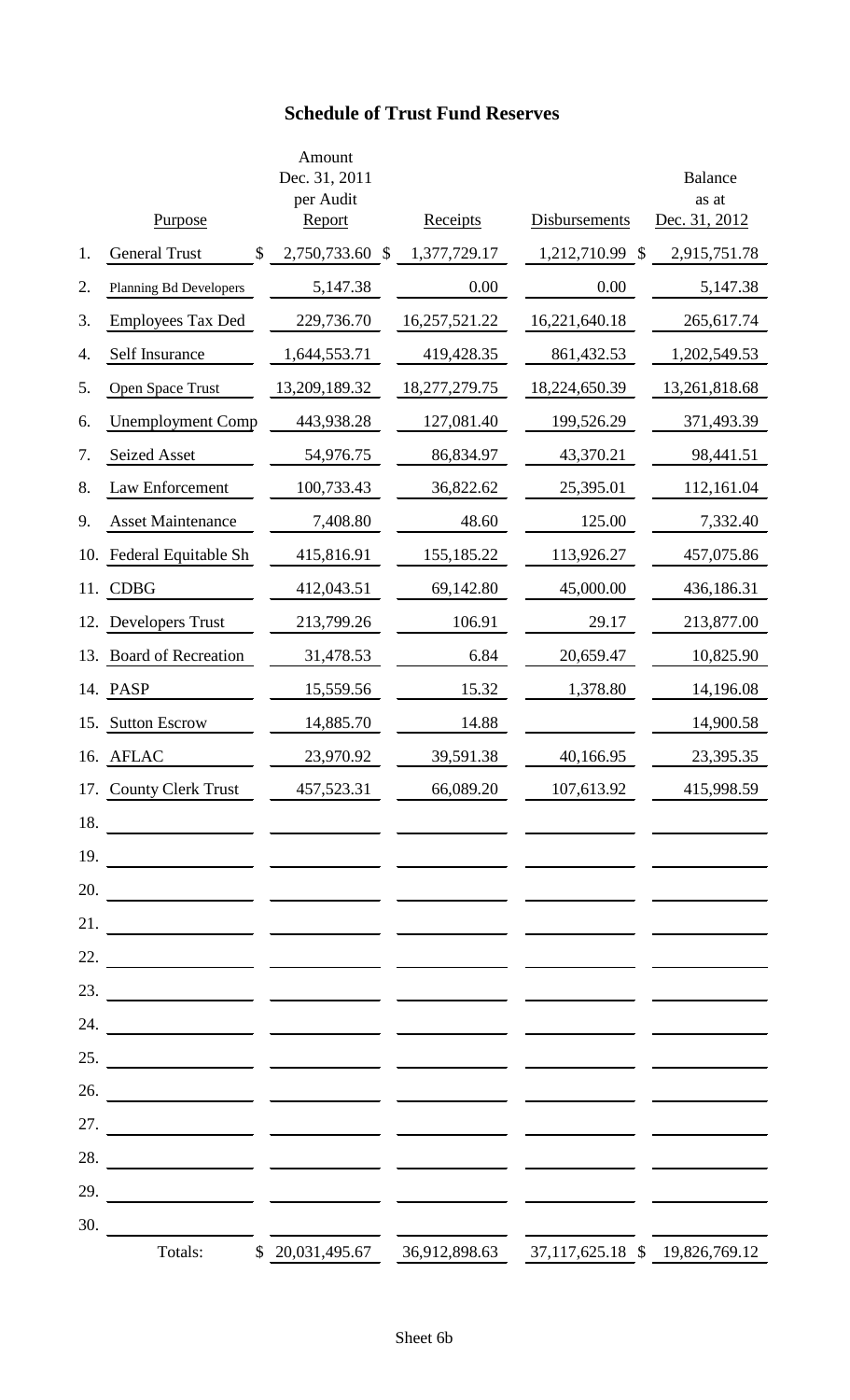### **ANALYSIS OF TRUST ASSESSMENT CASH AND INVESTMENTS PLEDGED TO LIABILITIES AND SURPLUS**

|                                                                 | Audit                    |                         | <b>RECEIPTS</b>          |    |              |               |                          |               |              |                         |              |    |               |                          |              |    |
|-----------------------------------------------------------------|--------------------------|-------------------------|--------------------------|----|--------------|---------------|--------------------------|---------------|--------------|-------------------------|--------------|----|---------------|--------------------------|--------------|----|
| Title of Liability to which Cash<br>and Investments are Pledged | Balance<br>Dec. 31, 2011 |                         | Assessments<br>and Liens |    |              |               | Current<br><b>Budget</b> |               |              |                         |              |    | Disbursements | Balance<br>Dec. 31, 2012 |              |    |
| Assessment Serial Bond Issues:                                  | <b>XXXXX</b>             | XX                      | <b>XXXXX</b>             | XX | <b>XXXXX</b> | $\mathbf{XX}$ | <b>XXXXX</b>             | XX            | <b>XXXXX</b> | XX                      | <b>XXXXX</b> | XX | <b>XXXXX</b>  | XX                       | <b>XXXXX</b> | XX |
|                                                                 |                          |                         |                          |    |              |               |                          |               |              |                         |              |    |               |                          |              |    |
|                                                                 |                          |                         |                          |    |              |               |                          |               |              |                         |              |    |               |                          |              |    |
|                                                                 |                          |                         |                          |    |              |               |                          |               |              |                         |              |    |               |                          |              |    |
|                                                                 |                          |                         |                          |    |              |               |                          |               |              |                         |              |    |               |                          |              |    |
| Assessment Bond Anticipation Note Issues:                       | <b>XXXXX</b>             | $\mathbf{X} \mathbf{X}$ | <b>XXXXX</b>             | XX | <b>XXXXX</b> | XX            | <b>XXXXX</b>             | $\mathbf{XX}$ | <b>XXXXX</b> | $\mathbf{X} \mathbf{X}$ | <b>XXXXX</b> | XX | <b>XXXXX</b>  | XX                       | <b>XXXXX</b> | XX |
|                                                                 |                          |                         |                          |    |              |               |                          |               |              |                         |              |    |               |                          |              |    |
|                                                                 |                          |                         |                          |    |              |               |                          |               |              |                         |              |    |               |                          |              |    |
|                                                                 |                          |                         |                          |    |              |               |                          |               |              |                         |              |    |               |                          |              |    |
|                                                                 |                          |                         |                          |    |              |               |                          |               |              |                         |              |    |               |                          |              |    |
| Other Liabilities                                               |                          |                         |                          |    |              |               |                          |               |              |                         |              |    |               |                          |              |    |
| <b>Trust Surplus</b>                                            |                          |                         |                          |    |              |               |                          |               |              |                         |              |    |               |                          |              |    |
| Less Assets "Unfinanced"                                        | <b>XXXXX</b>             | XX                      | <b>XXXXX</b>             | XX | <b>XXXXX</b> | XX            | <b>XXXXX</b>             | XX            | <b>XXXXX</b> | $\mathbf{X} \mathbf{X}$ | <b>XXXXX</b> | XX | <b>XXXXX</b>  | XX                       | <b>XXXXX</b> | XX |
|                                                                 |                          |                         |                          |    |              |               |                          |               |              |                         |              |    |               |                          |              |    |
|                                                                 |                          |                         |                          |    |              |               |                          |               |              |                         |              |    |               |                          |              |    |
|                                                                 |                          |                         |                          |    |              |               |                          |               |              |                         |              |    |               |                          |              |    |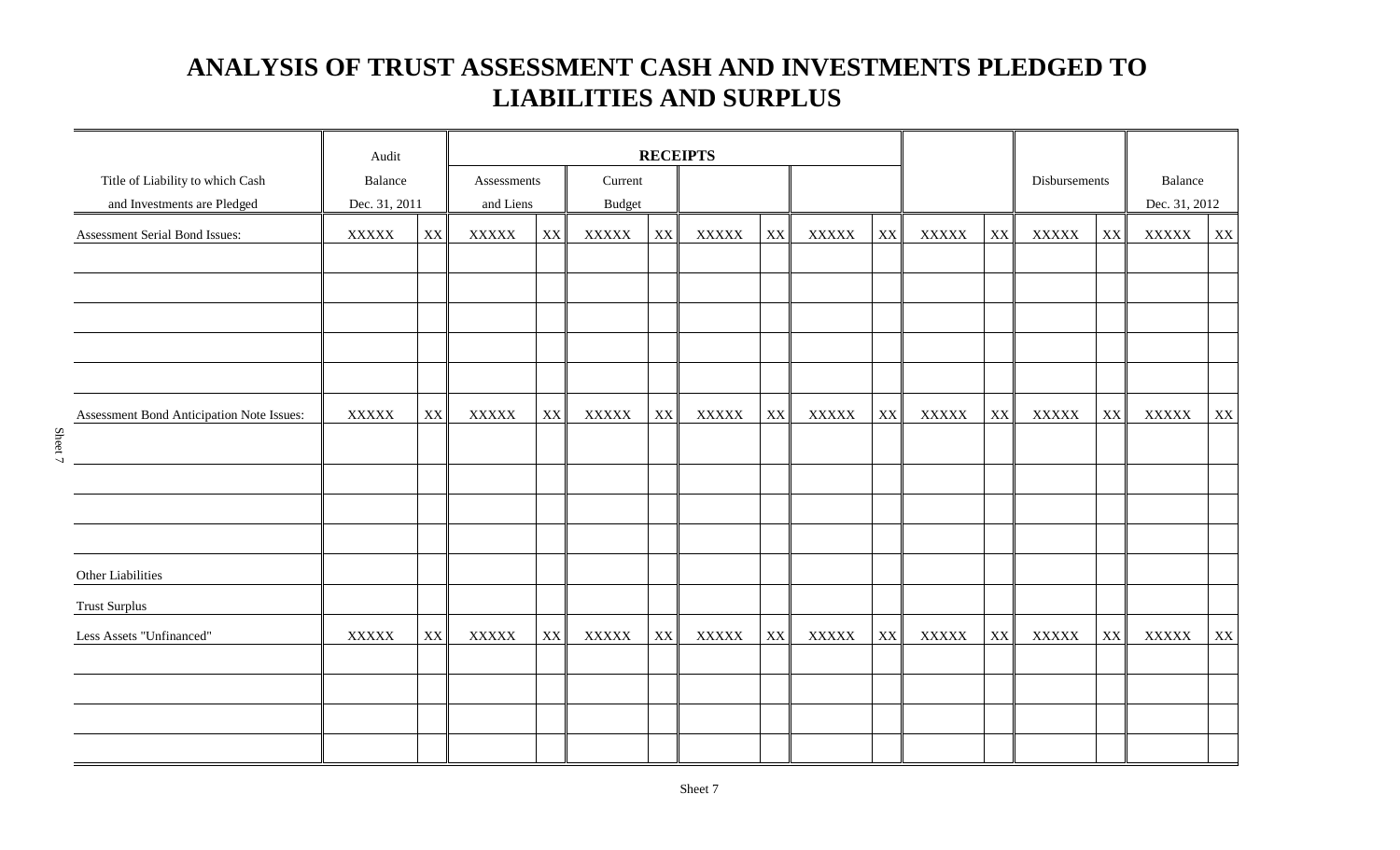# **POST CLOSING TRIAL BALANCE - GENERAL CAPITAL FUND**

AS AT DECEMBER 31, 2012

| Title of Account                          | Debit          |    | Credit           |    |  |
|-------------------------------------------|----------------|----|------------------|----|--|
| Est. Proceeds Bonds and Notes Authorized  | 62,048,570.75  |    | XXXXXXXX         | XX |  |
| Bonds and Notes Authorized but Not Issued | XXXXXXXX       | XX | 62,048,570.75    |    |  |
| Cash                                      | 32,225,197.16  |    |                  |    |  |
| Investments                               | 56,764.53      |    |                  |    |  |
| State Road Aid Receivable                 | 5,259,419.00   |    |                  |    |  |
|                                           |                |    |                  |    |  |
|                                           |                |    |                  |    |  |
| Deferred Charges to Future Taxation       |                |    |                  |    |  |
| Funded                                    | 7,855,000.00   |    |                  |    |  |
| Unfunded                                  | 62,048,570.75  |    |                  |    |  |
| Capital Improvement Fund                  |                |    | 3,504,421.82     |    |  |
| <b>Improvement Authorizations</b>         |                |    |                  |    |  |
| Funded                                    |                |    | 24, 341, 640. 74 |    |  |
| Unfunded                                  |                |    | 59,970,708.47    |    |  |
|                                           |                |    |                  |    |  |
| Reserve for:                              |                |    |                  |    |  |
| <b>Preliminary Cost</b>                   |                |    | 146,612.80       |    |  |
| Acquisition of Parkland                   |                |    | 6,000.00         |    |  |
| Green Trust Arboretum                     |                |    | 0.00             |    |  |
| State Road Aid Receivable                 |                |    | 5,259,419.00     |    |  |
| Payment in Lieu of Improvements           |                |    | 1,241,573.51     |    |  |
| 4-H Fairgrounds                           |                |    |                  |    |  |
| Retained Percentage due Contractors       |                |    | 207,864.43       |    |  |
| Green Acres Loan Payable                  |                |    | 0.00             |    |  |
| <b>General Serial Bonds</b>               |                |    | 0.00             |    |  |
| <b>Refunding Bonds</b>                    |                |    | 7,855,000.00     |    |  |
| <b>Refunding Bonds Costs</b>              |                |    | 4,646.49         |    |  |
| Fund Balance                              |                |    | 4,907,064.18     |    |  |
|                                           | 169,493,522.19 |    | 169,493,522.19   |    |  |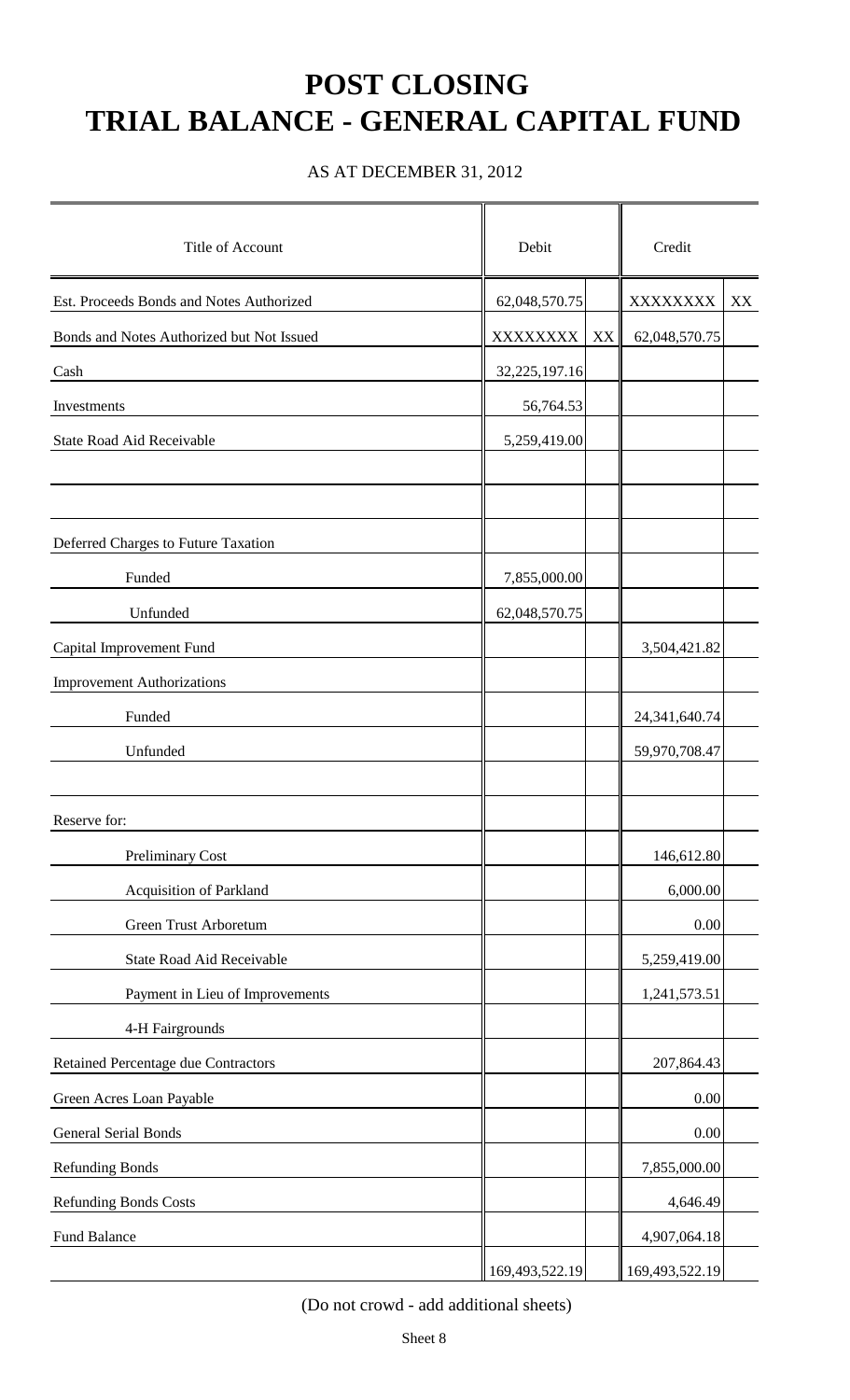## **CASH RECONCILIATION DECEMBER 31, 2012**

|                                  | *On Hand   | Cash<br>On Deposit | <b>Less Checks</b><br>Outstanding | Cash Book<br>Balance |
|----------------------------------|------------|--------------------|-----------------------------------|----------------------|
| Current (INCL \$650 CHANGE FUND) | 835,854.81 | 28,732,241.35      | 904,695.35                        | 28,663,400.81        |
| <b>Trust-Open Space</b>          | 0.00       | 13,940,418.20      | 678,599.52                        | 13,261,818.68        |
| Trust-General                    | 700.00     | 2,937,848.12       | 22,796.34                         | 2,915,751.78         |
| Capital-General                  | 0.00       | 32,444,137.66      | 162,175.97                        | 32,281,961.69        |
| Federal & State Grants           | 110,000.00 | 437,606.07         | 26,345.34                         | 521,260.73           |
| Library (incl \$225 change fund) | 225.00     | 5,908,336.96       | 8,222.63                          | 5,900,339.33         |
| Prosecutor's Asset Maint         | 0.00       | 7,332.40           | 0.00                              | 7,332.40             |
| Prosecutor's Seized Asset        | 4,000.00   | 67,373.25          | 7,500.00                          | 63,873.25            |
| Prosecutor's Federal Equit       | 0.00       | 457,175.86         | 100.00                            | 457,075.86           |
| Prosecutor's Law Enforcement     | 0.00       | 103,608.28         | 3,367.24                          | 100,241.04           |
| <b>Employees Tax Deduction</b>   | 0.00       | 284,496.12         | 18,878.38                         | 265,617.74           |
| <b>Unemployment Compensation</b> | 0.00       | 371,493.39         | 0.00                              | 371,493.39           |
| Self Insurance                   | 0.00       | 1,206,614.33       | 4,064.80                          | 1,202,549.53         |
| PASP                             | 0.00       | 14,196.08          | 0.00                              | 14,196.08            |
| Developer's Trust                | 0.00       | 213,877.00         | 0.00                              | 213,877.00           |
| <b>Sutton Escrow</b>             | 0.00       | 14,900.58          | 0.00                              | 14,900.58            |
| <b>Recreation Trust</b>          | 0.00       | 10,825.90          | 0.00                              | 10,825.90            |
| <b>CDBG</b>                      | 0.00       | 436,186.31         | 0.00                              | 436,186.31           |
| Payroll                          | 245.00     | 24,943.15          | 25,188.15                         | 0.00                 |
| Cafeteria Plan (AFLAC)           | $0.00\,$   | 24,464.76          | 1,069.41                          | 23,395.35            |
| Planning Bd Dev Trust            | 0.00       | 5,147.38           | 0.00                              | 5,147.38             |
| Clearing                         | $0.00\,$   | 0.00               | 0.00                              | 0.00                 |
| <b>County Clerk Trust</b>        | 5,452.00   | 410,546.59         | $0.00\,$                          | 415,998.59           |
|                                  |            |                    |                                   |                      |
|                                  |            |                    |                                   |                      |
|                                  |            |                    |                                   |                      |
| Total                            | 956,476.81 | 88,053,769.74      | 1,863,003.13                      | 87, 147, 243. 42     |

\* - Include Deposits In Transit

\*\* - Be sure to include a Public Assistance reconciliation and trial balance if the municipality maintains such a bank account

#### **REQUIRED CERTIFICATION**

 I hereby certify that all amounts shown in the "Cash on Deposit" column on Sheet 9 and 9(a) have been verified with the applicable bank statements, certificates, agreements or passbooks at December 31, 2012.

 I also certify that all amounts, if any, shown for Investments in Savings and Loan Associations on any trial balance have been verified with the applicable passbooks at December 31, 2012.

 All "Certificates of Deposit", "Repurchase Agreements" and other investments must be reported as cash and included in this certification.

 (THIS MUST BE SIGNED BY THE REGISTERED MUNICIPAL ACCOUNTANT (STATUTORY AUDITOR) OR CHIEF FINANCIAL OFFICER) depending on who prepared this Annual Financial Statement as certified to on Sheet 1 or 1(a).

Signature: Title: County Treasurer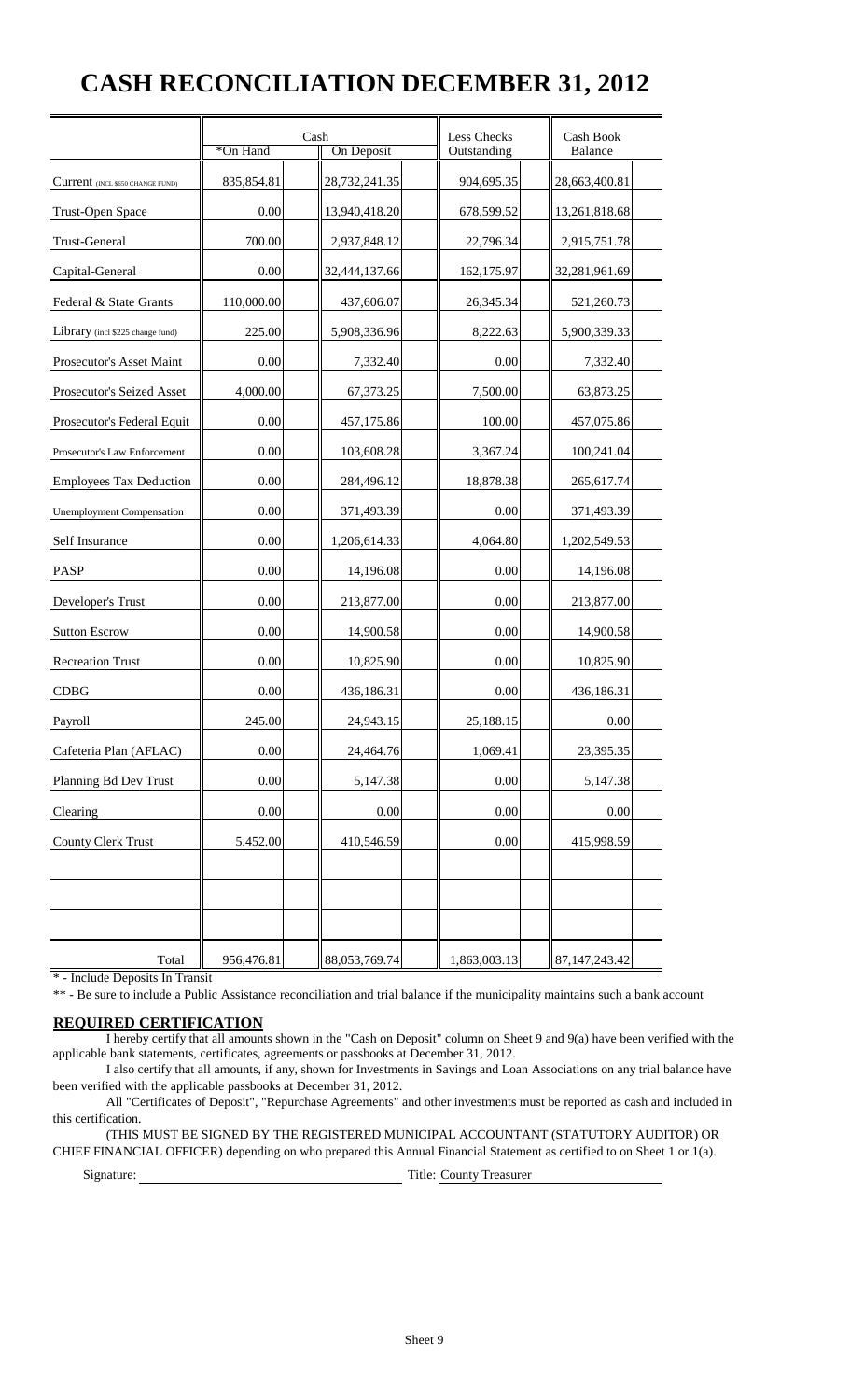### **CASH RECONCILIATION DECEMBER 31, 2012 (cont'd. LIST BANKS AND AMOUNTS SUPPORTING "CASH ON DEPOSIT"**

| <b>Bank of America</b>                         |                  |
|------------------------------------------------|------------------|
| <b>Parks Recreation Trust</b>                  | 10,825.90        |
| Developers Trust                               | 213,877.00       |
| <b>TD Bank</b>                                 |                  |
| Current                                        | 9,564,021.94     |
| Self Insurance                                 | 387,630.33       |
| <b>Sutton Escrow</b>                           | 14,900.58        |
| Library Checking                               | 1,937,825.65     |
| <b>PASP</b>                                    | 14,196.08        |
| Open Space Trust                               | 13,940,418.20    |
| Cafeteria Plan (AFLAC)                         | 24,464.76        |
| <b>Team Capital</b>                            |                  |
| County Clerk Trust                             | 410,546.59       |
| <b>New Jersey Cash Manangement</b>             |                  |
| Current                                        | 9,149,189.04     |
| <b>Trust</b>                                   | 2,579,464.50     |
| Capital                                        | 56,764.53        |
| Library                                        | 3,417,282.09     |
| <b>Unemployment Compensation</b>               | 346,299.56       |
| Self Insurance Trust                           | 818,984.00       |
| <b>Fulton Bank of New Jersey</b>               |                  |
| Current                                        | 10,019,030.37    |
| <b>Trust</b>                                   | 358,383.62       |
| Prosecutor's Federal Equitable Sharing Program | 457,175.86       |
| Prosecutor's Asset Maintenance                 | 7,332.40         |
| Prosecutor's Seized Asset                      | 67,373.25        |
| Prosecutor's Law Enforcement                   | 103,608.28       |
| <b>Clearing Account</b>                        | 0.00             |
| <b>Employees Tax Deduction Account</b>         | 284,496.12       |
| CDBG                                           | 436,186.31       |
| Capital                                        | 32, 387, 373. 13 |
| Payroll                                        | 24,943.15        |
| Planning Board Developers Trust                | 5,147.38         |
| <b>Unemployment Compensation</b>               | 25,193.83        |
| Federal & State Grants                         | 437,606.07       |
| <b>Library Savings</b>                         | 553,229.22       |
|                                                | 88,053,769.74    |

Note: Sections N.J.S. 40A:4-61, 40A:4-62 and 40A:4-63 of the Local Budget Law require that separate bank accounts be maintained for each allocated fund.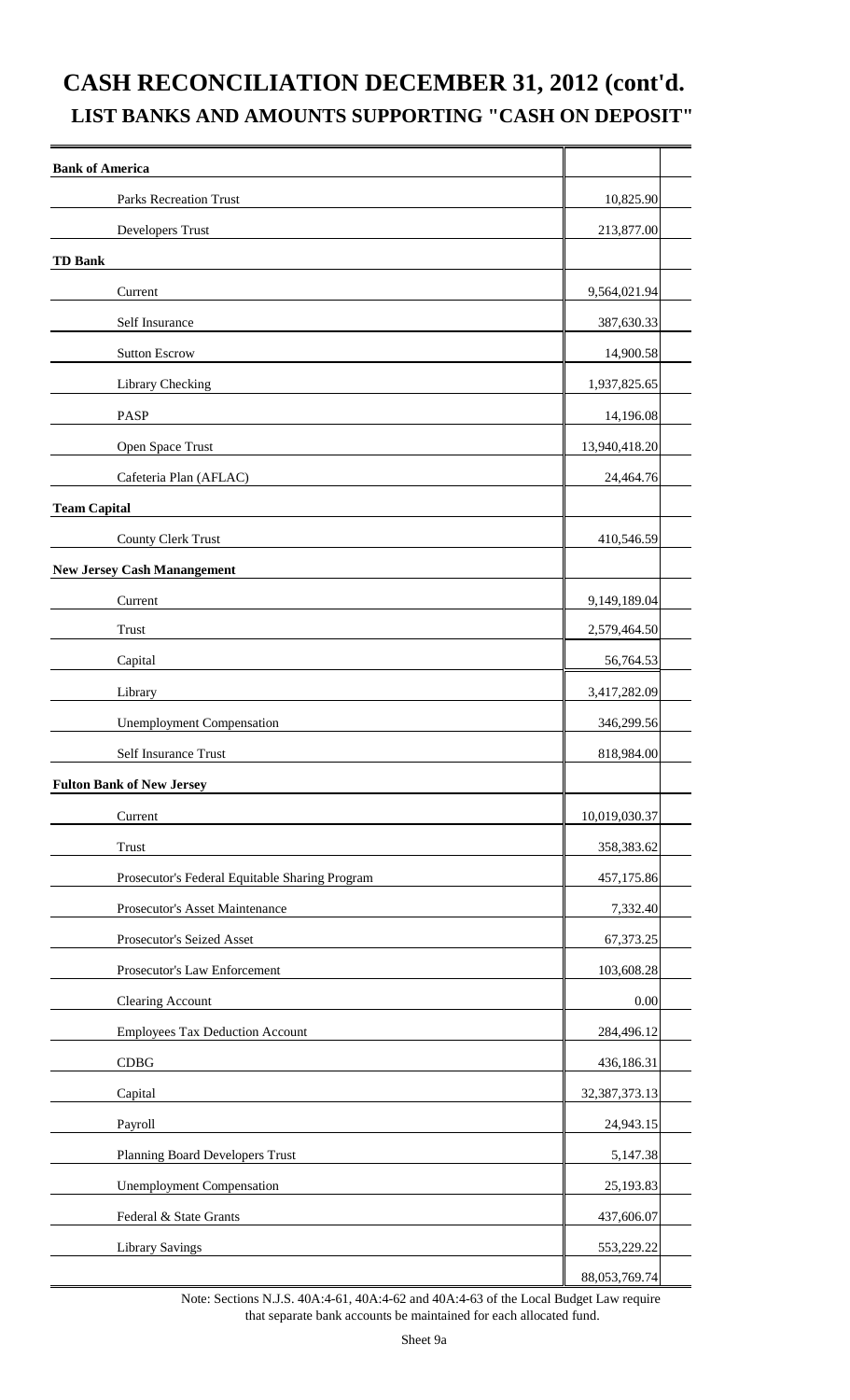| Grant                              | <b>Balance</b><br>Jan. 1, 2012 | 2012 Budget<br>Revenue<br>Realized | Received   | <b>Transfer to/from</b> | Cancelled<br>Returned to<br><b>State</b> | <b>Balance</b><br>Dec. 31, 2012 |
|------------------------------------|--------------------------------|------------------------------------|------------|-------------------------|------------------------------------------|---------------------------------|
| Wildlife Habitat Incentive Program | 2,988.25                       |                                    | 701.25     | (750.00)                |                                          | 3,037.00                        |
| 2007 P.A.R.I.S.                    | 260,106.33                     |                                    |            |                         | 260,106.33                               | 0.00                            |
| 2008 Area Plan                     | 53,882.00                      |                                    |            |                         |                                          | 53,882.00                       |
| 2008-11 Homeland Security          | 118,997.95                     |                                    | 118,698.69 |                         | 299.26                                   | (0.00)                          |
| 2007-10 Homeland Security          | 154,583.79                     |                                    | 153,724.99 |                         | 858.80                                   | 0.00                            |
| Highlands Assessment Plan          | 20,000.00                      |                                    |            |                         |                                          | 20,000.00                       |
| 2009 Area Plan                     | 30,076.00                      |                                    |            |                         |                                          | 30,076.00                       |
| Highlands Sustainable Agriculture  | 75,000.00                      |                                    |            |                         |                                          | 75,000.00                       |
| <b>COPS</b> Grant                  | 250,000.00                     |                                    | 166,068.73 |                         |                                          | 83,931.27                       |
| P.A.R.I.S. Grant                   | 153,448.25                     |                                    | 153,448.25 |                         |                                          | 0.00                            |
| Wastewater Management              | 0.00                           | 40,000.00                          |            |                         |                                          | 40,000.00                       |
| 2009-2010 Homeland Security        | 613,702.46                     |                                    | 610,423.73 |                         |                                          | 3,278.73                        |
| 2010-11 Kids Are Riding Safe       | 190.00                         |                                    |            |                         | 190.00                                   | 0.00                            |
| 2010 Small Cities CDBG             | 133,333.00                     |                                    | 77,686.00  |                         |                                          | 55,647.00                       |
| Housing Preservation Program       | 55,000.00                      |                                    |            |                         |                                          | 55,000.00                       |
| 2010 Casino Revenue                | 20,225.55                      |                                    |            | 20,225.55               |                                          | 0.00                            |
| 2010-11 Subregional Transportation | 8,129.48                       |                                    |            |                         | 8,129.48                                 | 0.00                            |
| 2010 Area Plan                     | 37,889.00                      |                                    |            |                         |                                          | 37,889.00                       |
| Job Access Reverse Commute         | 20,429.04                      |                                    | 20,429.04  |                         |                                          | 0.00                            |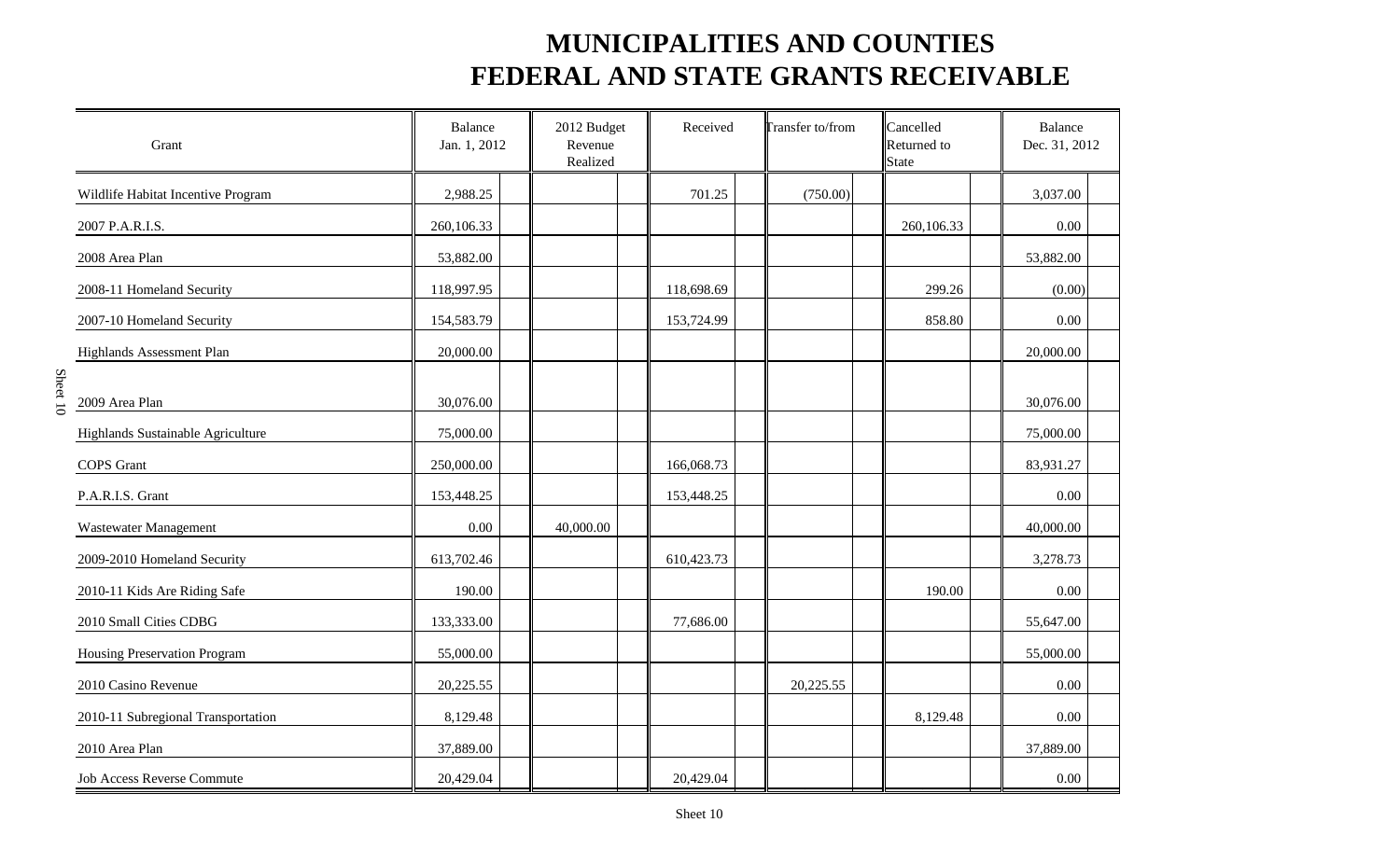| Grant                                     | Balance<br>Jan. 1, 2012 | 2012 Budget<br>Revenue<br>Realized | Received   | <b>Transfer to/from</b> | Cancelled<br>Returned to<br><b>State</b> | <b>Balance</b><br>Dec. 31, 2012 |
|-------------------------------------------|-------------------------|------------------------------------|------------|-------------------------|------------------------------------------|---------------------------------|
| <b>Buffer Zone Protection Program</b>     | 66,932.31               |                                    | 66,729.17  |                         | 203.14                                   | (0.00)                          |
| 2010-2011 State Health Services (BT)      | 16,254.00               |                                    |            |                         | 16,254.00                                | 0.00                            |
| Juvenile Accountability Incentive         | 335.80                  |                                    | 335.80     |                         |                                          | 0.00                            |
| <b>Homeland Security</b>                  | 468,116.67              |                                    | 18,205.00  |                         |                                          | 449,911.67                      |
| 2010-11 FTA Section 5311                  | 121,744.04              |                                    | 121,744.04 |                         |                                          | 0.00                            |
| 2010-11 SANE                              | 24,011.19               |                                    |            |                         | 24,011.19                                | 0.00                            |
|                                           |                         |                                    |            |                         |                                          |                                 |
| 2011 CEHA                                 | 73,351.00               |                                    | 69,560.00  |                         | 3,791.00                                 | 0.00                            |
| 2011 Comprehensive Alcohol                | 132,089.00              |                                    | 132,089.00 |                         |                                          | 0.00                            |
| 2011 Family Court                         | 76,408.00               |                                    | 76,408.00  |                         |                                          | 0.00                            |
| 2011 SSH (Homeless)                       | 2,000.00                |                                    | 2,000.00   |                         |                                          | 0.00                            |
| 2011-12 Kids Are Riding Safe              | 19,975.00               |                                    | 18,560.00  |                         |                                          | 1,415.00                        |
| 2011 Personal Assistance Services Program | 0.00                    |                                    |            |                         | (8,131.00)                               | 8,131.00                        |
| 2011 Right to Know                        | 2,404.50                |                                    | 2,404.50   |                         |                                          | 0.00                            |
| State Council on the Arts                 | 9,007.00                |                                    | 9,007.00   |                         |                                          | 0.00                            |
| 2011 Casino Revenue                       | 219,903.41              |                                    | 204,766.45 |                         |                                          | 15,136.96                       |
| 2011-12 Subregional Transportation        | 51,904.00               |                                    | 51,903.00  |                         | 1.00                                     | 0.00                            |
| 2011 Area Plan                            | 51,576.00               |                                    | 36,549.00  |                         |                                          | 15,027.00                       |
| Job Access/Reverse Commute                | 80,000.00               | 20,000.00                          | 73,438.27  |                         |                                          | 26,561.73                       |
| NJ Historical Commission GOS              | 1,971.90                |                                    | 1,971.90   |                         |                                          | 0.00                            |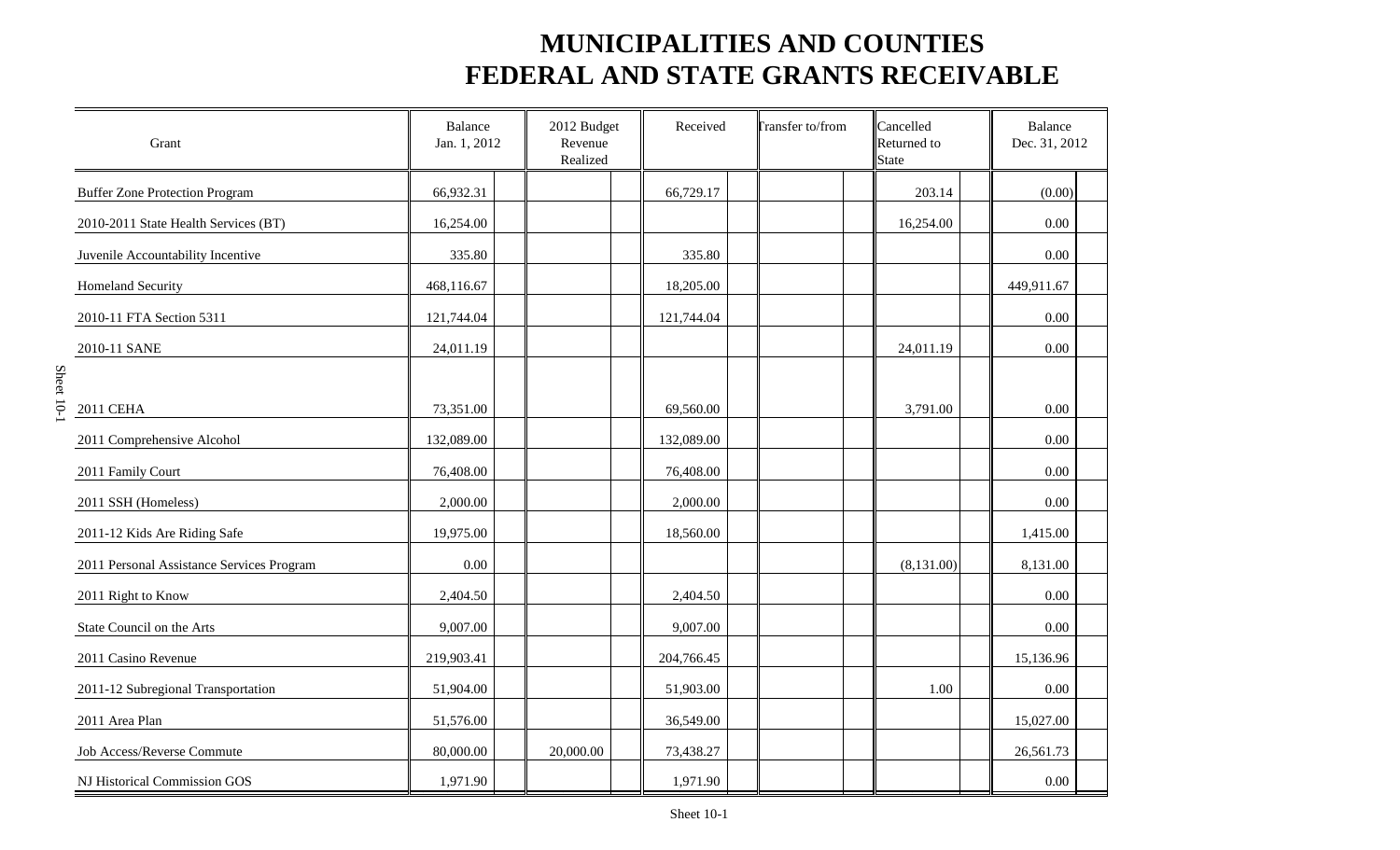| Grant                                | <b>Balance</b><br>Jan. 1, 2012 | 2012 Budget<br>Revenue<br>Realized | Received   | <b>Transfer to/from</b> | Cancelled<br>Returned to<br><b>State</b> | <b>Balance</b><br>Dec. 31, 2012 |
|--------------------------------------|--------------------------------|------------------------------------|------------|-------------------------|------------------------------------------|---------------------------------|
| Tranportation/TIP                    | 25,326.00                      |                                    | 25,326.00  |                         |                                          | 0.00                            |
| SHIP Program                         | 20,218.00                      |                                    | 20,218.00  |                         |                                          | 0.00                            |
| 2011 State/Community Partnership     | 147,535.32                     |                                    | 147,535.32 |                         |                                          | 0.00                            |
| 2011 Municipal Alliance              | 99,812.94                      |                                    | 98,199.74  |                         |                                          | 1,613.20                        |
| Narcotics Task Force                 | 19,892.00                      |                                    | 19,892.00  |                         |                                          | 0.00                            |
| HIV Counseling & Testing             | 59,800.00                      |                                    | 24,435.00  |                         |                                          | 35,365.00                       |
| 2011-12 FTA Section 5311             | 439,098.00                     |                                    | 439,098.00 |                         |                                          | 0.00                            |
| Victim Assistance                    | 85,949.00                      |                                    | 85,949.00  |                         |                                          | 0.00                            |
| Victim Witness Advocacy              | 12,385.00                      |                                    | 12,385.00  |                         |                                          | 0.00                            |
| SANE/SART                            | 70,000.00                      |                                    | 34,058.50  |                         |                                          | 35,941.50                       |
| FEMA Performance Grant               | 50,000.00                      |                                    | 50,000.00  |                         |                                          | 0.00                            |
| 2011-12 State Health Services (BT)   | 306,814.00                     |                                    | 237,834.00 |                         |                                          | 68,980.00                       |
| Subregional Traffic Sign Inventory   | 133,000.00                     |                                    | 16,770.69  |                         |                                          | 116,229.31                      |
| Juvenile Accountability Incentive    | 8,065.00                       |                                    | 7,104.71   |                         |                                          | 960.29                          |
| 2011 Homeland Security               | 226,461.83                     |                                    | 114,285.50 |                         |                                          | 112,176.33                      |
| 2012 Title XX Transportation         | 0.00                           | 133,463.00                         | 133,463.00 |                         |                                          | 0.00                            |
| 2012 CEHA                            | 0.00                           | 150,163.00                         | 97,252.00  |                         |                                          | 52,911.00                       |
| 2012 Comprehensive Alcohol           | 0.00                           | 244,340.00                         | 168,637.00 |                         |                                          | 75,703.00                       |
| 2012 Human Services Advisory Council | 0.00                           | 73,742.00                          | 73,742.00  |                         |                                          | 0.00                            |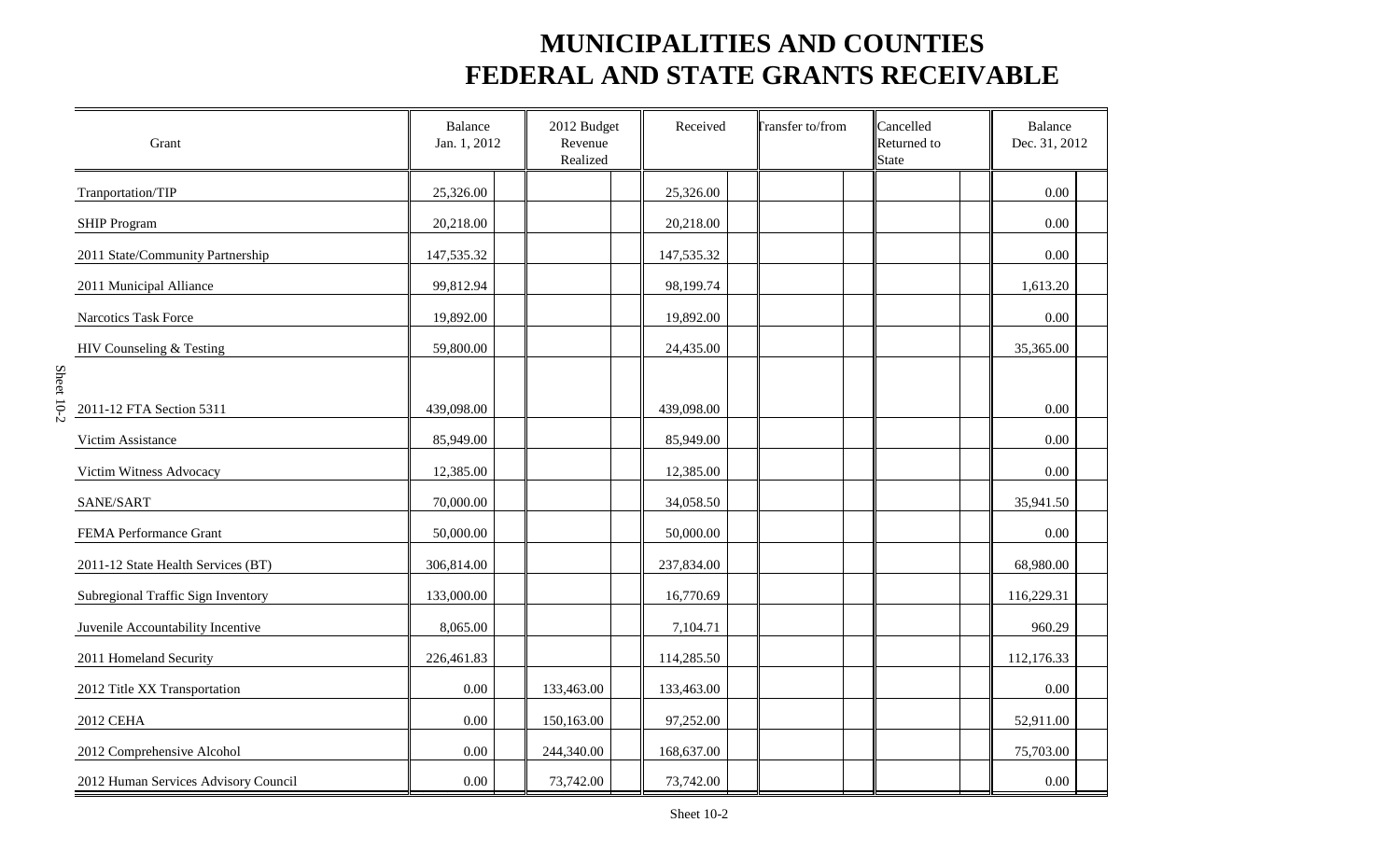| Grant                                     | <b>Balance</b><br>Jan. 1, 2012 | 2012 Budget<br>Revenue<br>Realized | Received   | <b>Transfer to/from</b> | Cancelled<br>Returned to<br><b>State</b> | <b>Balance</b><br>Dec. 31, 2012 |  |
|-------------------------------------------|--------------------------------|------------------------------------|------------|-------------------------|------------------------------------------|---------------------------------|--|
| 2012 Family Court                         | 0.00                           | 97,157.00                          | 47,979.80  |                         |                                          | 49,177.20                       |  |
| 2012 SSH (Homeless)                       | 0.00                           | 57,378.00                          | 57,378.00  |                         |                                          | 0.00                            |  |
| 2012-13 Kids Are Riding Safe              | 0.00                           | 10,000.00                          |            |                         |                                          | 10,000.00                       |  |
| 2012 Personal Assistance Services Program | 0.00                           | 57,056.00                          | 57,056.00  |                         |                                          | 0.00                            |  |
| 2012 Right to Know                        | 0.00                           | 9,618.00                           | 4,809.00   |                         |                                          | 4,809.00                        |  |
| State Council on the Arts                 | 0.00                           | 63,908.00                          | 54,322.00  |                         |                                          | 9,586.00                        |  |
|                                           |                                |                                    |            |                         |                                          |                                 |  |
| <b>Clean Communities</b>                  | 0.00                           | 61,963.49                          | 61,963.49  |                         |                                          | 0.00                            |  |
| 2012 Casino Revenue                       | 0.00                           | 431,328.00                         | 311,524.56 | (20, 225.55)            |                                          | 140,028.99                      |  |
| 2012-13 Subregional Transportation        | 0.00                           | 51,904.00                          |            |                         |                                          | 51,904.00                       |  |
| 2012 Area Plan                            | 0.00                           | 732,166.00                         | 703,667.00 |                         |                                          | 28,499.00                       |  |
| Job Access/Reverse Commute                | 0.00                           | 120,000.00                         |            |                         |                                          | 120,000.00                      |  |
| Victim Witness Advocacy                   | 0.00                           | 6,473.00                           | 6,473.00   |                         |                                          | 0.00                            |  |
| NJ Historical Commission-GOS              | 0.00                           | 13,146.00                          | 11,174.10  |                         |                                          | 1,971.90                        |  |
| Transportation/TIP                        | 0.00                           | 33,768.00                          | 16,884.00  |                         |                                          | 16,884.00                       |  |
| <b>SHIP</b>                               | 0.00                           | 27,000.00                          | 16,200.00  |                         |                                          | 10,800.00                       |  |
| 2012 State/Community Partnership          | 0.00                           | 191,117.00                         | 88,917.70  |                         |                                          | 102,199.30                      |  |
| 2012 Municipal Alliance                   | 0.00                           | 161,502.00                         | 54,857.16  |                         |                                          | 106,644.84                      |  |
| Narcotics Task Force                      | 0.00                           | 45,673.00                          | 15,224.00  |                         |                                          | 30,449.00                       |  |
| 2012-13 FTA Section 5311                  | 0.00                           | 407,015.00                         |            |                         |                                          | 407,015.00                      |  |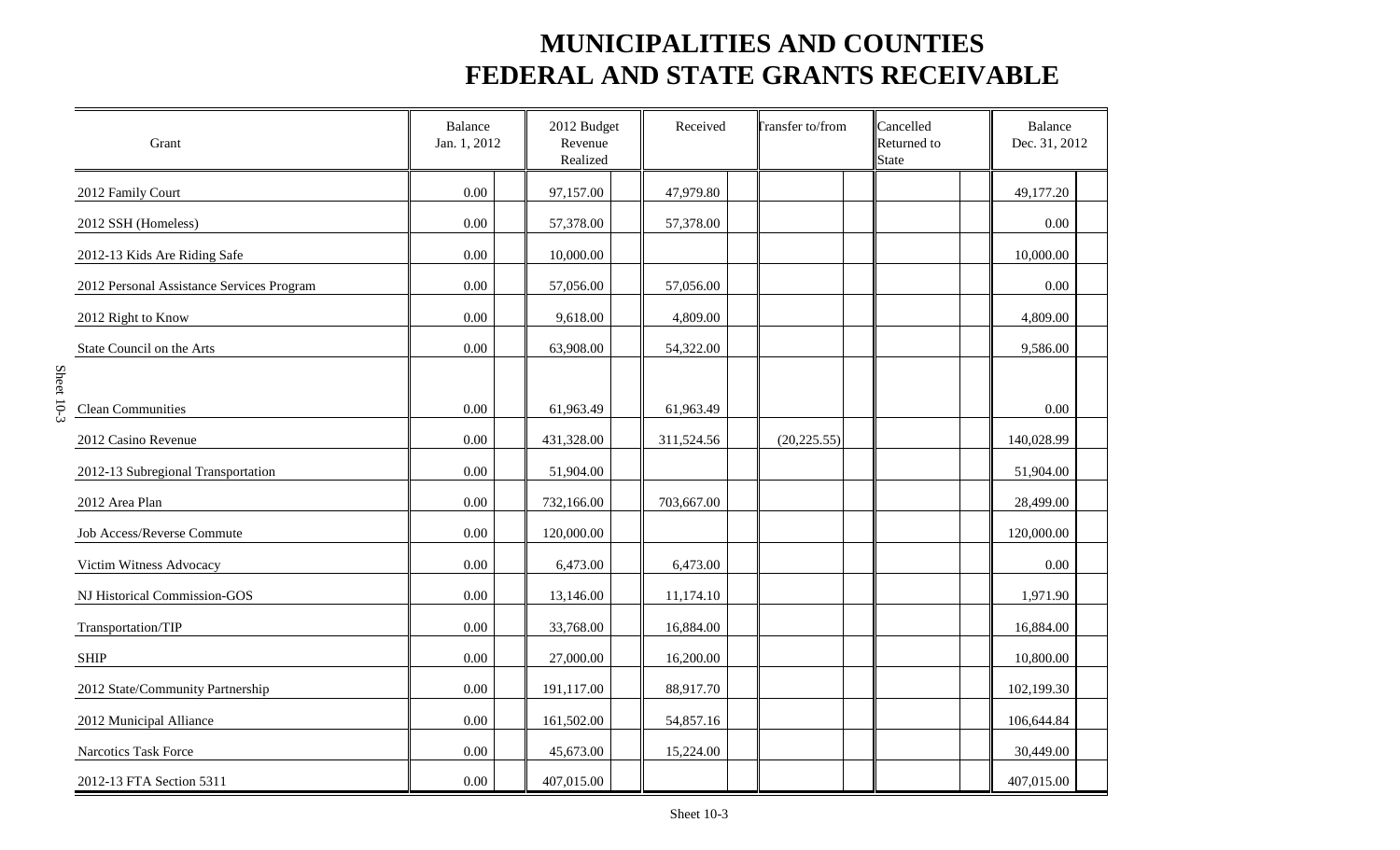| Grant                             | Balance<br>Jan. 1, 2012 | 2012Budget<br>Revenue<br>Realized | Received<br><b>Transfer to/from</b> |  |          | Cancelled<br>Returned to<br><b>State</b> | Balance<br>Dec. 31, 2012 |
|-----------------------------------|-------------------------|-----------------------------------|-------------------------------------|--|----------|------------------------------------------|--------------------------|
| Victim Assistance                 | 0.00                    | 86,206.00                         |                                     |  |          |                                          | 86,206.00                |
| SANE/SART                         | 0.00                    | 47,178.00                         |                                     |  |          |                                          | 47,178.00                |
| FEMA Performance Grant            | 0.00                    | 55,000.00                         |                                     |  |          |                                          | 55,000.00                |
| 2012 Body Armor Program           | 0.00                    | 8,767.95                          | 8,767.95                            |  |          |                                          | $0.00\,$                 |
| <b>MRC Capacity Bldg Award</b>    | $0.00\,$                | 5,000.00                          | 5,000.00                            |  |          |                                          | 0.00                     |
| Solid Waste Services Tax          | 0.00                    | 110,000.00                        | 110,000.00                          |  |          |                                          | 0.00                     |
| Universal Service Fund            | $0.00\,$                | 1,185.00                          | 1,185.00                            |  |          |                                          | 0.00                     |
| Low Income Home Energy            | 0.00                    | 2,107.00                          | 2,107.00                            |  |          |                                          | 0.00                     |
| <b>HAVA 261</b>                   | $0.00\,$                | 2,000.00                          | 940.00                              |  |          |                                          | 1,060.00                 |
| Juvenile Accountability Incentive | 0.00                    | 6,258.00                          |                                     |  |          |                                          | 6,258.00                 |
| 2012 Homeland Security            | $0.00\,$                | 127,330.61                        |                                     |  |          |                                          | 127,330.61               |
|                                   |                         |                                   |                                     |  |          |                                          | 0.00                     |
|                                   |                         |                                   |                                     |  |          |                                          | 0.00                     |
|                                   |                         |                                   |                                     |  |          |                                          | 0.00                     |
|                                   |                         |                                   |                                     |  |          |                                          | 0.00                     |
|                                   |                         |                                   |                                     |  |          |                                          | $0.00\,$                 |
|                                   |                         |                                   |                                     |  |          |                                          | 0.00                     |
|                                   |                         |                                   |                                     |  |          |                                          | 0.00                     |
|                                   |                         |                                   |                                     |  |          |                                          | 0.00                     |
| Totals                            | 5,130,322.01            | 3,690,913.05                      | 5,629,467.03                        |  | (750.00) | 305,713.20                               | 2,886,804.83             |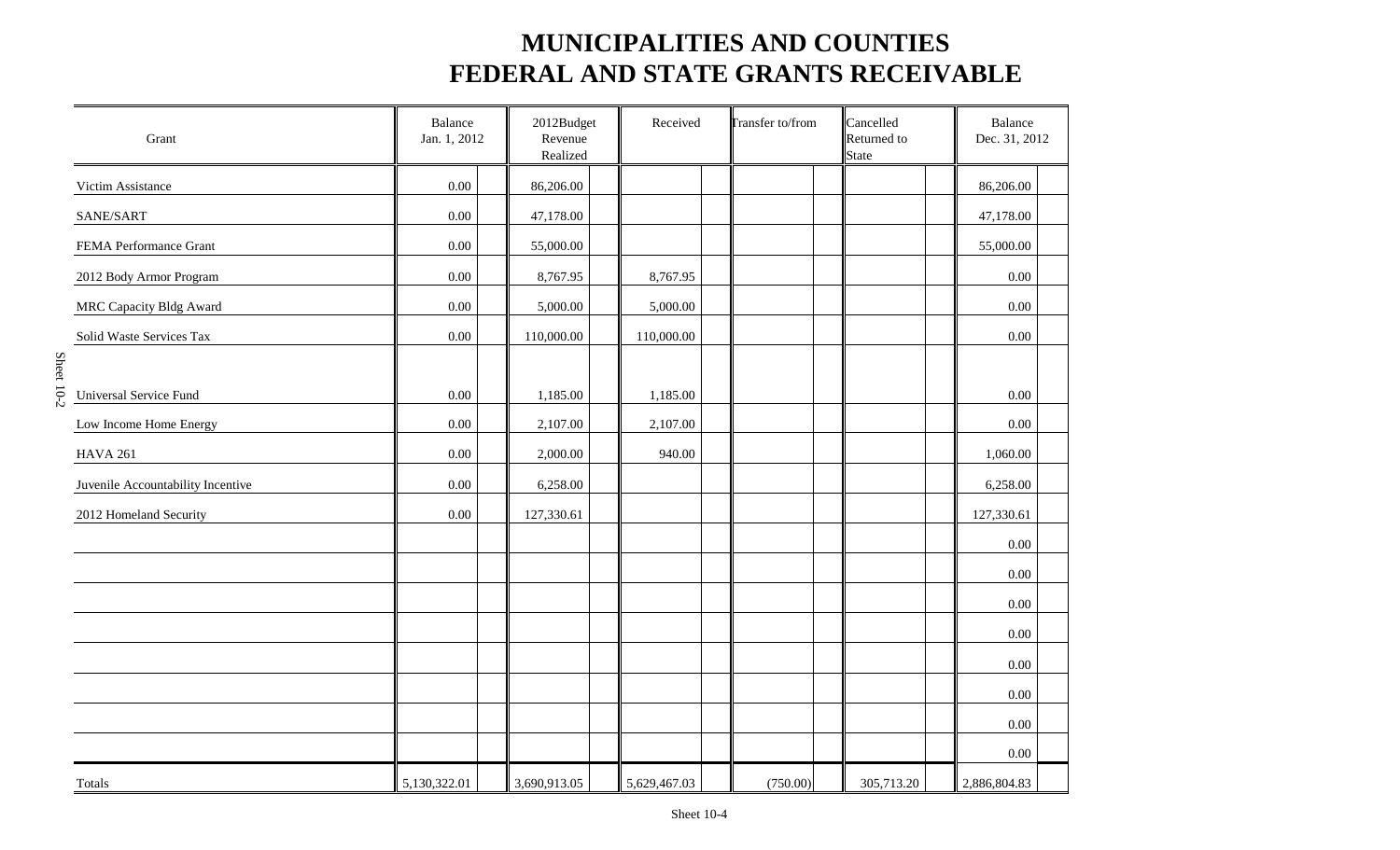| Grant                                | Balance<br>Jan. 1, 2012 | <b>Budget</b> | Transferred from 2012<br><b>Budget Appropriations</b><br>Appropriation<br>By 40A:4-87 | Cancellation<br>of Purchase Order | Expended   | Cancelled  | Transfer to/From | Balance<br>Dec. 31, 2012 |  |
|--------------------------------------|-------------------------|---------------|---------------------------------------------------------------------------------------|-----------------------------------|------------|------------|------------------|--------------------------|--|
| Solid Waste Service Tax              | 6,399.94                |               |                                                                                       |                                   | 4,329.10   |            | (2,466.00)       | 4,536.84                 |  |
| Enhanced 911 General Assistance      | 4,479.96                |               |                                                                                       |                                   | 4,479.96   |            |                  | 0.00                     |  |
| Wildlife Habitat Incentive           | 3,738.25                |               |                                                                                       |                                   | 701.25     |            |                  | 3,037.00                 |  |
| 2007 Enhanced 911 General Assistance | 7,341.01                |               |                                                                                       |                                   | 7,341.01   |            |                  | 0.00                     |  |
| 2007-08 Public Archives & Records    | 268,713.48              |               |                                                                                       |                                   | 8,607.15   | 260,106.33 |                  | 0.00                     |  |
| 2007 Area Plan                       | 50,550.61               |               |                                                                                       |                                   |            |            |                  | 50,550.61                |  |
| 2007-10 Homeland Security            | 858.80                  |               |                                                                                       |                                   |            | 858.80     |                  | 0.00                     |  |
| 2008-11 Homeland Security            | 130,403.22              |               |                                                                                       |                                   | 130,103.96 | 299.26     |                  | (0.00)                   |  |
| 2008 Enhanced 911 General Assistance | 10,612.30               |               |                                                                                       |                                   | 10,612.30  |            |                  | 0.00                     |  |
| 2008 Area Plan                       | 26,112.60               |               |                                                                                       |                                   |            |            |                  | 26,112.60                |  |
| <b>MRC Capacity Building Award</b>   | 4,020.92                |               |                                                                                       |                                   | 4,020.92   |            |                  | 0.00                     |  |
| 2008 Body Armor                      | 1,099.47                |               |                                                                                       |                                   | 1,099.47   |            |                  | 0.00                     |  |
| 2010-13 Homeland Security            | 445,449.54              |               |                                                                                       |                                   | 82,147.95  |            |                  | 363,301.59               |  |
| 2009 Solid Waste Services Tax        | 5,939.15                |               |                                                                                       |                                   | 5,939.15   |            |                  | 0.00                     |  |
| Housing Preservation Program         | 55,000.00               |               |                                                                                       |                                   |            |            |                  | 55,000.00                |  |
| 2010-11 Kids Are Riding Safe         | 190.00                  |               |                                                                                       |                                   | 190.00     |            |                  | 0.00                     |  |
| 2010 Small Cities CDBG               | 122,561.23              |               |                                                                                       |                                   | 94,772.58  |            |                  | 27,788.65                |  |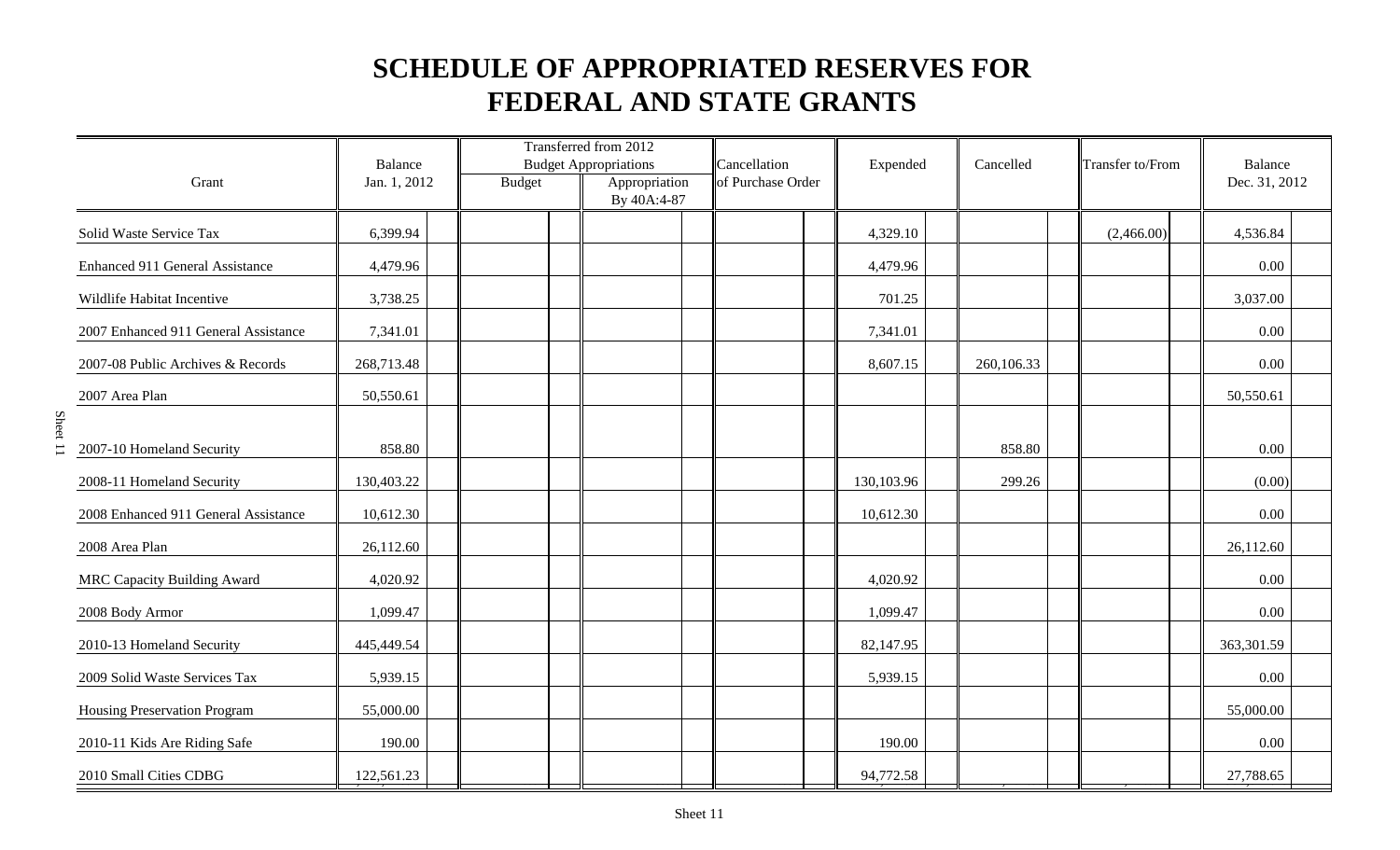|                                       | <b>Balance</b> |               | Transferred from 2012<br><b>Budget Appropriations</b> | Cancellation      | Expended   | Cancelled |  | Transfer to/from |  | <b>Balance</b> |  |
|---------------------------------------|----------------|---------------|-------------------------------------------------------|-------------------|------------|-----------|--|------------------|--|----------------|--|
| Grant                                 | Jan. 1, 2012   | <b>Budget</b> | Appropriation<br>By 40A:4-87                          | of Purchase Order |            |           |  |                  |  | Dec. 31, 2012  |  |
| 2010-11 SANE                          | 24,011.19      |               |                                                       |                   |            | 24,011.19 |  |                  |  | 0.00           |  |
| 2010-11 Subregional Transportation    | 8,129.48       |               |                                                       |                   |            | 8,129.48  |  |                  |  | 0.00           |  |
| Job Access/Reverse Commute            | 20,429.04      |               |                                                       |                   | 20,429.04  |           |  |                  |  | 0.00           |  |
| 2009-12 Homeland Security             | 600,721.86     |               |                                                       |                   | 596,612.56 |           |  |                  |  | 4,109.30       |  |
| Highlands Assessment Plan             | 35,000.00      |               |                                                       |                   | 15,000.00  |           |  |                  |  | 20,000.00      |  |
| 2009 Wastewater Management            |                | 40,000.00     |                                                       |                   |            |           |  |                  |  | 40,000.00      |  |
| 2009-10 P.A.R.I.S.                    | 456,749.27     |               |                                                       |                   | 1,413.86   |           |  |                  |  | 455,335.41     |  |
| Highlands Sustainable Ag              | 75,000.00      |               |                                                       |                   |            |           |  |                  |  | 75,000.00      |  |
| 2009 Area Plan                        | 40,374.09      |               |                                                       |                   |            |           |  |                  |  | 40,374.09      |  |
| <b>COPS</b> Grant                     | 207,344.50     |               |                                                       |                   | 132,986.43 |           |  |                  |  | 74,358.07      |  |
| MRC Capacity Building Award           | 550.00         |               |                                                       |                   | 550.00     |           |  |                  |  | 0.00           |  |
| Juvenile Accountability               | 335.80         |               |                                                       |                   |            |           |  | 335.80           |  | 0.00           |  |
| <b>Buffer Zone Protection Program</b> | 23,033.68      |               |                                                       |                   | 22,830.54  | 203.14    |  |                  |  | (0.00)         |  |
| 2009-10 Body Armor                    | 11,516.81      |               |                                                       |                   | 11,516.81  |           |  |                  |  | 0.00           |  |
| 2010 Casino Revenue                   | 20,225.55      |               |                                                       |                   |            |           |  | 20,225.55        |  | 0.00           |  |
| 2010-11 State Health Services (BT)    | 20,501.33      |               |                                                       |                   | 4,310.00   | 16,191.33 |  |                  |  | 0.00           |  |

Sheet 11a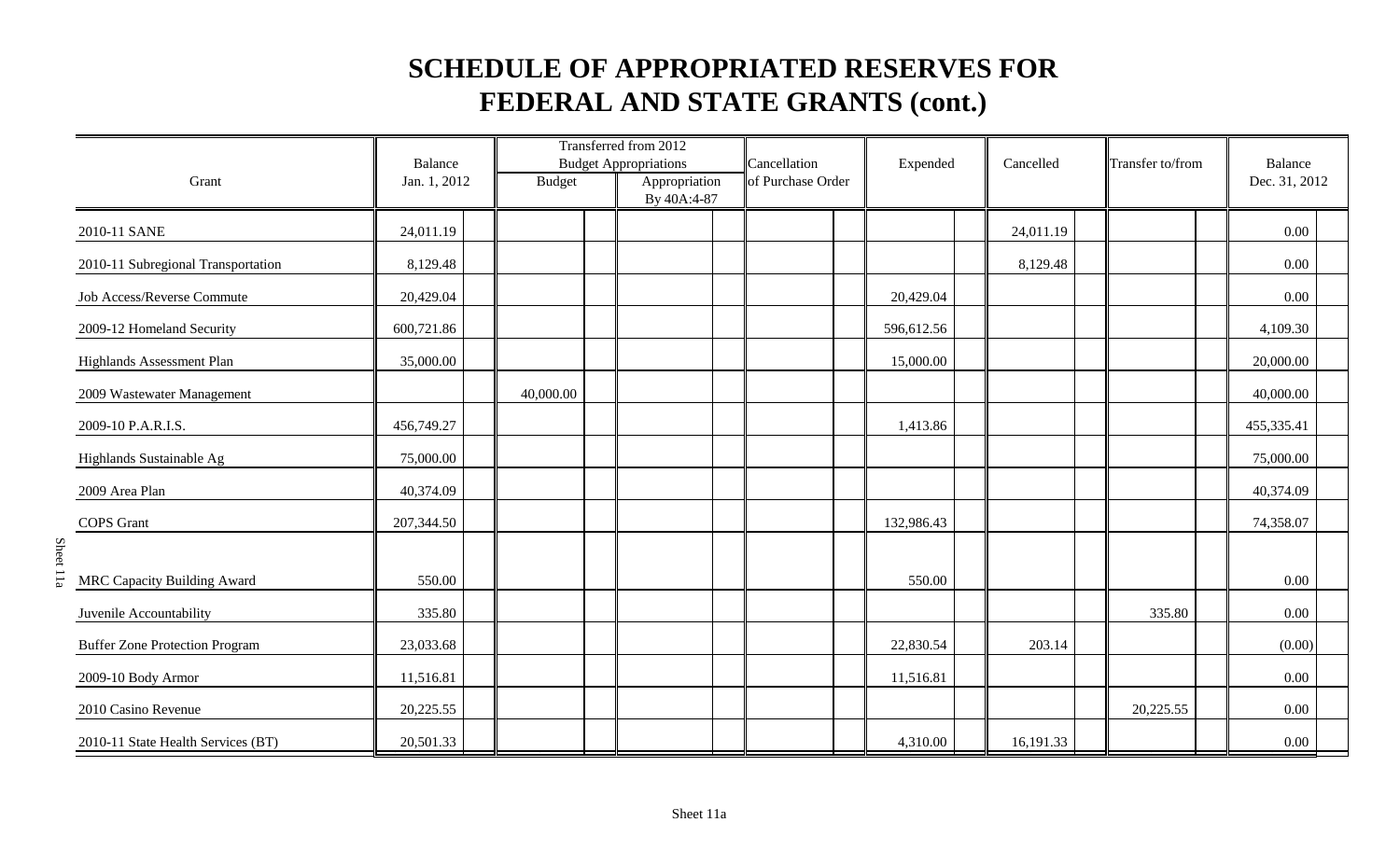|                                    | <b>Balance</b> |               | Transferred from 2012<br><b>Budget Appropriations</b> | Cancellation      | Expended   | Cancelled | Transfer to/from | Balance       |
|------------------------------------|----------------|---------------|-------------------------------------------------------|-------------------|------------|-----------|------------------|---------------|
| Grant                              | Jan. 1, 2012   | <b>Budget</b> | Appropriation<br>By 40A:4-87                          | of Purchase Order |            |           |                  | Dec. 31, 2012 |
| 2010 Area Plan                     | 10,893.33      |               |                                                       |                   |            |           |                  | 10,893.33     |
| 2011 Homeland Security             | 226,461.83     |               |                                                       |                   | 119,633.70 |           |                  | 106,828.13    |
| <b>Clean Communities</b>           | 18,755.76      |               |                                                       |                   | 18,755.76  |           |                  | 0.00          |
| 2011 HIV Counseling & Testing      | 59,411.88      |               |                                                       |                   | 24,047.00  |           |                  | 35,364.88     |
| Solid Waste Services Tax           | 147,195.00     |               |                                                       |                   | 71,628.00  |           | 2,466.00         | 73,101.00     |
| NJ Historical Commission-GOS       | 13,146.00      |               |                                                       |                   | 13,146.00  |           |                  | 0.00          |
| 2011-12 Kids Are Riding Safe       | 15,925.00      |               |                                                       |                   | 14,510.00  |           |                  | 1,415.00      |
| <b>SHIP Program</b>                | 8,107.50       |               |                                                       |                   | 8,107.50   |           |                  | 0.00          |
| FEMA Performance Grant             | 50,000.00      |               |                                                       |                   | 50,000.00  |           |                  | 0.00          |
| Personal Assitant Services Program | 28,798.00      |               |                                                       |                   | 20,667.00  |           |                  | 8,131.00      |
| SANE/SART                          | 59,529.00      |               |                                                       |                   | 23,587.50  |           |                  | 35,941.50     |
| Victim Witness Advocacy Supplement | 12,385.00      |               |                                                       |                   | 12,385.00  |           |                  | 0.00          |
| Victim Assistance                  | 63,901.00      |               |                                                       |                   | 63,901.00  |           |                  | 0.00          |
| Subregional Transportation         | 39,495.05      |               |                                                       |                   | 39,495.04  | 0.01      |                  | 0.00          |
| State Council on the Arts          | 10,143.44      |               |                                                       |                   | 10,143.44  |           |                  | 0.00          |
| Subregional Traffic Sign Inv       | 133,000.00     |               |                                                       |                   | 75,610.62  |           |                  | 57,389.38     |

Sheet 11a-1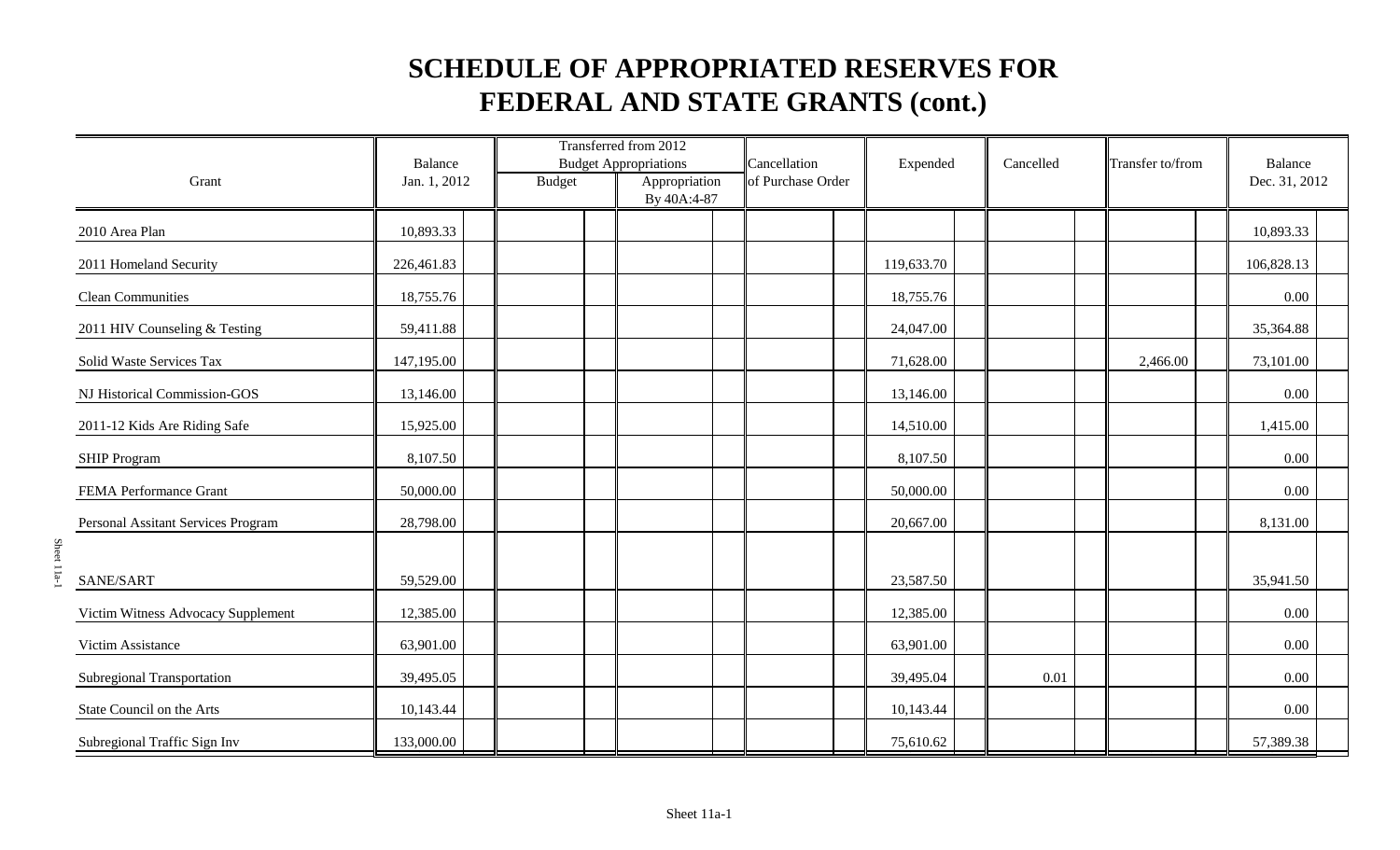|                                      | <b>Balance</b> |               | Transferred from 2012<br><b>Budget Appropriations</b> | Cancellation      | Expended   | Cancelled | Transfer to/from | <b>Balance</b> |
|--------------------------------------|----------------|---------------|-------------------------------------------------------|-------------------|------------|-----------|------------------|----------------|
| Grant                                | Jan. 1, 2012   | <b>Budget</b> | Appropriation<br>By 40A:4-87                          | of Purchase Order |            |           |                  | Dec. 31, 2012  |
| Job Access/Reverse Commute           | 80,000.00      | 20,000.00     |                                                       |                   | 80,199.69  |           |                  | 19,800.31      |
| Title XX Transportation              | 162,152.00     |               |                                                       |                   | 162,152.00 |           |                  | 0.00           |
| 2011 Municipal Alliance              | 43,750.00      |               |                                                       |                   | 42,139.80  |           |                  | 1,610.20       |
| 2011 State/Community Partnership     | 35,549.18      |               |                                                       |                   | 35,549.18  |           |                  | 0.00           |
| 2011 Family Court                    | 23,271.41      |               |                                                       |                   | 23,271.41  |           |                  | 0.00           |
| 2011 Comprehensive Alcohol           | 25,741.72      |               |                                                       |                   | 25,741.72  |           |                  | 0.00           |
| 2011 Human Services Advisory Council | 1,894.61       |               |                                                       |                   | 1,894.61   |           |                  | 0.00           |
| <b>Right to Know</b>                 | 70.40          |               |                                                       |                   | 70.40      |           |                  | 0.00           |
| Transportation/TIP                   | 33,768.00      |               |                                                       |                   |            |           |                  | 33,768.00      |
| 2011 CEHA                            | 39,099.21      |               |                                                       |                   | 35,309.33  | 3,789.88  |                  | (0.00)         |
| 2011 Body Armor                      | 8,827.85       |               |                                                       |                   | 8,827.85   |           |                  | 0.00           |
| 2011 Casino Revenue                  | 219,903.41     |               |                                                       |                   | 204,766.45 |           |                  | 15,136.96      |
| 2011 SSH (Homeless)                  | 57,378.00      |               |                                                       |                   | 57,378.00  |           |                  | 0.00           |
| 2011-12 FTA Section 5311             | 585,464.00     |               |                                                       |                   | 585,464.00 |           |                  | 0.00           |
| State Health Services (BT)           | 270,403.42     |               |                                                       |                   | 241,354.25 |           |                  | 29,049.17      |
| Narcotics Task Force                 | 12,422.00      |               |                                                       |                   | 12,422.00  |           |                  | 0.00           |

Sheet 11a-2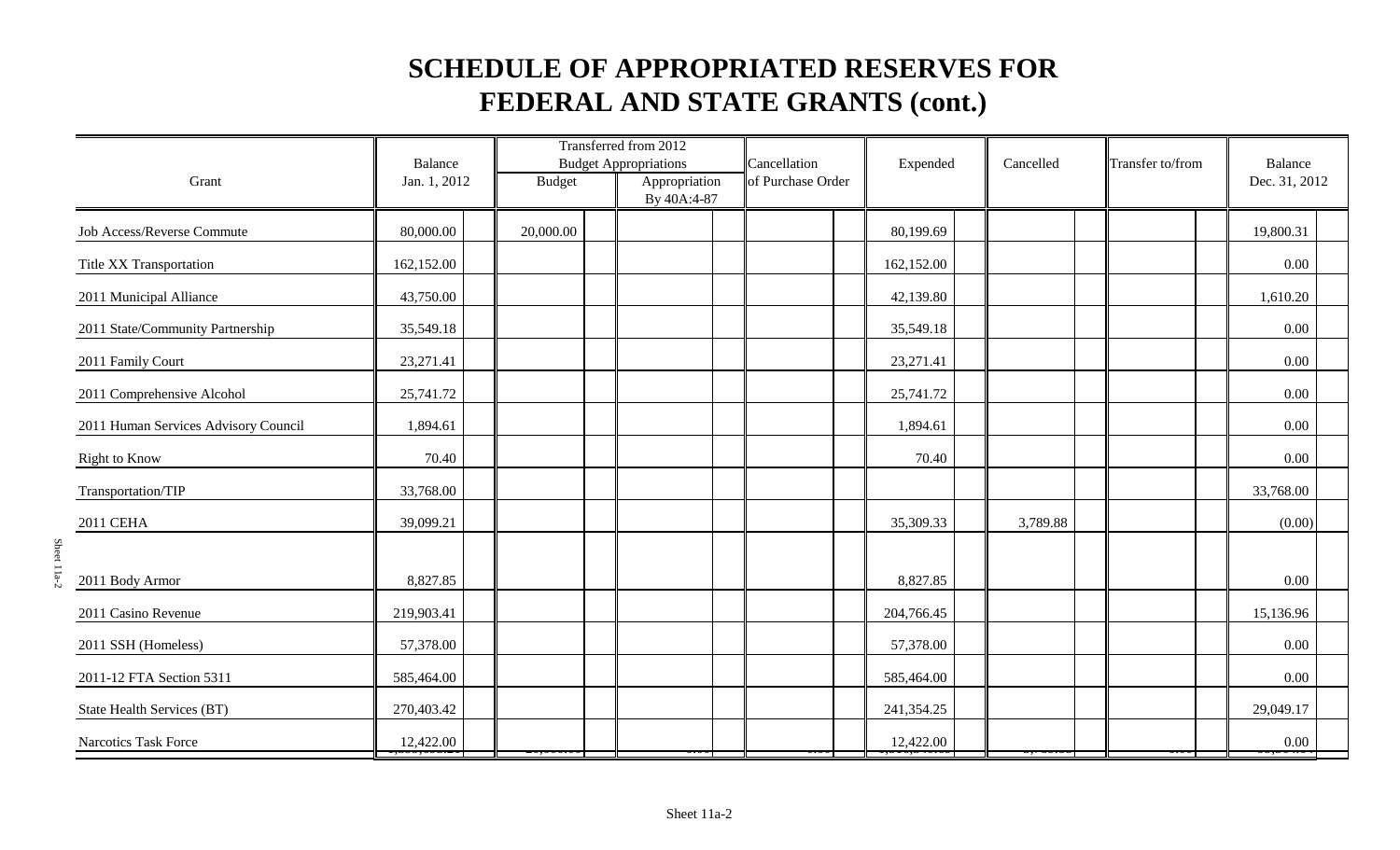|                                     | Balance      |               | Transferred from 2012<br><b>Budget Appropriations</b> | Cancellation      | Expended   | Cancelled | tranfer to/from | Balance       |
|-------------------------------------|--------------|---------------|-------------------------------------------------------|-------------------|------------|-----------|-----------------|---------------|
| Grant                               | Jan. 1, 2012 | <b>Budget</b> | Appropriation<br>By 40A:4-87                          | of Purchase Order |            |           |                 | Dec. 31, 2012 |
| 2011 Area Plan                      | 286,783.11   |               |                                                       |                   | 285,349.22 |           |                 | 1,433.89      |
| <b>MRC Capacity Building Award</b>  | 5,000.00     |               |                                                       |                   | 4,879.08   |           |                 | 120.92        |
| Juvenile Accountability             | 1,613.49     |               |                                                       |                   | 1,613.49   |           | (335.80)        | 335.80        |
| 2012 Homeland Security              | 0.00         |               | 127,330.61                                            |                   |            |           |                 | 127,330.61    |
| <b>Clean Communities</b>            | $0.00\,$     |               | 61,963.49                                             |                   | 43,744.10  |           |                 | 18,219.39     |
| Solid Waste Services Tax            | $0.00\,$     | 110,000.00    |                                                       |                   | 79,911.00  |           |                 | 30,089.00     |
| NJ Historical Commission GOS        | 0.00         |               | 13,146.00                                             |                   | 5.00       |           |                 | 13,141.00     |
| Kids Are Riding Safe                | $0.00\,$     |               | 10,000.00                                             |                   | 3,000.00   |           |                 | 7,000.00      |
| Victim Witness Advocacy             | 0.00         | 6,473.00      |                                                       |                   | 6,473.00   |           |                 | 0.00          |
| <b>SHIP Program</b>                 | 0.00         | 27,000.00     |                                                       |                   | 7,091.38   |           |                 | 19,908.62     |
| FEMA Performance Grant              | 0.00         | 55,000.00     |                                                       |                   |            |           |                 | 55,000.00     |
| Personal Assistant Services Program | 0.00         | 57,056.00     |                                                       |                   | 3,227.94   |           |                 | 53,828.06     |
| SANE/SART                           | $0.00\,$     |               | 47,178.00                                             |                   | 8,288.00   |           |                 | 38,890.00     |
| Victim Assistance                   | 0.00         | 86,206.00     |                                                       |                   | 13,839.00  |           |                 | 72,367.00     |
| 2012-13 Subregional Transportation  | $0.00\,$     |               | 51,904.00                                             |                   | 13,344.43  |           |                 | 38,559.57     |
| State Council On the Arts           | $0.00\,$     | 63,908.00     |                                                       |                   | 48,444.00  |           |                 | 15,464.00     |

Sheet 11a-3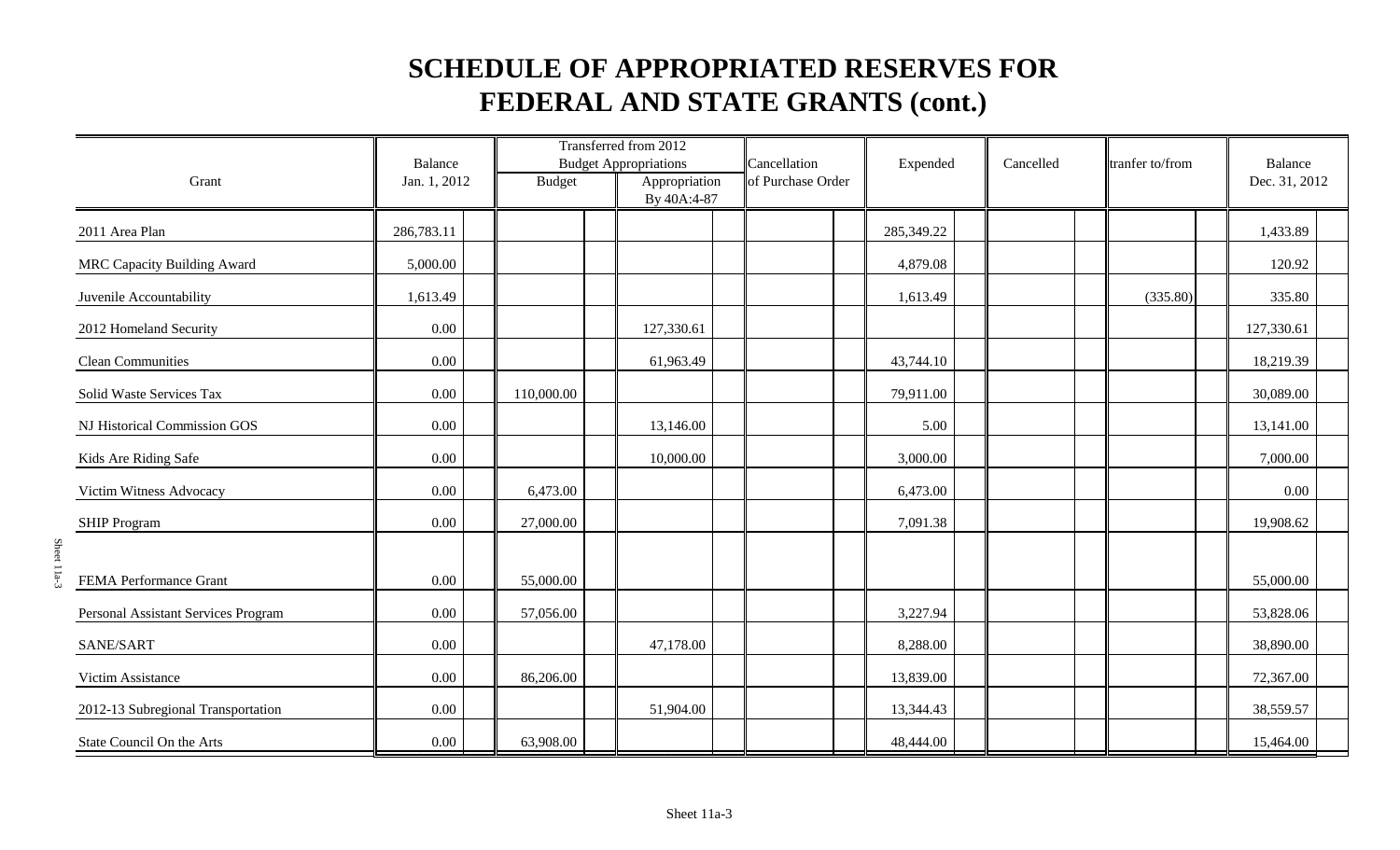|                                      | <b>Balance</b> |               | Transferred from 2012<br><b>Budget Appropriations</b> | Cancellation of | Expended     | Cancelled | Transfer to/from | <b>Balance</b> |
|--------------------------------------|----------------|---------------|-------------------------------------------------------|-----------------|--------------|-----------|------------------|----------------|
| Grant                                | Jan. 1, 2012   | <b>Budget</b> | Appropriation<br>By 40A:4-87                          | Purchase Order  |              |           |                  | Dec. 31, 2012  |
| Job Access/Reverse Commute           | 0.00           | 120,000.00    |                                                       |                 |              |           |                  | 120,000.00     |
| Title XX Transportation              | 0.00           | 166,167.00    |                                                       |                 | 3,629.25     |           |                  | 162,537.75     |
| 2012 Municipal Alliance              | 0.00           | 161,502.00    |                                                       |                 | 133,352.00   |           |                  | 28,150.00      |
| 2012 State/Community Partnership     | 0.00           | 191,117.00    |                                                       |                 | 154,334.70   |           |                  | 36,782.30      |
| 2012 Family Court                    | 0.00           | 97,157.00     |                                                       |                 | 64,944.00    |           |                  | 32,213.00      |
| 2012 Comprehensive Alcohol           | 0.00           | 244,340.00    |                                                       |                 | 217,981.50   |           |                  | 26,358.50      |
| 2012 Human Services Advisory Council | 0.00           | 89,147.00     |                                                       |                 | 85,841.05    |           |                  | 3,305.95       |
| <b>Right to Know</b>                 | 0.00           | 9,618.00      |                                                       |                 | 2,325.00     |           |                  | 7,293.00       |
| Transportation/TIP                   | 0.00           |               | 33,768.00                                             |                 |              |           |                  | 33,768.00      |
| 2012 CEHA                            | 0.00           |               | 150,163.00                                            |                 | 99,207.60    |           |                  | 50,955.40      |
|                                      |                |               |                                                       |                 |              |           |                  |                |
| 2012 Body Armor                      | 0.00           |               | 8,767.95                                              |                 | 2,514.01     |           |                  | 6,253.94       |
| 2012 Casino Revenue                  | 0.00           | 431,328.00    |                                                       |                 | 368,900.69   |           | (20, 225.55)     | 82,652.86      |
| 2012 SSH (Homeless)                  | 0.00           | 57,378.00     |                                                       |                 |              |           |                  | 57,378.00      |
| 2012-13 FTA Section 5311             | 0.00           |               | 542,687.00                                            |                 | 120,302.73   |           |                  | 422,384.27     |
| Narcotics Task Force                 | 0.00           |               | 45,673.00                                             |                 | 19,030.00    |           |                  | 26,643.00      |
| 2012 Area Plan                       | 0.00           | 365,157.00    | 367,009.00                                            |                 | 587, 267. 26 |           |                  | 144,898.74     |

Sheet 11a-4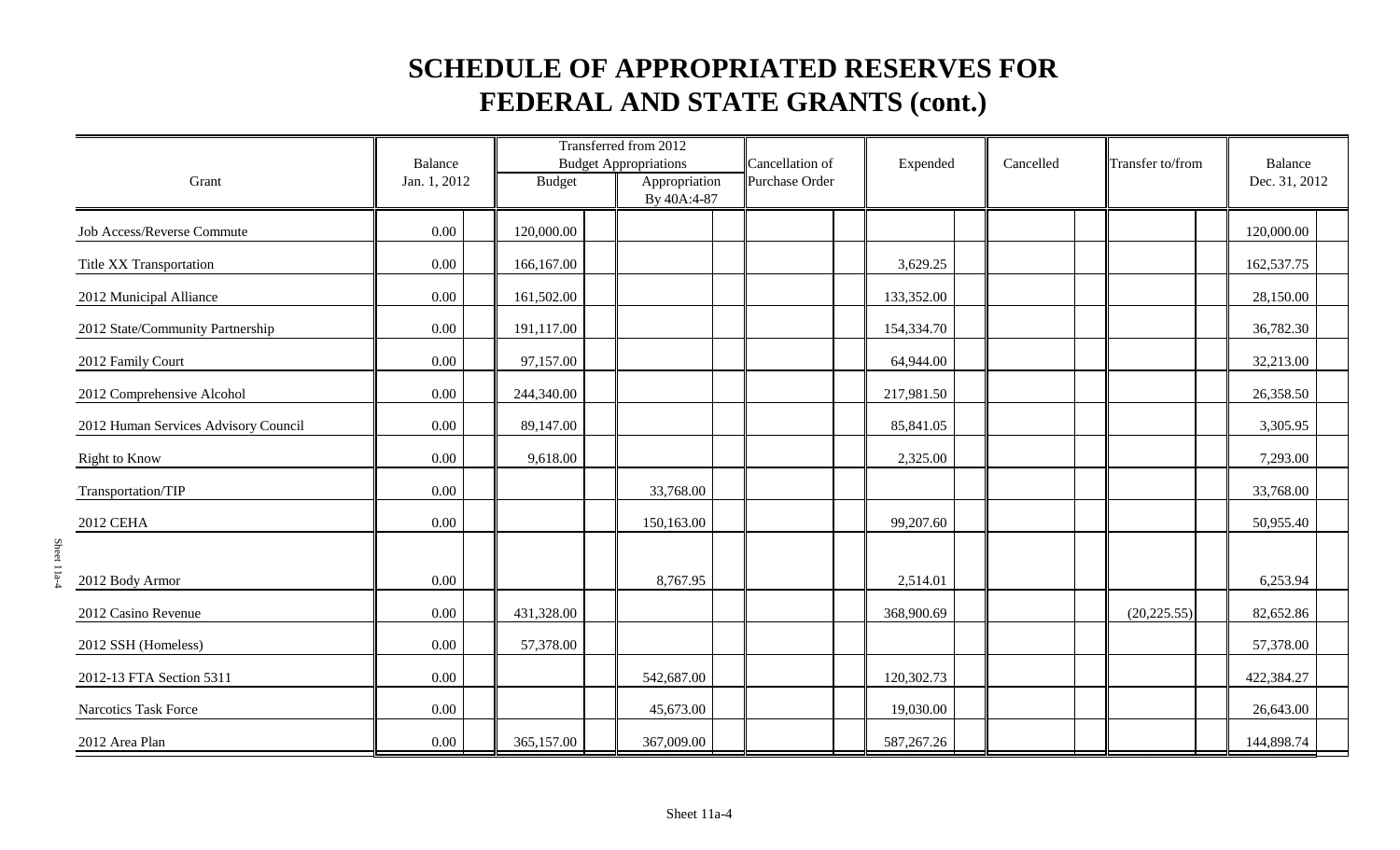| Grant                             | Balance<br>Jan. 1, 2012 |  | Transferred from 2012<br><b>Budget Appropriations</b><br><b>Budget</b><br>Appropriation |  | Cancellation<br>of Purchase Order |  | Expended |  | Cancelled    |  | Transfer to/from |  | Balance<br>Dec. 31, 2012 |  |              |  |
|-----------------------------------|-------------------------|--|-----------------------------------------------------------------------------------------|--|-----------------------------------|--|----------|--|--------------|--|------------------|--|--------------------------|--|--------------|--|
|                                   |                         |  |                                                                                         |  | By 40A:4-87                       |  |          |  |              |  |                  |  |                          |  |              |  |
| <b>HAVA 261</b>                   | $0.00\,$                |  |                                                                                         |  | 2,000.00                          |  |          |  | 1,978.20     |  |                  |  |                          |  | 21.80        |  |
| MRC Capacity Building Award       | $0.00\,$                |  | 5,000.00                                                                                |  |                                   |  |          |  |              |  |                  |  |                          |  | 5,000.00     |  |
| Juvenile Accountability           | $0.00\,$                |  | 6,258.00                                                                                |  |                                   |  |          |  | 4,409.83     |  |                  |  |                          |  | 1,848.17     |  |
| <b>Universal Fund</b>             | 0.00                    |  | 1,185.00                                                                                |  |                                   |  |          |  | 1,185.00     |  |                  |  |                          |  | 0.00         |  |
| Low Income Home Energy Assistance | 0.00                    |  | 2,107.00                                                                                |  |                                   |  |          |  | 2,107.00     |  |                  |  |                          |  | 0.00         |  |
|                                   |                         |  |                                                                                         |  |                                   |  |          |  |              |  |                  |  |                          |  | 0.00         |  |
|                                   |                         |  |                                                                                         |  |                                   |  |          |  |              |  |                  |  |                          |  | $0.00\,$     |  |
|                                   |                         |  |                                                                                         |  |                                   |  |          |  |              |  |                  |  |                          |  | 0.00         |  |
|                                   |                         |  |                                                                                         |  |                                   |  |          |  |              |  |                  |  |                          |  | 0.00         |  |
|                                   |                         |  |                                                                                         |  |                                   |  |          |  |              |  |                  |  |                          |  | 0.00         |  |
|                                   |                         |  |                                                                                         |  |                                   |  |          |  |              |  |                  |  |                          |  |              |  |
|                                   |                         |  |                                                                                         |  |                                   |  |          |  |              |  |                  |  |                          |  | 0.00         |  |
|                                   |                         |  |                                                                                         |  |                                   |  |          |  |              |  |                  |  |                          |  | 0.00         |  |
|                                   |                         |  |                                                                                         |  |                                   |  |          |  |              |  |                  |  |                          |  | 0.00         |  |
|                                   |                         |  |                                                                                         |  |                                   |  |          |  |              |  |                  |  |                          |  | 0.00         |  |
|                                   |                         |  |                                                                                         |  |                                   |  |          |  |              |  |                  |  |                          |  | $0.00\,$     |  |
|                                   |                         |  |                                                                                         |  |                                   |  |          |  |              |  |                  |  |                          |  |              |  |
|                                   | 5,477,632.68            |  | 2,413,104.00                                                                            |  | 1,461,590.05                      |  | 0.00     |  | 5,630,671.75 |  | 313,589.42       |  | 0.00                     |  | 3,408,065.56 |  |

Sheet 11a-5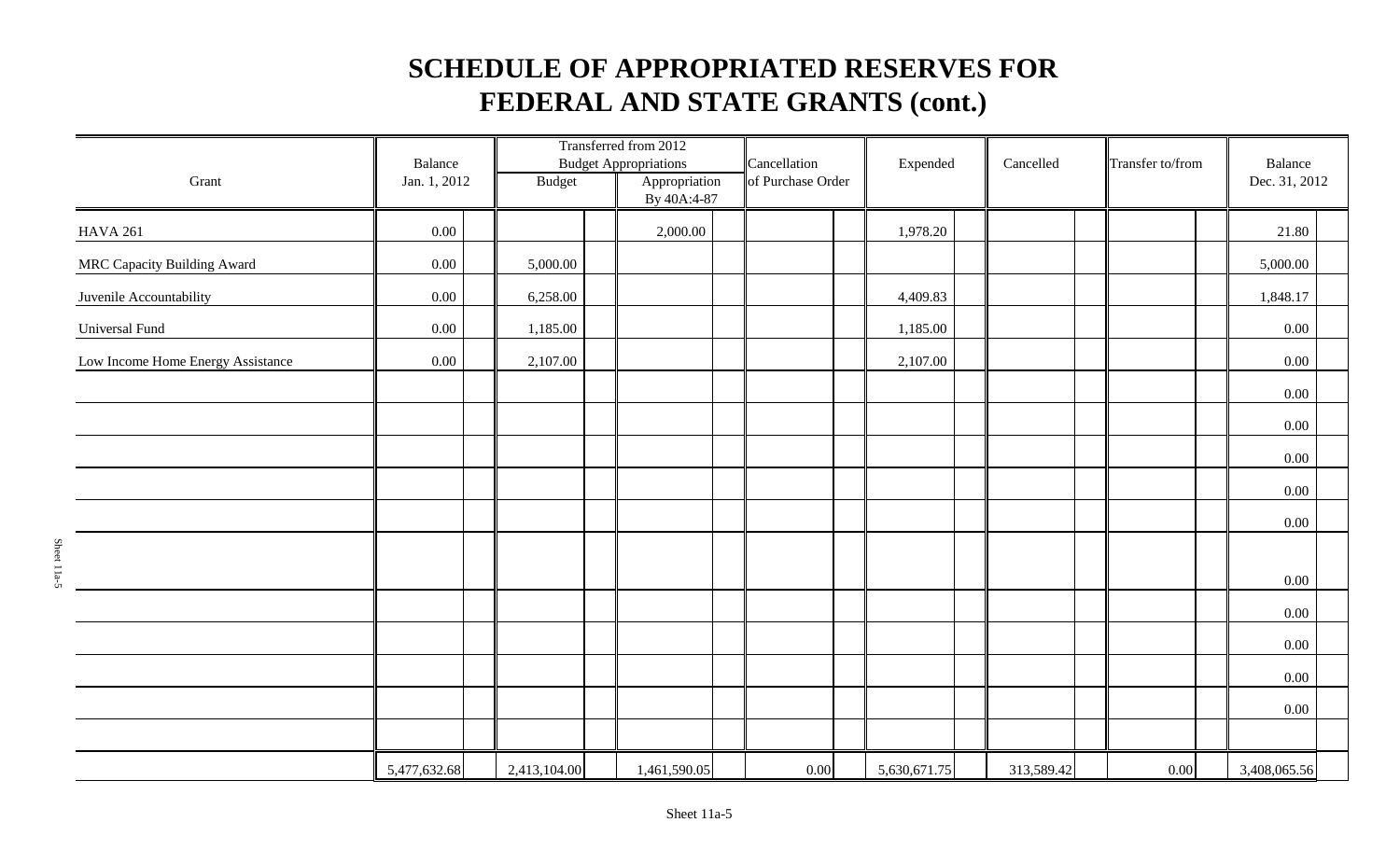| Grant  | Balance<br>Jan. 1, 2012 | Budget |  | Transferred from 2012<br><b>Budget Appropriations</b><br>Appropriation<br>By 40A:4-87 |  |  |  | Expended |  |  |  |  |  | Balance<br>Dec. 31, 2012 |  |
|--------|-------------------------|--------|--|---------------------------------------------------------------------------------------|--|--|--|----------|--|--|--|--|--|--------------------------|--|
|        |                         |        |  |                                                                                       |  |  |  |          |  |  |  |  |  |                          |  |
|        |                         |        |  |                                                                                       |  |  |  |          |  |  |  |  |  |                          |  |
|        |                         |        |  |                                                                                       |  |  |  |          |  |  |  |  |  |                          |  |
|        |                         |        |  |                                                                                       |  |  |  |          |  |  |  |  |  |                          |  |
|        |                         |        |  |                                                                                       |  |  |  |          |  |  |  |  |  |                          |  |
|        |                         |        |  |                                                                                       |  |  |  |          |  |  |  |  |  |                          |  |
|        |                         |        |  |                                                                                       |  |  |  |          |  |  |  |  |  |                          |  |
|        |                         |        |  |                                                                                       |  |  |  |          |  |  |  |  |  |                          |  |
|        |                         |        |  |                                                                                       |  |  |  |          |  |  |  |  |  |                          |  |
|        |                         |        |  |                                                                                       |  |  |  |          |  |  |  |  |  |                          |  |
|        |                         |        |  |                                                                                       |  |  |  |          |  |  |  |  |  |                          |  |
|        |                         |        |  |                                                                                       |  |  |  |          |  |  |  |  |  |                          |  |
|        |                         |        |  |                                                                                       |  |  |  |          |  |  |  |  |  |                          |  |
|        |                         |        |  |                                                                                       |  |  |  |          |  |  |  |  |  |                          |  |
|        |                         |        |  |                                                                                       |  |  |  |          |  |  |  |  |  |                          |  |
|        |                         |        |  |                                                                                       |  |  |  |          |  |  |  |  |  |                          |  |
| Totals |                         |        |  |                                                                                       |  |  |  |          |  |  |  |  |  |                          |  |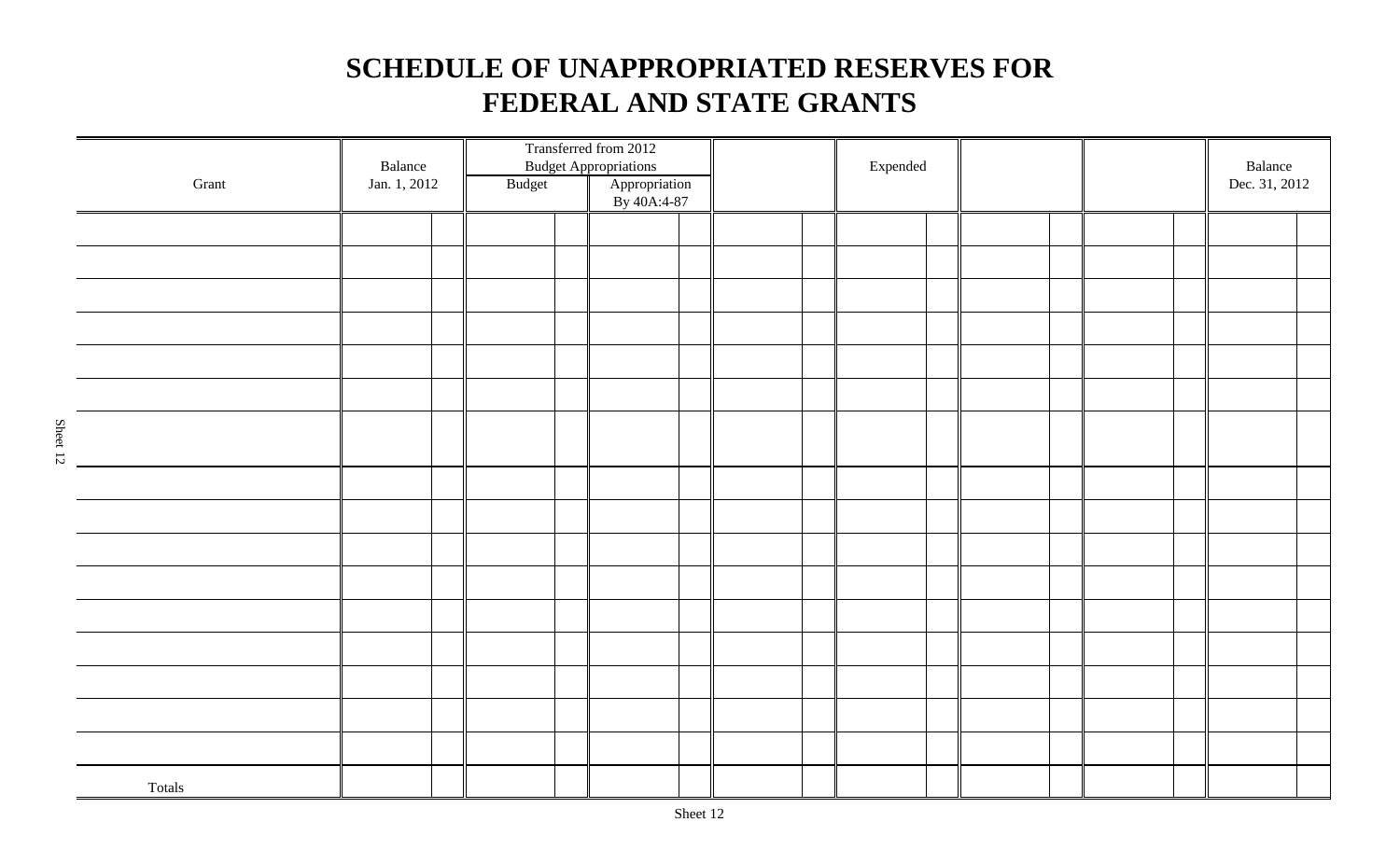# **\*LOCAL DISTRICT SCHOOL TAX**

|                                                                                           |          | Debit             |    | Credit          |    |
|-------------------------------------------------------------------------------------------|----------|-------------------|----|-----------------|----|
| Balance January 1, 2012                                                                   |          | XXXXXXXX          | XX | XXXXXXXX        | XX |
| School Tax Payable #                                                                      |          | 85001-00 XXXXXXXX | XX |                 |    |
| <b>School Tax Deferred</b><br>(Not in excess of 50% of Levy - 2011 - 2012)                |          | 85002-00 XXXXXXXX | XX |                 |    |
| Levy School Year July 1, 2012 - June 30, 2013                                             |          | XXXXXXXX          | XX |                 |    |
| Levy Calendar Year 2012                                                                   |          | XXXXXXXX          | XX |                 |    |
| Paid                                                                                      |          |                   |    | XXXXXXXX        | XX |
| Balance December 31, 2012                                                                 |          | XXXXXXXX          | XX | XXXXXXXX        | XX |
| School Tax Payable #                                                                      | 85003-00 |                   |    | <b>XXXXXXXX</b> | XX |
| <b>School Tax Deferred</b><br>(Not in excess of 50% of Levy - 2012 - 2013)                | 85004-00 |                   |    | XXXXXXXX        | XX |
| $*$ Not including Type 1 school debt service emergency authorizations schools transfer to |          |                   |    |                 |    |

Not including Type 1 school debt service, emergency authorizations-schools, transfer to

Board of Education for use of local schools

# Must include unpaid requisitions

# **MUNICIPAL OPEN SPACE TAX**

|                           |          | Debit                  |    | Credit           |    |
|---------------------------|----------|------------------------|----|------------------|----|
| Balance January 1, 2012   | 85045-00 | XXXXXXXX               |    | XX 13,209,189.32 |    |
|                           |          |                        |    |                  |    |
| 2012 Levy                 |          | 85105-00 XXXXXXXX      | XX | 6,581,000.00     |    |
| Added & omitted Tax       |          |                        |    | 26,948.29        |    |
| <b>Interest Earned</b>    |          | <b>XXXXXXXX</b>        | XX | 44,031.37        |    |
|                           |          |                        |    |                  |    |
| Expenditures              |          | 6,599,350.30           |    | XXXXXXXX         | XX |
|                           |          |                        |    |                  |    |
| Balance December 31, 2012 |          | 85046-00 13,261,818.68 |    | <b>XXXXXXXX</b>  | XX |
|                           |          | 19,861,168.98          |    | 19,861,168.98    |    |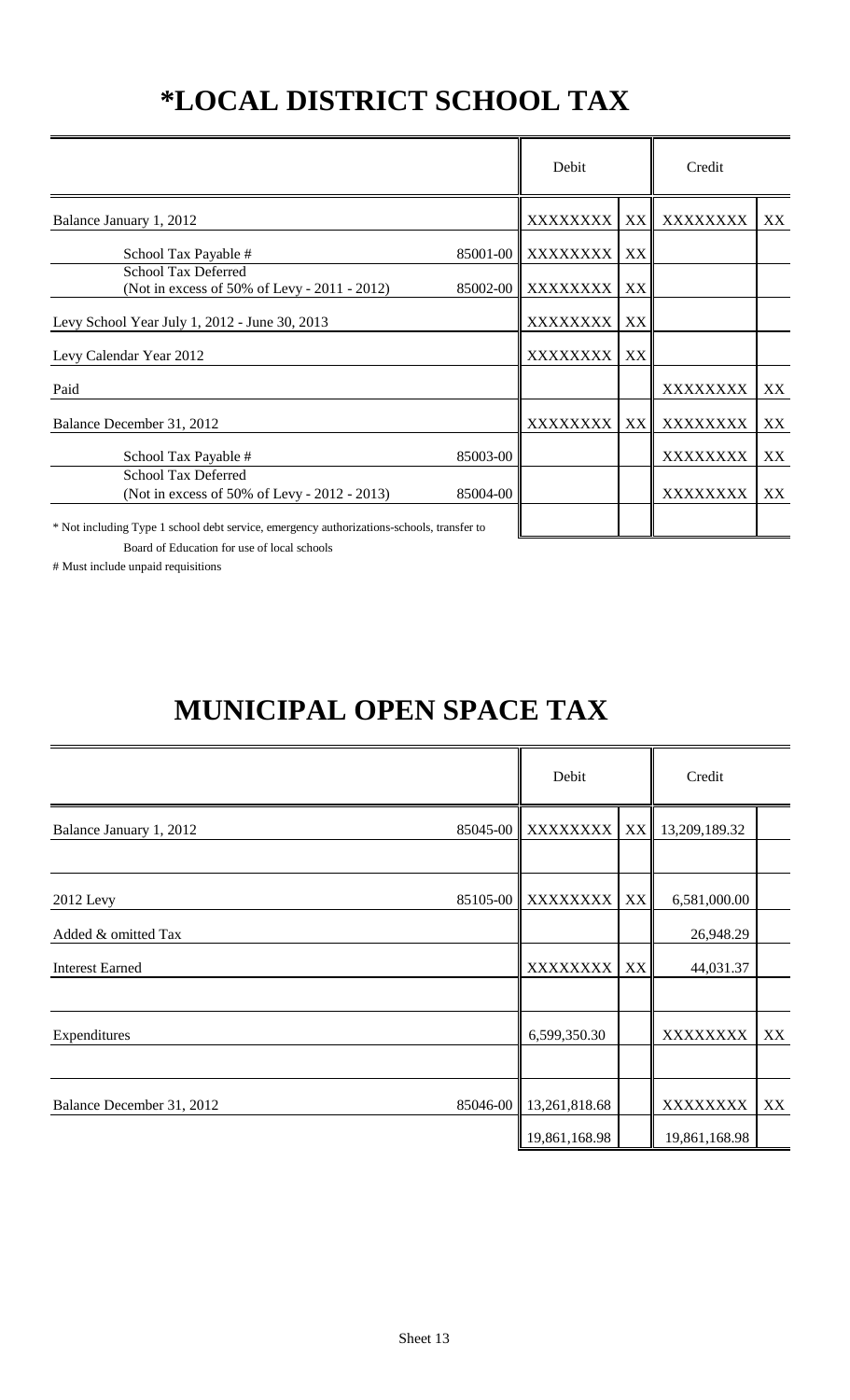# **REGIONAL SCHOOL TAX**

(Provide a separate statement for each Regional District involved)

|                                                                            | Debit    |                   | Credit |                 |    |
|----------------------------------------------------------------------------|----------|-------------------|--------|-----------------|----|
| Balance January 1, 2012                                                    |          | <b>XXXXXXXXI</b>  |        | XX XXXXXXXX     | XX |
| School Tax Payable #                                                       |          | 85031-00 XXXXXXXX | XX     |                 |    |
| <b>School Tax Deferred</b><br>(Not in excess of 50% of Levy - 2011 - 2012) |          | 85032-00 XXXXXXXX | XX     |                 |    |
| Levy School Year July 1, 2012 - June 30, 2013                              |          | <b>XXXXXXXX</b>   | XX     |                 |    |
| Levy Calendar Year 2012                                                    |          | <b>XXXXXXXX</b>   | XX     |                 |    |
| Paid                                                                       |          |                   |        | <b>XXXXXXXX</b> | XX |
| Balance December 31, 2012                                                  |          | <b>XXXXXXXX</b>   |        | XX XXXXXXXX     | XX |
| School Tax Payable #                                                       | 85033-00 |                   |        | <b>XXXXXXXX</b> | XX |
| <b>School Tax Deferred</b><br>(Not in excess of 50% of Levy - 2012 - 2013) | 85034-00 |                   |        | <b>XXXXXXXX</b> | XX |
| # Must include unpaid requisitions                                         |          |                   |        |                 |    |

# **REGIONAL HIGH SCHOOL TAX**

|                                                                            |          | Debit             |    | Credit          |    |
|----------------------------------------------------------------------------|----------|-------------------|----|-----------------|----|
| Balance January 1, 2012                                                    |          | <b>XXXXXXXXI</b>  |    | XX XXXXXXXX     | XX |
| School Tax Payable #                                                       |          | 85041-00 XXXXXXXX | XX |                 |    |
| <b>School Tax Deferred</b><br>(Not in excess of 50% of Levy - 2011 - 2012) |          | 85042-00 XXXXXXXX | XX |                 |    |
| Levy School Year July 1, 2012 - June 30, 2013                              |          | <b>XXXXXXXXI</b>  | XX |                 |    |
| Levy Calendar Year 2012                                                    |          | <b>XXXXXXXX</b>   | XX |                 |    |
| Paid                                                                       |          |                   |    | XXXXXXXX XX     |    |
| Balance December 31, 2012                                                  |          | <b>XXXXXXXX</b>   |    | XX XXXXXXXX XX  |    |
| School Tax Payable #                                                       | 85043-00 |                   |    | <b>XXXXXXXX</b> | XX |
| <b>School Tax Deferred</b><br>(Not in excess of 50% of Levy - 2012 - 2013) | 85044-00 |                   |    | XXXXXXXX XX     |    |
| # Must include unpaid requisitions                                         |          |                   |    |                 |    |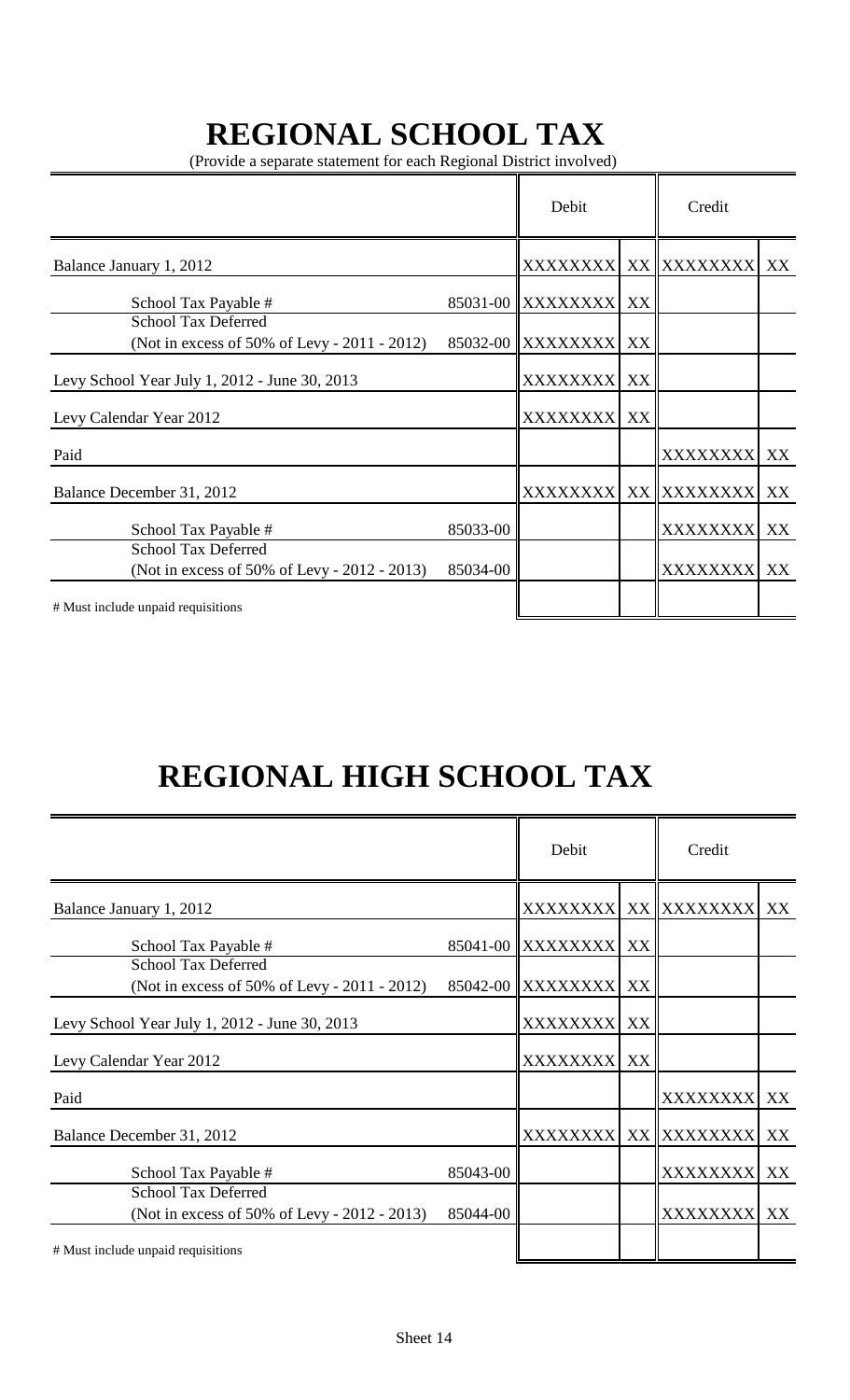# **COUNTY TAXES PAYABLE**

|                                        |          | Debit            |    | Credit                |    |
|----------------------------------------|----------|------------------|----|-----------------------|----|
| Balance January 1, 2012                |          | XXXXXXXX         |    | XX XXXXXXXX           | XX |
| <b>County Taxes</b>                    | 80003-01 | XXXXXXXX XX      |    |                       |    |
| Due County for Added and Omitted Taxes | 80003-02 | XXXXXXXX         | XX |                       |    |
| 2012 Levy:                             |          |                  |    | XXXXXXXX  XX XXXXXXXX | XX |
| <b>General County</b>                  | 80003-03 | <b>XXXXXXXX</b>  | XX |                       |    |
| County Library                         | 80003-04 | <b>XXXXXXXXI</b> | XX |                       |    |
| <b>County Health</b>                   |          | <b>XXXXXXXX</b>  | XX |                       |    |
| <b>County Open Space Preservation</b>  |          | XXXXXXXX XX      |    |                       |    |
| Due County for Added and Omitted Taxes | 80003-05 | <b>XXXXXXXXI</b> | XX |                       |    |
| Paid                                   |          |                  |    | XXXXXXXX XX           |    |
| Balance December 31, 2012              |          | <b>XXXXXXXXI</b> |    | XX XXXXXXXX           | XX |
| <b>County Taxes</b>                    |          |                  |    | <b>XXXXXXXXI</b>      | XX |
| Due County for Added and Omitted Taxes |          |                  |    | <b>XXXXXXXXI</b>      | XX |
|                                        |          |                  |    |                       |    |

# **SPECIAL DISTRICT TAXES**

|                                                                       |          |          | Debit       |    | Credit                  |    |
|-----------------------------------------------------------------------|----------|----------|-------------|----|-------------------------|----|
| Balance January 1, 2012                                               |          | 80003-06 | XXXXXXXX XX |    |                         |    |
| 2012 Levy: (List Each Type of District Tax Separately - see Footnote) |          |          |             |    | XXXXXXXX  XX XXXXXXXX   | XX |
| Fire -                                                                | 81108-00 |          |             |    | XXXXXXXX  XX   XXXXXXXX | XX |
| Sewer-                                                                | 81111-00 |          |             |    | XXXXXXXX  XX XXXXXXXX   | XX |
| Water -                                                               | 81112-00 |          |             |    | XXXXXXXX  XX   XXXXXXXX | XX |
| Garbage -                                                             | 81109-00 |          |             |    | XXXXXXXX  XX XXXXXXXX   | XX |
| Open Space -                                                          | 81105-00 |          |             |    | XXXXXXXX  XX XXXXXXXX   | XX |
|                                                                       |          |          |             |    | XXXXXXXX  XX XXXXXXXX   | XX |
|                                                                       |          |          |             |    | XXXXXXXX  XX XXXXXXXX   | XX |
| Total 2012 Levy                                                       |          | 80003-07 | XXXXXXXX    | XX |                         |    |
| Paid                                                                  |          | 80003-08 |             |    | XXXXXXXX XX             |    |
| Balance December 31, 2012                                             |          | 80003-09 |             |    |                         |    |
|                                                                       |          |          |             |    |                         |    |

Footnote: Please state the number of districts in each instance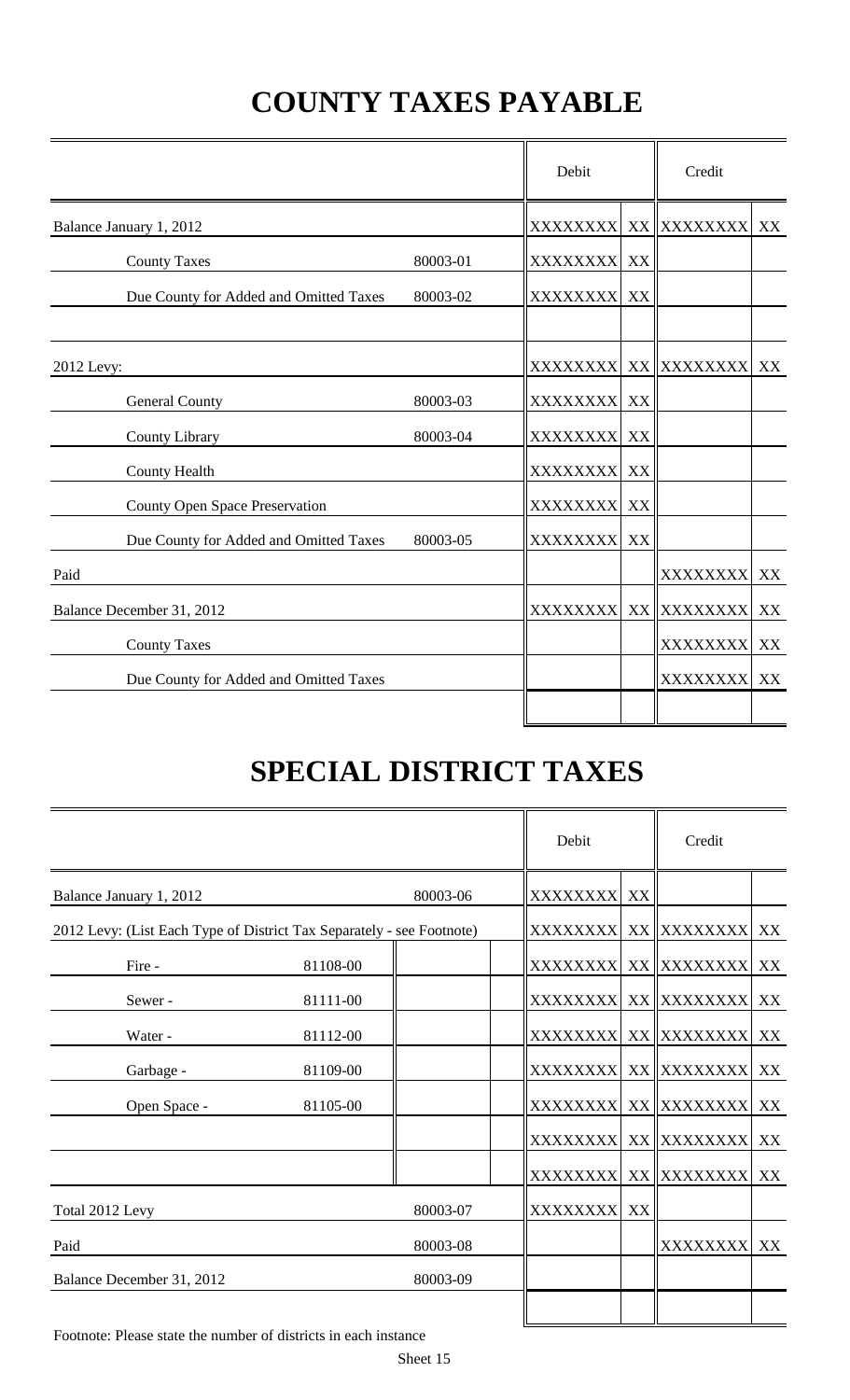### **STATE LIBRARY AID**

#### **RESERVE FOR MAINTENANCE OF FREE PUBLIC LIBRARY WITH STATE AID**

| XXXXXXXX XX |
|-------------|
|             |
|             |
|             |

### **RESERVE FOR EXPENSE OF PARTICIPATION IN FREE COUNTY LIBRARY WITH STATE AID**

| Balance January 1, 2012            |          | 80004-03 XXXXXXXX XX |             |  |
|------------------------------------|----------|----------------------|-------------|--|
| State Library Aid Received in 2012 |          | 80004-04 XXXXXXXX XX |             |  |
|                                    |          |                      |             |  |
| Expended                           | 80004-11 |                      | XXXXXXXX XX |  |
|                                    |          |                      |             |  |
| Balance December 31, 2012          | 80004-12 |                      |             |  |
|                                    |          |                      |             |  |

#### **RESERVE FOR AID TO LIBRARY OR READING ROOM WITH STATE AID (N.J.S.A. 40:54-35)**

| Balance January 1, 2012            |          | 80004-05 XXXXXXXX XX |             |  |
|------------------------------------|----------|----------------------|-------------|--|
| State Library Aid Received in 2012 |          | 80004-06 XXXXXXXX XX |             |  |
|                                    |          |                      |             |  |
| Expended                           | 80004-13 |                      | XXXXXXXX XX |  |
|                                    |          |                      |             |  |
| Balance December 31, 2012          | 80004-14 |                      |             |  |
|                                    |          |                      |             |  |

#### **RESERVE FOR LIBRARY SERVICES WITH FEDERAL AID**

| Balance January 1, 2012            |          | 80004-07 XXXXXXXX XX |                 |    |
|------------------------------------|----------|----------------------|-----------------|----|
| State Library Aid Received in 2012 |          | 80004-08 XXXXXXXX XX |                 |    |
|                                    |          |                      |                 |    |
| Expended                           | 80004-15 |                      | <b>XXXXXXXX</b> | XX |
|                                    |          |                      |                 |    |
| Balance December 31, 2012          | 80004-16 |                      |                 |    |
|                                    |          |                      |                 |    |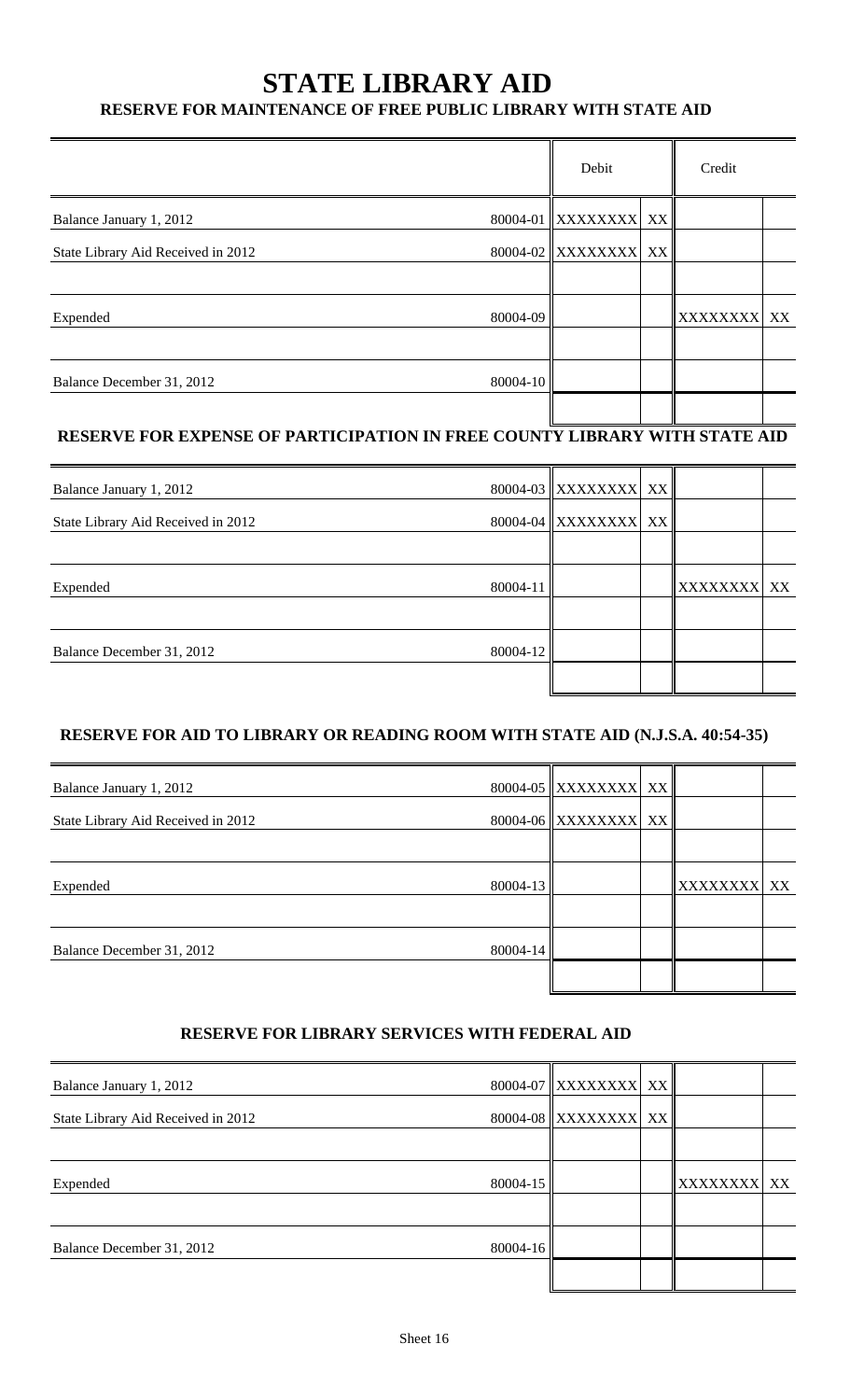## **STATEMENT OF GENERAL BUDGET REVENUES 2012**

| Source                                                                            |        | <b>Budget</b><br>$-01$ |      |                 | Realized<br>$-02$ |                  | Excess or Deficit*<br>$-03$ |  |  |
|-----------------------------------------------------------------------------------|--------|------------------------|------|-----------------|-------------------|------------------|-----------------------------|--|--|
| Surplus Anticipated                                                               | 80101- | 12,500,000.00          |      | 12,500,000.00   |                   |                  |                             |  |  |
| Surplus Anticipated with Prior Written Consent of<br>Director of Local Government | 80102- |                        |      |                 |                   |                  |                             |  |  |
| Miscellaneous Revenue Anticipated:                                                |        | XXXXXXXX               | XX I | XXXXXXXX        | XX                | XXXXXXXXX        | XX                          |  |  |
| <b>Adopted Budget</b>                                                             |        | 11,988,053.00          |      | 13,045,245.83   |                   | 1,057,192.83     |                             |  |  |
| Added by N.J.S. 40A:4-87: (List on 17a)                                           |        | XXXXXXXX               | XX   | XXXXXXXX        | XX                | XXXXXXXXX        | XX                          |  |  |
|                                                                                   |        | 1,325,918.05           |      | 1,325,918.05    |                   |                  |                             |  |  |
|                                                                                   |        |                        |      |                 |                   |                  |                             |  |  |
| <b>Total Miscellaneous Revenue Anticipated</b>                                    | 80103- | 13,313,971.05          |      | 14,371,163.88   |                   | 1,057,192.83     |                             |  |  |
| Receipts from Delinquent Taxes                                                    | 80104- |                        |      |                 |                   |                  |                             |  |  |
| Amount to be Raised by Taxation:                                                  |        | XXXXXXXX XX            |      | <b>XXXXXXXX</b> | <b>XX</b>         | <b>XXXXXXXXX</b> | XX                          |  |  |
| (a) Local Tax for Municipal Purposes                                              | 80105- | 64,155,000.00          |      | XXXXXXXX        | XX                | XXXXXXXXX        | XX                          |  |  |
| (b) Addition to Local District School Tax                                         | 80106- |                        |      | XXXXXXXX        | XX                | XXXXXXXXX        | XX                          |  |  |
| (c) Minimum Library Tax                                                           | 80121- |                        |      | <b>XXXXXXXX</b> | XX                | XXXXXXXXX        | XX                          |  |  |
| Total Amount to be Raised by Taxation                                             | 80107- | 64,155,000.00          |      | 64,155,000.00   |                   |                  |                             |  |  |
|                                                                                   |        | 89,968,971.05          |      | 91,026,163.88   |                   | 1,057,192.83     |                             |  |  |

## **ALLOCATION OF CURRENT TAX COLLECTIONS**

|                                                                                                      |          | Debit           |    | Credit    |    |
|------------------------------------------------------------------------------------------------------|----------|-----------------|----|-----------|----|
| Current Taxes Realized in Cash (Total of Item 10 or 14 on Sheet 22)                                  | 80108-00 | XXXXXXXX        | XX |           |    |
| Amount to be Raised by Taxation                                                                      |          | XXXXXXXX        | XX | XXXXXXXXX | XX |
| <b>Local District School Tax</b>                                                                     | 80109-00 |                 |    | XXXXXXXXX | XX |
| Regional School Tax                                                                                  | 80119-00 |                 |    | XXXXXXXXX | XX |
| Regional High School Tax                                                                             | 80110-00 |                 |    | XXXXXXXXX | XX |
| <b>County Taxes</b>                                                                                  | 80111-00 |                 |    | XXXXXXXXX | XX |
| Due County for Added and Omitted Taxes                                                               | 80112-00 |                 |    | XXXXXXXXX | XX |
| <b>Special District Taxes</b>                                                                        | 80113-00 |                 |    | XXXXXXXXX | XX |
| Municipal Open Space Tax                                                                             | 80120-00 |                 |    | XXXXXXXXX | XX |
| <b>Reserve for Uncollected Taxes</b>                                                                 | 80114-00 | XXXXXXXX        | XX |           |    |
| Deficit in Required Collection of Current Taxes (or)                                                 | 80115-00 | <b>XXXXXXXX</b> | XX |           |    |
| Balance for Support of Municipal Budget (or)                                                         | 80116-00 |                 |    | XXXXXXXXX | XX |
| *Excess Non-Budget Revenue (see footnote)                                                            | 80117-00 |                 |    | XXXXXXXXX | XX |
| *Deficit Non-Budget Revenue (see footnote)                                                           | 80118-00 | <b>XXXXXXXX</b> | XX |           |    |
| * These items are applicable only when there is no "Amount to be Raised by Taxation" in the "Budget" |          |                 |    |           |    |

column of the statement at the top of this sheet. In such instances, any excess or deficit in the above allocation would apply to "Non-Budget Revenue" only.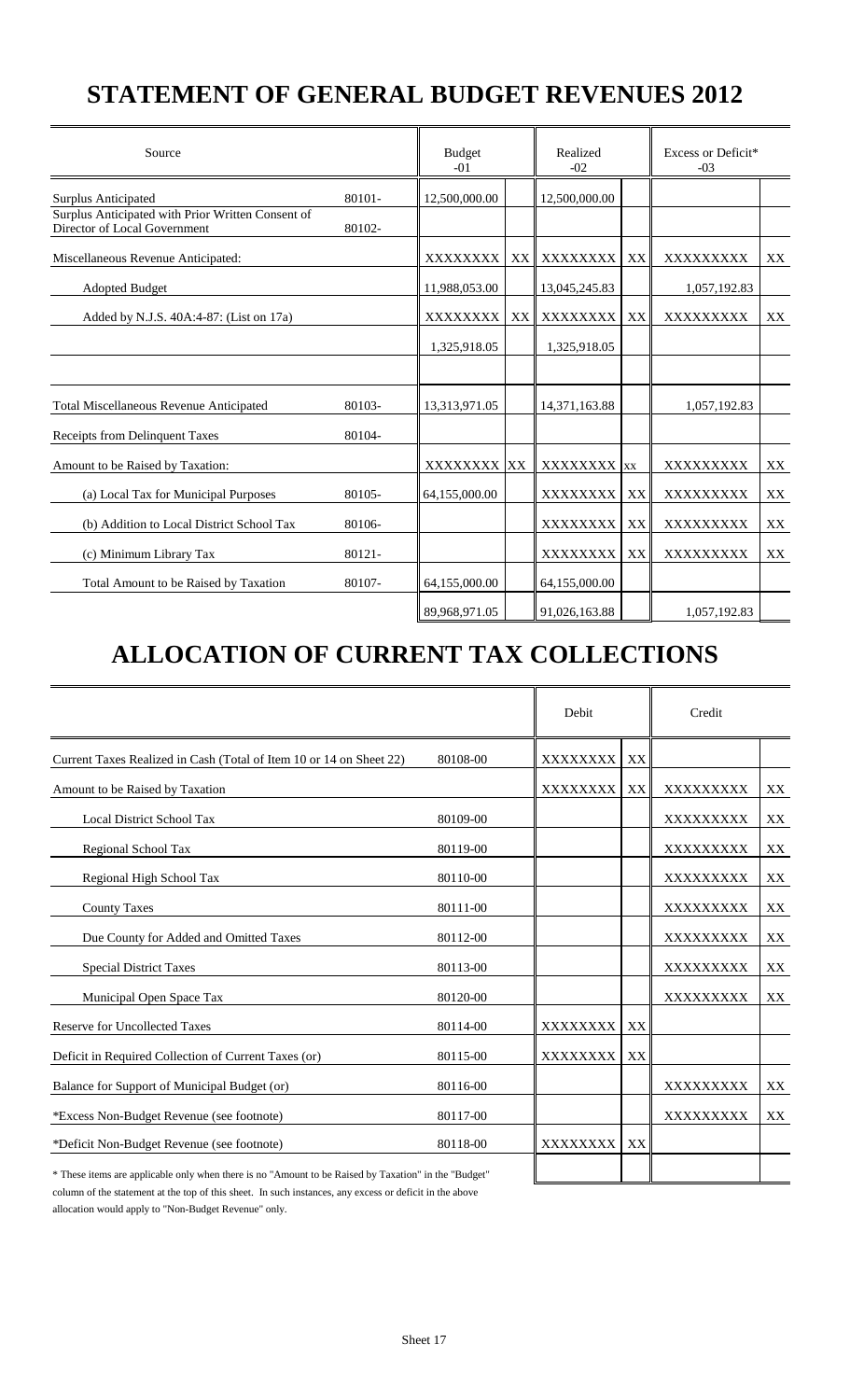### **STATEMENT OF GENERAL BUDGET REVENUES 2012 (Continued)**

#### **MISCELLANEOUS REVENUES ANTICIPATED: ADDED BY N.J.S. 40A:4-87**

| Source                            | <b>Budget</b> | Realized     | <b>Excess or Deficit</b> |
|-----------------------------------|---------------|--------------|--------------------------|
| <b>Clean Communities</b>          | 61,963.49     | 61,963.49    |                          |
| <b>CEHA</b>                       | 150,163.00    | 150,163.00   |                          |
| Transportation/TIP                | 33,768.00     | 33,768.00    |                          |
| Narcotics Task Force              | 45,673.00     | 45,673.00    |                          |
| <b>Subregional Transportation</b> | 51,904.00     | 51,904.00    |                          |
| NJ Historical Commission GOS      | 13,146.00     | 13,146.00    |                          |
| 2012-13 FTA Sct 5311              | 407,015.00    | 407,015.00   |                          |
| Homeland Security                 | 127,330.61    | 127,330.61   |                          |
| <b>HAVA 261</b>                   | 2,000.00      | 2,000.00     |                          |
| SANE/SART                         | 47,178.00     | 47,178.00    |                          |
| Area Plan                         | 367,009.00    | 367,009.00   |                          |
| 2012 Body Armor                   | 8,767.95      | 8,767.95     |                          |
| Kids Are Riding Safe              | 10,000.00     | 10,000.00    |                          |
|                                   |               |              |                          |
|                                   |               |              |                          |
|                                   |               |              |                          |
|                                   |               |              |                          |
|                                   |               |              |                          |
|                                   |               |              |                          |
|                                   |               |              |                          |
|                                   |               |              |                          |
|                                   |               |              |                          |
|                                   |               |              |                          |
|                                   |               |              |                          |
|                                   |               |              |                          |
|                                   |               |              |                          |
|                                   |               |              |                          |
| Total (Sheet 17)                  | 1,325,918.05  | 1,325,918.05 |                          |

I hereby certify that the above list of Chapter 159 insertions of revenue have been realized in cash or I have received written notification of the award of public or private revenue. These insertions meet the statutory requirements of N.J.S.A. 40A:4-87 and matching funds have been provided if applicable.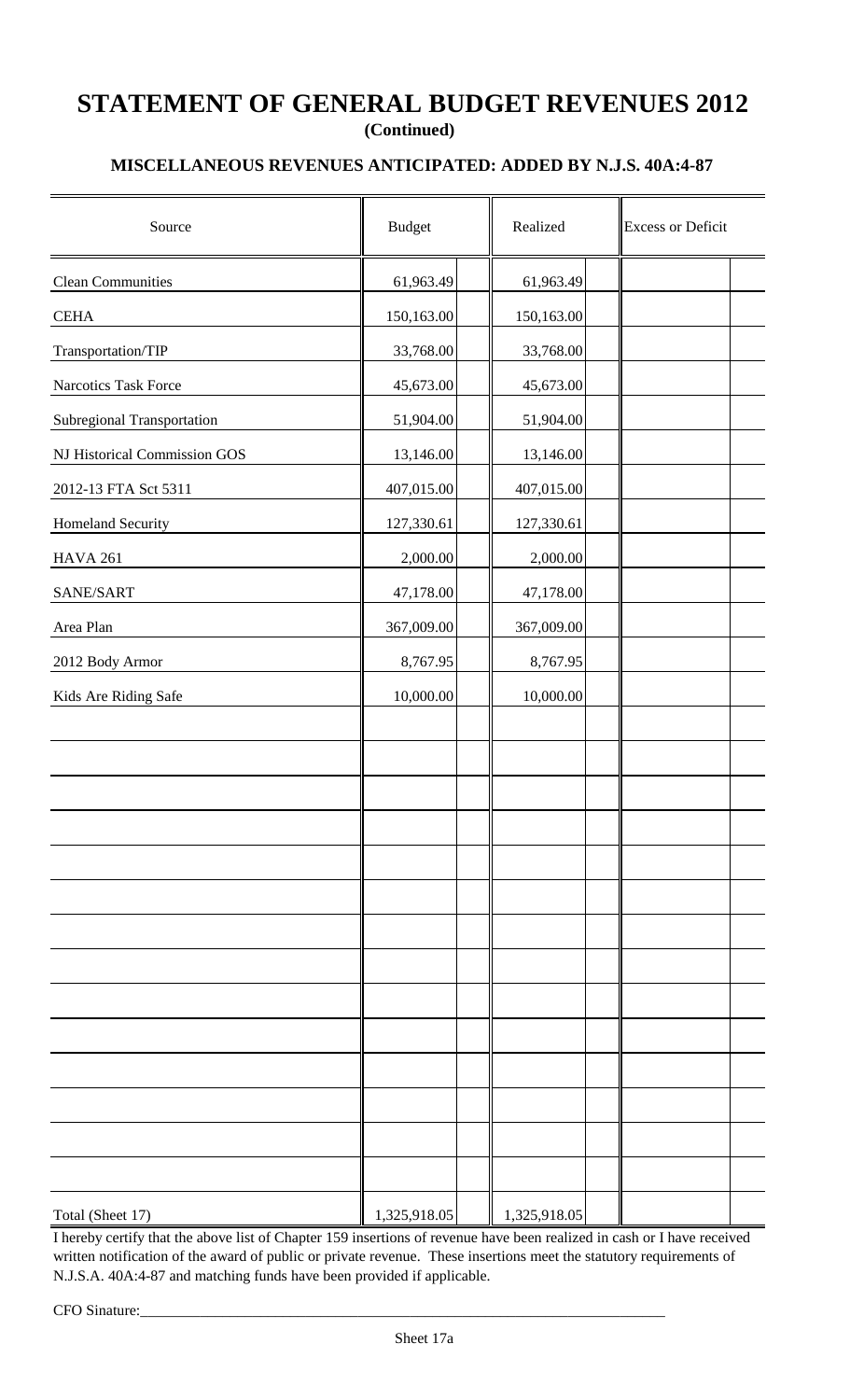### **STATEMENT OF GENERAL BUDGET APPROPRIATIONS 2012**

| 2012 Budget as Adopted                                                     |          | 80012-01      | 88,643,053.00 |  |
|----------------------------------------------------------------------------|----------|---------------|---------------|--|
| 2012 Budget - Added by N.J.S. 40A:4-87                                     |          | 80012-02      | 1,325,918.05  |  |
| Appropriated for 2012 (Budget Statement Item 9)                            |          | 80012-03      | 89,968,971.05 |  |
| Appropriated for 2012 by Emergency Appropriation (Budget Statement Item 9) |          | 80012-04      |               |  |
| Total General Appropriations (Budget Statement Item 9)                     |          | 80012-05      | 89,968,971.05 |  |
| Add: Overexpenditures (see footnote)                                       |          | 80012-06      |               |  |
| <b>Total Appropriations and Overexpenditures</b>                           |          | 80012-07      |               |  |
| Deduct Expenditures:                                                       |          |               |               |  |
| Paid or Charged [Budget Statement Item (L)]                                | 80012-08 | 82,309,113.33 |               |  |
| Paid or Charged - Reserve for Uncollected Taxes                            | 80012-09 |               |               |  |
| Reserved                                                                   | 80012-10 | 7,401,763.63  |               |  |
| <b>Total Expenditures</b>                                                  |          | 80012-11      | 89,710,876.96 |  |
| Unexpended Balances Canceled (see footnote)                                |          | 80012-12      | 258,094.09    |  |

FOOTNOTES - RE: OVEREXPENDITURES

Every appropriation overexpended in the budget document must be marked with an \* and must agree in the aggregate with this item. RE: UNEXPENDED BALANCES CANCELED:

Are not to be shown as "Paid or Charged" in the budget document. In all instances "Total Appropriations" and "Overexpenditures" must equal the sum of "Total Expenditures" and "Unexpended Balances Canceled".

### **SCHEDULE OF EMERGENCY APPROPRIATIONS FOR LOCAL DISTRICT SCHOOL PURPOSES**

#### **(EXCEPT FOR TYPE I SCHOOL DEBT SERVICE)**

| 2012 Authorizations                           |  |  |
|-----------------------------------------------|--|--|
| N.J.S. 40A:4-46 (After adoption of Budget)    |  |  |
| N.J.S. 40A:4-20 (Prior to adoption of Budget) |  |  |
| <b>Total Authorizations</b>                   |  |  |
| Deduct Expenditures:                          |  |  |
| Paid or Charged                               |  |  |
| Reserved                                      |  |  |
| <b>Total Expenditures</b>                     |  |  |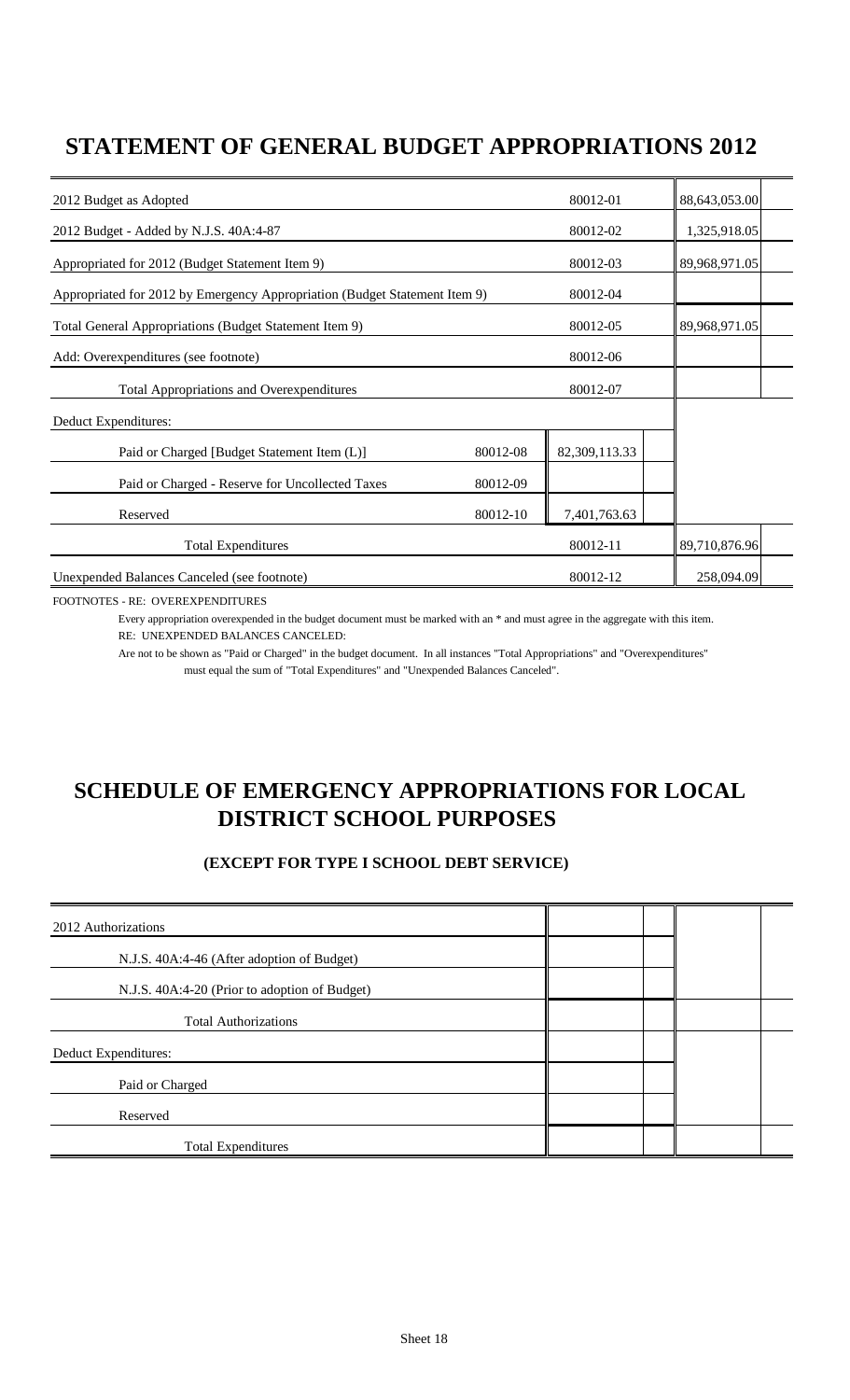# **RESULTS OF 2012 OPERATION**

#### CURRENT FUND

|                                                                                              |          | Debit           |    | Credit          |    |
|----------------------------------------------------------------------------------------------|----------|-----------------|----|-----------------|----|
| Excess of anticipated Revenues:                                                              |          | XXXXXXXX        |    | XX XXXXXXXX     | XX |
| Miscellaneous Revenues anticipated                                                           | 80013-01 | XXXXXXXX        | XX | 1,057,192.83    |    |
| <b>Delinquent Tax Collections</b>                                                            | 80013-02 | <b>XXXXXXXX</b> | XX |                 |    |
|                                                                                              |          | <b>XXXXXXXX</b> | XX |                 |    |
| <b>Required Collection of Current Taxes</b>                                                  | 80013-03 | <b>XXXXXXXX</b> | XX |                 |    |
| Unexpended Balances of 2012 Budget Appropriations                                            | 80013-04 | XXXXXXXX        | XX | 258,094.09      |    |
| Miscellaneous Revenue Not Anticipated                                                        | 81113-   | XXXXXXXX        | XX | 1,901,275.71    |    |
| Miscellaneous Revenue Not Anticipated:<br>Proceeds of Sale of Foreclosed Property (Sheet 27) | 81114-   | XXXXXXXX        | XX |                 |    |
| Payments in Lieu of Taxes on Real Property                                                   | 81120-   | XXXXXXXX        | XX |                 |    |
| Sale of Municipal Assets                                                                     |          | XXXXXXXX        | XX |                 |    |
| Unexpended Balances of 2011 Appropriation Reserves                                           | 80013-05 | XXXXXXXX        | XX | 4,638,115.76    |    |
| Prior Years Interfunds Returned in 2012                                                      | 80013-06 | XXXXXXXX        | XX | 1,375.40        |    |
| Added & Omitted Taxes Realized                                                               |          | XXXXXXXX        | XX | 254,437.87      |    |
|                                                                                              |          | <b>XXXXXXXX</b> | XX |                 |    |
|                                                                                              |          | <b>XXXXXXXX</b> | XX |                 |    |
| Deferred School Tax Revenue: (See School Taxes, Sheets 13 & 14)                              |          | <b>XXXXXXXX</b> |    | XX XXXXXXXX     | XX |
| Balance January 1, 2012                                                                      | 80013-07 |                 |    | XXXXXXXX        | XX |
| Balance December 31, 2012                                                                    | 80013-08 | XXXXXXXX        | XX |                 |    |
| Deficit in Anticipated Revenues:                                                             |          | XXXXXXXX        |    | XX XXXXXXXX     | XX |
| Miscellaneous Revenues Anticipated                                                           | 80013-09 |                 |    | <b>XXXXXXXX</b> | XX |
| <b>Delinquent Tax Collections</b>                                                            | 80013-10 |                 |    | XXXXXXXX XX     |    |
|                                                                                              |          |                 |    | <b>XXXXXXXX</b> | XX |
| Required Collection of Current Taxes                                                         | 80013-11 |                 |    | XXXXXXXX        | XX |
| Interfund Advances Originating in 2012                                                       | 80013-12 |                 |    | XXXXXXXX        | XX |
|                                                                                              |          |                 |    | XXXXXXXX        | XX |
|                                                                                              |          |                 |    | <b>XXXXXXXX</b> | XX |
|                                                                                              |          |                 |    | XXXXXXXX XX     |    |
|                                                                                              |          |                 |    | <b>XXXXXXXX</b> | XX |
| Deficit Balance - To Trial Balance (Sheet 3)                                                 | 80013-13 | XXXXXXXX        | XX |                 |    |
| Surplus Balance - To Surplus (Sheet 21)                                                      | 80013-14 | 8,110,491.66    |    | XXXXXXXX        | XX |
|                                                                                              |          | 8,110,491.66    |    | 8,110,491.66    |    |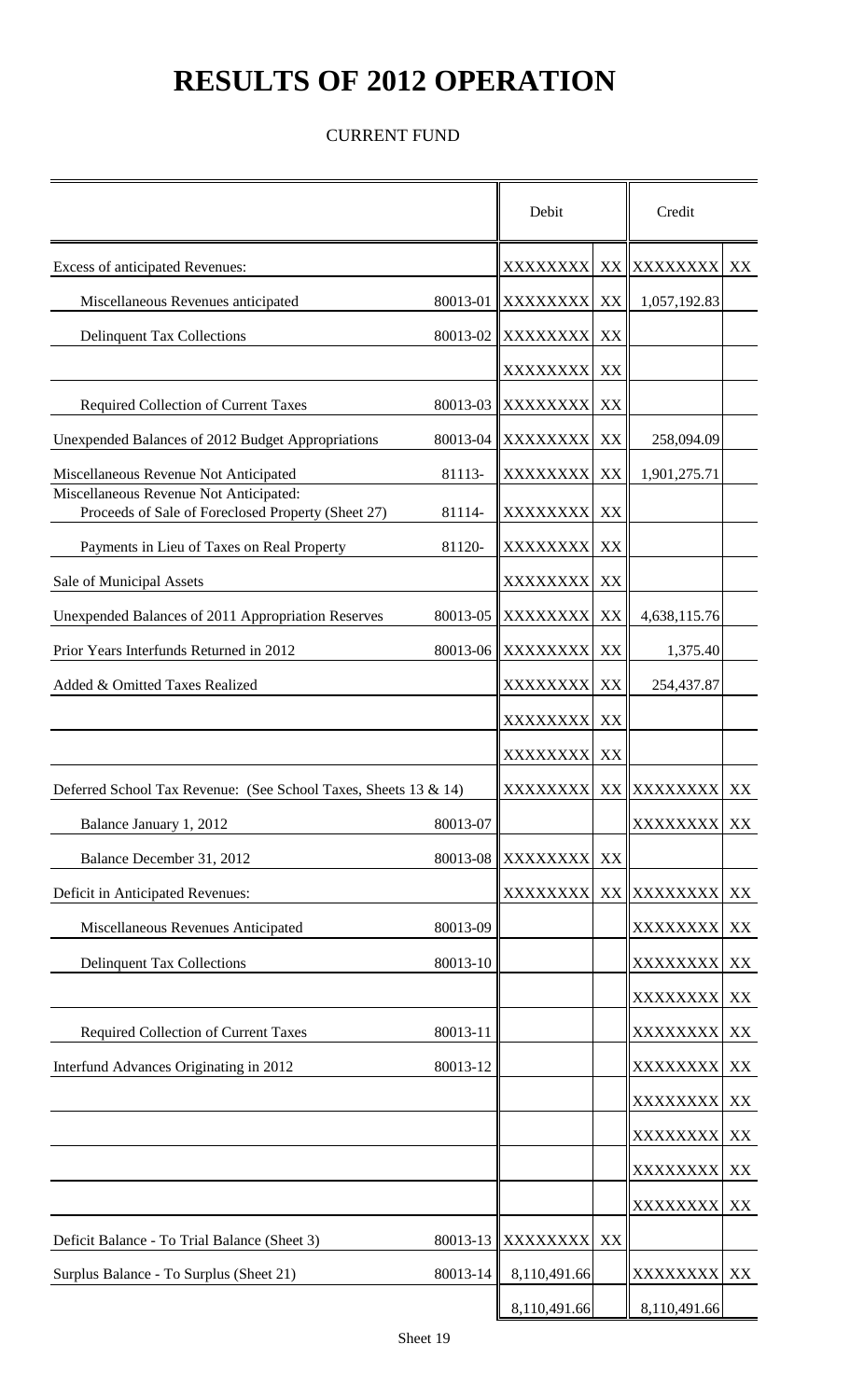# **SCHEDULE OF MISCELLANEOUS REVENUES NOT ANTICIPATED**

| <b>Source</b>                                                     | <b>Amount Realized</b> |
|-------------------------------------------------------------------|------------------------|
| <b>Copier Fees</b>                                                | 372.01                 |
| Sale of Maps                                                      | 261.00                 |
| Sale of Scrap                                                     | 16,705.00              |
| <b>Telephone Commissions</b>                                      | 50,997.75              |
| Sale of Surplus Property                                          | 6,000.00               |
| Labor Assistance Program                                          | 4,255.00               |
| Bond & Bail Forfeiture                                            | 13,894.58              |
| Subpeona Fees                                                     | 4.00                   |
| Discovery Fees                                                    | 549.45                 |
| <b>Engineering Fees</b>                                           | 4,428.00               |
| Damage Reimbursement                                              | 19,786.08              |
| Parks                                                             | 479.00                 |
| Miscellaneous Reimbursement Refunds & Donations                   | 39,947.83              |
| <b>Public Records Fees</b>                                        | 703.14                 |
| Title IV Sheriff                                                  | 43,651.88              |
| <b>Title IV Reimbursement</b>                                     | 93,444.56              |
| Senior Services                                                   | 58,000.00              |
| <b>Training Center Fees</b>                                       | 13,920.00              |
| Fines                                                             | 5,251.50               |
| Restitution                                                       | 704.81                 |
| Prior Year Refund                                                 | 739,638.33             |
| Inmate Social Security Incentive Program                          | 6,400.00               |
| <b>Construction Board of Appeals</b>                              | 1,000.00               |
| <b>Workmans Compensation</b>                                      | 20,686.92              |
| <b>Facility Use Fees</b>                                          | 3,285.00               |
| Non Refundable Fees                                               | 15,150.00              |
| Poll List                                                         | 74.25                  |
| <b>Reproduction Services</b>                                      | 262.50                 |
| <b>PHN</b> Testing                                                | 490.00                 |
| <b>Agency Reimbursement</b>                                       | 740,933.12             |
| Total Amount of Miscellaneous Revenues Not Anticipated (Sheet 19) | 1,901,275.71<br>\$     |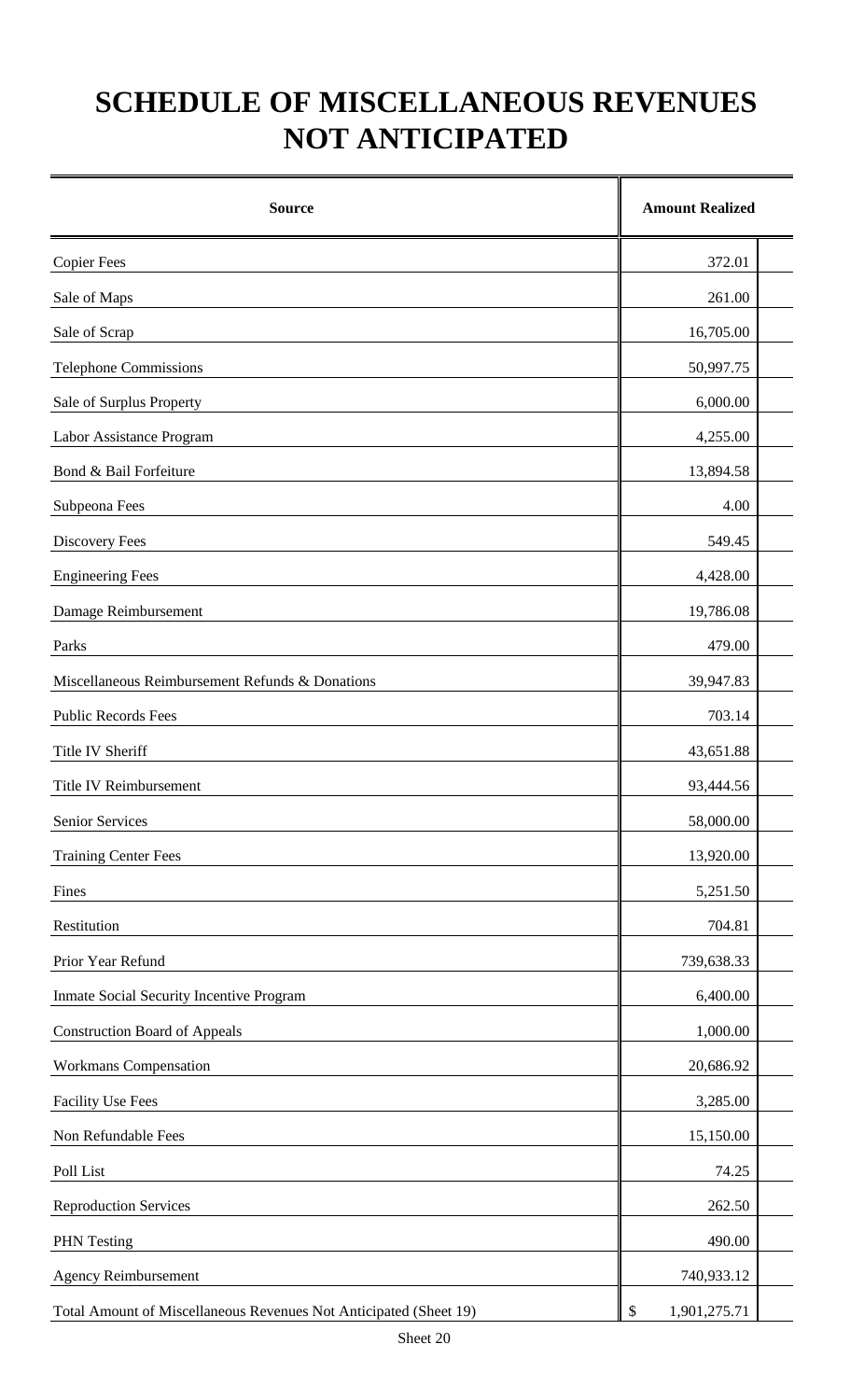# **SURPLUS - CURRENT FUND YEAR 2012**

|                                                                                                                      |          | Debit           |    | Credit          |    |
|----------------------------------------------------------------------------------------------------------------------|----------|-----------------|----|-----------------|----|
| Balance January 1, 2012                                                                                              | 80014-01 | XXXXXXXX XX     |    | 25,608,562.89   |    |
| 2.                                                                                                                   |          | <b>XXXXXXXX</b> | XX |                 |    |
| Excess Resulting from 2012 Operations<br>3.                                                                          | 80014-02 | <b>XXXXXXXX</b> | XX | 8,110,491.66    |    |
| Amount Appropriated in the 2012 Budget - Cash<br>4.                                                                  | 80014-03 | 12,500,000.00   |    | <b>XXXXXXXX</b> | XX |
| 5. Amount Appropriated in the 2012 Budget - with Prior Writ-<br>ten Consent of Director of Local Government Services | 80014-04 |                 |    | <b>XXXXXXXX</b> | XX |
| 6.                                                                                                                   |          |                 |    | <b>XXXXXXXX</b> | XX |
| Balance December 31, 2012                                                                                            | 80014-05 | 21,219,054.55   |    | <b>XXXXXXXX</b> | XX |
|                                                                                                                      |          | 33,719,054.55   |    | 33,719,054.55   |    |

# **ANALYSIS OF BALANCE DECEMBER, 31, 2012 (FROM CURRENT FUND - TRIAL BALANCE)**

| Cash                                                                        |          | 80014-06 | 28,663,400.81 |
|-----------------------------------------------------------------------------|----------|----------|---------------|
| Investments                                                                 |          | 80014-07 |               |
|                                                                             |          |          |               |
| Sub Total                                                                   |          |          |               |
| Deduct Cash Liabilities Marked with "C" on Trial Balance                    |          | 80014-08 | 7,444,346.26  |
| Cash Surplus                                                                |          | 80014-09 | 21,219,054.55 |
| Deficit in Cash Surplus                                                     |          | 80014-10 |               |
| Other Assets Pledged to Surplus: *                                          |          |          |               |
| (1) Due from State of N.J. Senior<br><b>Citizens and Veterans Deduction</b> | 80014-16 |          |               |
| Deferred Charges #                                                          | 80014-12 |          |               |
| Cash Deficit #                                                              | 80014-13 |          |               |
|                                                                             |          |          |               |
|                                                                             |          |          |               |
|                                                                             |          |          |               |
| <b>Total Other Assets</b>                                                   |          | 80014-14 |               |
| * IN THE CASE OF A "DEFICIT IN CASH SURPLUS", "OTHER ASSETS                 |          | 80014-15 | 21,219,054.55 |

WOULD ALSO BE PLEDGED TO CASH LIABILITIES.

# MAY NOT BE ANTICIPATED AS NON-CASH SURPLUS IN 2013 BUDGET.

#### (1) MAY BE ALLOWED UNDER CERTAIN CONDITIONS.

NOTE: Deferred charges for authorizations under N.J.S. 40A:4-55 (Tax Map, etc.), N.J.S. 40A:4-55 (Flood Damage, etc.), N.J.S. 40A:4-55.1 (Roads and Bridges, etc.) and N.J.S. 40A:4-55.13 (Public Exigencies, etc.) to the extent of emergency notes issued and outstanding for such purposes, together with such emergency notes, may be omitted from this analysis.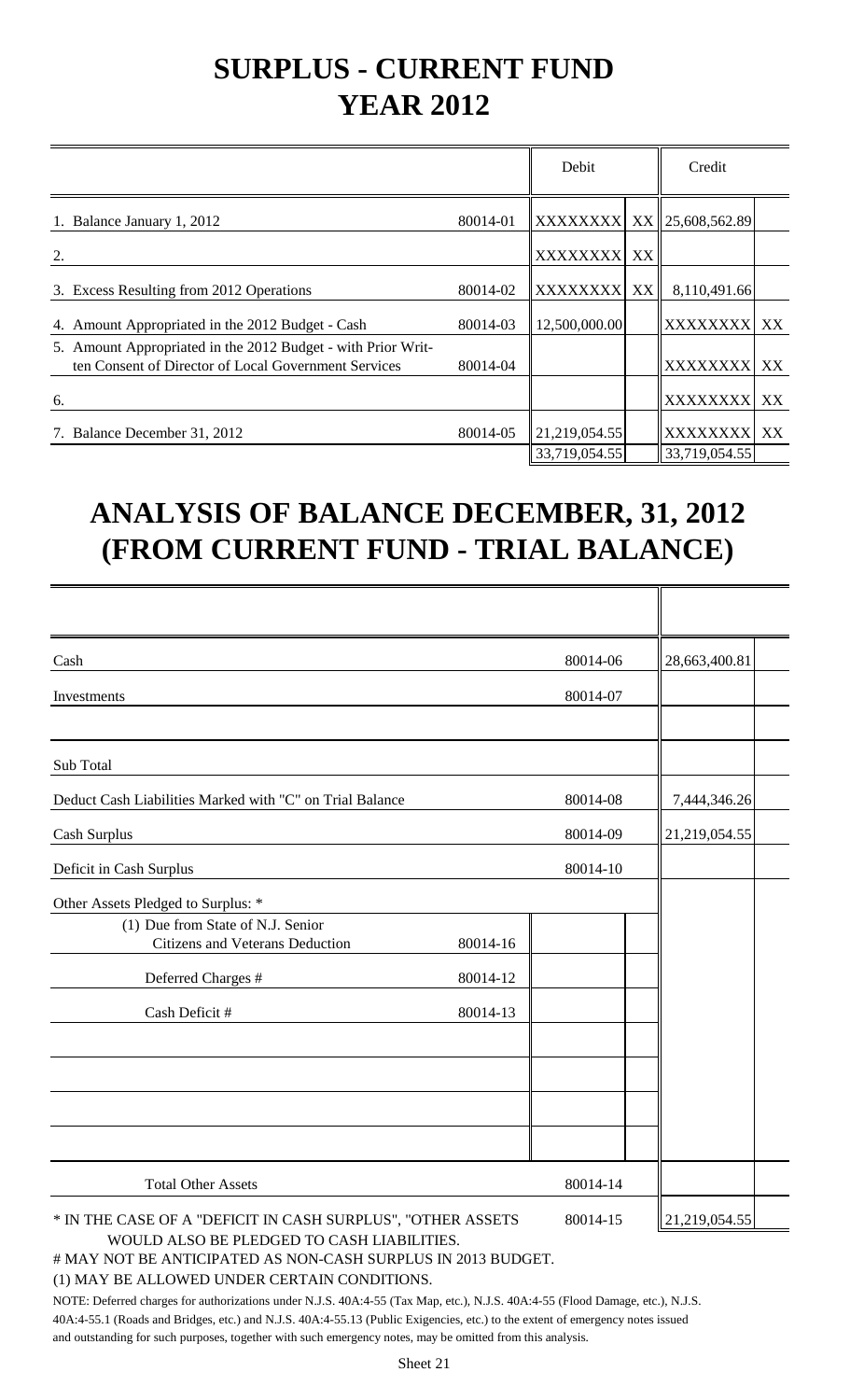### **(FOR MUNICIPALITIES ONLY) CURRENT TAXES - 2012 LEVY**

| 1. Amount of Levy as per Duplicate (Analysis) #                                                                                                                                                                                                                                                                                                  |          | 82101-00 \$ |                      |
|--------------------------------------------------------------------------------------------------------------------------------------------------------------------------------------------------------------------------------------------------------------------------------------------------------------------------------------------------|----------|-------------|----------------------|
| <sub>or</sub><br>(Abstract of Ratables)                                                                                                                                                                                                                                                                                                          |          |             | $82113-00$ \$        |
|                                                                                                                                                                                                                                                                                                                                                  |          |             |                      |
| 2. Amount of Levy Special District Taxes                                                                                                                                                                                                                                                                                                         |          |             | $82102-00$ \$        |
| 3. Amount Levied for Omitted Taxes under<br>N.J.S.A. 54:4-63.12 et. seq.                                                                                                                                                                                                                                                                         |          |             | $82103-00$ \$        |
| 4. Amount Levied for Added Taxes under<br>N.J.S.A. 54:4-63.1 et. seq.                                                                                                                                                                                                                                                                            |          |             | 82104-00 \$          |
| 5a. Subtotal 2012 Levy                                                                                                                                                                                                                                                                                                                           |          |             |                      |
| 5b. Reductions due to tax appeals **                                                                                                                                                                                                                                                                                                             |          |             |                      |
| 5c. Total 2012 Tax Levy                                                                                                                                                                                                                                                                                                                          |          | 82106-00 \$ |                      |
| 6 Transferred to Tax Title Liens                                                                                                                                                                                                                                                                                                                 |          |             | $82107-00$ \$        |
| 7. Transferred to Foreclosed Property                                                                                                                                                                                                                                                                                                            |          | 82108-00 \$ |                      |
| 8. Remitted, Abated or Canceled                                                                                                                                                                                                                                                                                                                  |          | 82109-00 \$ |                      |
| 9. Discount Allowed                                                                                                                                                                                                                                                                                                                              |          |             | 82110-00 \$          |
| 10. Collected in Cash: In 2011                                                                                                                                                                                                                                                                                                                   | 82121-00 |             |                      |
| In 2012 $*$                                                                                                                                                                                                                                                                                                                                      | 82122-00 |             |                      |
| Homestead Benefit Credit                                                                                                                                                                                                                                                                                                                         | 82124-00 |             |                      |
| State's Share of 2012 Senior Citizens<br>and Veterans Deductions Allowed                                                                                                                                                                                                                                                                         | 82123-00 |             |                      |
| Total to Line 14                                                                                                                                                                                                                                                                                                                                 | 82111-00 |             |                      |
| 11. Total Credits                                                                                                                                                                                                                                                                                                                                |          |             | \$                   |
| 12. Amount Outstanding December 31, 2012                                                                                                                                                                                                                                                                                                         |          | 83120-00 \$ |                      |
| 13. Percentage of Cash Collections to Total 2012 Levy,<br>(Item 10 divided by Item 5c) is<br>82112-00<br>Note: If municipality conducted Accelerated Tax Sale or Tax Levy Sale check here                                                                                                                                                        |          |             | & complete sheet 22a |
| 14. Calculation of Current Taxes Realized in Cash:                                                                                                                                                                                                                                                                                               |          |             |                      |
| Total of Line 10                                                                                                                                                                                                                                                                                                                                 |          |             |                      |
| Less: Reserve for Tax Appeals Pending                                                                                                                                                                                                                                                                                                            |          |             |                      |
| <b>State Division of Tax Appeals</b>                                                                                                                                                                                                                                                                                                             |          |             |                      |
| To Current Taxes Realized in Cash (Sheet 17)                                                                                                                                                                                                                                                                                                     |          |             |                      |
| Note A: In showing the above percentage the following should be noted:<br>Where Item 5 shows \$1,500,000.00, and Item 10 shows \$1,049,977.50,<br>the percentage represented by the cash collections would be<br>\$1,049,977.50 / \$1,500,000 or .699985. The correct percentage to<br>be shown as Item 13 is 69.99% and not 70.00%, nor 69.999% |          |             |                      |
| # Note: On Item 1 if Duplicate (Analysis) Figure is used; be sure to include<br>Senior Citizens and Veterans Deductions.                                                                                                                                                                                                                         |          |             |                      |
| * Include overpayments applied as part of 2012 collections.<br>** Tax appeals pursuant to R.S. 54:3-21 et seq and/or R.S. 54:48-1 et seq approved by resolution of the governing<br>body prior to introduction of municipal budget. (N.J.S.A. 40A:4-41)                                                                                          |          |             |                      |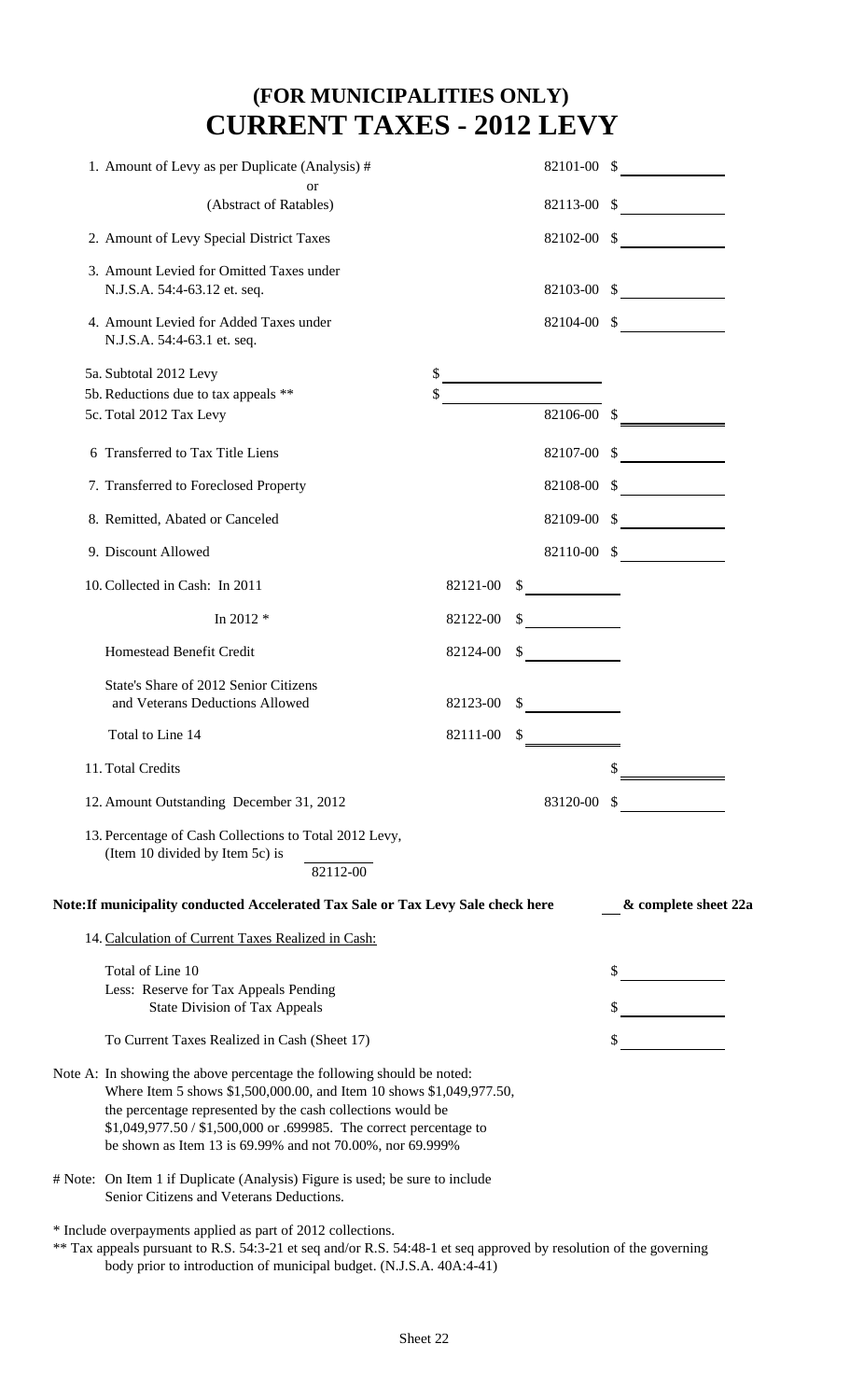#### **ACCELERATED TAX SALE / TAX LEVY SALE - CHAPTER 99**

### **To Calculate Underlying Tax Collection Rate for 2012**

 Utilize this sheet only if you conducted an Accelerated Tax Sale or Tax Levy Sale pursuant to Chapter 99, P.L. 1997.

#### **(1) Utilizing Accelerated Tax Sale**

| Percentage of Collection Excluding Accelerated Tax Sale Proceeds | $\%$ |
|------------------------------------------------------------------|------|

#### **(2) Utilizing Tax Levy Sale**

| Percentage of Collection Excluding Accelerated Tax Sale Proceeds | $\frac{0}{0}$ |
|------------------------------------------------------------------|---------------|

Ξ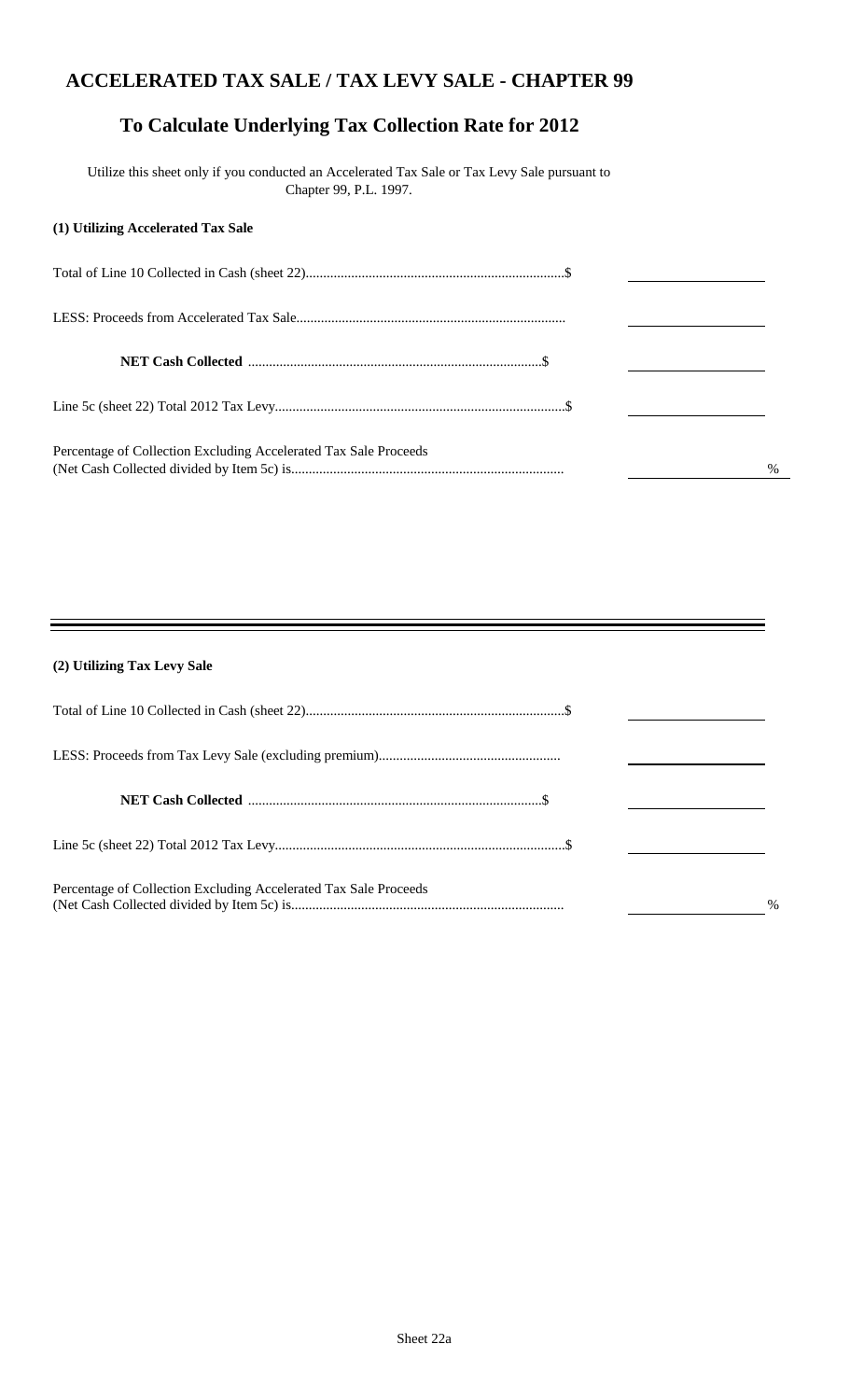### **SCHEDULE OF DUE FROM/TO STATE OF NEW JERSEY FOR SENIOR CITIZENS AND VETERANS DEDUCTIONS**

|     |                                                                | Debit            |    | Credit          |    |
|-----|----------------------------------------------------------------|------------------|----|-----------------|----|
| 1.  | Balance January 1, 2012                                        | <b>XXXXXXXX</b>  |    | XX XXXXXXXX     | XX |
|     | Due From State of New Jersey                                   |                  |    | <b>XXXXXXXX</b> | XX |
|     | Due To State of New Jersey                                     | <b>XXXXXXXX</b>  | XX |                 |    |
| 2.  | Sr. Citizens Deductions Per Tax Billings                       |                  |    | XXXXXXXX        | XX |
| 3.  | Veterans Deductions Per Tax Billings                           |                  |    | XXXXXXXX        | XX |
| 4.  | Sr. Citizens Deductions Allowed By Tax Collector               |                  |    | XXXXXXXX        | XX |
| 5.  |                                                                |                  |    |                 |    |
| 6.  |                                                                |                  |    |                 |    |
| 7.  | Sr. Citizens Deductions Disallowed By Tax Collector            | <b>XXXXXXXX</b>  | XX |                 |    |
| 8.  | Sr. Citizens Deductions Disallowed By Tax Collector 2011 Taxes | <b>XXXXXXXX</b>  | XX |                 |    |
| 9.  | Received in Cash from State                                    | <b>XXXXXXXXI</b> | XX |                 |    |
| 10. |                                                                |                  |    |                 |    |
| 11. |                                                                |                  |    |                 |    |
|     | 12. Balance December 31, 2012                                  | <b>XXXXXXXXI</b> |    | XX XXXXXXXX     | XX |
|     | Due From State of New Jersey                                   | <b>XXXXXXXXI</b> | XX |                 |    |
|     | Due To State of New Jersey                                     |                  |    | XXXXXXXX XX     |    |
|     |                                                                |                  |    |                 |    |

Calculation of Amount to be included on Sheet 22, Item 10- 2012 Senior Citizens and Veterans Deductions Allowed

Line 2

Line 3

Line 4

Sub-Total

Less: Line 7

To Item 10, Sheet 22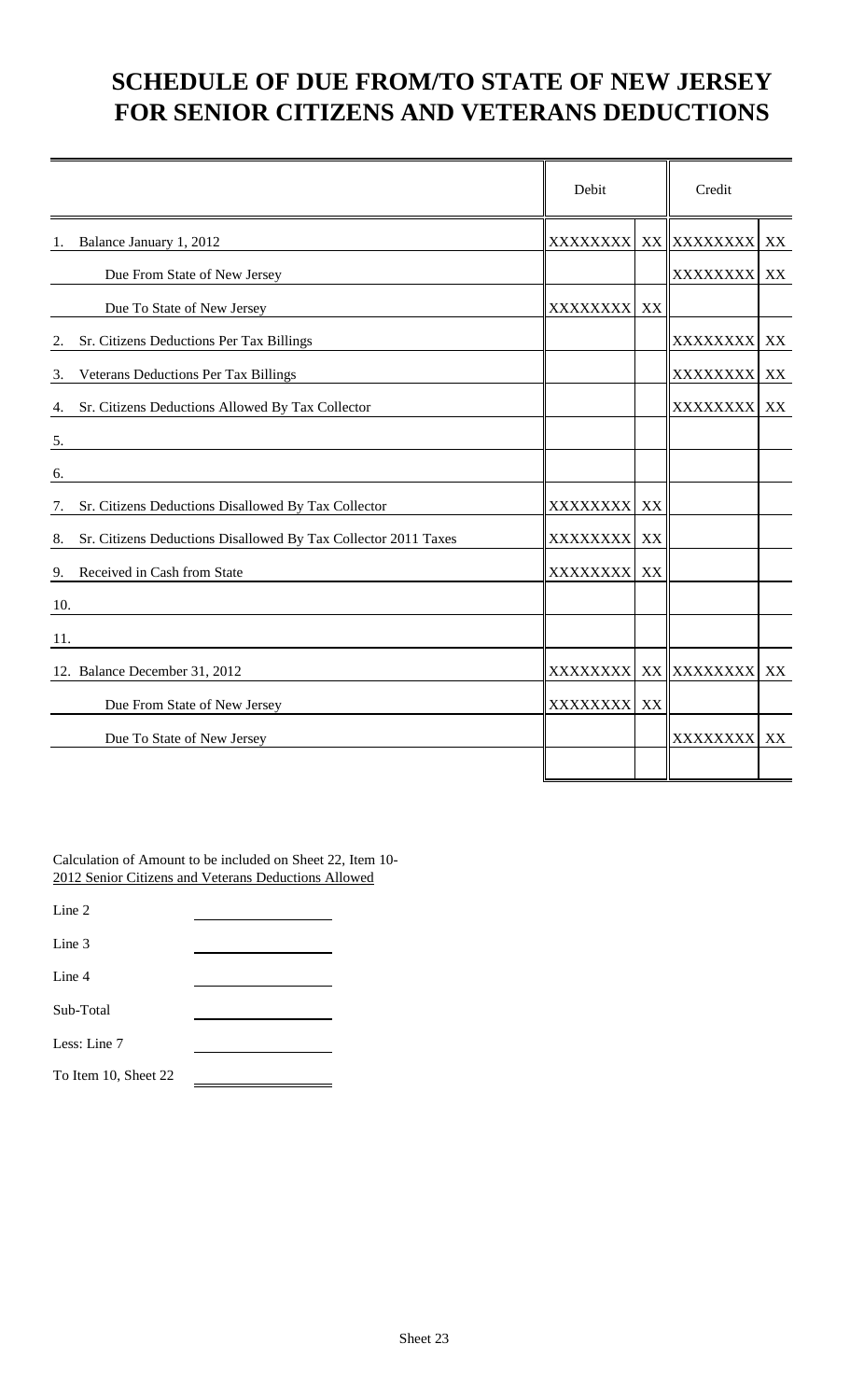## **SCHEDULE OF RESERVE FOR TAX APPEALS PENDING** (N.J.S.A. 54:3-27)

|                                                                                                |  | Debit            |    | Credit                   |    |
|------------------------------------------------------------------------------------------------|--|------------------|----|--------------------------|----|
| Balance January 1, 2012                                                                        |  | <b>XXXXXXXXI</b> | XX |                          |    |
| <b>Taxes Pending Appeals</b>                                                                   |  |                  |    | XXXXXXXX  XX    XXXXXXXX | XX |
| <b>Interest Earned on Taxes Pending Appeals</b>                                                |  | <b>XXXXXXXX</b>  |    | XX XXXXXXXX              | XX |
| Contested Amount of 2012 Taxes Collected which<br>are Pending State Appeal (Item 14, Sheet 22) |  | XXXXXXXX         | XX |                          |    |
| <b>Interest Earned on Taxes Pending State Appeals</b>                                          |  | <b>XXXXXXXX</b>  | XX |                          |    |
|                                                                                                |  |                  |    |                          |    |
| Cash Paid to Appelants (Including 5% Interest from Date of Payment)                            |  |                  |    | XXXXXXXX                 | XX |
| Closed to Results of Operations<br>(Portion of Appeal won by Municipality, including Interest) |  |                  |    | XXXXXXXX                 | XX |
| Balance December 31, 2012                                                                      |  |                  |    | XXXXXXXX                 | XX |
| Taxes Pending Appeals*                                                                         |  | XXXXXXXX         |    | XX XXXXXXXX              | XX |
| <b>Interest Earned on Taxes Pending Appeals</b>                                                |  | XXXXXXXX         |    | XX XXXXXXXX              | XX |
| * Includes State Tax Court and County Board of Taxation                                        |  |                  |    |                          |    |

Appeals Not Adjusted by December 31, 2012

Signature of Tax Collector

License # Date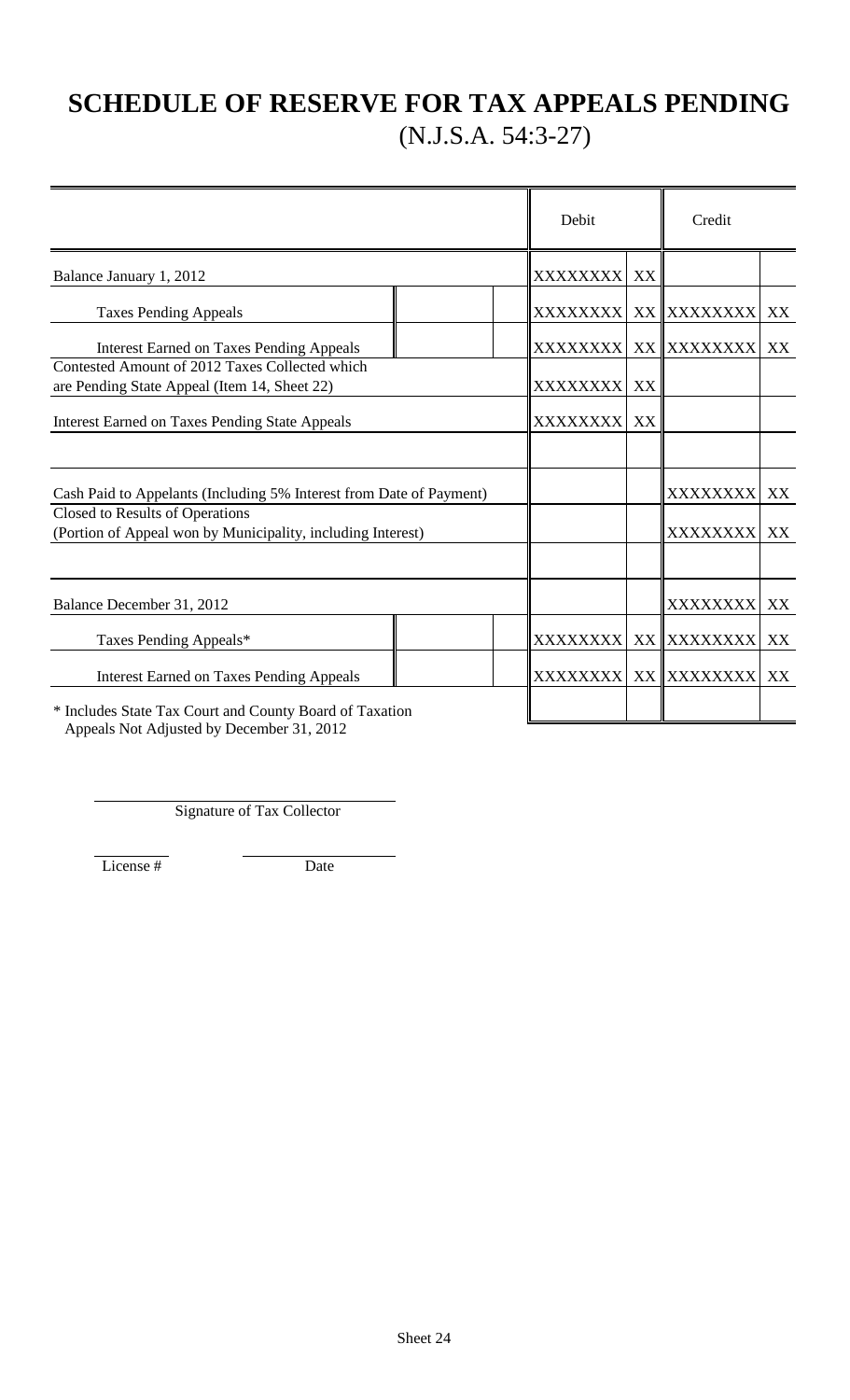## **COMPUTATION OF APPROPRIATION: RESERVE FOR UNCOLLECTED TAXES AND AMOUNT TO BE RAISED BY TAXATION IN 2013 MUNICIPAL BUDGET**

|                                                                                                                             |            |                                   | <b>YEAR 2013</b>           | <b>YEAR 2012</b>                                                                   |    |
|-----------------------------------------------------------------------------------------------------------------------------|------------|-----------------------------------|----------------------------|------------------------------------------------------------------------------------|----|
| 1. Total General Appropriations for 2013 Municipal Budget Statement<br>Item 8 (L) (Exclusive of Reserve for Uncollected Tax |            | 80015-                            |                            | XXXXXXXX                                                                           | XX |
| 2. Local District School Tax -                                                                                              | Actual     | 80016-                            |                            |                                                                                    |    |
|                                                                                                                             | Estimate** | 80017-                            |                            | XXXXXXXX                                                                           | XX |
| 3. Regional School District Tax - Actual                                                                                    |            | 80025-                            |                            |                                                                                    |    |
|                                                                                                                             | Estimate*  | 80026-                            |                            | XXXXXXXX                                                                           | XX |
| 4. Regional High School Tax -                                                                                               | Actual     | 80018-                            |                            |                                                                                    |    |
| School Budget                                                                                                               | Estimate*  | 80019-                            |                            | XXXXXXXX                                                                           | XX |
| 5. County Tax                                                                                                               | Actual     | 80020-                            |                            |                                                                                    |    |
|                                                                                                                             | Estimate*  | 80021-                            |                            | XXXXXXXX                                                                           | XX |
| 6. Special District Taxes                                                                                                   | Actual     | 80022-                            |                            |                                                                                    |    |
|                                                                                                                             | Estimate*  | 80023-                            |                            | XXXXXXXX                                                                           | XX |
| 7. Municipal Open Space Tax                                                                                                 | Actual     | 80027-                            |                            |                                                                                    |    |
|                                                                                                                             | Estimate*  | 80028-                            |                            | XXXXXXXX                                                                           | XX |
| 8. Total General Appropriations & Other Taxes                                                                               |            | 80024-01                          |                            |                                                                                    |    |
| 9. Less: Total Anticipated Revenues from 2013 in<br>Municipal Budget (Item 5)                                               |            | 80024-02                          |                            |                                                                                    |    |
| 10. Cash Required from 2013 Taxes to Support                                                                                |            |                                   |                            |                                                                                    |    |
| Local Municipal Budget and Other Taxes<br>11. Amount of item 10 Divided by                                                  |            | 80024-03<br>$\%$<br>$[820034-04]$ |                            |                                                                                    |    |
| Equals Amount to be Raised by Taxation (Percentage                                                                          |            |                                   |                            |                                                                                    |    |
| used must not exceed the applicable percentage<br>shown by Item 13, Sheet 22)                                               |            | 80024-05                          |                            |                                                                                    |    |
|                                                                                                                             |            |                                   |                            |                                                                                    |    |
| Analysis of Item 11:<br><b>Local District School Tax</b>                                                                    |            |                                   |                            | Must not be stated in an amount less than                                          |    |
| (Amount Shown on Line 2 Above)                                                                                              |            |                                   | "actual" Tax of year 2012. |                                                                                    |    |
| Regional School District Tax                                                                                                |            |                                   |                            |                                                                                    |    |
| (Amount Shown on Line 3 Above)<br>Regional High School Tax                                                                  |            |                                   | **                         | May not be stated in an amount less than<br>proposed budget submitted by the Local |    |
| (Amount Shown on Line 4 Above)                                                                                              |            |                                   |                            | Board of Education to the Commissioner                                             |    |
| County Tax                                                                                                                  |            |                                   |                            | of Education on January 15, 2013 (Chap.                                            |    |
| (Amount Shown on Line 5 Above)<br><b>Special District Tax</b>                                                               |            |                                   |                            | 136, P.L. 1978). Consideration must be                                             |    |
| (Amount Shown on Line 6 Above)                                                                                              |            |                                   |                            | given to calendar year calculation.                                                |    |
| Municipal Open Space Tax                                                                                                    |            |                                   |                            |                                                                                    |    |
| (Amount Shown on Line 7 Above)                                                                                              |            |                                   |                            |                                                                                    |    |
|                                                                                                                             |            |                                   |                            |                                                                                    |    |
| Tax in Local Municipal Budget                                                                                               |            |                                   |                            |                                                                                    |    |
| Total Amount (see Line 11)                                                                                                  |            |                                   |                            |                                                                                    |    |
| 12. Appropriation: Reserve for Uncollected Taxes (Budget                                                                    |            |                                   |                            |                                                                                    |    |
| Statement, Item 8 (M) (Item 11, Less Item 10)<br>Computation of "Tax in Local Municipal Budget"                             |            | 80024-06                          |                            | Note:                                                                              |    |
| Item 1 - Total General Appropriations                                                                                       |            |                                   |                            | The amount of                                                                      |    |
| Item 12 - Appropriation: Reserve for Uncollected Taxes                                                                      |            |                                   |                            | anticipated rev-<br>enues (Item 9)                                                 |    |
| Sub-Total                                                                                                                   |            |                                   |                            | may never exceed<br>the total of Items 1                                           |    |
| Less: Item 9 - Total Anticipated Revenues                                                                                   |            |                                   |                            | and 12.                                                                            |    |
| Amount to be Raised by Taxation in Municipal Budget 80024-07                                                                |            |                                   |                            |                                                                                    |    |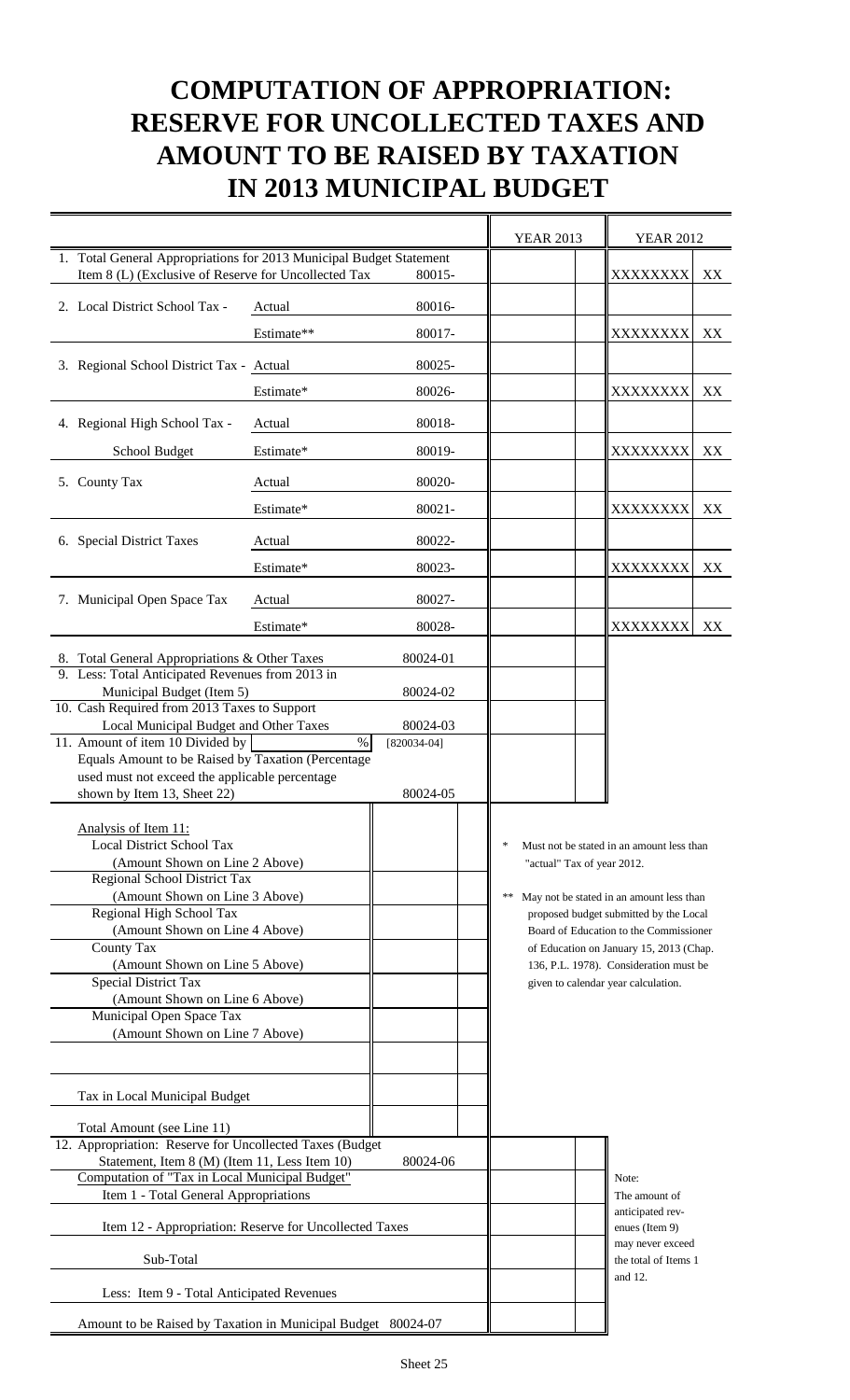## **ACCELERATED TAX SALE - CHAPTER 99**

### **Calculation To Utilize Proceeds In Current Budget As Deduction To Reserve For Uncollected Taxes Appropriation**

**Note: This sheet should be completed only if you are conducting an accelerated tax sale for the first time in the current year.**

|    | A. Reserve for Uncollected Taxes (sheet 25, Item 12)                                                                                                                                                                            | \$                                  |
|----|---------------------------------------------------------------------------------------------------------------------------------------------------------------------------------------------------------------------------------|-------------------------------------|
|    | B. Reserve for Uncollected Taxes Exclusion<br><b>Outstanding Balance of Delinquent Taxes</b><br>(sheet 26, Item 14A) $x$ % of<br>Collection (Item 16)                                                                           |                                     |
| C. | TIMES: % of increase of Amount to be<br>Raised by Taxes over Prior Year<br>$\%$<br>[(2013 Estimated Total Levy - 2012 Total Levy)/2012 Total Levy]<br>D. Reserve for Uncollected Taxes Exclusion Amount<br>$[(B \times C) + B]$ | \$                                  |
|    | <b>E.</b> Net Reserve for Uncollected Taxes<br><b>Appropriation in Current Budget</b><br>$(A - D)$                                                                                                                              |                                     |
|    | 2013 Reserve for Uncollected Taxes Appropriation Calculation (Actual)                                                                                                                                                           |                                     |
| 1. | Subtotal General Appropriations (item8(L) budget sheet 29)                                                                                                                                                                      | S                                   |
| 2. | Taxes not Included in the budget (AFS 25, items 2 thru 7)                                                                                                                                                                       | Φ                                   |
|    | <b>Total</b>                                                                                                                                                                                                                    | \$<br><u>and a strong community</u> |
| 3. | Less: Anticipated Revenues (item 5, budget sheet 11)                                                                                                                                                                            | \$                                  |
| 4. | <b>Cash Required</b>                                                                                                                                                                                                            | \$                                  |
| 5. | Total Required at ______________% (items 4+6)                                                                                                                                                                                   | \$                                  |
| 6. | <b>Reserve for Uncollected Taxes (item E above)</b>                                                                                                                                                                             | \$                                  |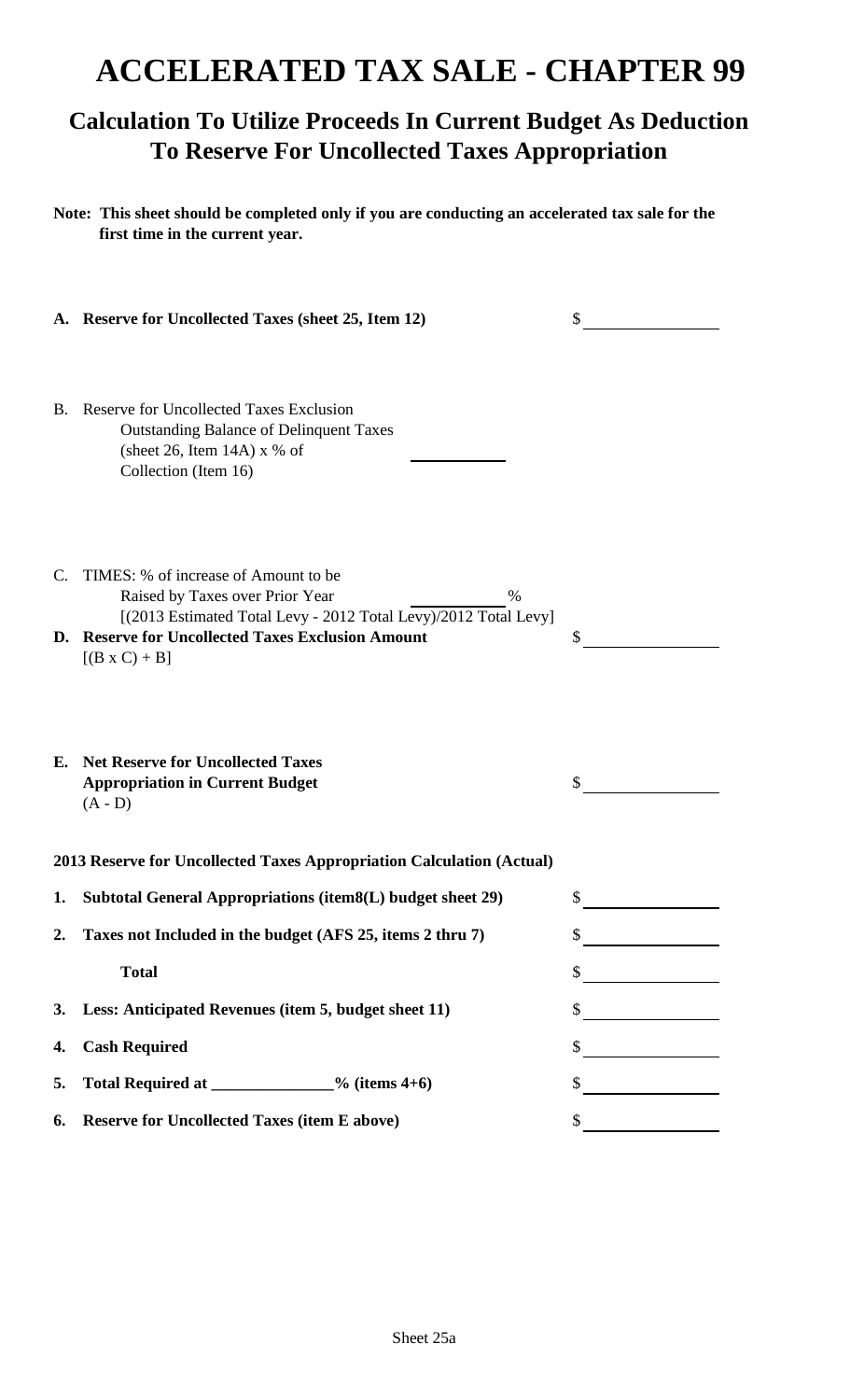## **SCHEDULE OF DELINQUENT TAXES AND TAX TITLE LIENS**

|     |                                                                                                         |          | Debit           |    | Credit           |    |
|-----|---------------------------------------------------------------------------------------------------------|----------|-----------------|----|------------------|----|
| 1.  | Balance January 1, 2012                                                                                 |          |                 |    | XXXXXXXX         | XX |
|     | A. Taxes                                                                                                | 83102-00 | XXXXXXXX XX     |    | <b>XXXXXXXX</b>  | XX |
|     | B. Tax Title Liens                                                                                      | 83103-00 | XXXXXXXX XX     |    | XXXXXXXX XX      |    |
| 2.  | Canceled:                                                                                               |          | XXXXXXXX XX     |    | XXXXXXXX XX      |    |
|     | A. Taxes                                                                                                | 83105-00 | XXXXXXXX XX     |    |                  |    |
|     | B. Tax Title Liens                                                                                      | 83106-00 | XXXXXXXX XX     |    |                  |    |
| 3.  | Transferred to Foreclosed Tax Title Liens:                                                              |          | XXXXXXXX XX     |    | <b>XXXXXXXXI</b> | XX |
|     | A. Taxes                                                                                                | 83108-00 | XXXXXXXX XX     |    |                  |    |
|     | B. Tax Title Liens                                                                                      | 83109-00 | XXXXXXXX XX     |    |                  |    |
| 4.  | <b>Added Taxes</b>                                                                                      | 83110-00 |                 |    | XXXXXXXX         | XX |
| 5.  | <b>Added Tax Title Liens</b>                                                                            | 83111-00 |                 |    | XXXXXXXX         | XX |
| 6.  | Adjustment between Taxes (Other than current year)<br>and Tax Title Liens:                              |          | XXXXXXXX XX     |    | <b>XXXXXXXX</b>  | XX |
|     | A. Taxes - Transfers to Tax Title Liens                                                                 | 83104-00 | XXXXXXXX XX (1) |    |                  |    |
|     | B. Tax Title Liens - Transfers from Taxes                                                               | 83107-00 | (1)             |    | XXXXXXXX         | XX |
| 7.  | <b>Balance Before Cash Payments</b>                                                                     |          | XXXXXXXX XX     |    |                  |    |
| 8.  | Totals                                                                                                  |          |                 |    |                  |    |
| 9.  | <b>Balance Brought Down</b>                                                                             |          |                 |    | XXXXXXXX XX      |    |
| 10. | Collected:                                                                                              |          | XXXXXXXX XX     |    |                  |    |
|     | A. Taxes                                                                                                | 83116-00 | XXXXXXX         | XX | XXXXXXXX         | XX |
|     | B. Tax Title Liens                                                                                      | 83117-00 | XXXXXXX         | XX | XXXXXXXX         | XX |
| 11. | Interest and Costs - 2012 Tax Sale                                                                      | 83118-00 |                 |    | XXXXXXXX         | XX |
| 12. | 2012 Taxes Transferred to Liens                                                                         | 83119-00 |                 |    | XXXXXXXX XX      |    |
| 13. | 2012 Taxes                                                                                              | 83123-00 |                 |    | XXXXXXXX         | XX |
| 14. | Balance December 31, 2012                                                                               |          | XXXXXXXX XX     |    |                  |    |
|     | A. Taxes                                                                                                | 83121-00 | XXXXXXXX XX     |    | XXXXXXXX         | XX |
|     | B. Tax Title Liens                                                                                      | 83122-00 | XXXXXXXX XX     |    | XXXXXXXX XX      |    |
| 15. | Totals                                                                                                  |          |                 |    |                  |    |
| 16. | Percentage of Cash Collections to Adjusted Amount Outstanding<br>(Item No. 10 divided by Item No. 9) is | $\%$     |                 |    |                  |    |

17. Item No. 14 multiplied by percentage shown above is  $\boxed{\$}$  and represents the maximum amount that may be anticipated in 2013. 83125-00

(See Note A on Sheet 22 - Current Taxes)

(1) These amounts will always be the same.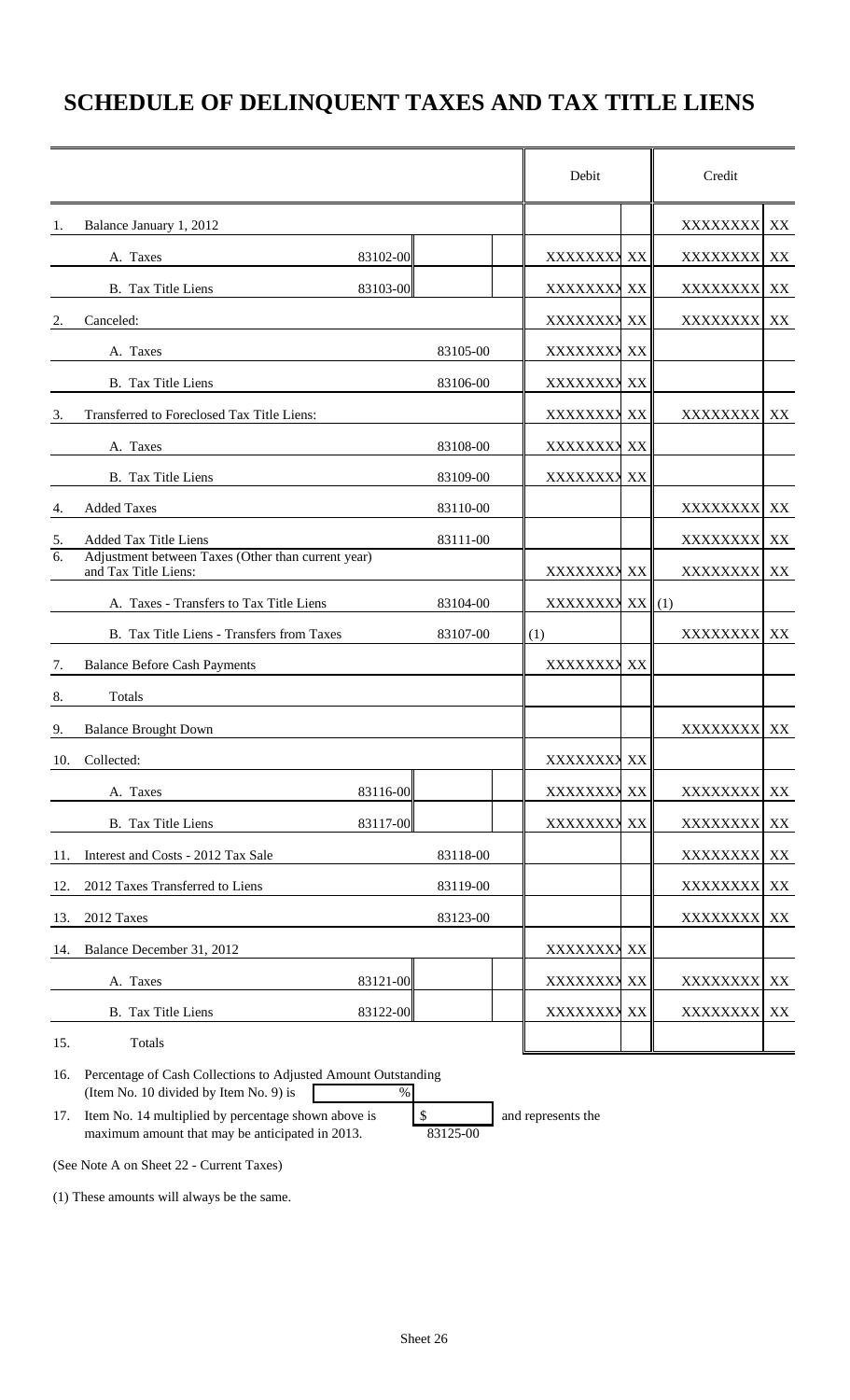# **SCHEDULE OF FORECLOSED PROPERTY**

 **(PROPERTY ACQUIRED BY TAX TITLE LIEN LIQUIDATION)**

|                                        |          | Debit             |    |                 |               |
|----------------------------------------|----------|-------------------|----|-----------------|---------------|
| Balance January 1, 2012<br>1.          | 84101-00 |                   |    | XXXXXXXX        | $\mathbf{XX}$ |
| Foreclosed or Deeded in 2012<br>2.     |          | <b>XXXXXXXX</b>   |    | XX XXXXXXXX     | XX            |
| Tax Title Liens<br>3.                  | 84103-00 |                   |    | XXXXXXXX        | XX            |
| Taxes Receivable<br>4.                 | 84104-00 |                   |    | <b>XXXXXXXX</b> | XX            |
| 5A.                                    | 84102-00 |                   |    | <b>XXXXXXXX</b> | XX            |
| 5B.                                    | 84105-00 | <b>XXXXXXXX</b>   | XX |                 |               |
| Adjustment to Assessed Valuation<br>6. | 84106-00 |                   |    | XXXXXXXX        | XX            |
| Adjustment to Assessed Valuation<br>7. | 84107-00 | <b>XXXXXXXX</b>   | XX |                 |               |
| <b>Sales</b><br>8.                     |          | <b>XXXXXXXXI</b>  |    | XX XXXXXXXX     | XX            |
| $Cash *$<br>9.                         |          | 84109-00 XXXXXXXX | XX |                 |               |
| 10.<br>Contract                        |          | 84110-00 XXXXXXXX | XX |                 |               |
| 11.<br>Mortgage                        |          | 84111-00 XXXXXXXX | XX |                 |               |
| Loss on Sales<br>12.                   |          | 84112-00 XXXXXXXX | XX |                 |               |
| Gain on Sales<br>13.                   | 84113-00 |                   |    | <b>XXXXXXXX</b> | XX            |
| 14. Balance December 31, 2012          |          | 84114-00 XXXXXXXX | XX |                 |               |
|                                        |          |                   |    |                 |               |

### **CONTRACT SALES**

|                                         |          | Debit                | Credit      |  |  |
|-----------------------------------------|----------|----------------------|-------------|--|--|
| 15. Balance January 1, 2012             | 84115-00 |                      | XXXXXXXX XX |  |  |
| 16. 2012 Sales from Foreclosed Property | 84116-00 |                      | XXXXXXXX XX |  |  |
| 17. Collected *                         |          | 84117-00 XXXXXXXX XX |             |  |  |
| 18.                                     |          | 84118-00 XXXXXXXX XX |             |  |  |
| 19. Balance December 31, 2012           |          | 84119-00 XXXXXXXX XX |             |  |  |
|                                         |          |                      |             |  |  |

### **MORTGAGE SALES**

|                                                                                       |          | Debit                | Credit          |    |  |
|---------------------------------------------------------------------------------------|----------|----------------------|-----------------|----|--|
| 20. Balance January 1, 2012                                                           | 84120-00 |                      | XXXXXXXX XX     |    |  |
| 21. 2012 Sales from Foreclosed Property                                               | 84121-00 |                      | <b>XXXXXXXX</b> | XX |  |
| 22. Collected *                                                                       |          | 84122-00 XXXXXXXX XX |                 |    |  |
| 23.                                                                                   |          | 84123-00 XXXXXXXX XX |                 |    |  |
| 24. Balance December 31, 2012                                                         |          | 84124-00 XXXXXXXX XX |                 |    |  |
| \$<br>Analysis of Sale of Property:<br>* Total Cash Collected in 2012<br>$(84125-00)$ | 0        |                      |                 |    |  |
| Realized in 2012 Budget                                                               |          |                      |                 |    |  |

To Results of Operation (Sheet 19)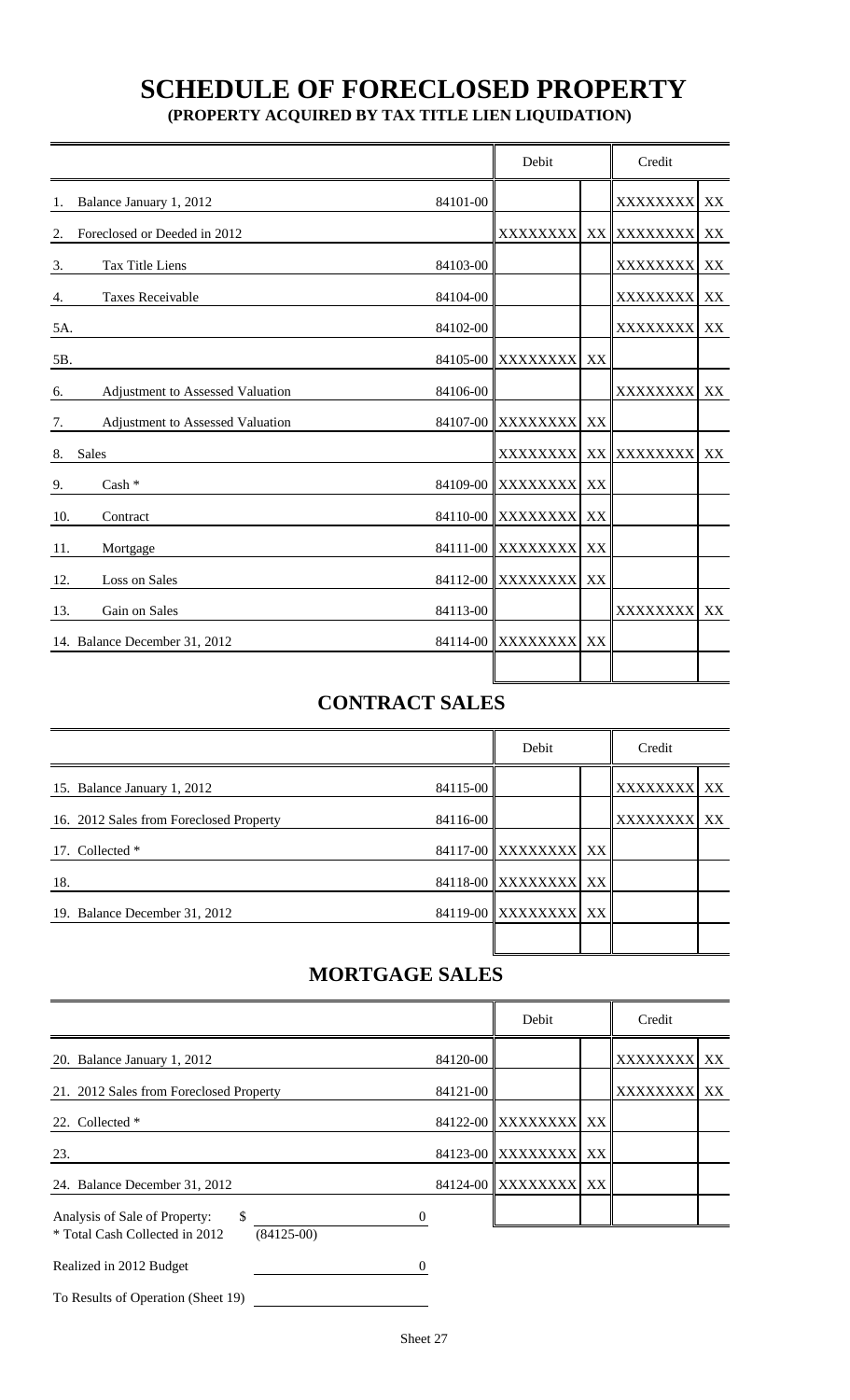# **DEFERRED CHARGES - MANDATORY CHARGES ONLY -**

 **CURRENT, TRUST, AND GENERAL CAPITAL FUNDS**

 **(Do not include the emergency authorizations pursuant to N.J.S. 40A:4-55, N.J.S. 40A:4-55.1 or N.J.S. 40A:4-55.13 listed on Sheets 29 and 30.)**

|                  | Caused By                               | Amount<br>Dec. 31, 2011<br>per Audit<br>Report | Amount in<br>2012<br><b>Budget</b> | Amount<br>Resulting<br>from 2012 | Balance<br>as at<br>Dec. 31, 2012 |
|------------------|-----------------------------------------|------------------------------------------------|------------------------------------|----------------------------------|-----------------------------------|
| 1.               | Emergency Authorization -<br>Municipal* | $\mathbb{S}$                                   | $\mathbb{S}$                       | $\mathbb{S}$                     | \$                                |
| 2.               | Emergency Authorizations -<br>Schools   | \$                                             | $\mathbb{S}$                       | $\mathcal{S}$                    | \$                                |
| 3.               |                                         | $\mathbf{\hat{S}}$                             | $\mathbb{S}$                       | $\mathbb{S}$                     | $\mathsf{\$}$                     |
| $\overline{4}$ . |                                         | $\mathbb{S}$                                   | $\mathbb{S}$                       | $\mathbb{S}$                     | $\mathsf{\$}$                     |
| 5.               |                                         | $\mathbb{S}$                                   | $\mathsf{\$}$                      | $\boldsymbol{\mathsf{S}}$        | $\mathbb{S}$                      |
| 6.               |                                         | \$                                             | \$                                 | $\mathbb{S}$                     | \$                                |
| 7.               |                                         | \$                                             | \$                                 | \$                               | \$                                |
| 8.               |                                         | \$                                             | \$                                 | \$                               | \$                                |
| 9.               |                                         | \$                                             | \$                                 | $\mathbb{S}$                     | \$                                |
| 10.              |                                         | \$                                             | \$                                 | \$                               | $\mathbb{S}$                      |

\*Do not include items funded or refunded as listed below.

#### **EMERGENCY AUTHORIZATIONS UNDER N.J.S. 40A:4-47 WHICH HAVE BEEN FUNDED OR REFUNDED UNDER N.J.S. 40A:2-3 OR N.J.S. 40A:2-51**



#### **JUDGEMENTS ENTERED AGAINST MUNICIPALITY AND NOT SATISFIED**

|                | In Favor of | On Account of | Date Entered |     | Amount | Appropriated for<br>in Budget of<br>Year 2013 |
|----------------|-------------|---------------|--------------|-----|--------|-----------------------------------------------|
| 1.             |             |               |              | \$. |        |                                               |
| $\overline{2}$ |             |               |              | \$  |        |                                               |
| 3.             |             |               |              | S.  |        |                                               |
| 4.             |             |               |              | \$  |        |                                               |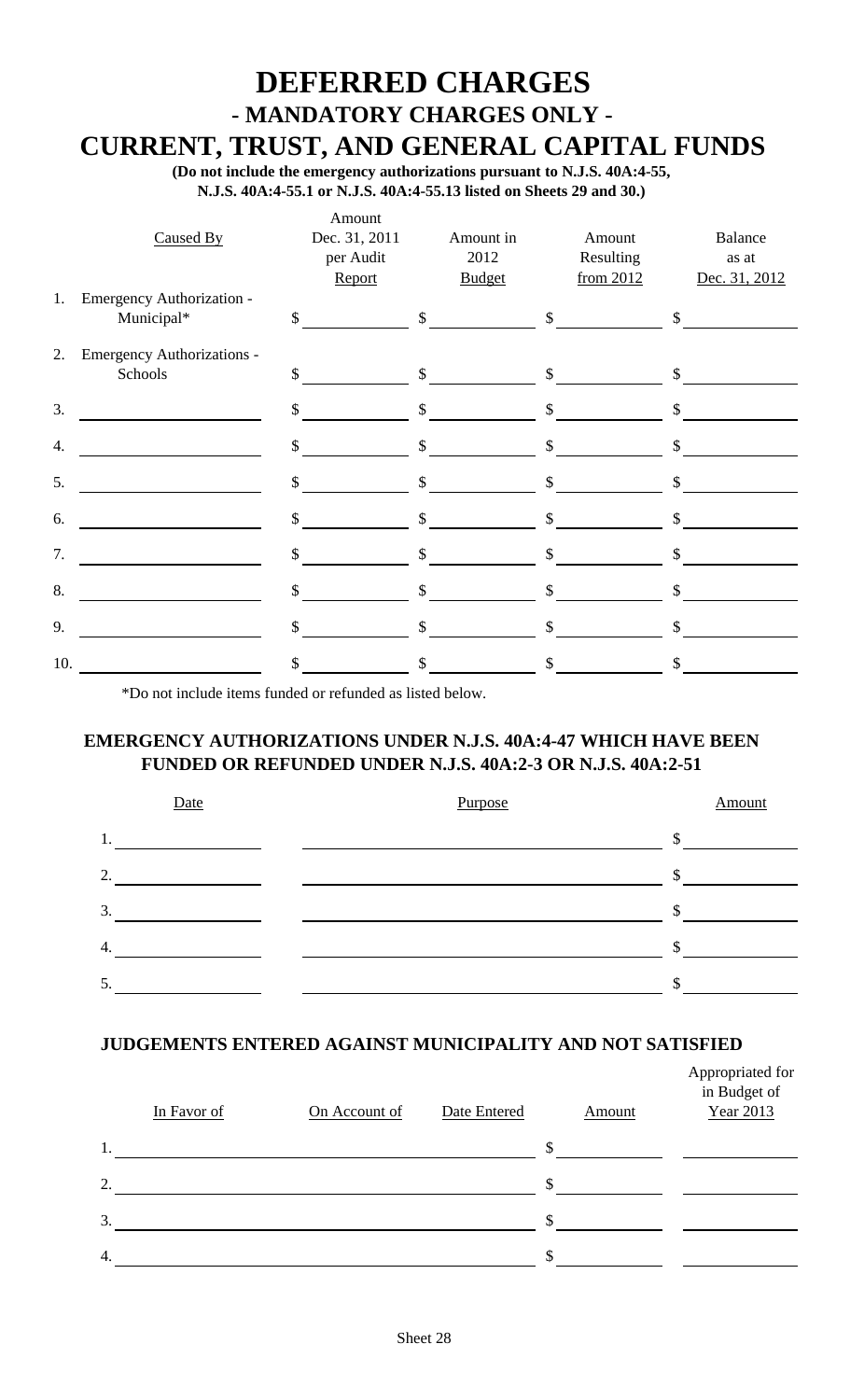#### **N.J.S. 40A:4-53 SPECIAL EMERGENCY -** TAX MAP; REVALUATION; MASTER PLAN; REVISION AND CODIFICATION OF ORDINANCES; DRAINAGE MAPS FOR FLOOD CONTROL; PRELIMINARY ENGINEERING STUDIES, ETC. FOR SANITARY SEWER SYSTEM; MUNICI-PAL CONSOLIDATION ACT; FLOOD OR HURRICANE DAMAGE.

|          | Date | Purpose |        | Amount | Authorized |  | Not Less Than<br>1/5 of Amount<br>Authorized* |  | Balance<br>Dec. 31, 2011 |               | By 2012 | REDUCED IN 2012<br>$\overline{\text{Canceled}}$<br>by Resolution |  | Balance<br>Dec. 31, 2012 |  |
|----------|------|---------|--------|--------|------------|--|-----------------------------------------------|--|--------------------------|---------------|---------|------------------------------------------------------------------|--|--------------------------|--|
|          |      |         |        |        |            |  |                                               |  |                          | <b>Budget</b> |         |                                                                  |  |                          |  |
|          |      |         |        |        |            |  |                                               |  |                          |               |         |                                                                  |  |                          |  |
|          |      |         |        |        |            |  |                                               |  |                          |               |         |                                                                  |  |                          |  |
|          |      |         |        |        |            |  |                                               |  |                          |               |         |                                                                  |  |                          |  |
|          |      |         |        |        |            |  |                                               |  |                          |               |         |                                                                  |  |                          |  |
|          |      |         |        |        |            |  |                                               |  |                          |               |         |                                                                  |  |                          |  |
| Sheet 29 |      |         |        |        |            |  |                                               |  |                          |               |         |                                                                  |  |                          |  |
|          |      |         |        |        |            |  |                                               |  |                          |               |         |                                                                  |  |                          |  |
|          |      |         |        |        |            |  |                                               |  |                          |               |         |                                                                  |  |                          |  |
|          |      |         |        |        |            |  |                                               |  |                          |               |         |                                                                  |  |                          |  |
|          |      |         |        |        |            |  |                                               |  |                          |               |         |                                                                  |  |                          |  |
|          |      |         | Totals |        |            |  |                                               |  |                          | 80025-00      |         | 80026-00                                                         |  |                          |  |

It is hereby certified that all outstanding "Special Emergency" appropriations have been adopted by the governing body in full compliance with N.J.S. 40A:4-53 et seq. and are recorded on this page

Chief Financial Officer

\* Not less than one-fifth (1/5) of amount authorized but not more than the amount shown in the column "Balance Dec. 31, 2012" must be entered here and then raised in the 2013 budget.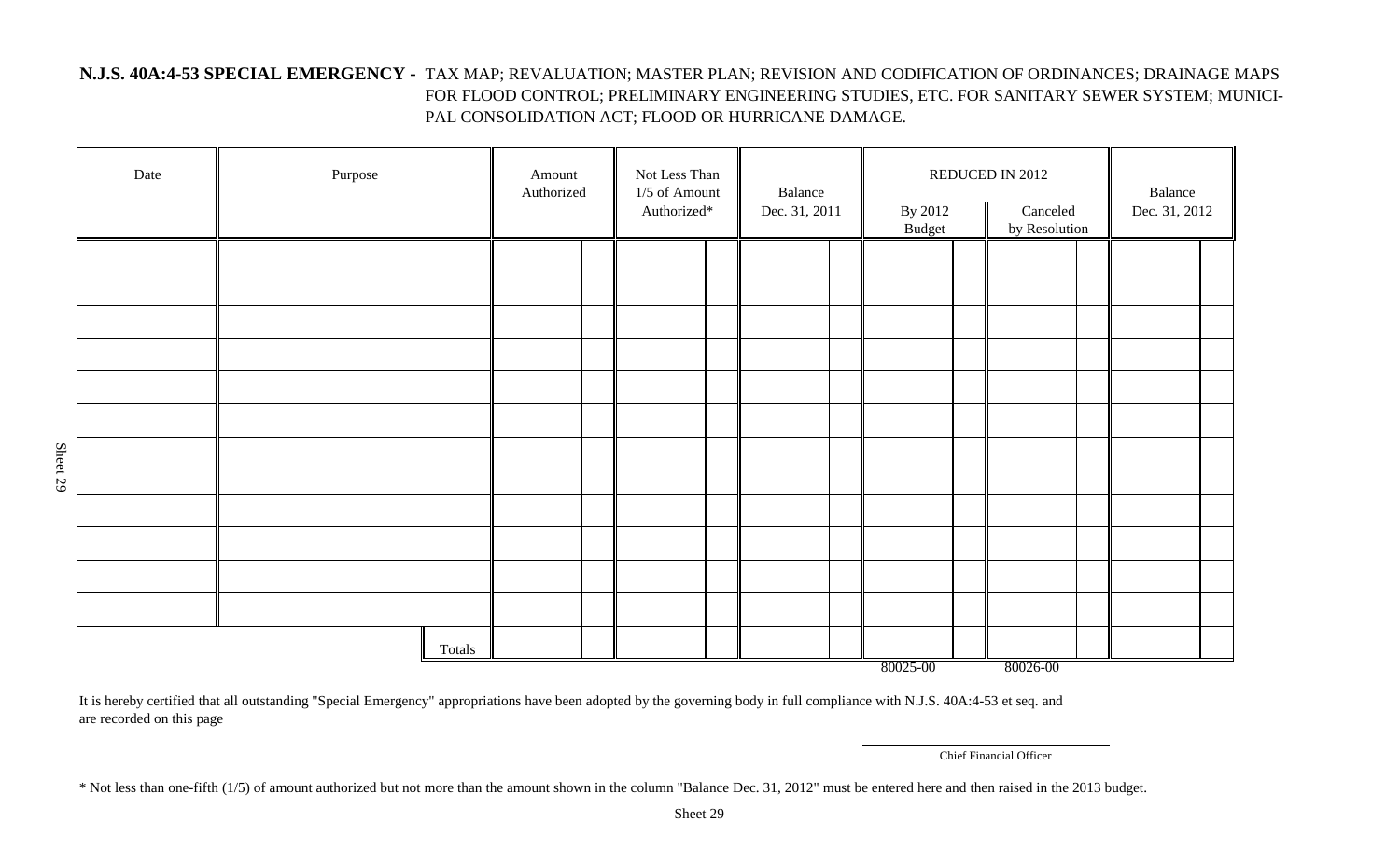#### **N.J.S. 40A:4-55.1, ET SEQ., SPECIAL EMERGENCY - DAMAGE CAUSED TO ROADS OR BRIDGES BY SNOW, ICE, FROST OR FLOOD N.J.S. 40A:4-55.13, ET SEQ., SPECIAL EMERGENCY - PUBLIC EXIGENCIES CAUSED BY CIVIL DISTURBANCES**

| Date     | Purpose | Amount<br>Authorized | Not Less Than<br>1/3 of Amount<br>Authorized* |  | By 2012<br><b>Budget</b> |  | REDUCED IN 2012<br>Canceled<br>by Resolution |  | Balance<br>Dec. 31, 2012 |
|----------|---------|----------------------|-----------------------------------------------|--|--------------------------|--|----------------------------------------------|--|--------------------------|
|          |         |                      |                                               |  |                          |  |                                              |  |                          |
|          |         |                      |                                               |  |                          |  |                                              |  |                          |
|          |         |                      |                                               |  |                          |  |                                              |  |                          |
|          |         |                      |                                               |  |                          |  |                                              |  |                          |
|          |         |                      |                                               |  |                          |  |                                              |  |                          |
|          |         |                      |                                               |  |                          |  |                                              |  |                          |
|          |         |                      |                                               |  |                          |  |                                              |  |                          |
| Sheet 30 |         |                      |                                               |  |                          |  |                                              |  |                          |
|          |         |                      |                                               |  |                          |  |                                              |  |                          |
|          |         |                      |                                               |  |                          |  |                                              |  |                          |
|          |         |                      |                                               |  |                          |  |                                              |  |                          |
|          |         |                      |                                               |  |                          |  |                                              |  |                          |
|          | Totals  |                      |                                               |  | 80027-00                 |  | 80028-00                                     |  |                          |

It is hereby certified that all outstanding "Special Emergency" appropriations have been adopted by the governing body in full compliance with N.J.S. 40A:4-55.1 et seq. and N.J.S.A. 40A:4-55.13 et seq. are recorded on this page

Chief Financial Officer

\* Not less than one-third (1/3) of amount authorized but not more than the amount shown in the column "Balance Dec. 31, 2012" must be entered here and then raised in the 2013 budget.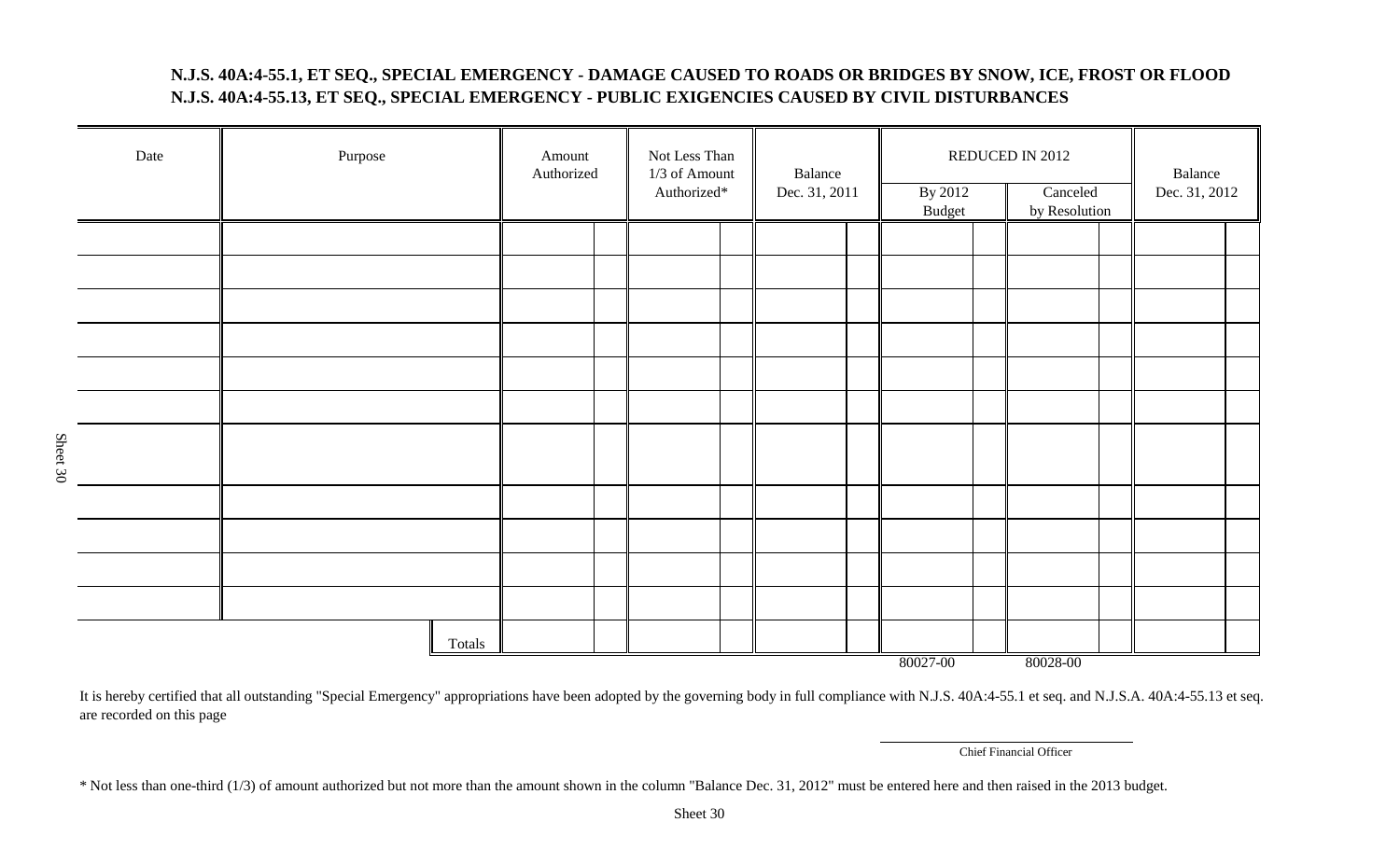# **SCHEDULE OF BONDS ISSUED AND OUTSTANDING AND 2013 DEBT SERVICE FOR BONDS**

**(COUNTY) (MUNICIPAL) GENERAL CAPITAL BONDS**

|                                                   |          | Debit                          |                           | Credit                    |                           | 2013 Debt<br>Service |
|---------------------------------------------------|----------|--------------------------------|---------------------------|---------------------------|---------------------------|----------------------|
| Outstanding January 1, 2012                       | 80033-01 |                                |                           | XXXXXXXX XX 12,575,000.00 |                           |                      |
| Issued                                            | 80033-02 | <b>XXXXXXXX</b>                | XX                        |                           |                           |                      |
| Paid                                              | 80033-03 | 4,720,000.00                   |                           | XXXXXXXX                  | XX                        |                      |
|                                                   |          |                                |                           |                           |                           |                      |
| Outstanding December 31, 2012                     | 80033-04 | 7,855,000.00<br>12,575,000.00  |                           | XXXXXXXX<br>12,575,000.00 | XX                        |                      |
| 2013 Bond Maturities - General Capital Bonds      |          |                                |                           | 80033-05                  | $\mathcal{S}$             | 4,630,000.00         |
| 2013 Interest on Bonds *                          |          | 80033-06                       | $\mathbb{S}$              | 238,286.25                |                           |                      |
|                                                   |          | <b>ASSESSMENT SERIAL BONDS</b> |                           |                           |                           |                      |
|                                                   |          |                                |                           |                           |                           |                      |
| Outstanding January 1, 2012                       | 80033-07 | XXXXXXXX                       | XX                        |                           |                           |                      |
| Issued                                            | 80033-08 | <b>XXXXXXXX</b>                | XX                        |                           |                           |                      |
| Paid                                              | 80033-09 |                                |                           | XXXXXXXX                  | XX                        |                      |
|                                                   |          |                                |                           |                           |                           |                      |
| Outstanding December 31, 2012                     | 80033-10 |                                |                           | XXXXXXXX                  | XX                        |                      |
| 2013 Bond Maturities - Assessment Bonds           |          |                                |                           | 80033-11                  | $\boldsymbol{\mathsf{S}}$ |                      |
| 2013 Interest on Bonds *                          |          | 80033-12                       | $\boldsymbol{\mathsf{S}}$ |                           |                           |                      |
| Total "Interest on Bonds - Debt Service" (*Items) |          |                                |                           | 80033-13                  | $\boldsymbol{\mathsf{S}}$ | 238,286.25           |

#### **LIST OF BONDS ISSUED DURING 2012**

| Purpose | 2013 Maturity | Amount Issued |  | Date of<br>Issue | Interest<br>Rate |
|---------|---------------|---------------|--|------------------|------------------|
|         |               |               |  |                  |                  |
|         |               |               |  |                  |                  |
|         |               |               |  |                  |                  |
|         |               |               |  |                  |                  |
|         |               |               |  |                  |                  |
|         |               |               |  |                  |                  |
|         |               |               |  |                  |                  |
|         |               |               |  |                  |                  |
| Total   |               |               |  |                  |                  |
|         | 80033-14      | 80033-15      |  |                  |                  |

Sheet 31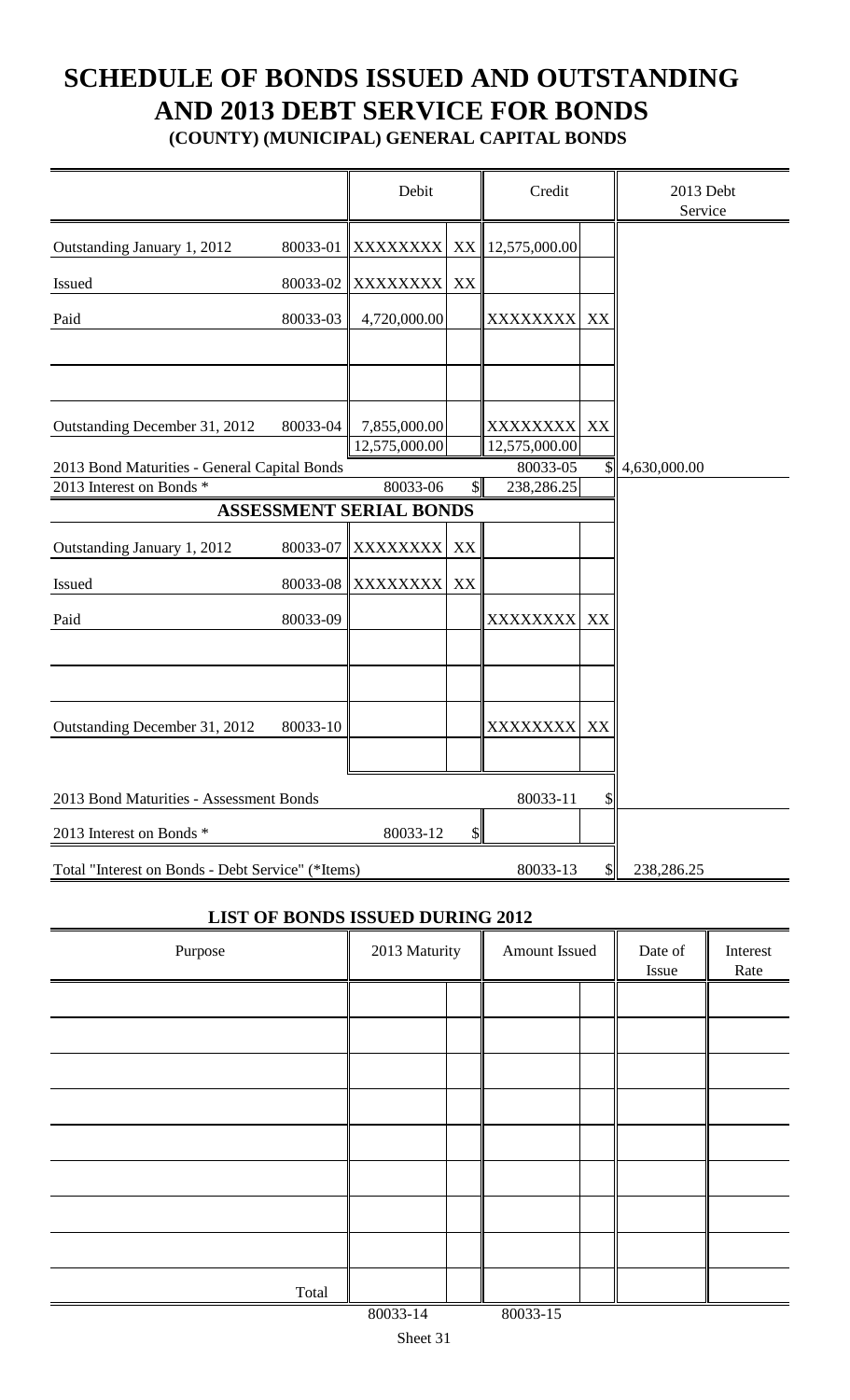## **SCHEDULE OF LOANS ISSUED AND OUTSTANDING AND 2013 DEBT SERVICE FOR LOANS**

**(COUNTY) (MUNICIPAL) Green Acre LOAN**

|                               |          | Debit        |               | Credit                   |    | 2013 Debt<br>Service |
|-------------------------------|----------|--------------|---------------|--------------------------|----|----------------------|
| Outstanding January 1, 2012   | 80033-01 | XXXXXXXX     | XX            | 3,490,059.97             |    |                      |
| Issued                        | 80033-02 | XXXXXXXX     | $\mathbf{XX}$ |                          |    |                      |
| Paid                          | 80033-03 | 3,490,059.97 |               | XXXXXXXX                 | XX |                      |
|                               |          |              |               |                          |    |                      |
| Outstanding December 31, 2012 | 80033-04 | 0.00         |               | XXXXXXXX                 | XX |                      |
| 2013 Loan Maturities          |          | 3,490,059.97 |               | 3,490,059.97<br>80033-05 | \$ | $\boldsymbol{0}$     |
| 2013 Interest on Loans        |          |              |               | 80033-06                 | \$ | $\boldsymbol{0}$     |
| Total 2013 Debt Service for   |          | Loan         |               | 80033-13                 | \$ | $\boldsymbol{0}$     |
|                               |          |              |               |                          |    |                      |
| Outstanding January 1, 2012   | 80033-07 | XXXXXXXX     | XX            |                          |    |                      |
| Issued                        | 80033-08 | XXXXXXXX     | XX            |                          |    |                      |
| Paid                          | 80033-09 |              |               | XXXXXXXX                 | XX |                      |
|                               |          |              |               |                          |    |                      |
| Outstanding December 31, 2012 | 80033-10 |              |               | XXXXXXXX                 | XX |                      |
| 2013 Loan Maturities          |          |              |               | 80033-11                 | \$ |                      |
| 2013 Interest on Loans        |          |              |               | 80033-12                 | \$ |                      |
| Total 2013 Debt Service for   |          | Loan         |               | 80033-13                 | \$ |                      |

#### **LIST OF LOANS ISSUED DURING 2012**

| Purpose | 2013 Maturity |  | Amount Issued |  | Date of<br>Issue | Interest<br>Rate |
|---------|---------------|--|---------------|--|------------------|------------------|
|         |               |  |               |  |                  |                  |
|         |               |  |               |  |                  |                  |
|         |               |  |               |  |                  |                  |
|         |               |  |               |  |                  |                  |
|         |               |  |               |  |                  |                  |
|         |               |  |               |  |                  |                  |
|         |               |  |               |  |                  |                  |
|         |               |  |               |  |                  |                  |
| Total   |               |  |               |  |                  |                  |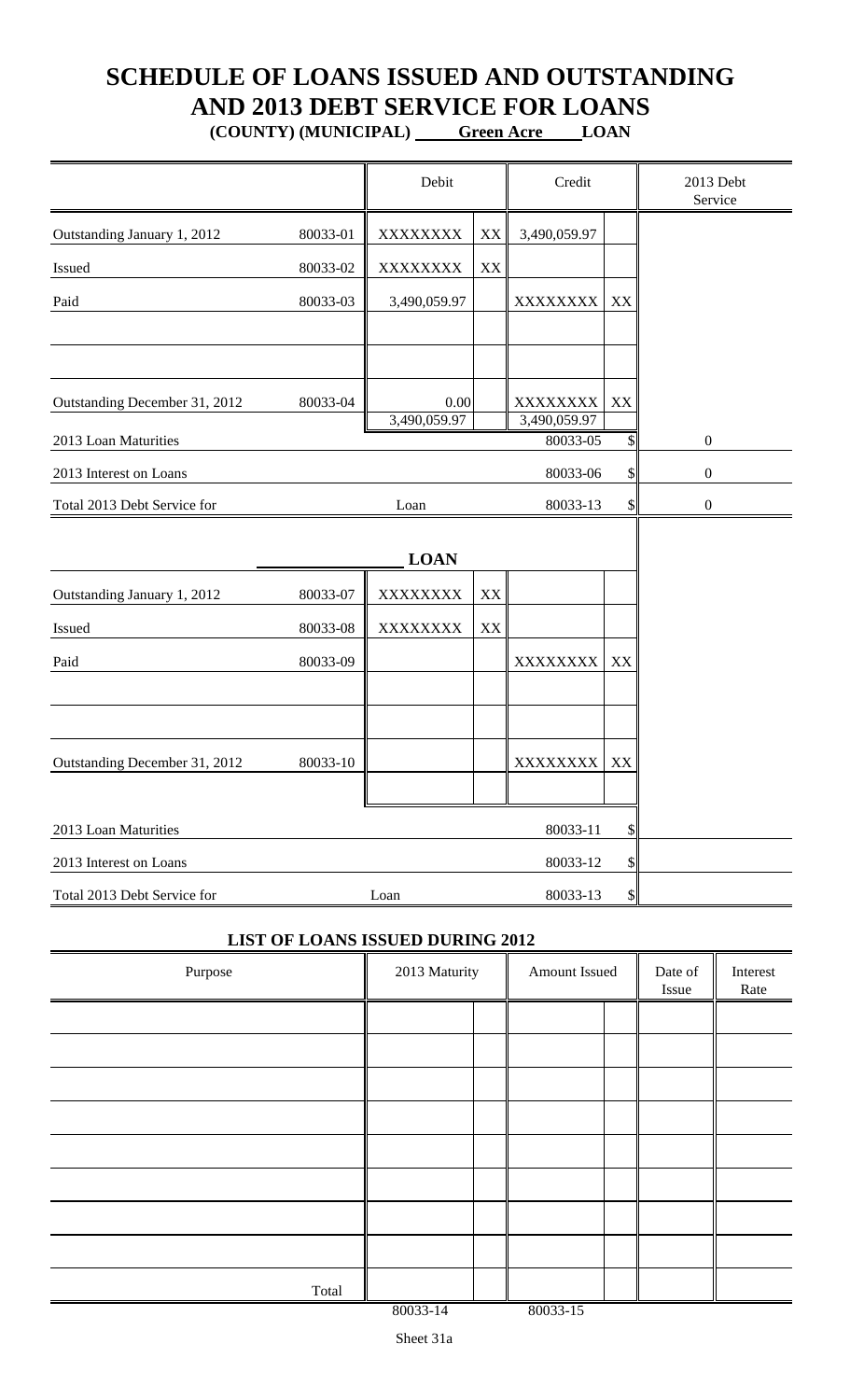## **SCHEDULE OF BONDS ISSUED AND OUTSTANDING AND 2013 DEBT SERVICE FOR BONDS**

#### **TYPE I SCHOOL TERM BONDS**

|                                                                 |          | Debit                            |         | Credit                       |               | 2013 Debt<br>Service         |          |
|-----------------------------------------------------------------|----------|----------------------------------|---------|------------------------------|---------------|------------------------------|----------|
| Outstanding January 1, 2012                                     | 80034-01 | XXXXXXXX                         | XX      |                              |               |                              |          |
| Paid                                                            | 80034-02 |                                  |         | XXXXXXXX                     | XX            |                              |          |
|                                                                 |          |                                  |         |                              |               |                              |          |
| Outstanding December 31, 2012                                   | 80034-03 |                                  |         | XXXXXXXX                     | XX            |                              |          |
|                                                                 |          |                                  |         |                              |               |                              |          |
| 2013 Bond Maturities - Term Bonds                               |          | 80034-04                         |         |                              |               |                              |          |
| 2013 Interest on Bonds *                                        |          | 80034-05                         | P<br>\$ |                              |               |                              |          |
|                                                                 |          | <b>TYPE I SCHOOL SERIAL BOND</b> |         |                              |               |                              |          |
| Outstanding January 1, 2012                                     | 80034-06 | <b>XXXXXXXX</b>                  | XX      |                              |               |                              |          |
| Issued                                                          | 80034-07 | XXXXXXXX                         | XX      |                              |               |                              |          |
| Paid                                                            | 80034-08 |                                  |         | XXXXXXXX                     | XX            |                              |          |
|                                                                 |          |                                  |         |                              |               |                              |          |
|                                                                 |          |                                  |         |                              |               |                              |          |
| Outstanding December 31, 2012                                   | 80034-09 |                                  |         | <b>XXXXXXXX</b>              | XX            |                              |          |
|                                                                 |          |                                  |         |                              |               |                              |          |
| 2013 Interest on Bonds *                                        |          | 80034-10                         | \$      |                              |               |                              |          |
| 2013 Bond Maturities - Serial Bonds                             |          |                                  |         | 80034-11                     | \$            |                              |          |
| Total "Interest on Bonds - Type I School Debt Service" (*Items) |          |                                  |         | 80034-12                     | $\frac{1}{2}$ |                              |          |
| <b>LIST OF BONDS ISSUED DURING 2012</b>                         |          |                                  |         |                              |               |                              |          |
| Purpose                                                         |          | 2013 Maturity                    |         | <b>Amount Issued</b>         |               | Date of                      | Interest |
|                                                                 |          | $-01$                            |         | $-02$                        |               | Issue                        | Rate     |
|                                                                 |          |                                  |         |                              |               |                              |          |
|                                                                 |          |                                  |         |                              |               |                              |          |
|                                                                 |          |                                  |         |                              |               |                              |          |
| Total                                                           | 80035-   |                                  |         |                              |               |                              |          |
| 2013 INTEREST REQUIREMENT - CURRENT FUND DEBT ONLY              |          |                                  |         |                              |               |                              |          |
|                                                                 |          |                                  |         | Outstanding<br>Dec. 31, 2012 |               | 2013 Interest<br>Requirement |          |
| 1. Emergency Notes                                              |          | 80036-                           |         | $\frac{\text{S}}{\text{S}}$  |               | $\frac{1}{2}$                |          |
| 2. Special Emergency Notes                                      |          | 80037-                           |         | $\frac{\text{S}}{\text{S}}$  |               | $\frac{1}{2}$                |          |
| 3. Tax Anticipation Notes                                       |          | 80038-                           |         | $\frac{1}{2}$                |               | $\int$                       |          |
| 4. Interest on Unpaid State and County Taxes 80039-             |          |                                  |         | $\frac{\text{S}}{\text{S}}$  |               | $\frac{\text{S}}{\text{S}}$  |          |
| 5.                                                              |          |                                  |         | $\frac{\text{S}}{\text{S}}$  |               | $\frac{\sqrt{2}}{2}$         |          |
| 6.                                                              |          |                                  |         | $\frac{\text{S}}{\text{S}}$  |               | $\frac{\sqrt{2}}{2}$         |          |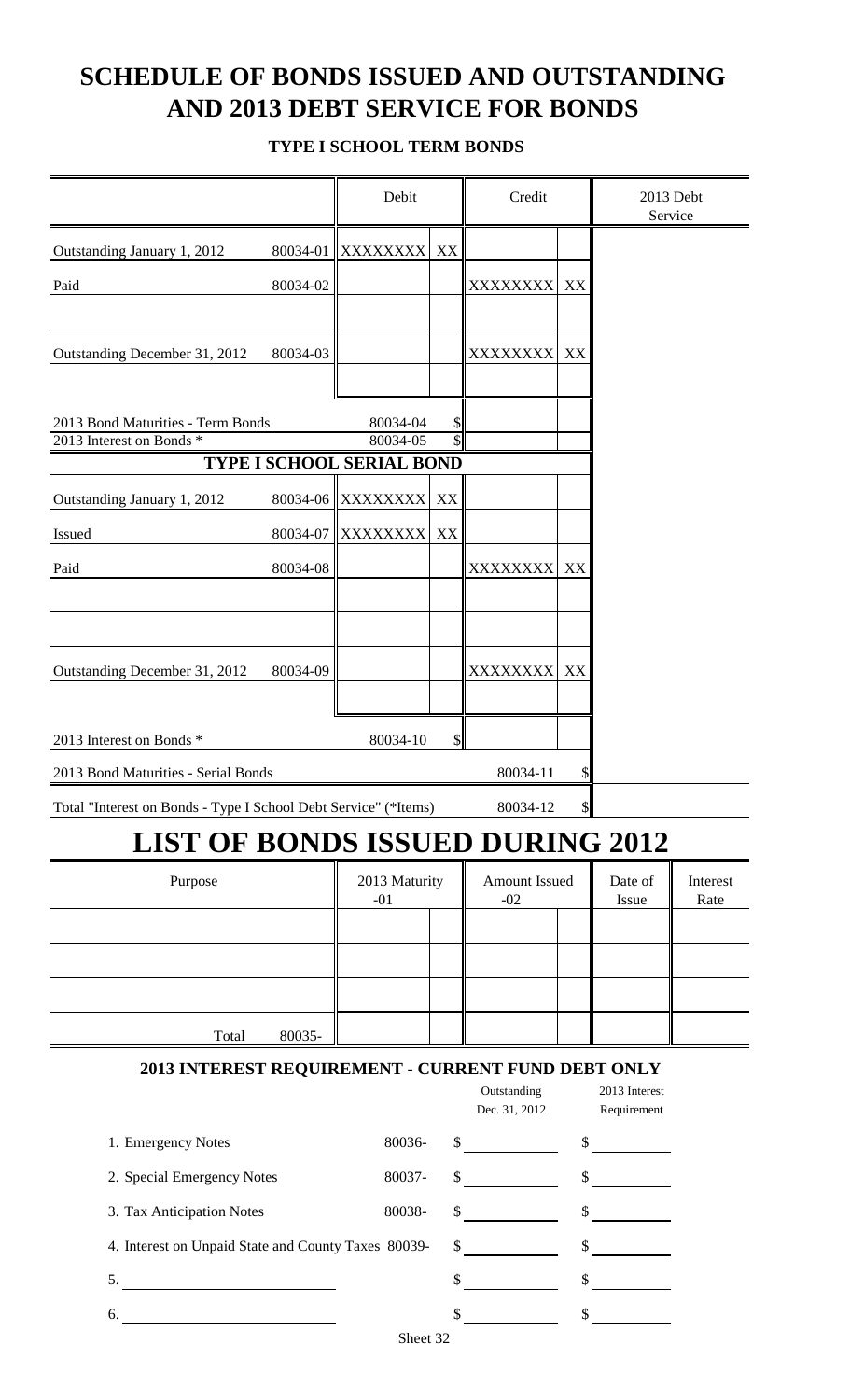### **DEBT SERVICE FOR NOTES (OTHER THAN ASSESSMENT NOTES)**

|          | Title or Purpose of Issue                                                                                                   | Original<br>Amount<br>Issued | Original<br>Date of<br>Issue* | Amount<br>of Note<br>Outstanding | Date<br>of<br>Maturity | Rate<br>$% \left( \left( \mathcal{A},\mathcal{A}\right) \right) =\left( \mathcal{A},\mathcal{A}\right)$ of<br>Interest | 2013 Budget Requirement<br>For Principal | For Interest | Interest<br>Computed to<br>(Insert Date) |
|----------|-----------------------------------------------------------------------------------------------------------------------------|------------------------------|-------------------------------|----------------------------------|------------------------|------------------------------------------------------------------------------------------------------------------------|------------------------------------------|--------------|------------------------------------------|
|          |                                                                                                                             |                              |                               | Dec. 31, 2012                    |                        |                                                                                                                        |                                          | $**$         |                                          |
|          |                                                                                                                             |                              |                               |                                  |                        |                                                                                                                        |                                          |              |                                          |
|          | 2.                                                                                                                          |                              |                               |                                  |                        |                                                                                                                        |                                          |              |                                          |
|          | 3.                                                                                                                          |                              |                               |                                  |                        |                                                                                                                        |                                          |              |                                          |
|          | 4.                                                                                                                          |                              |                               |                                  |                        |                                                                                                                        |                                          |              |                                          |
|          | 5.<br><u> 1980 - Jan Stein Harry Harry Harry Harry Harry Harry Harry Harry Harry Harry Harry Harry Harry Harry Harry H</u>  |                              |                               |                                  |                        |                                                                                                                        |                                          |              |                                          |
|          | 6.<br><u> 1989 - Jan Barbara Barbara, prima prima prima prima prima prima prima prima prima prima prima prima prima pri</u> |                              |                               |                                  |                        |                                                                                                                        |                                          |              |                                          |
|          | 7.                                                                                                                          |                              |                               |                                  |                        |                                                                                                                        |                                          |              |                                          |
| Sheet 33 |                                                                                                                             |                              |                               |                                  |                        |                                                                                                                        |                                          |              |                                          |
|          | 8.                                                                                                                          |                              |                               |                                  |                        |                                                                                                                        |                                          |              |                                          |
|          | 9.                                                                                                                          |                              |                               |                                  |                        |                                                                                                                        |                                          |              |                                          |
|          | $\underline{10}$ .                                                                                                          |                              |                               |                                  |                        |                                                                                                                        |                                          |              |                                          |
|          | 11.                                                                                                                         |                              |                               |                                  |                        |                                                                                                                        |                                          |              |                                          |
|          | $\overline{12.}$                                                                                                            |                              |                               |                                  |                        |                                                                                                                        |                                          |              |                                          |
|          | 13.<br><u> 1990 - Jan Barbara Barat, prima politik (</u>                                                                    |                              |                               |                                  |                        |                                                                                                                        |                                          |              |                                          |
|          | 14.                                                                                                                         |                              |                               |                                  |                        |                                                                                                                        |                                          |              |                                          |
|          | Total                                                                                                                       |                              |                               |                                  |                        |                                                                                                                        |                                          |              |                                          |

Memo: Type I School Notes should be separately listed and totaled.

Memo: Refunding Bond Anticipation Notes Notes should be separately listed and totaled.

\* " Original Date of Issue" refers to the date when the first money was borrowed for a particular improvement, not the renewal date of subsequent notes which were issued.

All notes with an original date of issue of 2010 or prior require one legally payable installment to be budgeted if it is contemplated that such notes will be renewed in 2013 or

written intent of permanent financing submitted with statement.

\*\* If interest on notes is financed by ordinance, designate same, otherwise an amount must be included in this column. (Do not crowd - add additional sheets)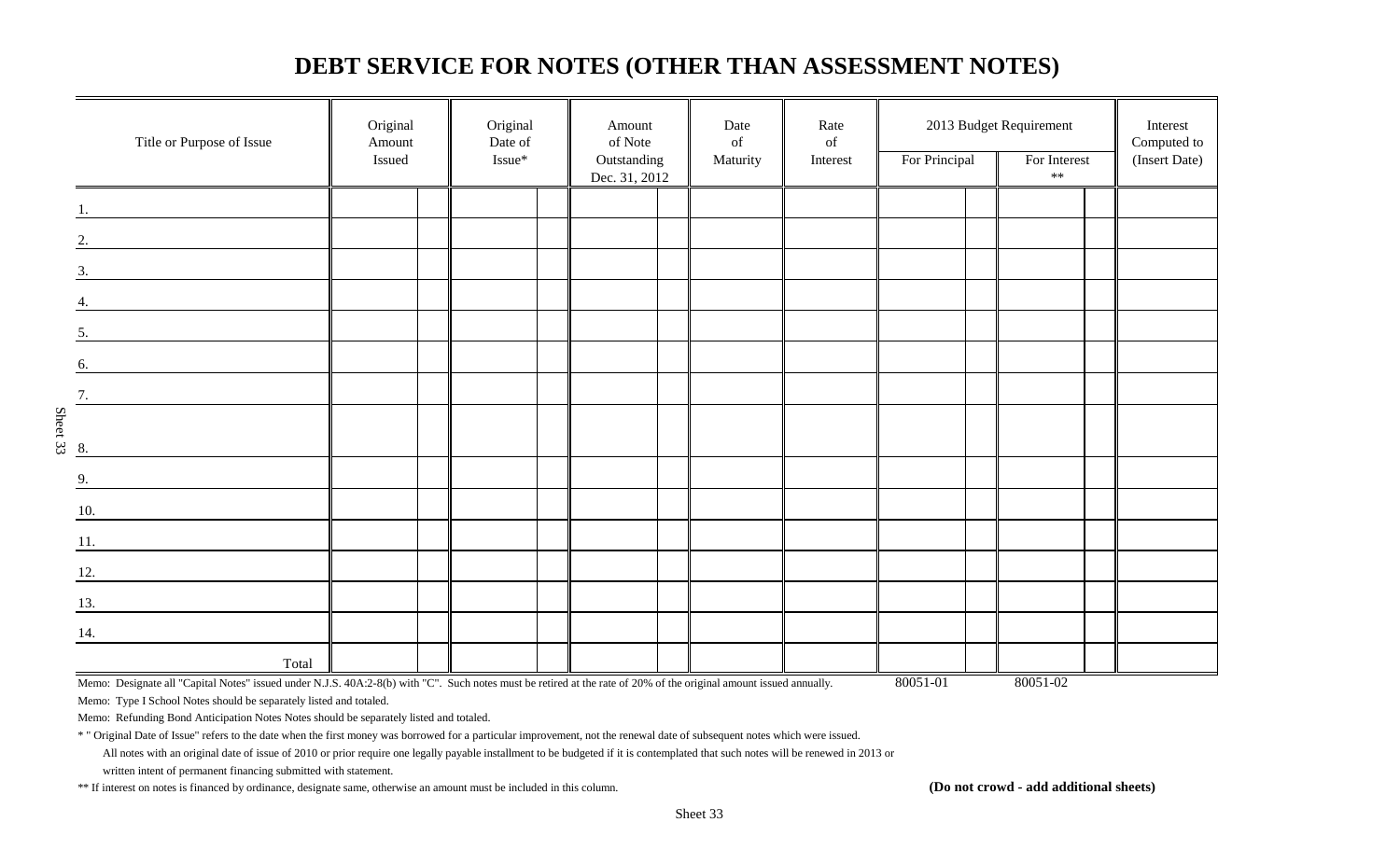### **DEBT SERVICE SCHEDULE FOR ASSESSMENT NOTES**

|          | Title or Purpose of Issue                                                                                                    | Original<br>Amount<br>Issued | Original<br>Date of<br>Issue* | Amount<br>of Note<br>Outstanding | Date<br>of<br>Maturity | Rate<br>$% \left( \left( \mathcal{A},\mathcal{A}\right) \right) =\left( \mathcal{A},\mathcal{A}\right)$ of<br>Interest | For Principal | 2013 Budget Requirement<br>For Interest<br>$\ast\ast$ | Interest<br>Computed to<br>(Insert Date) |
|----------|------------------------------------------------------------------------------------------------------------------------------|------------------------------|-------------------------------|----------------------------------|------------------------|------------------------------------------------------------------------------------------------------------------------|---------------|-------------------------------------------------------|------------------------------------------|
|          |                                                                                                                              |                              |                               | Dec. 31, 2012                    |                        |                                                                                                                        |               |                                                       |                                          |
|          |                                                                                                                              |                              |                               |                                  |                        |                                                                                                                        |               |                                                       |                                          |
|          | <u> 1989 - Johann John Stone, mars et al.</u>                                                                                |                              |                               |                                  |                        |                                                                                                                        |               |                                                       |                                          |
|          | 3.                                                                                                                           |                              |                               |                                  |                        |                                                                                                                        |               |                                                       |                                          |
|          |                                                                                                                              |                              |                               |                                  |                        |                                                                                                                        |               |                                                       |                                          |
|          |                                                                                                                              |                              |                               |                                  |                        |                                                                                                                        |               |                                                       |                                          |
|          | 5.                                                                                                                           |                              |                               |                                  |                        |                                                                                                                        |               |                                                       |                                          |
|          | 6.                                                                                                                           |                              |                               |                                  |                        |                                                                                                                        |               |                                                       |                                          |
|          |                                                                                                                              |                              |                               |                                  |                        |                                                                                                                        |               |                                                       |                                          |
| Sheet 34 | 7.                                                                                                                           |                              |                               |                                  |                        |                                                                                                                        |               |                                                       |                                          |
|          |                                                                                                                              |                              |                               |                                  |                        |                                                                                                                        |               |                                                       |                                          |
|          | 8.                                                                                                                           |                              |                               |                                  |                        |                                                                                                                        |               |                                                       |                                          |
|          | 9.                                                                                                                           |                              |                               |                                  |                        |                                                                                                                        |               |                                                       |                                          |
|          | 10.                                                                                                                          |                              |                               |                                  |                        |                                                                                                                        |               |                                                       |                                          |
|          | 11.                                                                                                                          |                              |                               |                                  |                        |                                                                                                                        |               |                                                       |                                          |
|          | 12.<br><u> 1999 - Jan Barat, prima prima prima prima prima prima prima prima prima prima prima prima prima prima prima p</u> |                              |                               |                                  |                        |                                                                                                                        |               |                                                       |                                          |
|          |                                                                                                                              |                              |                               |                                  |                        |                                                                                                                        |               |                                                       |                                          |
|          | 13.<br><u> 1980 - Jan Barat, prima prima prima prima prima prima prima prima prima prima prima prima prima prima prima p</u> |                              |                               |                                  |                        |                                                                                                                        |               |                                                       |                                          |
|          | 14.                                                                                                                          |                              |                               |                                  |                        |                                                                                                                        |               |                                                       |                                          |
|          | Total                                                                                                                        |                              |                               |                                  |                        |                                                                                                                        |               |                                                       |                                          |
|          | MEMO: *See Sheet 33 for clarification of "Original Date of Issue"                                                            |                              |                               |                                  |                        |                                                                                                                        | 80051-01      | 80051-02                                              |                                          |

Assessment Notes with an original date of issue of December 31, 2010 or prior must be appropriated in full in the 2013 Dedicated Assessment Budget or written intent of permanent financing

submitted with statement.

\*\*Interest on Assessment Notes must be included in the Current Fund Budget appropriation "Interest on Notes".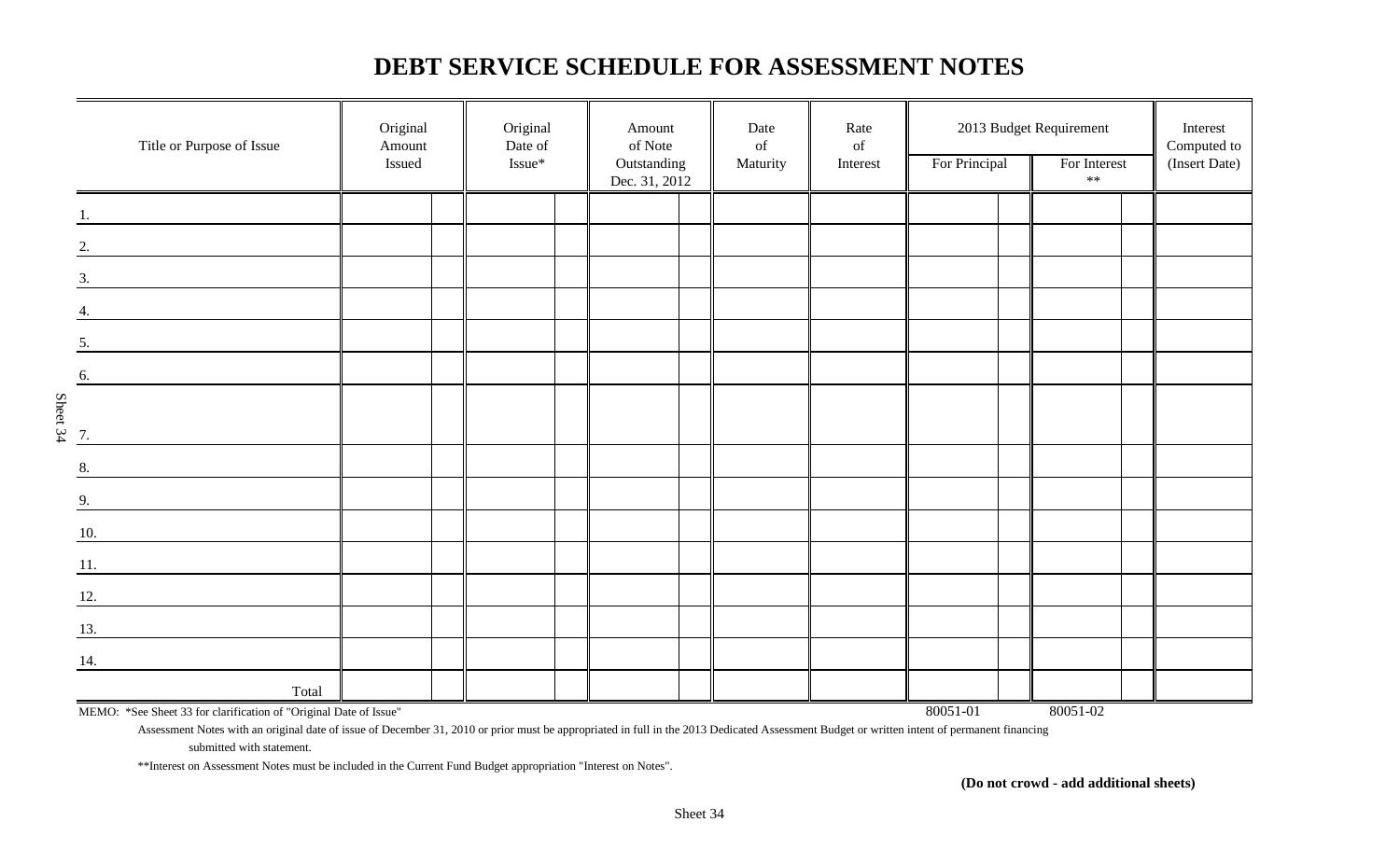## **SCHEDULE OF CAPITAL LEASE PROGRAM OBLIGATIONS**

|           | Purpose | Amount<br>of Obligation<br>Outstanding<br>Dec. 31, 2012 | For Principal | 2013 Budget Requirement<br>For Interest/Fees |  |
|-----------|---------|---------------------------------------------------------|---------------|----------------------------------------------|--|
|           |         |                                                         |               |                                              |  |
|           |         |                                                         |               |                                              |  |
|           | 2.      |                                                         |               |                                              |  |
|           | 3.      |                                                         |               |                                              |  |
|           | 4.      |                                                         |               |                                              |  |
|           | 5.      |                                                         |               |                                              |  |
|           |         |                                                         |               |                                              |  |
| Sheet 34a | 6.      |                                                         |               |                                              |  |
|           | 7.      |                                                         |               |                                              |  |
|           | 8.      |                                                         |               |                                              |  |
|           | 9.      |                                                         |               |                                              |  |
|           | 10.     |                                                         |               |                                              |  |
|           | 11.     |                                                         |               |                                              |  |
|           | 12.     |                                                         |               |                                              |  |
|           | 13.     |                                                         |               |                                              |  |
|           | Total   |                                                         | 80051-01      | 80051-02                                     |  |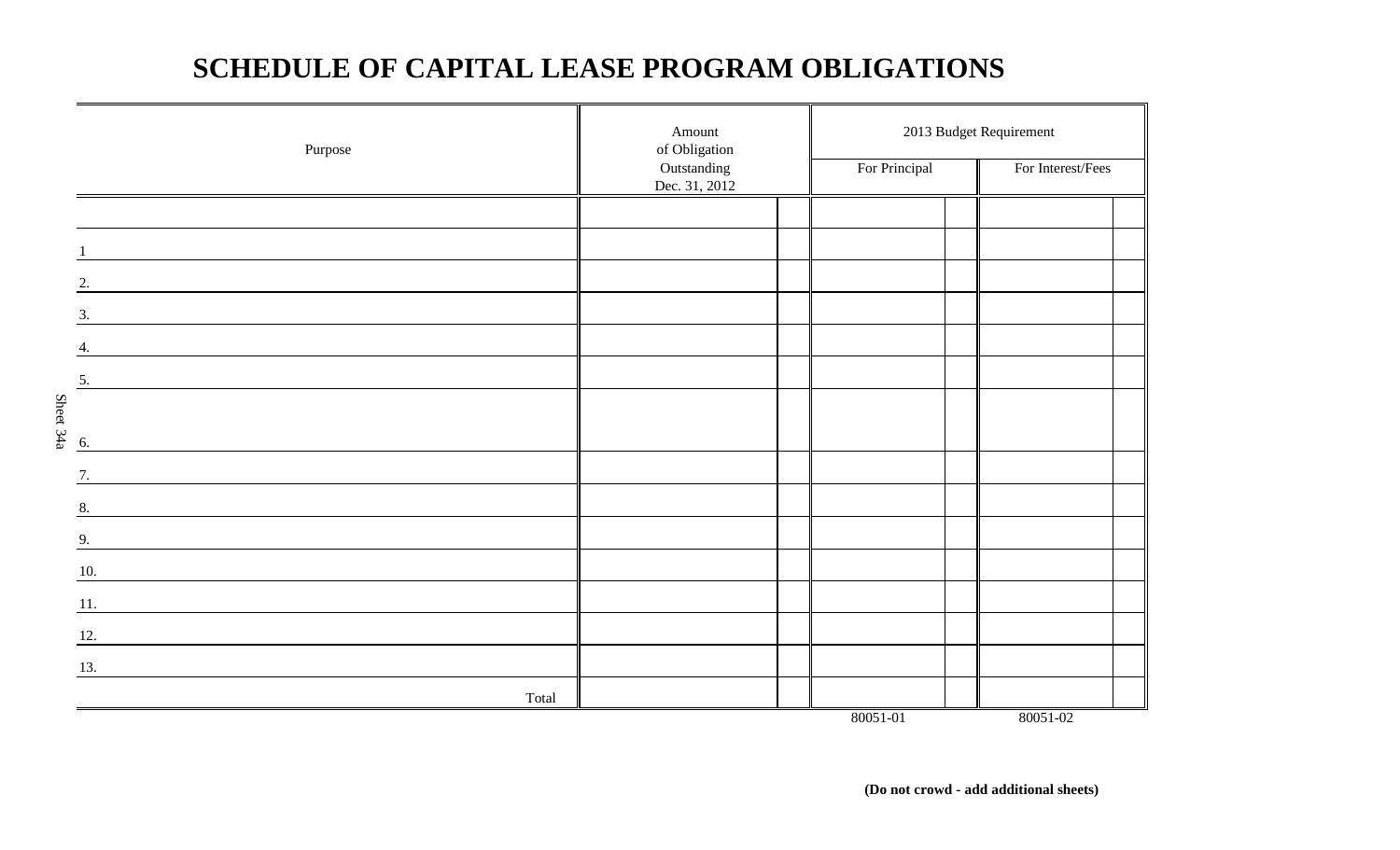## **SCHEDULE OF IMPROVEMENT AUTHORIZATIONS (GENERAL CAPITAL FUND)**

| <b>IMPROVEMENTS</b><br>Specify each authorization by purpose. Do<br>not merely designate by a code number. | Balance - January 1, 2012<br>Funded |  | Unfunded |  | 2012<br>Authorizations |  |  |  | Expended | Authorizations<br>Canceled | Funded | Balance - December 31, 2012<br>Unfunded |  |
|------------------------------------------------------------------------------------------------------------|-------------------------------------|--|----------|--|------------------------|--|--|--|----------|----------------------------|--------|-----------------------------------------|--|
|                                                                                                            |                                     |  |          |  |                        |  |  |  |          |                            |        |                                         |  |
|                                                                                                            |                                     |  |          |  |                        |  |  |  |          |                            |        |                                         |  |
|                                                                                                            |                                     |  |          |  |                        |  |  |  |          |                            |        |                                         |  |
|                                                                                                            |                                     |  |          |  |                        |  |  |  |          |                            |        |                                         |  |
|                                                                                                            |                                     |  |          |  |                        |  |  |  |          |                            |        |                                         |  |
|                                                                                                            |                                     |  |          |  |                        |  |  |  |          |                            |        |                                         |  |
|                                                                                                            |                                     |  |          |  |                        |  |  |  |          |                            |        |                                         |  |
|                                                                                                            |                                     |  |          |  |                        |  |  |  |          |                            |        |                                         |  |
|                                                                                                            |                                     |  |          |  |                        |  |  |  |          |                            |        |                                         |  |
|                                                                                                            |                                     |  |          |  |                        |  |  |  |          |                            |        |                                         |  |
|                                                                                                            |                                     |  |          |  |                        |  |  |  |          |                            |        |                                         |  |
|                                                                                                            |                                     |  |          |  |                        |  |  |  |          |                            |        |                                         |  |
|                                                                                                            |                                     |  |          |  |                        |  |  |  |          |                            |        |                                         |  |
|                                                                                                            |                                     |  |          |  |                        |  |  |  |          |                            |        |                                         |  |
|                                                                                                            |                                     |  |          |  |                        |  |  |  |          |                            |        |                                         |  |
|                                                                                                            |                                     |  |          |  |                        |  |  |  |          |                            |        |                                         |  |
|                                                                                                            |                                     |  |          |  |                        |  |  |  |          |                            |        |                                         |  |
|                                                                                                            |                                     |  |          |  |                        |  |  |  |          |                            |        |                                         |  |

Place an \* before each item of "Improvement" which represents a funding or refunding of an emergency authorization

Sheet 35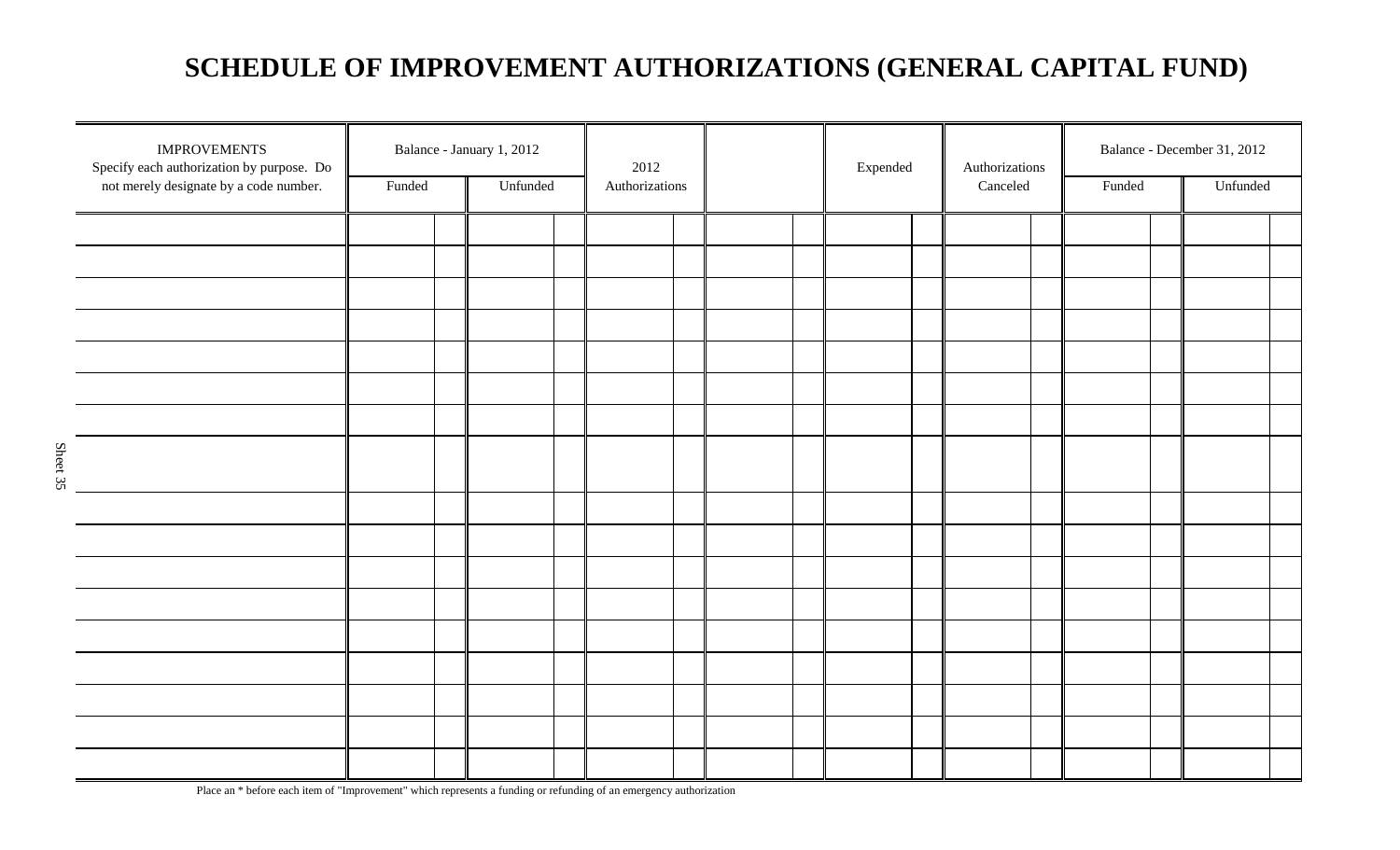## **SCHEDULE OF IMPROVEMENT AUTHORIZATIONS (GENERAL CAPITAL FUND) (cont.)**

| <b>IMPROVEMENTS</b><br>Specify each authorization by purpose. Do<br>not merely designate by a code number. | Funded | Balance - January 1, 2012<br>Unfunded | 2012<br>Authorizations |  | Expended | Authorizations<br>Canceled | Funded | Balance - December 31, 2012<br>Unfunded |
|------------------------------------------------------------------------------------------------------------|--------|---------------------------------------|------------------------|--|----------|----------------------------|--------|-----------------------------------------|
|                                                                                                            |        |                                       |                        |  |          |                            |        |                                         |
|                                                                                                            |        |                                       |                        |  |          |                            |        |                                         |
|                                                                                                            |        |                                       |                        |  |          |                            |        |                                         |
|                                                                                                            |        |                                       |                        |  |          |                            |        |                                         |
|                                                                                                            |        |                                       |                        |  |          |                            |        |                                         |
|                                                                                                            |        |                                       |                        |  |          |                            |        |                                         |
|                                                                                                            |        |                                       |                        |  |          |                            |        |                                         |
|                                                                                                            |        |                                       |                        |  |          |                            |        |                                         |
|                                                                                                            |        |                                       |                        |  |          |                            |        |                                         |
|                                                                                                            |        |                                       |                        |  |          |                            |        |                                         |
|                                                                                                            |        |                                       |                        |  |          |                            |        |                                         |
|                                                                                                            |        |                                       |                        |  |          |                            |        |                                         |
|                                                                                                            |        |                                       |                        |  |          |                            |        |                                         |
|                                                                                                            |        |                                       |                        |  |          |                            |        |                                         |
|                                                                                                            |        |                                       |                        |  |          |                            |        |                                         |
|                                                                                                            |        |                                       |                        |  |          |                            |        |                                         |
| 70000-<br>Total                                                                                            |        |                                       |                        |  |          |                            |        |                                         |

Place an \* before each item of "Improvement" which represents a funding or refunding of an emergency authorization<br>Sheet 35a

Sheet 35a

Sheet 35a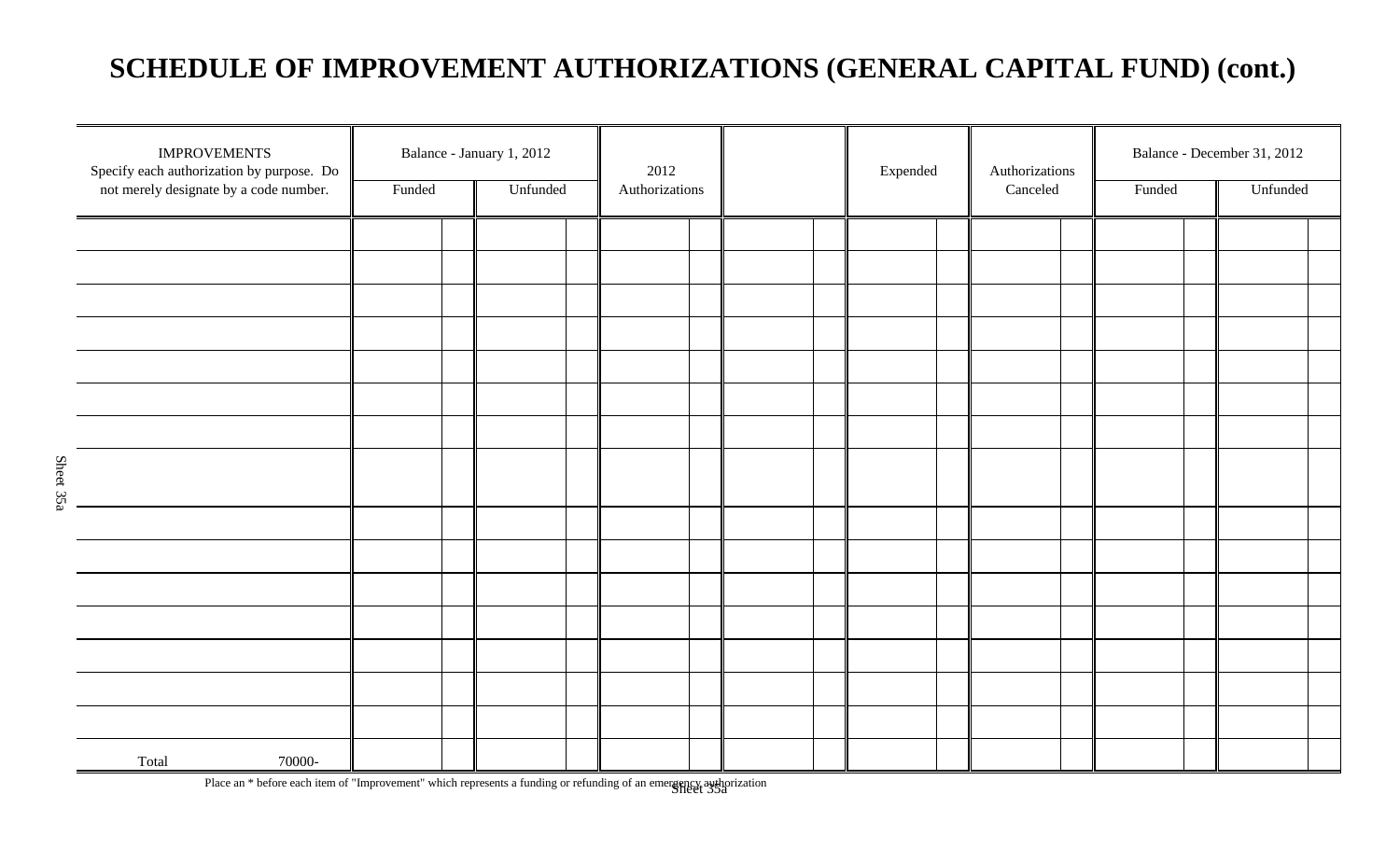# **GENERAL CAPITAL FUND**

#### **SCHEDULE OF CAPITAL IMPROVEMENT FUND**

|                                                                                                            |          | Debit             |                 | Credit           |    |
|------------------------------------------------------------------------------------------------------------|----------|-------------------|-----------------|------------------|----|
| Balance January 1, 2012                                                                                    |          | 80031-01 XXXXXXXX | XX              | 4,299,421.82     |    |
| Received from 2012 Budget Appropriation *                                                                  | 80031-02 | <b>XXXXXXXX</b>   | XX              | 1,200,000.00     |    |
| Received from Open Space                                                                                   |          | <b>XXXXXXXX</b>   | XX <sup>I</sup> | 2,620,000.00     |    |
| <b>Improvement Authorizations Canceled</b><br>(financed in whole by the Capital Improvement Fund) 80031-03 |          | <b>XXXXXXXX</b>   | XX              |                  |    |
| List by Improvements - Direct Charges Made for Preliminary Costs:                                          |          | <b>XXXXXXXXI</b>  |                 | XX XXXXXXXX XX   |    |
|                                                                                                            |          |                   |                 | XXXXXXXX XX      |    |
|                                                                                                            |          |                   |                 | XXXXXXXX XX      |    |
|                                                                                                            |          |                   |                 | XXXXXXXX XX      |    |
|                                                                                                            |          |                   |                 | <b>XXXXXXXXI</b> | XX |
|                                                                                                            |          |                   |                 | XXXXXXXX XX      |    |
|                                                                                                            |          |                   |                 | XXXXXXXX XX      |    |
|                                                                                                            |          |                   |                 | XXXXXXXX XX      |    |
|                                                                                                            |          |                   |                 | <b>XXXXXXXX</b>  | XX |
|                                                                                                            |          |                   |                 | XXXXXXXX XX      |    |
|                                                                                                            |          |                   |                 | XXXXXXXX XX      |    |
|                                                                                                            |          |                   |                 | XXXXXXXX XX      |    |
|                                                                                                            |          |                   |                 | XXXXXXXX         | XX |
|                                                                                                            |          |                   |                 | XXXXXXXX XX      |    |
| Appropriated to Finance Improvement Authorizations                                                         | 80031-04 | 4,615,000.00      |                 | XXXXXXXX XX      |    |
|                                                                                                            |          |                   |                 | XXXXXXXX         | XX |
| Balance December 31, 2012                                                                                  | 80031-05 | 3,504,421.82      |                 | XXXXXXXX         | XX |
|                                                                                                            |          | 8,119,421.82      |                 | 8,119,421.82     |    |

\* The full amount of the 2012 budget appropriation should be transferred to this account unless the balance of the appropriation is to be permitted to lapse.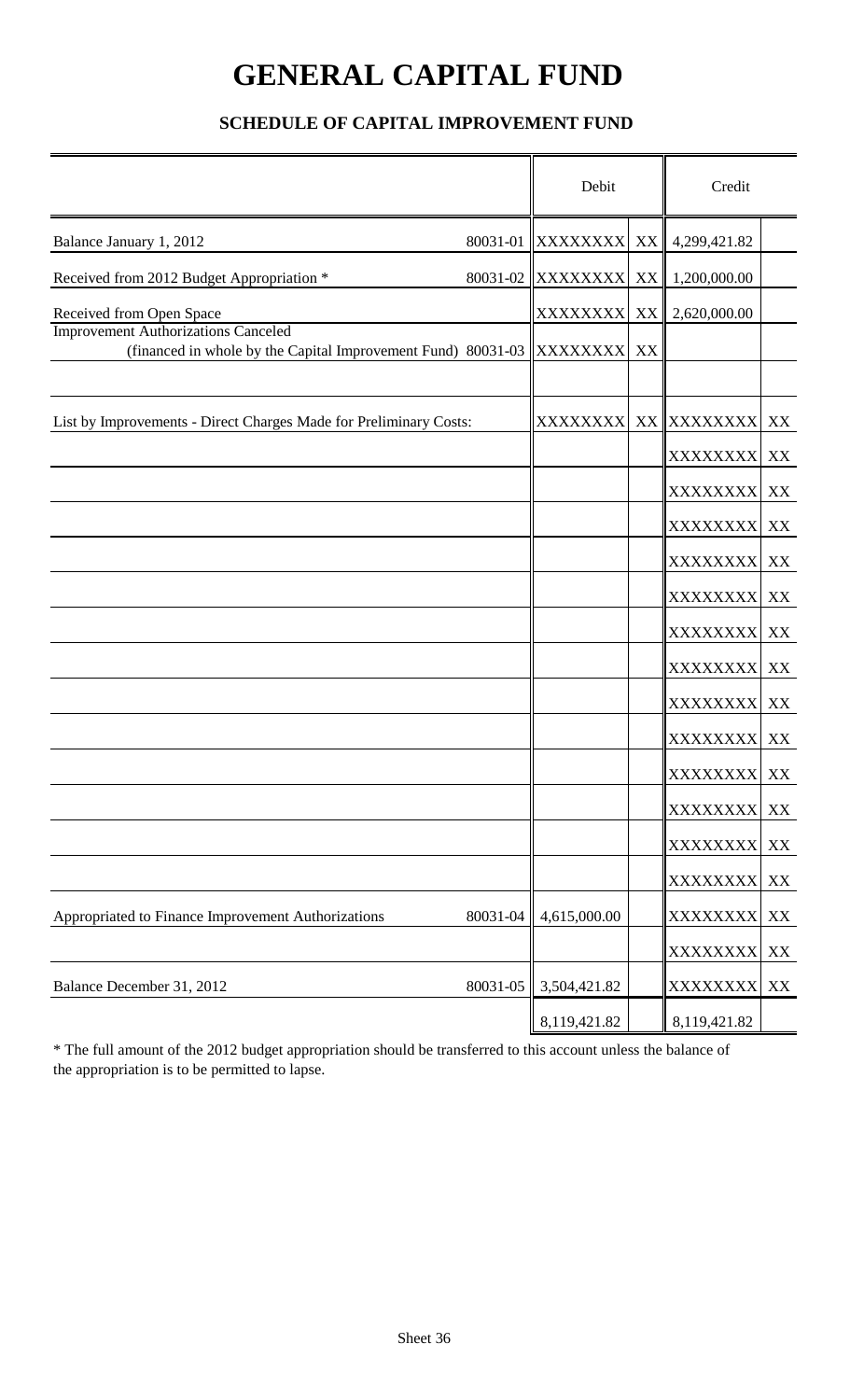## **GENERAL CAPITAL FUND**

#### **SCHEDULE OF DOWN PAYMENTS ON IMPROVEMENTS**

|                                                    |          | Debit           |    | Credit          |    |
|----------------------------------------------------|----------|-----------------|----|-----------------|----|
| Balance January 1, 2012                            | 80030-01 | <b>XXXXXXXX</b> | XX |                 |    |
| Received from 2012 Budget Appropriation *          | 80030-02 | <b>XXXXXXXX</b> | XX |                 |    |
| Received from 2012 Emergency Appropriation *       | 80030-03 | <b>XXXXXXXX</b> | XX |                 |    |
| Appropriated to Finance Improvement Authorizations | 80030-04 |                 |    | XXXXXXXX        | XX |
|                                                    |          |                 |    | <b>XXXXXXXX</b> | XX |
| Balance December 31, 2012                          | 80030-05 |                 |    | <b>XXXXXXXX</b> | XX |

\*The full amount of the 2012 appropriation should be transferred to this account unless the balance of the appropriation is permitted to lapse.

### **CAPITAL IMPROVEMENTS AUTHORIZED IN 2012 AND DOWN PAYMENTS (N.J.S. 40A:2-11)**

### **GENERAL CAPITAL FUND ONLY**

| Purpose         | Amount<br>Appropriated |  | Total<br>Obligations<br>Authorized |  |              | Down Payment<br>Provided by | Amount of Down<br>Payment in Budget<br>of 2012 or Prior<br>Years |  |
|-----------------|------------------------|--|------------------------------------|--|--------------|-----------------------------|------------------------------------------------------------------|--|
| See Sheet 35-1A | 23,479,600.00          |  | 18,864,600.00                      |  | 4,615,000.00 |                             | 4,615,000.00                                                     |  |
|                 |                        |  |                                    |  |              |                             |                                                                  |  |
|                 |                        |  |                                    |  |              |                             |                                                                  |  |
|                 |                        |  |                                    |  |              |                             |                                                                  |  |
|                 |                        |  |                                    |  |              |                             |                                                                  |  |
|                 |                        |  |                                    |  |              |                             |                                                                  |  |
|                 |                        |  |                                    |  |              |                             |                                                                  |  |
|                 |                        |  |                                    |  |              |                             |                                                                  |  |
| Total 80032-00  | 23,479,600.00          |  | 18,864,600.00                      |  | 4,615,000.00 |                             | 4,615,000.00                                                     |  |

NOTE - Where amount in column "Down Payment Provided by Ordinance" is LESS than 5% of amount in column "Total Obligations Authorized", explanation must be made part of or attached to this sheet.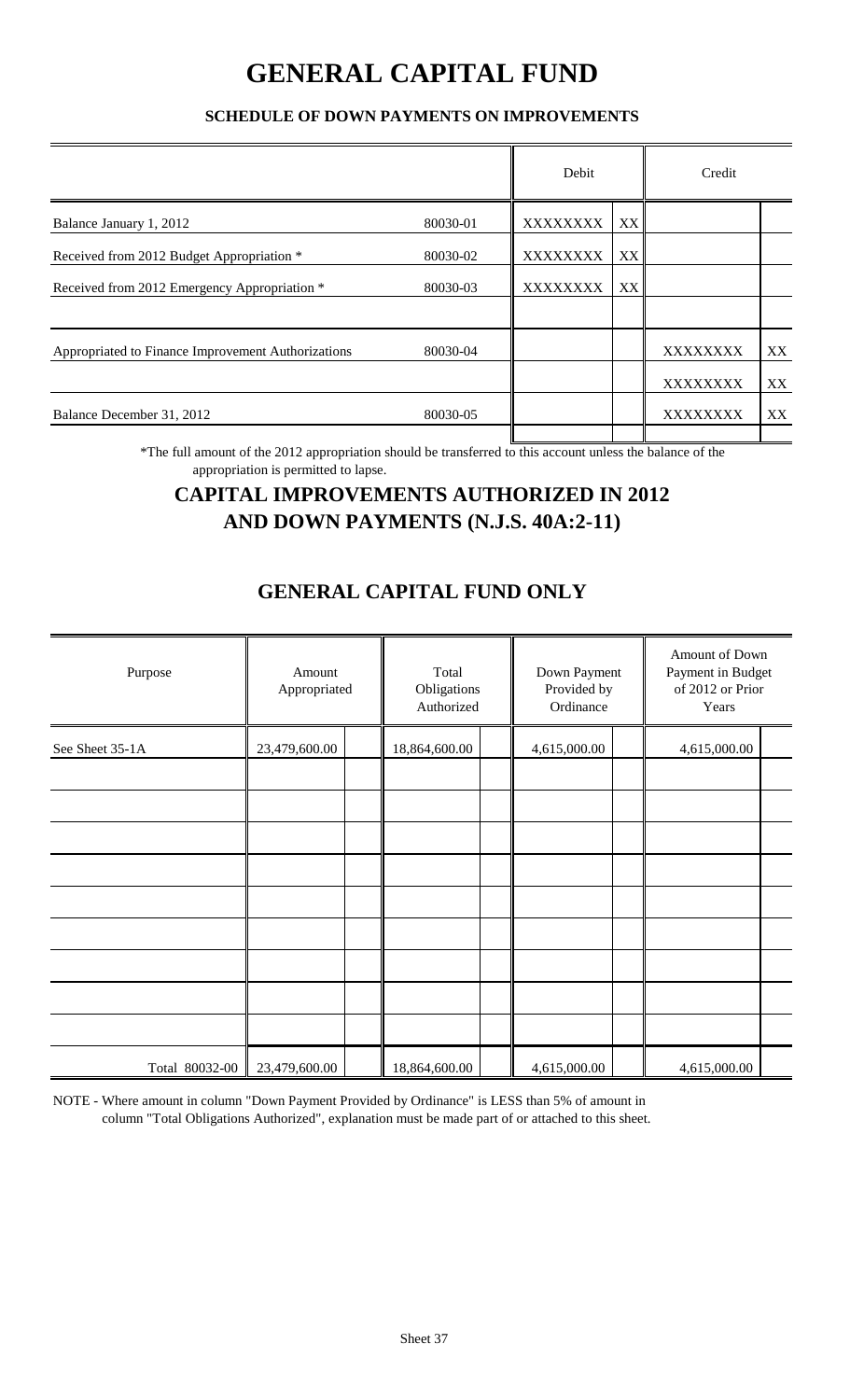# **GENERAL CAPITAL FUND**

#### **STATEMENT OF CAPITAL SURPLUS YEAR - 2012**

|                                                    |          | Debit           |    | Credit          |    |
|----------------------------------------------------|----------|-----------------|----|-----------------|----|
| Balance January 1, 2012                            | 80029-01 | <b>XXXXXXXX</b> | XX | 4,620,115.99    |    |
| Premium on Sale of Bonds                           |          | <b>XXXXXXXX</b> | XX |                 |    |
| <b>Funded Improvement Authorizations Canceled</b>  |          | <b>XXXXXXXX</b> | XX | 1,247,610.01    |    |
| <b>Reserve Canceled</b>                            |          |                 |    | 6,085.32        |    |
| <b>Reimbursement to Canceled Ordinance</b>         |          |                 |    | 593,852.86      |    |
|                                                    |          |                 |    |                 |    |
| Appropriated to Finance Improvement Authorizations | 80029-02 | 1,560,600.00    |    | XXXXXXXX XX     |    |
| Appropriated to 2012 Budget Revenue                | 80029-03 |                 |    | <b>XXXXXXXX</b> | XX |
| Balance December 31, 2012                          | 80029-04 | 4,907,064.18    |    | <b>XXXXXXXX</b> | XX |
|                                                    |          | 6,467,664.18    |    | 6,467,664.18    |    |

#### **BONDS ISSUED WITH A COVENANT OR COVENANTS**

|    | 1. Amount of Serial Bonds Issued Under Provisions of Chapter 233,<br>P.L. 1944, Chapter 268, P.L. 1944, Chapter 428, P.L. 1943 or<br>Chapter 77, Article VI-A, P.L. 1945, with Covenant or Covenants; |    |  |
|----|-------------------------------------------------------------------------------------------------------------------------------------------------------------------------------------------------------|----|--|
|    | Outstanding December 31, 2012                                                                                                                                                                         | \$ |  |
|    | 2. Amount of Cash in Special Trust Fund as of December 31, 2012 (Note A)                                                                                                                              |    |  |
|    | 3. Amount of Bonds Issued Under Item 1<br>Maturing in 2013                                                                                                                                            |    |  |
|    | 4. Amount of Interest on Bonds with a<br>Covenant - 2013 Requirement                                                                                                                                  |    |  |
| 5. | Total of 3 and 4 - Gross Appropriation                                                                                                                                                                |    |  |
|    | 6. Less Amount of Special Trust Fund to be Used                                                                                                                                                       |    |  |
|    | 7. Net Appropriation Required                                                                                                                                                                         | \$ |  |

NOTE A - This amount to be supported by confirmation from bank or banks

Footnote: Any formula other than the one shown above and required to be used by covenant or covenants is to be attached hereto

Item 5 must be shown as an item of appropriation, short extended, with Item 6 shown directly following as a deduction and with the amount of Item 7 extended into the 2012 appropriation column.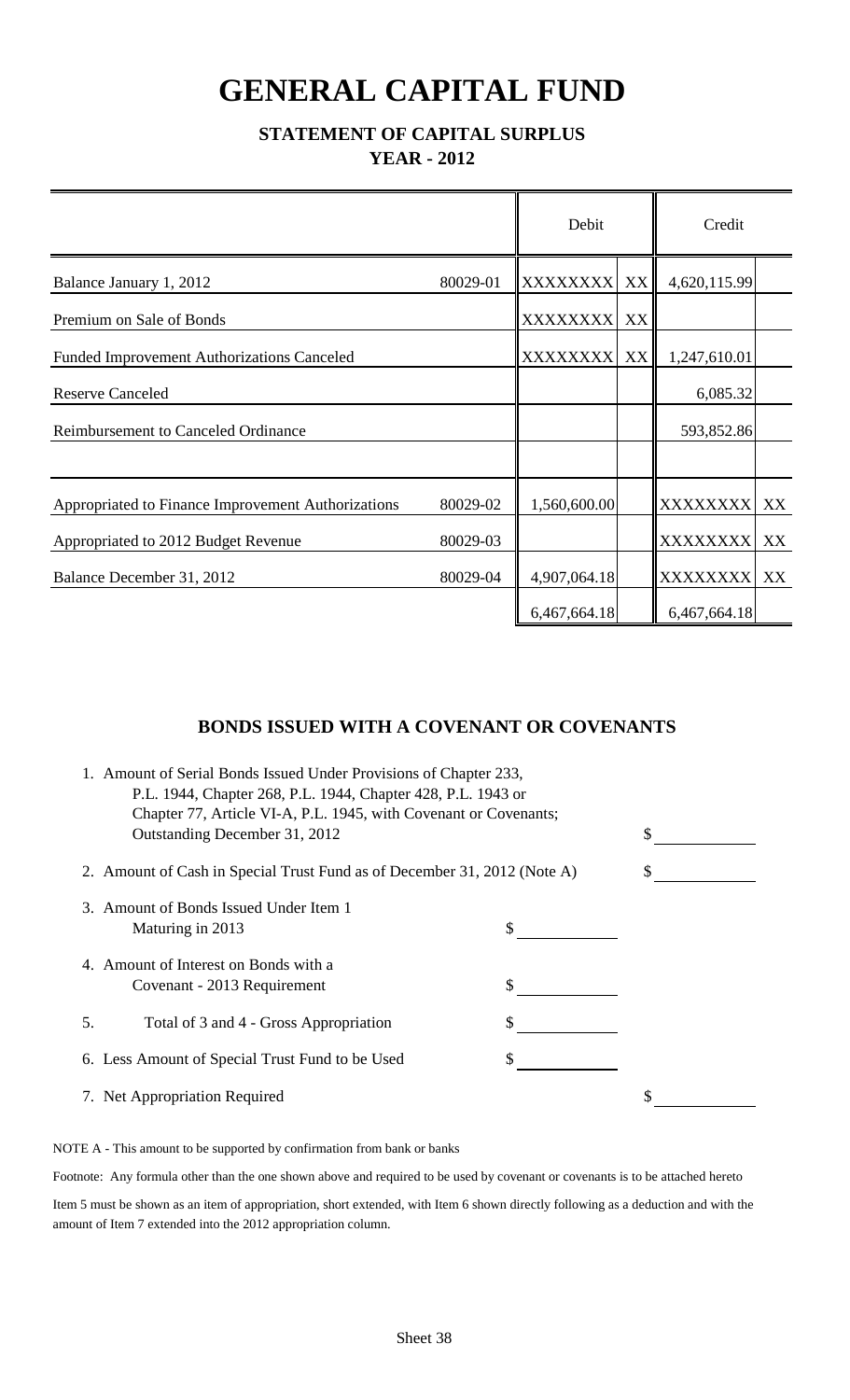## **MUNICIPALITIES ONLY IMPORTANT**

This Sheet Must Be Completely Filled in or the Statement Will Be Considered Incomplete

#### **(N.J.S.A.52:27BB-55 as Amended by Chap. 211, P.L 1981)**

| A.        |    |                                                                                                      |
|-----------|----|------------------------------------------------------------------------------------------------------|
|           | 1. | \$<br>Total Tax Levy for the Year 2012 was                                                           |
|           | 2. | Amount of Item 1 Collected in 2011 (*)<br>S                                                          |
|           | 3. | \$<br>Seventy (70) percent of Item 1                                                                 |
|           |    | (*) Including prepayments and overpayments applied.                                                  |
|           |    |                                                                                                      |
| <b>B.</b> |    |                                                                                                      |
|           | 1. |                                                                                                      |
|           |    | Did any maturities of bonded obligations or notes fall due during the year 2012?<br>Answer YES or NO |
|           | 2. | Have payments been made for all bonded obligations or notes due on or before<br>December 31, 2012?   |

#### **NOTE: If answer to Item B1 is YES, then Item B2 must be answered**

C. Does the appropriation required to be included in the 2013 budget for the liquidation of all bonded obligations or notes exceed 25% of the total of appropriations for operating purposes in the budget for the year just ended? Answer YES or NO:

| D. |                                  |                                                                 |               |      |               |  |
|----|----------------------------------|-----------------------------------------------------------------|---------------|------|---------------|--|
| 1. | Cash Deficit 2011                |                                                                 |               |      | \$            |  |
| 2. |                                  | 4% of 2011 Tax Levy for all purposes:<br>Levy - - $\frac{1}{2}$ |               | $=$  | \$            |  |
| 3. | Cash Deficit 2012                |                                                                 |               |      |               |  |
| 4. |                                  | 4% of 2012 Tax Levy for all purposes:<br>Levy-- $\frac{1}{2}$   |               | $=$  | \$            |  |
| E. | Unpaid                           | 2011                                                            |               | 2012 | Total         |  |
|    |                                  |                                                                 |               |      |               |  |
|    | 1. State Taxes                   | $\mathcal{S}$                                                   | \$            |      | \$            |  |
|    | 2. County Taxes                  | \$                                                              | $\mathcal{S}$ |      | $\mathcal{S}$ |  |
|    | 3. Amounts due Special Districts |                                                                 |               |      |               |  |
|    |                                  | \$                                                              | \$            |      | \$            |  |
|    |                                  | 4. Amounts due School Districts for Local School Tax            |               |      |               |  |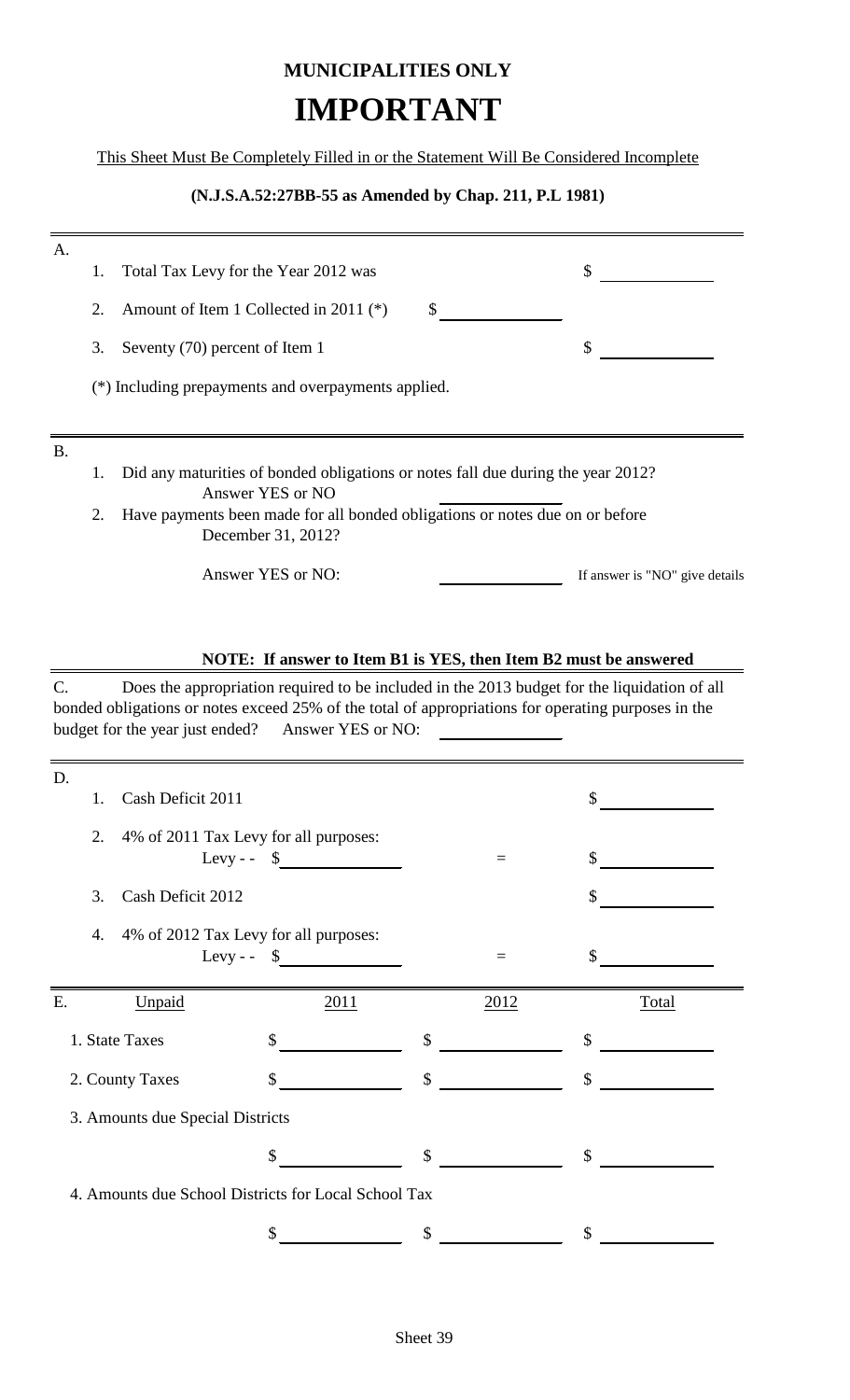### **SHEETS 40 to 68, INCLUSIVE, PERTAIN TO**

# **UTILITIES ONLY**

**Note:**

If no "utility fund" existed on the books of account and if no utility was owned and operated by the municipality during the year 2012, please observe instructions of Sheet 2.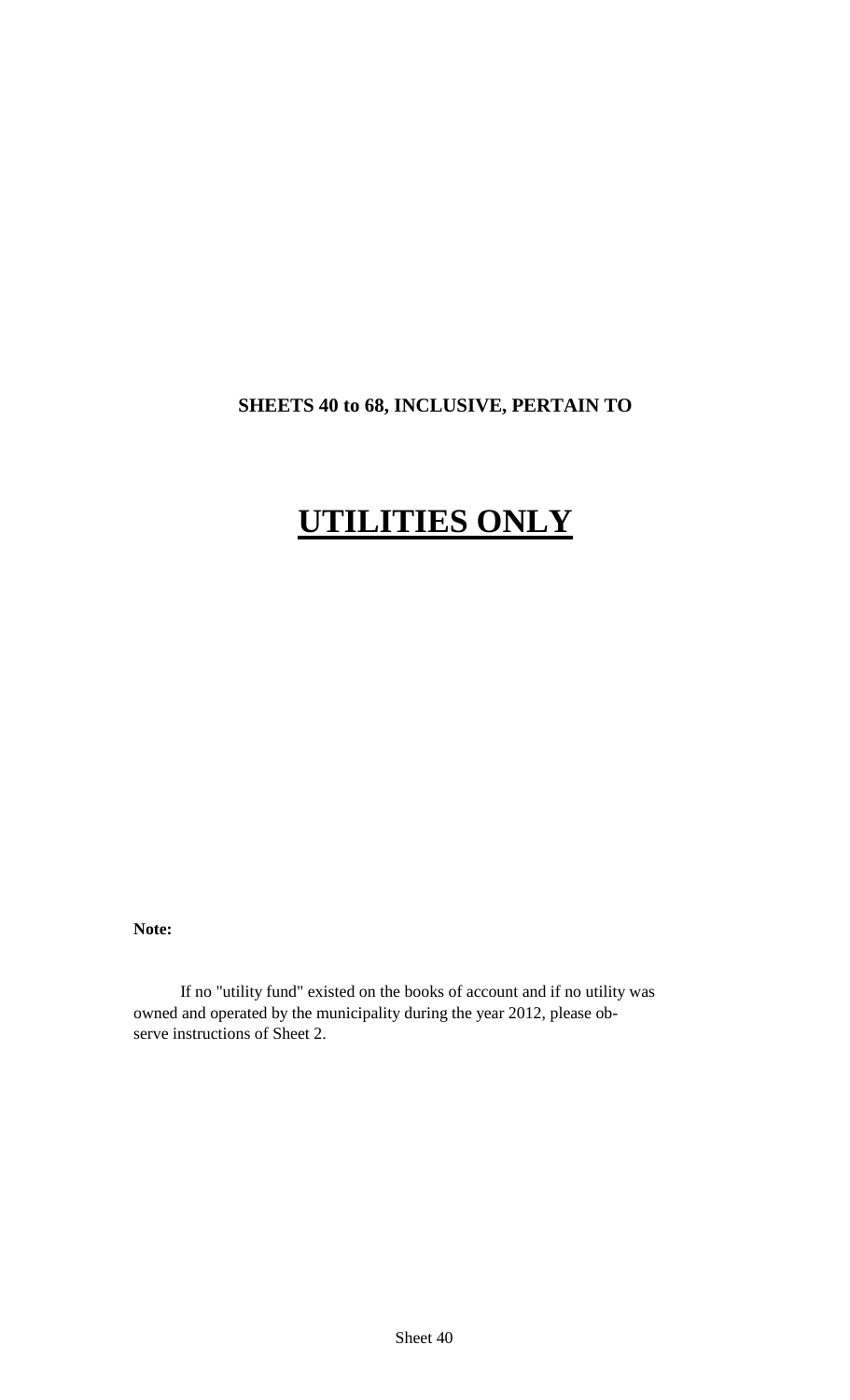Bonds and Notes Authorized but Not Issued must be disclosed in this Utility Capital Section in the same manner as set forth in General Capital Fund on Sheet 8

### **POST CLOSING**

## **TRIAL BALANCE - WATER UTILITY FUND**

AS AT DECEMBER 31, 2012

#### **Operating and Capital Sections**

Separately Stated)

**Cash Liabilities Must Be Subtotaled and Subtotal Must Be Marked With "C"**

| Title of Account | ${\rm Debit}$ | $\bf Credit$ |  |
|------------------|---------------|--------------|--|
|                  |               |              |  |
|                  |               |              |  |
|                  |               |              |  |
|                  |               |              |  |
|                  |               |              |  |
|                  |               |              |  |
|                  |               |              |  |
|                  |               |              |  |
|                  |               |              |  |
|                  |               |              |  |
|                  |               |              |  |
|                  |               |              |  |
|                  |               |              |  |
|                  |               |              |  |
|                  |               |              |  |
|                  |               |              |  |
|                  |               |              |  |
|                  |               |              |  |
|                  |               |              |  |
|                  |               |              |  |
|                  |               |              |  |
|                  |               |              |  |
|                  |               |              |  |
|                  |               |              |  |
|                  |               |              |  |
|                  |               |              |  |
|                  |               |              |  |
|                  |               |              |  |
|                  |               |              |  |
|                  |               |              |  |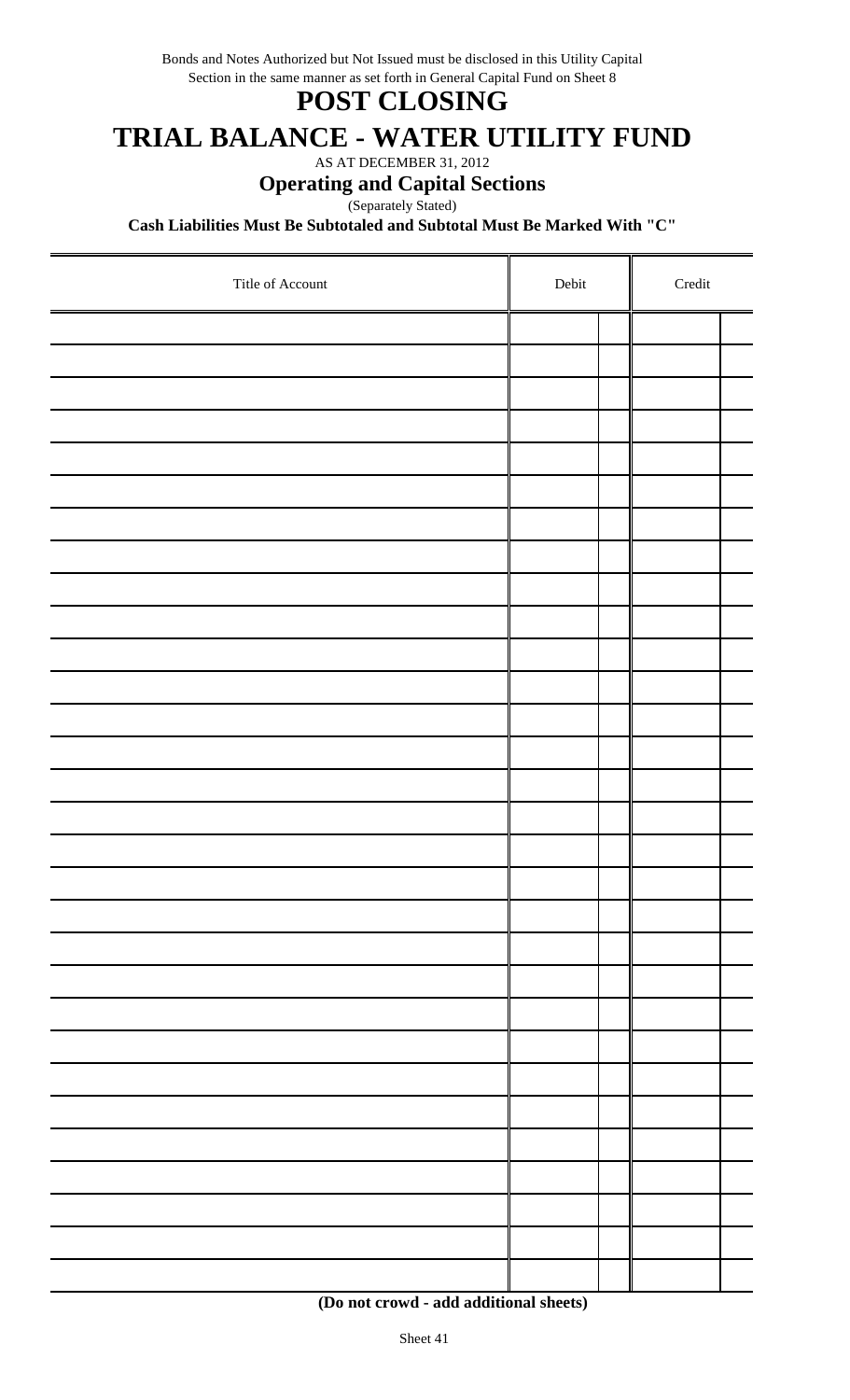# **POST CLOSING TRIAL BALANCE UTILITY ASSESSMENT TRUST FUNDS**

#### **IF MORE THAN ONE UTILITY**

**EACH ASSESSMENT SECTION MUST BE SEPARATELY STATED**

AS AT DECEMBER 31, 2012

| Title of Account | ${\rm Debit}$ | $\bf Credit$ |
|------------------|---------------|--------------|
|                  |               |              |
|                  |               |              |
|                  |               |              |
|                  |               |              |
|                  |               |              |
|                  |               |              |
|                  |               |              |
|                  |               |              |
|                  |               |              |
|                  |               |              |
|                  |               |              |
|                  |               |              |
|                  |               |              |
|                  |               |              |
|                  |               |              |
|                  |               |              |
|                  |               |              |
|                  |               |              |
|                  |               |              |
|                  |               |              |
|                  |               |              |
|                  |               |              |
|                  |               |              |
|                  |               |              |
|                  |               |              |
|                  |               |              |
|                  |               |              |
|                  |               |              |
|                  |               |              |
|                  |               |              |

 **<sup>(</sup>Do not crowd - add additional sheets)**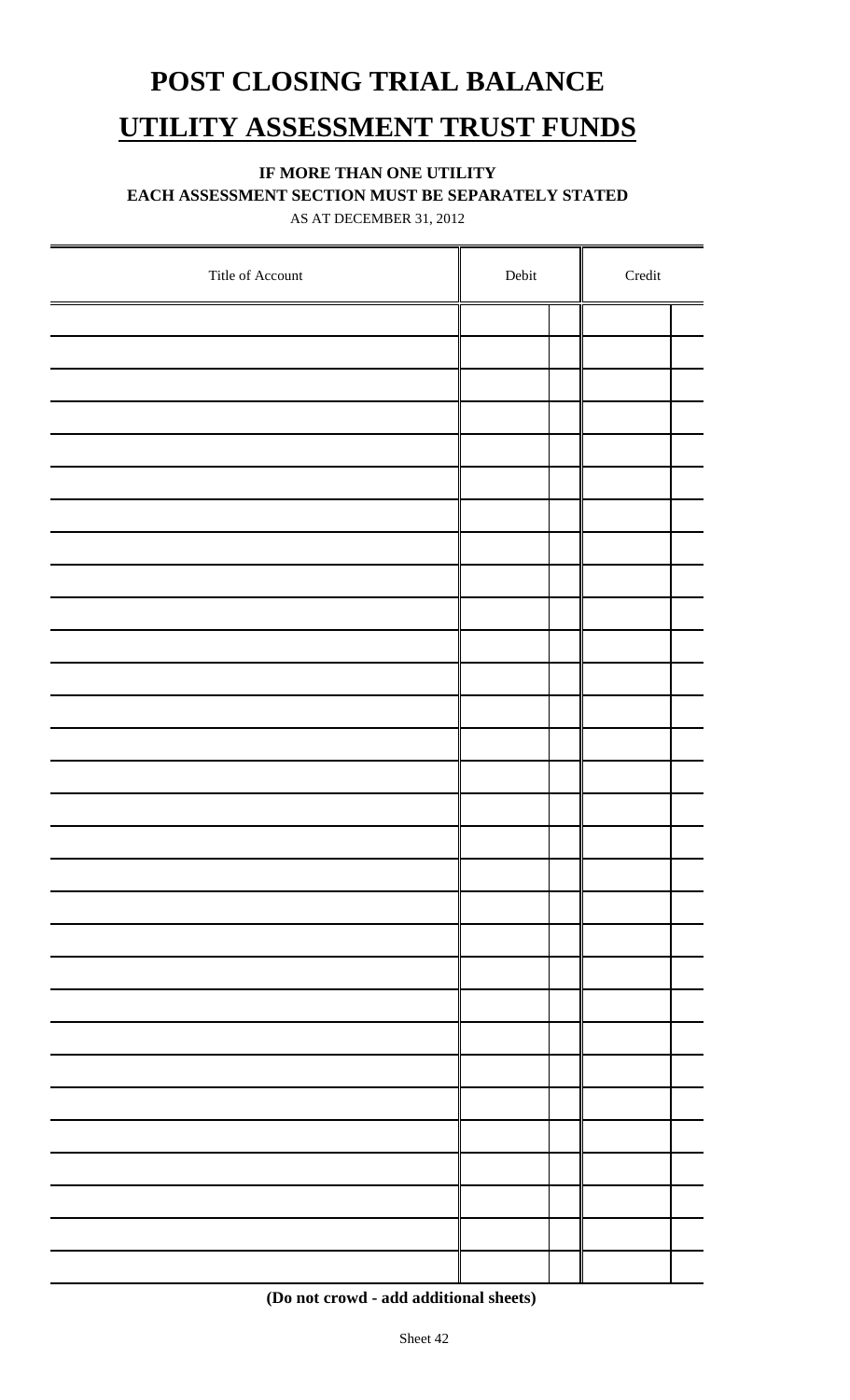### **ANALYSIS OF WATER UTILITY ASSESSMENT TRUST CASH AND INVESTMENTS PLEDGED TO LIABILITIES AND SURPLUS**

| Title of Liability to which Cash          | Audit<br>Balance |    | <b>RECEIPTS</b>          |                        |                            |    |               |    |               | Disbursements |               | Balance                 |        |    |               |    |
|-------------------------------------------|------------------|----|--------------------------|------------------------|----------------------------|----|---------------|----|---------------|---------------|---------------|-------------------------|--------|----|---------------|----|
| and Investments are Pledged               | Dec. 31, 2011    |    | Assessments<br>and Liens |                        | Operating<br><b>Budget</b> |    |               |    |               |               |               |                         |        |    | Dec. 31, 2012 |    |
| Assessment Serial Bond Issues:            | <b>XXXXXX</b>    | XX | <b>XXXXXX</b>            | $\mathbf{XX}$          | XXXXXX                     | XX | <b>XXXXXX</b> | XX | XXXXXX        | XX            | XXXXXX        | $\mathbf{XX}$           | XXXXXX | XX | XXXXXX        | XX |
|                                           |                  |    |                          |                        |                            |    |               |    |               |               |               |                         |        |    |               |    |
|                                           |                  |    |                          |                        |                            |    |               |    |               |               |               |                         |        |    |               |    |
| Assessment Bond Anticipation Note Issues: | <b>XXXXXX</b>    | XX | <b>XXXXXX</b>            | XX                     | <b>XXXXXX</b>              | XX | <b>XXXXXX</b> | XX | <b>XXXXXX</b> | XX            | XXXXXX        | $\mathbf{X} \mathbf{X}$ | XXXXXX | XX | XXXXXX        | XX |
|                                           |                  |    |                          |                        |                            |    |               |    |               |               |               |                         |        |    |               |    |
|                                           |                  |    |                          |                        |                            |    |               |    |               |               |               |                         |        |    |               |    |
|                                           |                  |    |                          |                        |                            |    |               |    |               |               |               |                         |        |    |               |    |
| Other Liabilities                         |                  |    |                          |                        |                            |    |               |    |               |               |               |                         |        |    |               |    |
| <b>Trust Surplus</b>                      |                  |    |                          |                        |                            |    |               |    |               |               |               |                         |        |    |               |    |
| Less Assets "Unfinanced"                  | <b>XXXXXX</b>    | XX | <b>XXXXXX</b>            | $\mathbf{X}\mathbf{X}$ | XXXXXX                     | XX | XXXXXX        | XX | <b>XXXXXX</b> | XX            | <b>XXXXXX</b> | XX                      | XXXXXX | XX | <b>XXXXXX</b> | XX |
|                                           |                  |    |                          |                        |                            |    |               |    |               |               |               |                         |        |    |               |    |
|                                           |                  |    |                          |                        |                            |    |               |    |               |               |               |                         |        |    |               |    |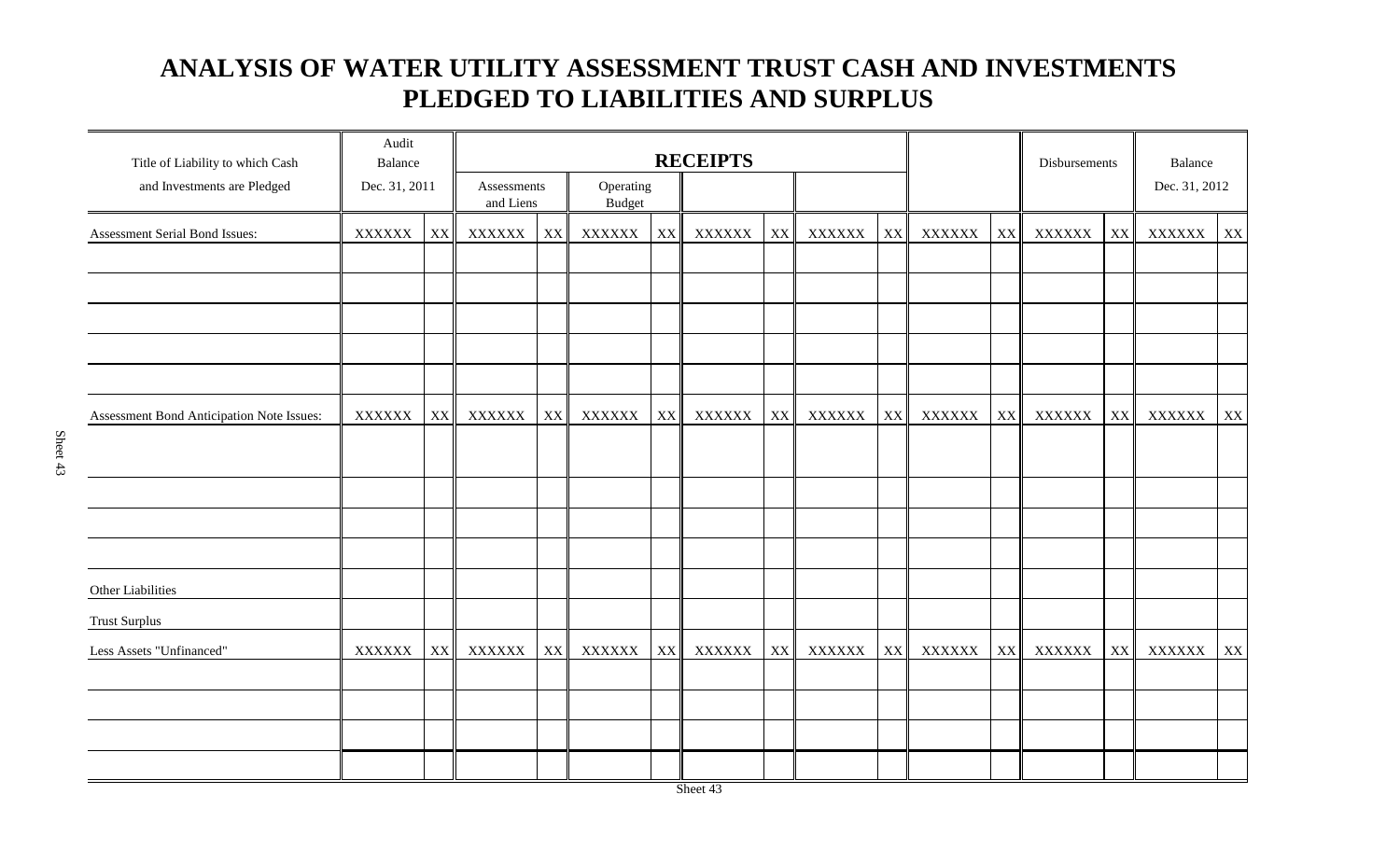## **SCHEDULE OF WATER UTILITY BUDGET - 2012**

#### **BUDGET REVENUES**

| Source                                                                            | <b>Budget</b> |               | Received<br>in Cash |               |               | Excess or     |    |
|-----------------------------------------------------------------------------------|---------------|---------------|---------------------|---------------|---------------|---------------|----|
| <b>Operating Surplus Anticipated</b>                                              | 91301-        |               |                     |               |               |               |    |
| Operating Surplus Anticipated with Consent<br>of Director of Local Govt. Services | 91302-        |               |                     |               |               |               |    |
| Rents                                                                             | 91303-        |               |                     |               |               |               |    |
| Fire Hydrant Service                                                              | 91304-        |               |                     |               |               |               |    |
| Miscellaneous                                                                     | 91305-        |               |                     |               |               |               |    |
|                                                                                   |               |               |                     |               |               |               |    |
|                                                                                   |               |               |                     |               |               |               |    |
|                                                                                   |               |               |                     |               |               |               |    |
| Added by N.J.S. 40A:4-87: (List)                                                  |               | <b>XXXXXX</b> | XX                  | <b>XXXXXX</b> | $\mathbf{XX}$ | <b>XXXXXX</b> | XX |
|                                                                                   |               |               |                     |               |               |               |    |
|                                                                                   |               |               |                     |               |               |               |    |
| Subtotal                                                                          |               |               |                     |               |               |               |    |
| Deficit (General Budget) **                                                       | 91306-        |               |                     |               |               |               |    |
|                                                                                   | 91307-        |               |                     |               |               |               |    |

\*\*Amount in "Received in Cash" column for "Deficit (General Budget)" and amount expended for "Surplus (General Budget)" must agree with amounts shown for such items on Sheet 45.

#### **STATEMENT OF BUDGET APPROPRIATIONS**

| Appropriations                                   |  | <b>XXXXXX</b> | XX |
|--------------------------------------------------|--|---------------|----|
| <b>Adopted Budget</b>                            |  |               |    |
| Added by N.J.S. 40A:4-87                         |  |               |    |
| Emergency                                        |  |               |    |
| <b>Total Appropriations</b>                      |  |               |    |
| Add: Overexpenditures (See Footnote)             |  |               |    |
| <b>Total Appropriations and Overexpenditures</b> |  |               |    |
| Deduct Expenditures:                             |  |               |    |
| Paid or Charged                                  |  |               |    |
| Reserved                                         |  |               |    |
| Surplus (General Budget) **                      |  |               |    |
| <b>Total Expenditures</b>                        |  |               |    |
| Unexpended Balance Canceled (See Footnote)       |  |               |    |
|                                                  |  |               |    |

FOOTNOTES: - RE: OVEREXPENDITURES:

Every appropriation overexpended in the budget document must be marked with an \* and must agree in the aggregate with this item.

RE: UNEXPENDED BALANCES CANCELED:

Are not to be shown as "Paid or Charged" in the budget document. In all instances "Total Appropriations" and "Overexpenditures" must equal the sum of "Total Expenditures" and "Unexpended Balances Canceled"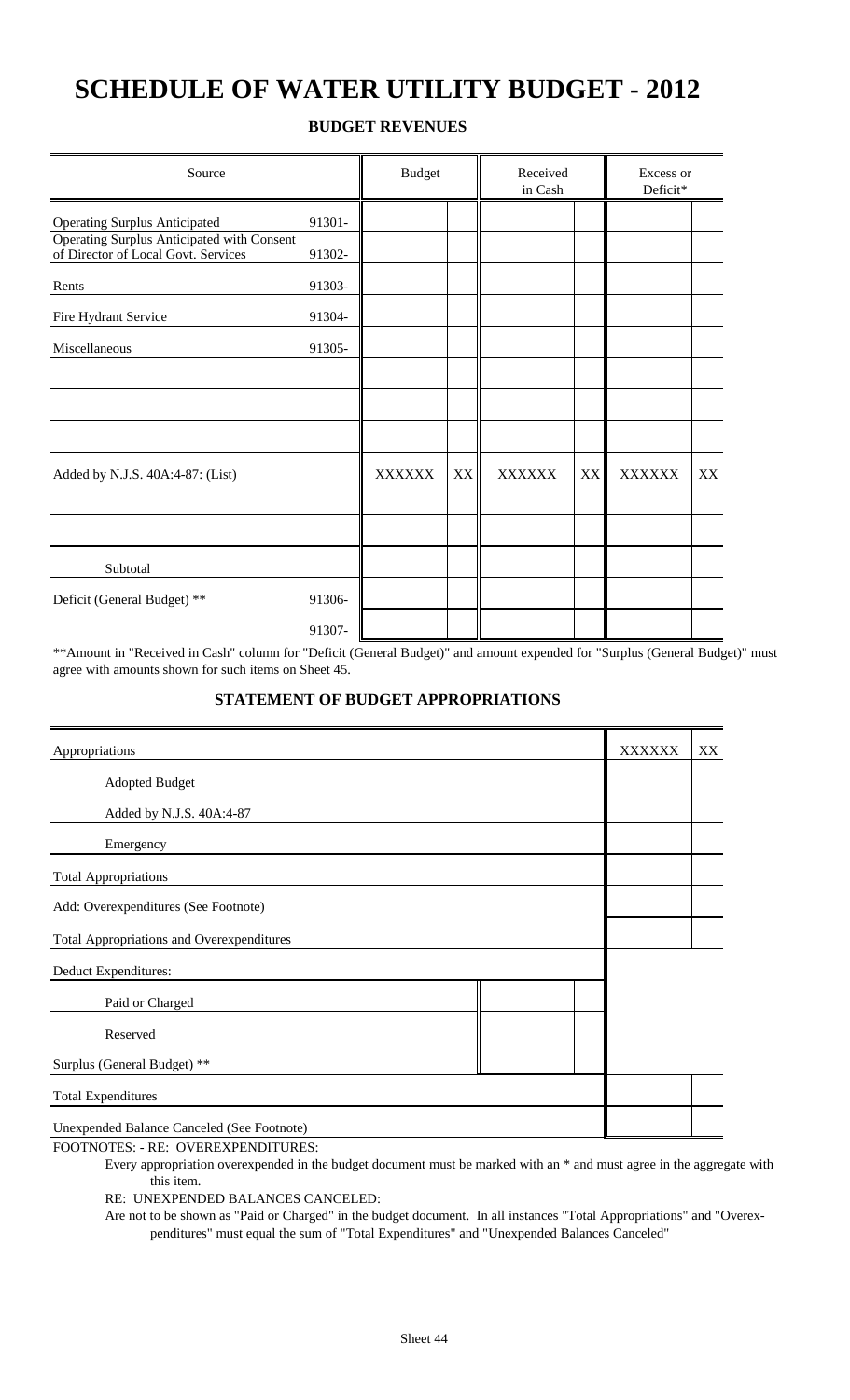## **STATEMENT OF 2012 OPERATION WATER UTILITY**

NOTE: Section 1 of this sheet is required to be filled out ONLY IF the 2012 Water Utility Budget contained either an item of revenue "Deficit (General Budget)" or an item of appropriation "Surplus (General Budget)"

Section 2 should be filled out in every case.

### **SECTION 1:**

| Revenue Realized:                                                                                                                                             | <b>XXXXXX</b> | XX |  |
|---------------------------------------------------------------------------------------------------------------------------------------------------------------|---------------|----|--|
| Budget Revenue (Not Including "Deficit (General Budget)")                                                                                                     |               |    |  |
| Miscellaneous Revenue Not Anticipated                                                                                                                         |               |    |  |
| 2011 Appropriation Reserves Canceled *                                                                                                                        |               |    |  |
|                                                                                                                                                               |               |    |  |
|                                                                                                                                                               |               |    |  |
| <b>Total Revenue Realized</b>                                                                                                                                 |               |    |  |
| Expenditures:                                                                                                                                                 | <b>XXXXXX</b> | XX |  |
| Appropriations (Not Including "Surplus (General Budget)")                                                                                                     | <b>XXXXXX</b> | XX |  |
| Paid or Charged                                                                                                                                               |               |    |  |
| Reserved                                                                                                                                                      |               |    |  |
| <b>Expended Without Appropriation</b>                                                                                                                         |               |    |  |
| Cash Refund of Prior Year's Revenue                                                                                                                           |               |    |  |
| Overexpenditure of Appropriation Reserves                                                                                                                     |               |    |  |
| <b>Total Expenditures</b><br>Less: Deferred Charges Included In                                                                                               |               |    |  |
| Above "Total Expenditures"                                                                                                                                    |               |    |  |
| Total Expenditures - As Adjusted                                                                                                                              |               |    |  |
| Excess                                                                                                                                                        |               |    |  |
| Budget Appropriation - Surplus (General Budget) **                                                                                                            |               |    |  |
| Balance of "Results of 2012 Operation"<br>Remainder= ("Excess in Operations" - Sheet 46)                                                                      |               |    |  |
|                                                                                                                                                               |               |    |  |
| Deficit                                                                                                                                                       |               |    |  |
| Anticipated Revenue - Deficit (General Budget) **<br>Balance of "Results of 2012 Operation"<br>Remainder= ("Operating Deficit - to Trial Balance" - Sheet 46) |               |    |  |

### **SECTION 2:**

The following Item of "2011 Appropriation Reserves Canceled in 2012" Is Due to the Current Fund TO THE EXTENT OF the amount Received and Due from the General Budget of 2011 for an Anticipated Deficit in the Water Utility for 2011:

| 2011 Appropriation Reserves Canceled in 2012<br>Less: Anticipated Deficit in 2011 Budget - Amount Received<br>and Due from Current Fund - If none, enter "None" |  |  |
|-----------------------------------------------------------------------------------------------------------------------------------------------------------------|--|--|
| <i>*Excess (Revenue Realized)</i>                                                                                                                               |  |  |

\*\*Items must be shown in same amounts on Sheet 44.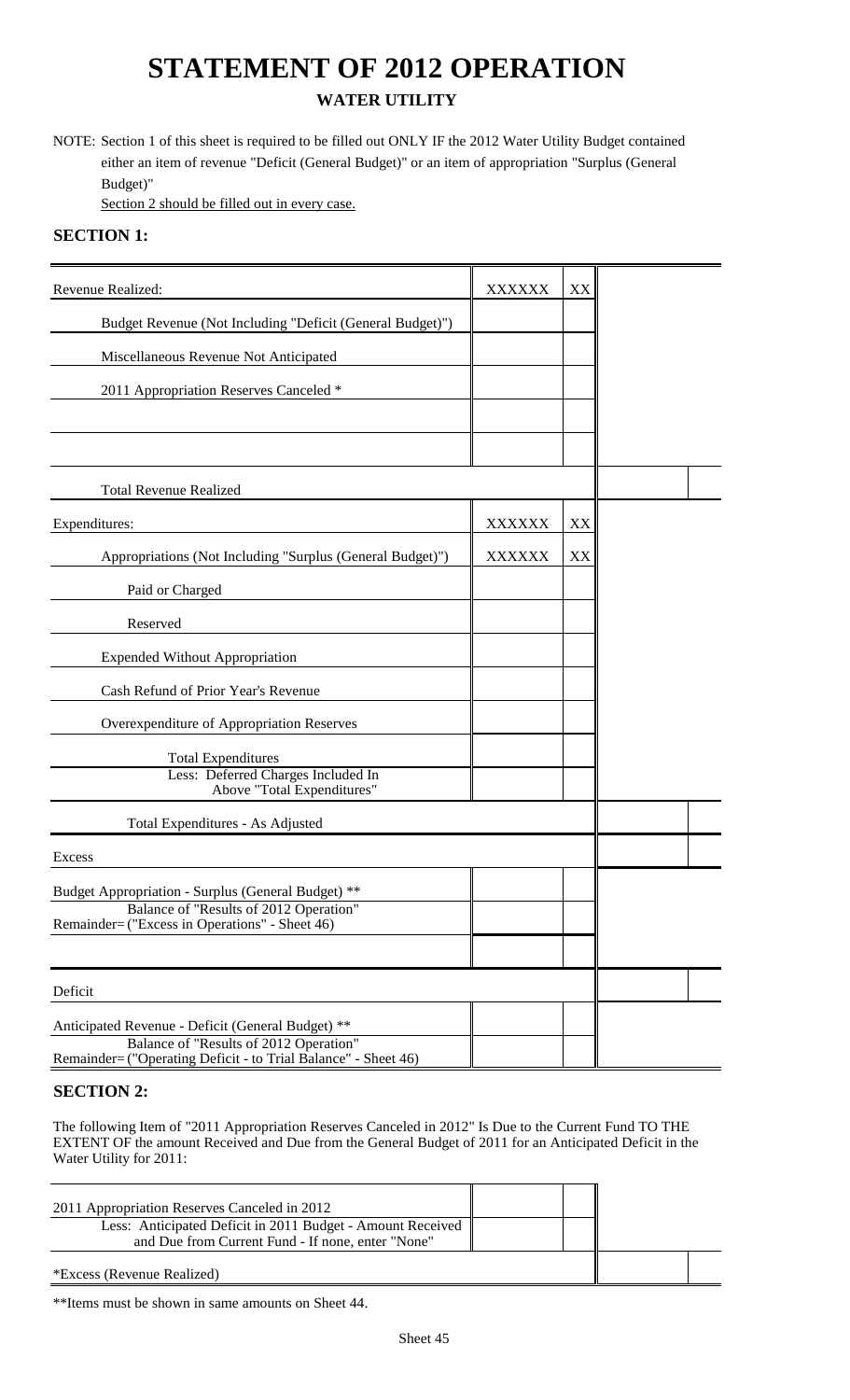## **RESULTS OF 2012 OPERATIONS - WATER UTILITY**

|                                                                                                  | Debit          |                     | Credit        |    |
|--------------------------------------------------------------------------------------------------|----------------|---------------------|---------------|----|
| <b>Excess in Anticipated Revenues</b>                                                            | <b>XXXXXX</b>  | XX                  |               |    |
| <b>Unexpended Balances of Appropriations</b>                                                     | <b>XXXXXX</b>  | XX                  |               |    |
| Miscellaneous Revenue Not Anticipated                                                            | <b>XXXXXX</b>  | XX                  |               |    |
| Unexpended Balances of 2011 Appropriation Reserves *                                             | <b>XXXXXX</b>  | XX                  |               |    |
|                                                                                                  |                |                     |               |    |
| Deficit in Anticipated Revenue                                                                   |                |                     | <b>XXXXXX</b> | XX |
|                                                                                                  |                |                     | <b>XXXXXX</b> | XX |
| <b>Operating Deficit - to Trial Balance</b>                                                      | <b>XXXXXX</b>  | XX.                 |               |    |
| Excess in Operations - to Operating Surplus                                                      |                |                     | <b>XXXXXX</b> | XX |
| *See restriction in amount on Sheet 45, SECTION 2<br>ABUR LEBIA AIDBE IIA<br>= <del>=</del> 7  ∆ | $\blacksquare$ | T 7 <b>rt 7 7 7</b> | TIMT 7        |    |

## **OPERATING SURPLUS - WATER UTILITY**

|                                                         | Debit  |    | Credit        |     |
|---------------------------------------------------------|--------|----|---------------|-----|
| Balance January 1, 2012                                 | XXXXXX | XX |               |     |
|                                                         |        |    |               |     |
| Excess in Results of 2012 Operations                    | XXXXXX | XX |               |     |
| Amount Appropriated in 2012 Budget - Cash               |        |    | <b>XXXXXX</b> | XX  |
| Amount Appropriated in 2012 Budget with Prior Written   |        |    |               |     |
| <b>Consent of Director of Local Government Services</b> |        |    | <b>XXXXXX</b> | XX. |
|                                                         |        |    |               |     |
| Balance December 31, 2012                               |        |    | XXXXXX        | XX  |
|                                                         |        |    |               |     |

## **ANALYSIS OF BALANCE DECEMBER 31, 2012 (FROM WATER UTILITY - TRIAL BALANCE)**

| Cash                                                          |  |
|---------------------------------------------------------------|--|
| Investments                                                   |  |
| Interfund Accounts Receivable                                 |  |
| Subtotal                                                      |  |
| Deduct Cash Liabilities Marked with "C" on Trial Balance      |  |
| Operating Surplus Cash or (Deficit in Operating Surplus Cash) |  |
| Other Assets Pledged to Operating Surplus*                    |  |
| Deferred Charges #                                            |  |
| Operating Deficit #                                           |  |
| <b>Total Other Assets</b>                                     |  |
| # MAY NOT BE ANTICIPATED AS NON-CASH SURPLUS IN 2013 BUDGET.  |  |

\* In the case of a "Deficit in Operating Surplus Cash",

"other Assets" would be also pledged to cash liabilities.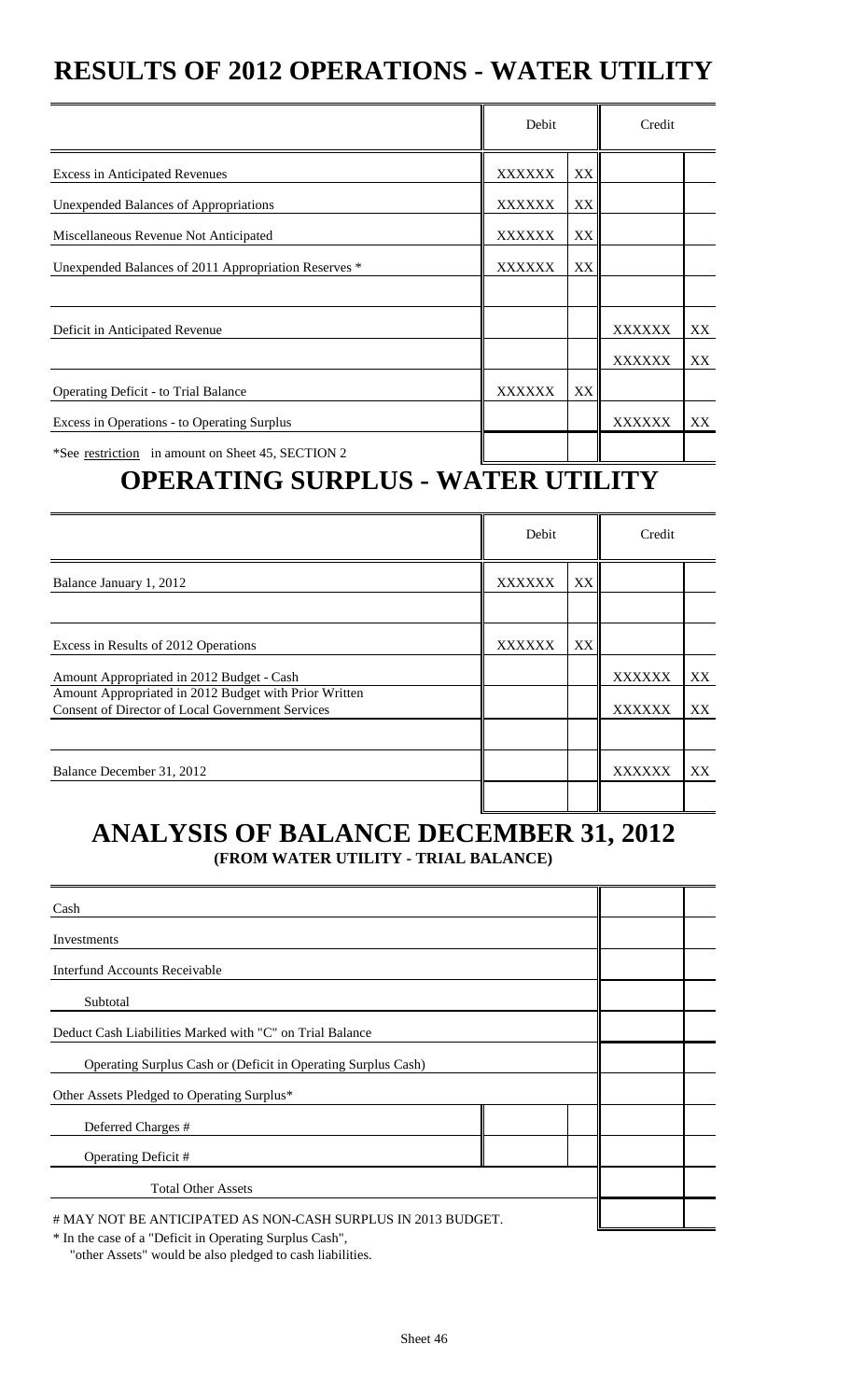### **SCHEDULE OF WATER UTILITY ACCOUNTS RECEIVABLE**

|               | Balance December 31, 2011      | \$ |
|---------------|--------------------------------|----|
| Increased by: |                                |    |
|               | <b>Water Rents Levied</b>      | \$ |
| Decreased by: |                                |    |
|               | Collections                    | \$ |
|               | Overpayments applied           | \$ |
|               | <b>Transfer to Water Liens</b> | \$ |
|               | Other                          | \$ |
|               |                                | \$ |
|               | Balance December 31, 2012      | \$ |

## **SCHEDULE OF WATER UTILITY LIENS**

| Balance December 31, 2011 | \$                                        |    |    |  |  |  |
|---------------------------|-------------------------------------------|----|----|--|--|--|
|                           | Increased by:                             |    |    |  |  |  |
|                           | <b>Transfers from Accounts Receivable</b> | \$ |    |  |  |  |
|                           | Penalties and Costs                       | \$ |    |  |  |  |
|                           | Other                                     | \$ |    |  |  |  |
|                           |                                           |    | \$ |  |  |  |
| Decreased by:             |                                           |    |    |  |  |  |
|                           | Collections                               | \$ |    |  |  |  |
|                           | Other                                     | \$ |    |  |  |  |
|                           |                                           |    | \$ |  |  |  |
|                           | Balance December 31, 2012                 |    | \$ |  |  |  |
|                           |                                           |    |    |  |  |  |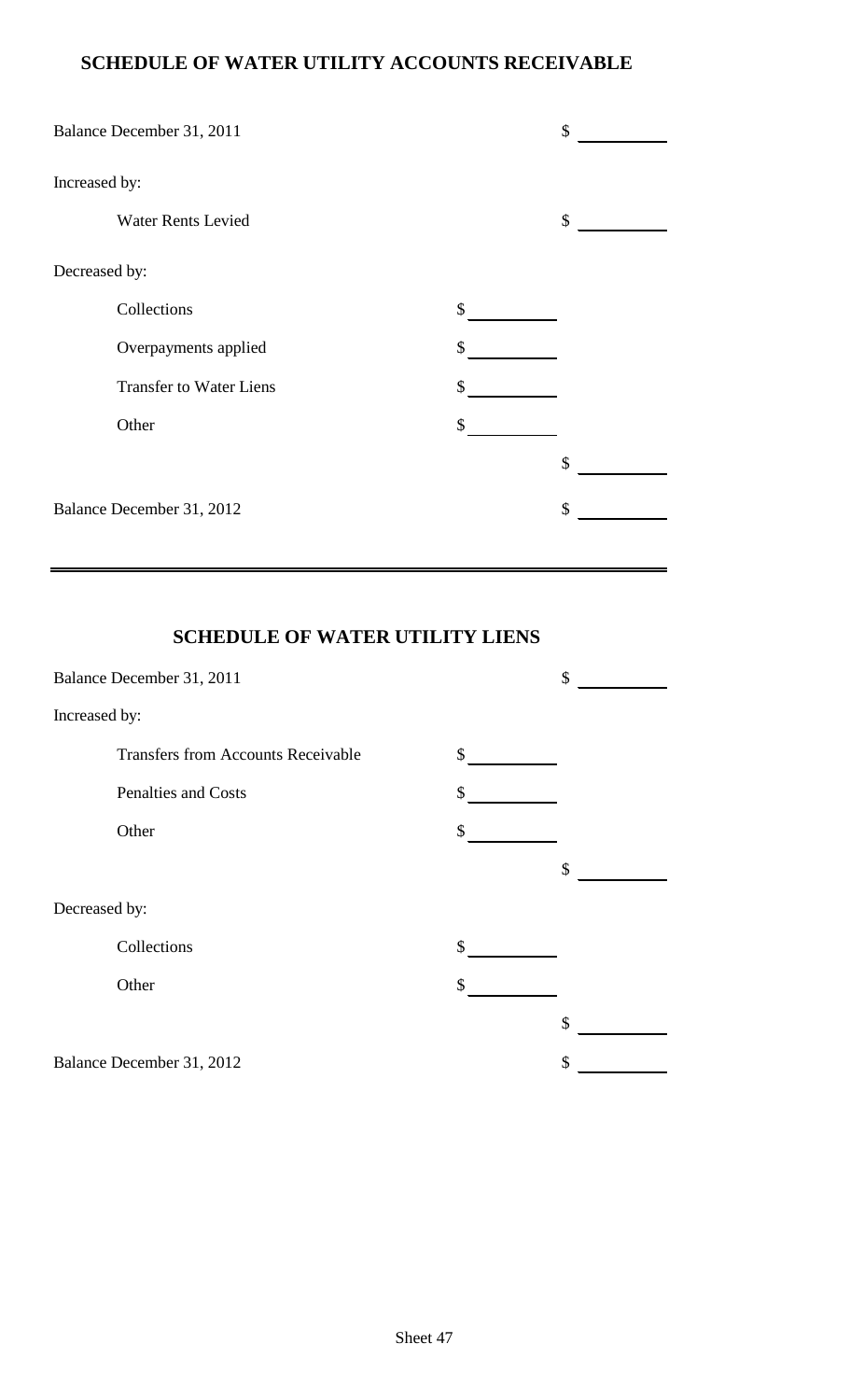## **DEFERRED CHARGES - MANDATORY CHARGES ONLY - WATER UTILITY FUND**

### **(Do not include the emergency authorizations pursuant to N.J.S. 40A:4-55, listed on Sheet 29)**

|     | Caused by                   |              | Amount<br>Dec. 31, 2011<br>per Audit<br>Report | Amount in<br>2012<br><b>Budget</b>                                                                                                          |              | Amount<br>Resulting<br>from 2012 |               | Balance<br>as at<br>Dec. 31, 2012 |
|-----|-----------------------------|--------------|------------------------------------------------|---------------------------------------------------------------------------------------------------------------------------------------------|--------------|----------------------------------|---------------|-----------------------------------|
| 1.  | Emergency Authorization - * |              |                                                | $\frac{\text{S}}{\text{S}}$ $\frac{\text{S}}{\text{S}}$ $\frac{\text{S}}{\text{S}}$ $\frac{\text{S}}{\text{S}}$ $\frac{\text{S}}{\text{S}}$ |              |                                  |               |                                   |
| 2.  |                             |              | $\sim$                                         | $\sim$                                                                                                                                      |              | $\sim$                           |               | $\mathcal{S}$                     |
| 3.  |                             |              | $\sim$                                         | $\frac{1}{2}$                                                                                                                               |              | $\mathcal{S}$                    | $\mathsf{\$}$ |                                   |
| 4.  |                             |              | $\sim$                                         | $\mathsf{\$}$                                                                                                                               |              | $\frac{1}{2}$                    | \$            |                                   |
| 5.  |                             | $\mathbb{S}$ |                                                | \$                                                                                                                                          | $\mathsf{S}$ |                                  | \$            |                                   |
| 6.  |                             | \$           |                                                | \$                                                                                                                                          | \$           |                                  | \$            |                                   |
| 7.  |                             | \$           |                                                | \$                                                                                                                                          | \$           |                                  | \$            |                                   |
| 8.  |                             | \$           |                                                | \$                                                                                                                                          | \$           |                                  | \$            |                                   |
| 9.  |                             | \$           |                                                | \$                                                                                                                                          | \$           |                                  | \$            |                                   |
| 10. |                             | \$           |                                                | \$                                                                                                                                          | \$.          |                                  | \$.           |                                   |

\*Do not include items funded or refunded as listed below.

### **EMERGENCY AUTHORIZATIONS UNDER N.J.S. 40A:4-47 WHICH HAVE BEEN FUNDED OR REFUNDED UNDER N.J.S. 40A:2-3 OR N.J.S. 40A:2-51**

| Date | Purpose | Amount             |
|------|---------|--------------------|
| 1.   |         | Φ<br>$\mathcal{D}$ |
| 2.   |         | ۰D                 |
| 3.   |         |                    |
| 4.   |         |                    |
| 5.   |         |                    |

### **JUDGEMENTS ENTERED AGAINST MUNICIPALITY AND NOT SATISFIED**

|    | In favor of | On Account of | Date Entered | <b>Amount</b> | Appropriated for<br>in Budget of<br>Year 2013 |
|----|-------------|---------------|--------------|---------------|-----------------------------------------------|
| 1. |             |               |              | \$            |                                               |
| 2. |             |               |              | \$            |                                               |
| 3. |             |               |              | \$            |                                               |
| 4. |             |               |              | \$            |                                               |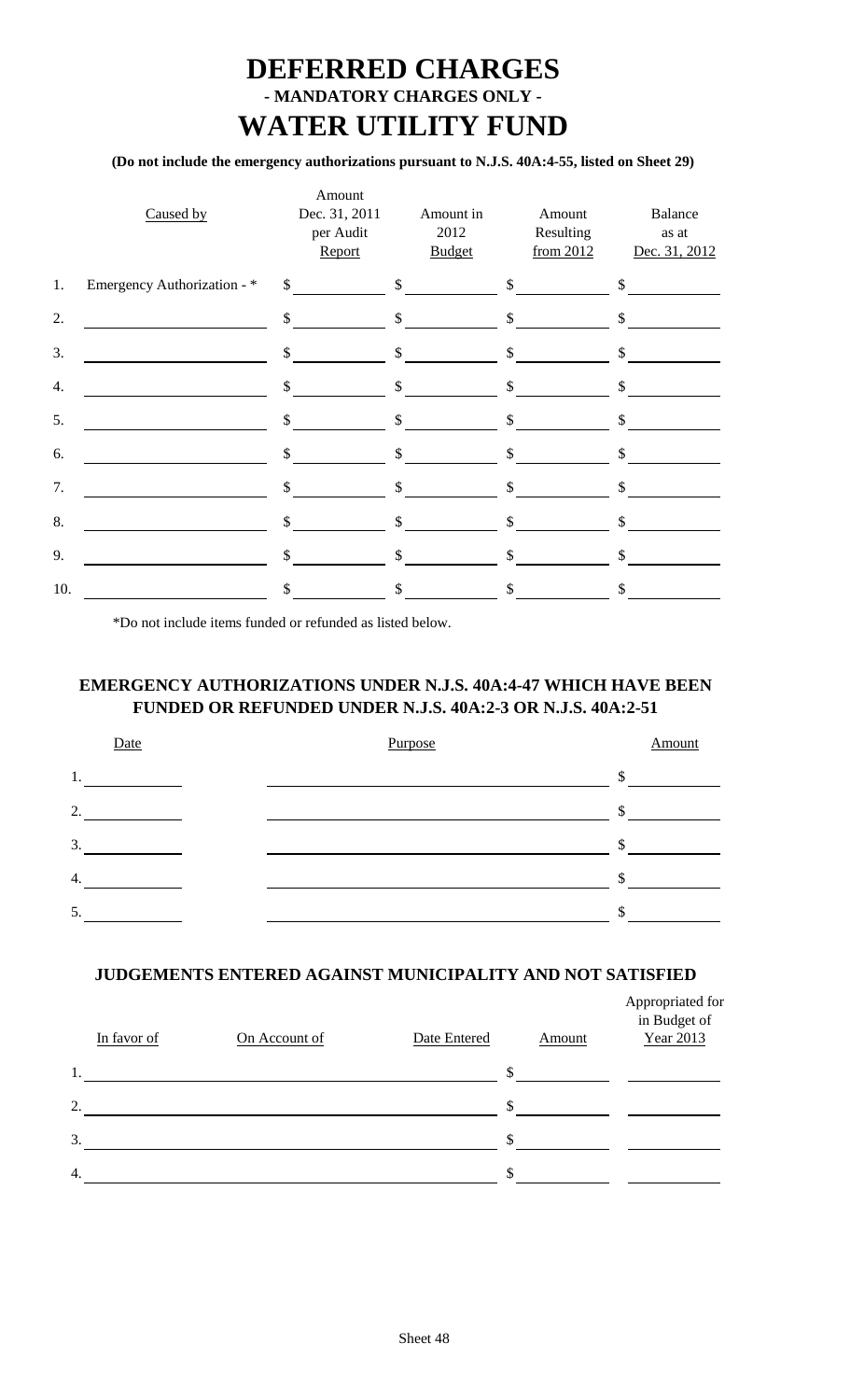## **SCHEDULE OF BONDS ISSUED AND OUTSTANDING AND 2013 DEBT SERVICE FOR BONDS**

**WATER UTILITY ASSESSMENT BONDS**

|                                         | Debit         |                           | Credit                         |          | 2013 Debt<br>Service |
|-----------------------------------------|---------------|---------------------------|--------------------------------|----------|----------------------|
| Outstanding January 1, 2012             | <b>XXXXXX</b> | $\mathbf{X}\mathbf{X}$    |                                |          |                      |
| Issued                                  | <b>XXXXXX</b> | XX                        |                                |          |                      |
|                                         |               |                           |                                |          |                      |
| Paid<br>Outstanding December 31, 2012   |               |                           | <b>XXXXXX</b><br><b>XXXXXX</b> | XX<br>XX |                      |
| 2013 Bond Maturities - Assessment Bonds |               |                           |                                | \$       |                      |
| 2013 Interest on Bonds *                |               | $\mathcal{S}$             |                                |          |                      |
| WATER UTILITY CAPITAL BONDS             |               |                           |                                |          |                      |
| Outstanding January 1, 2012             | <b>XXXXXX</b> | XX                        |                                |          |                      |
| Issued                                  | <b>XXXXXX</b> | XX                        |                                |          |                      |
| Paid                                    |               |                           | <b>XXXXXX</b>                  | XX       |                      |
|                                         |               |                           |                                |          |                      |
| Outstanding December 31, 2012           |               |                           | <b>XXXXXX</b>                  | XX       |                      |
| 2013 Bond Maturities - Capital Bonds    |               |                           |                                | \$       |                      |
| 2013 Interest on Bonds *                |               | $\boldsymbol{\mathsf{S}}$ |                                |          |                      |

### **INTEREST ON BONDS - WATER UTILITY BUDGET**

| 2012 Interest on Bonds (*Items)                      |  |  |
|------------------------------------------------------|--|--|
|                                                      |  |  |
| Less: Interest Accrued to 12/31/2012 (Trial Balance) |  |  |
|                                                      |  |  |
| Subtotal                                             |  |  |
| Add: Interest to be Accrued as of 12/31/2013         |  |  |
|                                                      |  |  |
| Required Appropriation 2013                          |  |  |

### **LIST OF BONDS ISSUED DURING 2012**

| Purpose | 2013 Maturity | Amount Issued | Date of $\ $<br>Issue | Interest<br>Rate |
|---------|---------------|---------------|-----------------------|------------------|
|         |               |               |                       |                  |
|         |               |               |                       |                  |
|         |               |               |                       |                  |
|         |               |               |                       |                  |
|         |               |               |                       |                  |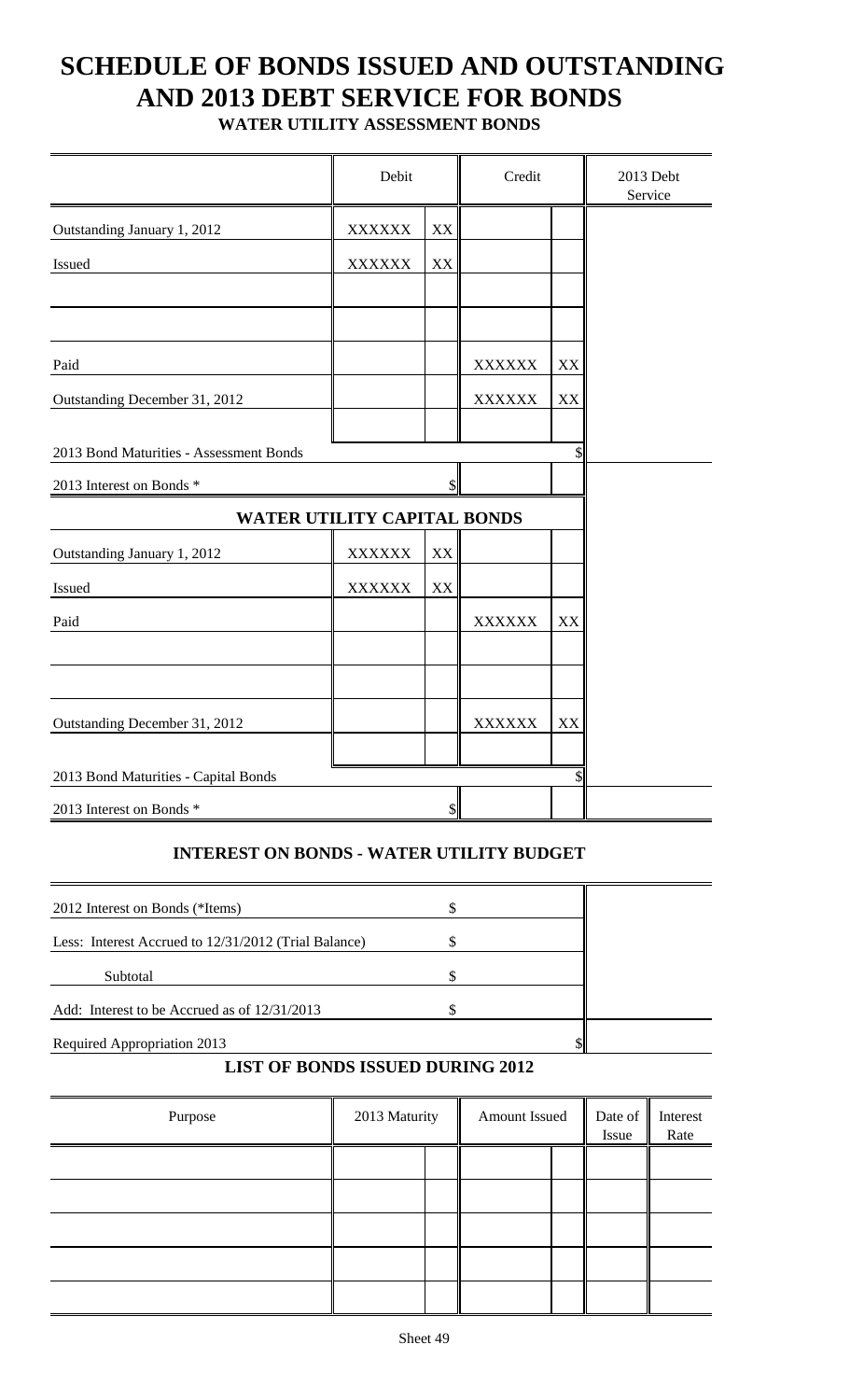# **SCHEDULE OF LOANS ISSUED AND OUTSTANDING AND 2013 DEBT SERVICE FOR LOANS**

**WATER UTILITY LOAN**

|                               | Debit         |               | Credit        |    | 2013 Debt<br>Service |
|-------------------------------|---------------|---------------|---------------|----|----------------------|
| Outstanding January 1, 2012   | <b>XXXXXX</b> | XX            |               |    |                      |
| Issued                        | <b>XXXXXX</b> | XX            |               |    |                      |
|                               |               |               |               |    |                      |
| Paid                          |               |               | <b>XXXXXX</b> | XX |                      |
| Outstanding December 31, 2012 |               |               | <b>XXXXXX</b> | XX |                      |
| 2013 Loan Maturities          |               |               |               | \$ |                      |
| 2013 Interest on Loans *      |               | \$            |               |    |                      |
| <b>WATER UTILITY</b>          |               |               | <b>LOAN</b>   |    |                      |
| Outstanding January 1, 2012   | <b>XXXXXX</b> | XX            |               |    |                      |
| Issued                        | <b>XXXXXX</b> | XX            |               |    |                      |
| Paid                          |               |               | <b>XXXXXX</b> | XX |                      |
|                               |               |               |               |    |                      |
| Outstanding December 31, 2012 |               |               | <b>XXXXXX</b> | XX |                      |
| 2013 Loan Maturities          |               |               |               | \$ |                      |
| 2013 Interest on Loans *      |               | $\frac{1}{2}$ |               |    |                      |

### **INTEREST ON LOANS - WATER UTILITY BUDGET**

| 2012 Interest on Loans (*Items)                      |  |
|------------------------------------------------------|--|
| Less: Interest Accrued to 12/31/2012 (Trial Balance) |  |
| Subtotal                                             |  |
| Add: Interest to be Accrued as of 12/31/2013         |  |
| Required Appropriation 2013                          |  |

### **LIST OF LOANS ISSUED DURING 2012**

| Purpose | 2013 Maturity | Amount Issued | Issue | Date of Interest<br>Rate |
|---------|---------------|---------------|-------|--------------------------|
|         |               |               |       |                          |
|         |               |               |       |                          |
|         |               |               |       |                          |
|         |               |               |       |                          |
|         |               |               |       |                          |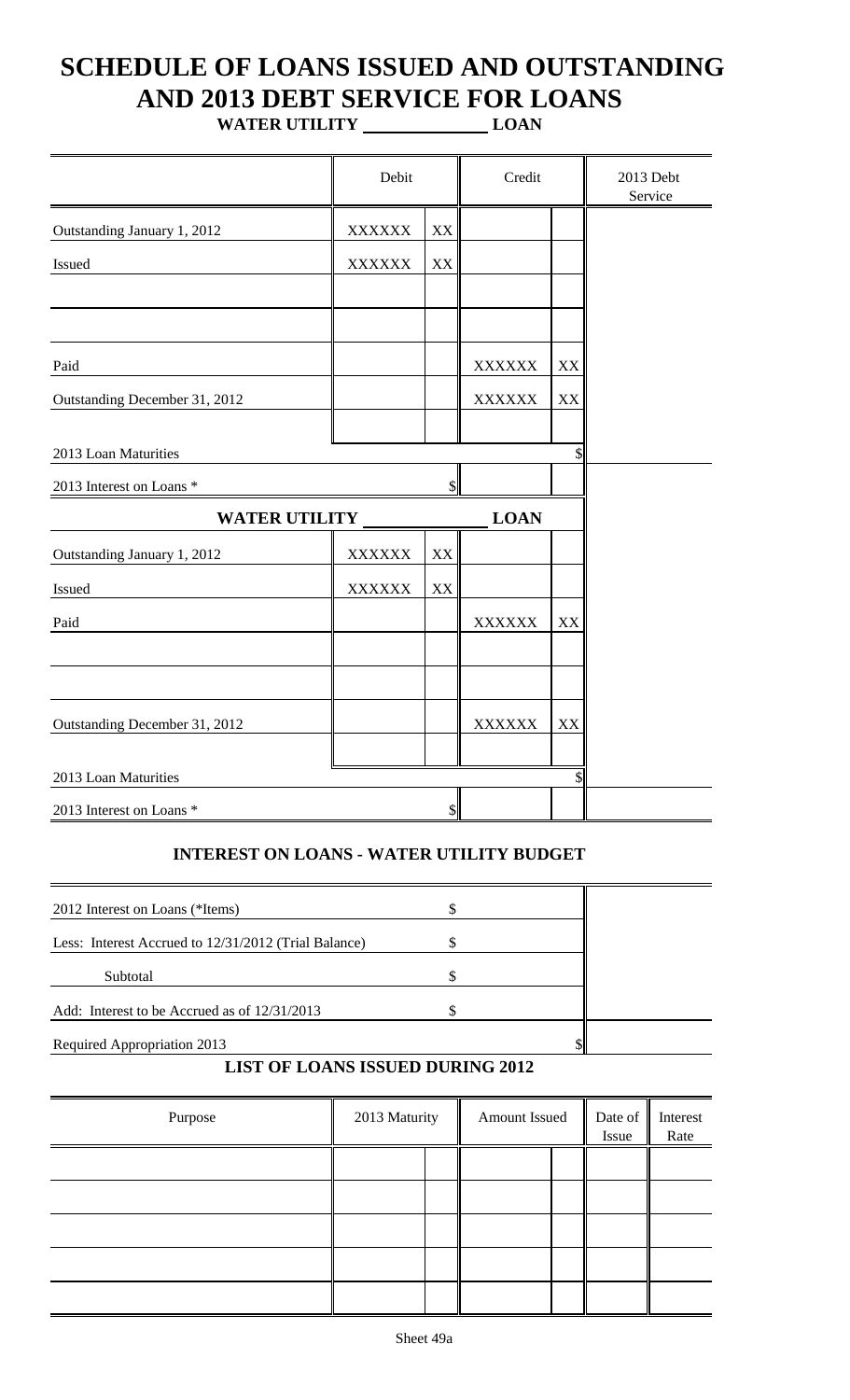## **DEBT SERVICE SCHEDULE FOR UTILITY NOTES (OTHER THAN UTILITY ASSESSMENT NOTES)**

|                | Title or Purpose of Issue | Original<br>Amount<br>Issued | Original<br>Date of<br>Issue* | Amount<br>of Note<br>Outstanding<br>Dec. 31, 2012 | Date<br>of<br>Maturity | Rate<br>of<br>Interest | For Principal | 2013 Budget Requirement<br>For Interest<br>$**$ |  |
|----------------|---------------------------|------------------------------|-------------------------------|---------------------------------------------------|------------------------|------------------------|---------------|-------------------------------------------------|--|
|                |                           |                              |                               |                                                   |                        |                        |               |                                                 |  |
| 2.             |                           |                              |                               |                                                   |                        |                        |               |                                                 |  |
| 3.             |                           |                              |                               |                                                   |                        |                        |               |                                                 |  |
|                |                           |                              |                               |                                                   |                        |                        |               |                                                 |  |
| 5.             |                           |                              |                               |                                                   |                        |                        |               |                                                 |  |
| 6.             |                           |                              |                               |                                                   |                        |                        |               |                                                 |  |
| $\mathcal{I}$  |                           |                              |                               |                                                   |                        |                        |               |                                                 |  |
| Sheet 50<br>8. |                           |                              |                               |                                                   |                        |                        |               |                                                 |  |
| 9.             |                           |                              |                               |                                                   |                        |                        |               |                                                 |  |
| 10.            |                           |                              |                               |                                                   |                        |                        |               |                                                 |  |

Important: If there is more than one utility in the municipality, identify each note.

Memo: Designate all "Capital Notes" issued under N.J.S. 40A:2-8(b) with "C". Such notes must be retired at the rate

of 20% of the original amount issued annually.

\* See Sheet 33 for clarification of "Original Date of Issue".

All notes with an original date of issue of 2010 or prior require one legal payable installment to be budgeted if it

is contemplated that such notes will be renewed in 2013 or written intent of permanent financing submitted.

\*\* If interest on note is financed by ordinance, designate same, otherwise an amount must be included in this

| INTEREST ON NOTES - WATER UTILITY BUDGET             |  |
|------------------------------------------------------|--|
| <b>2012</b> Interest on Notes                        |  |
| Less: Interest Accrued to 12/31/2012 (Trial Balance) |  |
| Subtotal                                             |  |
| Add: Interest to be Accrued as of $12/31/2013$       |  |
| Required Appropriation - 2013                        |  |

column. **(Do not crowd - add additional sheets)**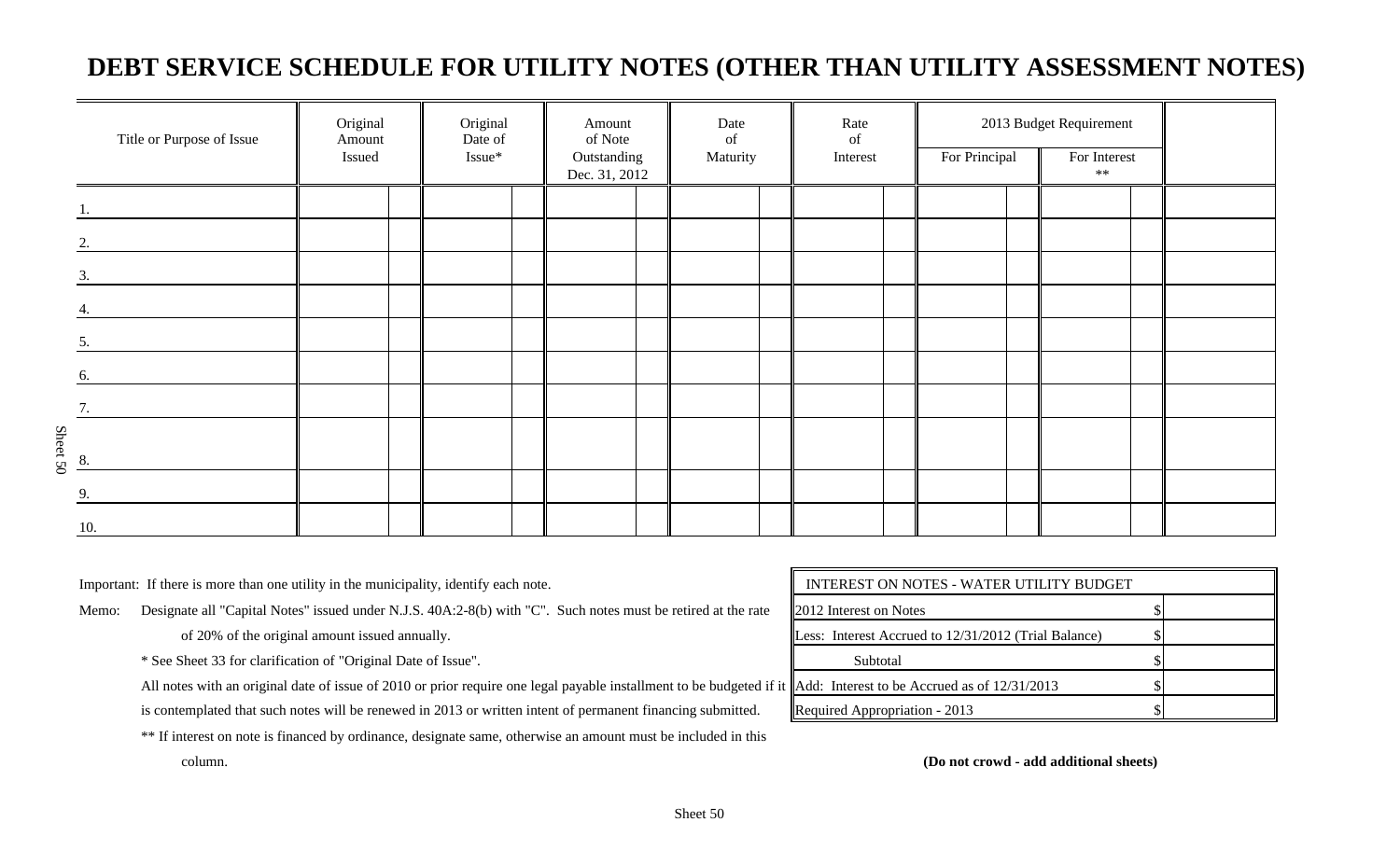## **DEBT SERVICE SCHEDULE FOR UTILITY ASSESSMENT NOTES**

|                   | Title or Purpose of Issue         | Original<br>Amount<br>Issued | Original<br>Date of<br>Issue* | Amount<br>of Note<br>Outstanding<br>Dec. 31, 2012 | Date<br>$% \left( \left( \mathcal{A},\mathcal{A}\right) \right)$ of<br>Maturity | Rate<br>of<br>Interest | 2013 Budget Requirement<br>For Principal<br>$\ast\ast$ |  | For Interest | Interest<br>Computed to<br>(Insert Date) |
|-------------------|-----------------------------------|------------------------------|-------------------------------|---------------------------------------------------|---------------------------------------------------------------------------------|------------------------|--------------------------------------------------------|--|--------------|------------------------------------------|
|                   |                                   |                              |                               |                                                   |                                                                                 |                        |                                                        |  |              |                                          |
|                   |                                   |                              |                               |                                                   |                                                                                 |                        |                                                        |  |              |                                          |
| 2.                |                                   |                              |                               |                                                   |                                                                                 |                        |                                                        |  |              |                                          |
| 3.                |                                   |                              |                               |                                                   |                                                                                 |                        |                                                        |  |              |                                          |
| 4.                |                                   |                              |                               |                                                   |                                                                                 |                        |                                                        |  |              |                                          |
| 5.                |                                   |                              |                               |                                                   |                                                                                 |                        |                                                        |  |              |                                          |
| $\underline{6}$ . |                                   |                              |                               |                                                   |                                                                                 |                        |                                                        |  |              |                                          |
| Sheet 51          |                                   |                              |                               |                                                   |                                                                                 |                        |                                                        |  |              |                                          |
|                   |                                   |                              |                               |                                                   |                                                                                 |                        |                                                        |  |              |                                          |
| 8.                | the control of the control of the |                              |                               |                                                   |                                                                                 |                        |                                                        |  |              |                                          |
| 9.                |                                   |                              |                               |                                                   |                                                                                 |                        |                                                        |  |              |                                          |
| 10.               |                                   |                              |                               |                                                   |                                                                                 |                        |                                                        |  |              |                                          |
|                   |                                   |                              |                               |                                                   |                                                                                 |                        |                                                        |  |              |                                          |
| 12.               |                                   |                              |                               |                                                   |                                                                                 |                        |                                                        |  |              |                                          |
| 13.               |                                   |                              |                               |                                                   |                                                                                 |                        |                                                        |  |              |                                          |
| 14.               |                                   |                              |                               |                                                   |                                                                                 |                        |                                                        |  |              |                                          |
| 15.               |                                   |                              |                               |                                                   |                                                                                 |                        |                                                        |  |              |                                          |

Important: If there is more than one utility in the municipality, identify each note.

Memo \*See Sheet 33 for clarification of "Original Date of Issue".

Utility Assessment Notes with an original date of issue of December 31, 2010 or prior must be appropriated in full in the 2013 Dedicated Utility Assessment Budget or written intent of permanent financing submitted.

\*\* Interest on Utility Assessment Notes must be included in the Utility Budget appropriation "Interest on Notes".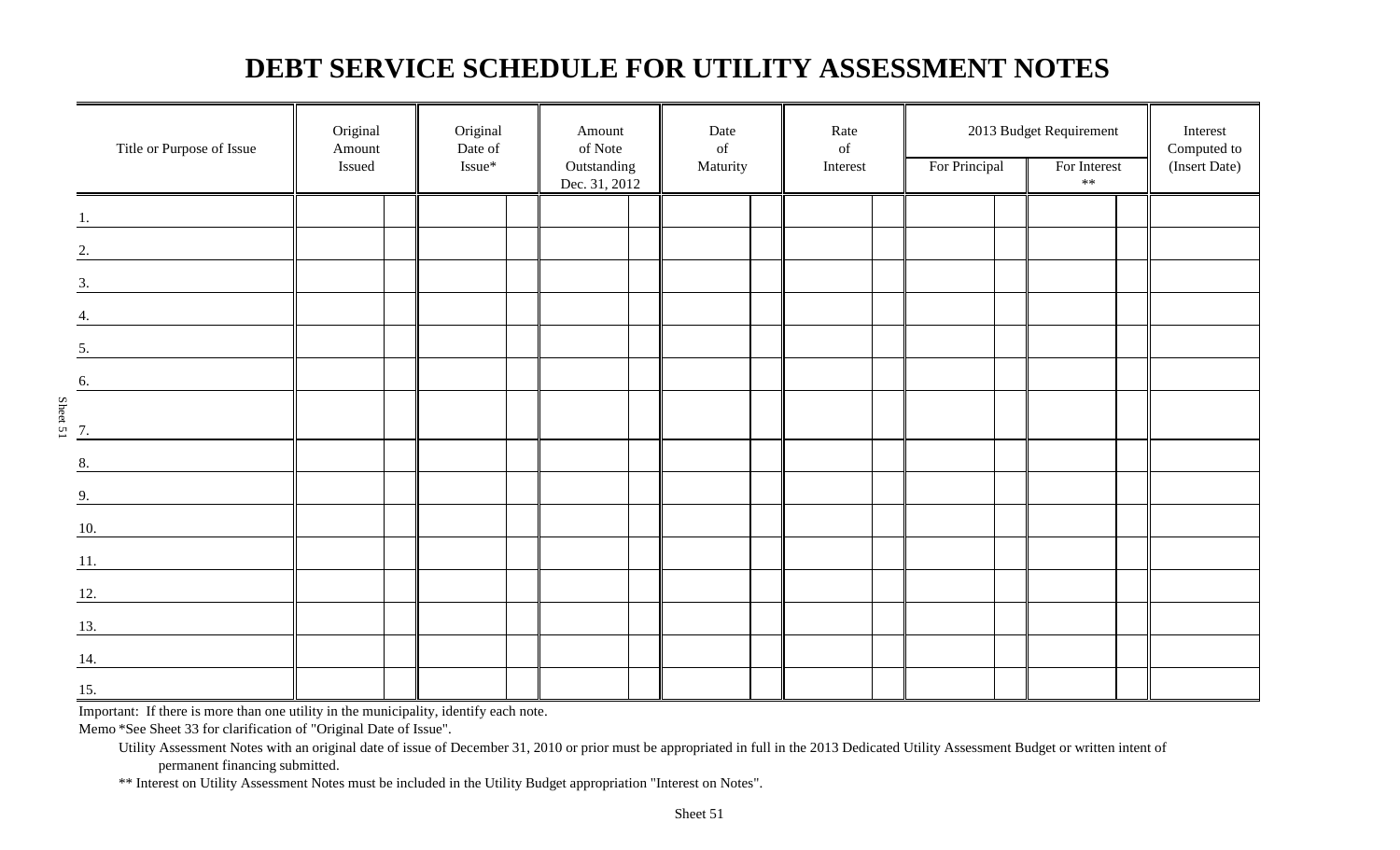## **SCHEDULE OF CAPITAL LEASE PROGRAM OBLIGATIONS**

|           | Purpose                                                                                                              | Amount<br>of Obligation      |               | 2013 Budget Requirement |  |  |
|-----------|----------------------------------------------------------------------------------------------------------------------|------------------------------|---------------|-------------------------|--|--|
|           |                                                                                                                      | Outstanding<br>Dec. 31, 2012 | For Principal | For Interest/Fees       |  |  |
|           | <u> 1980 - Jan Samuel Barbara, martin da shekara 1980 - An tsara 1980 - An tsara 1980 - An tsara 1980 - An tsara</u> |                              |               |                         |  |  |
|           | 2.                                                                                                                   |                              |               |                         |  |  |
|           | 3.                                                                                                                   |                              |               |                         |  |  |
|           | 4.                                                                                                                   |                              |               |                         |  |  |
|           | 5.                                                                                                                   |                              |               |                         |  |  |
|           | 6.                                                                                                                   |                              |               |                         |  |  |
| Sheet 51a |                                                                                                                      |                              |               |                         |  |  |
|           | 7.                                                                                                                   |                              |               |                         |  |  |
|           | 8.<br><u> 1989 - Johann Stein, Amerikaansk politiker (</u>                                                           |                              |               |                         |  |  |
|           | 9.                                                                                                                   |                              |               |                         |  |  |
|           | 10.<br><u> 1989 - John Stein, Amerikaansk politiker (</u>                                                            |                              |               |                         |  |  |
|           | 11.<br><u> 1989 - Andrea Andrew Maria (b. 1989)</u>                                                                  |                              |               |                         |  |  |
|           | 12.<br><u> 1989 - Johann Barnett, fransk politiker (d. 1989)</u>                                                     |                              |               |                         |  |  |
|           | 13.                                                                                                                  |                              |               |                         |  |  |
|           | 14.                                                                                                                  |                              |               |                         |  |  |
|           | Total                                                                                                                |                              |               |                         |  |  |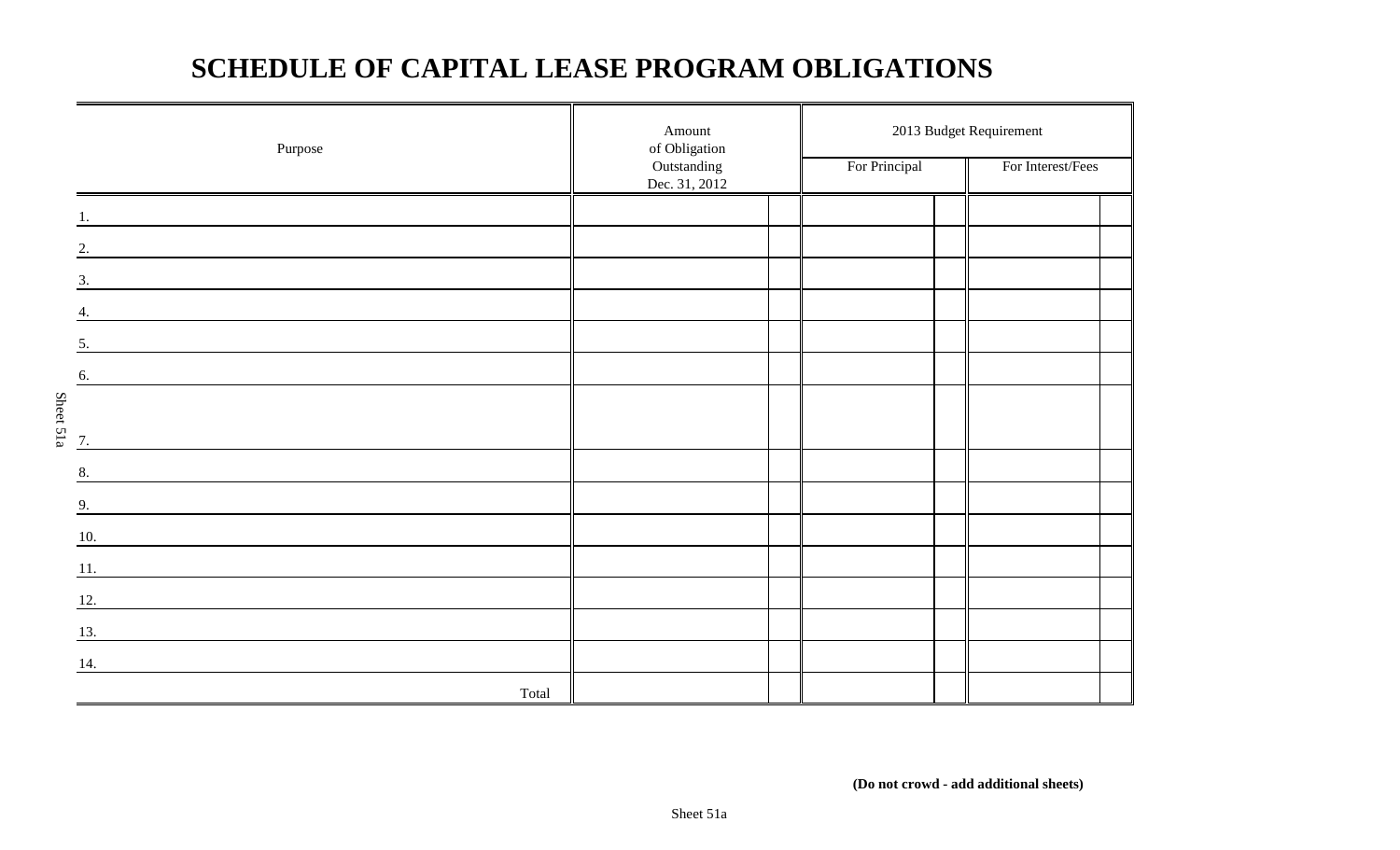## **SCHEDULE OF IMPROVEMENT AUTHORIZATIONS (UTILITY CAPITAL FUND)**

| <b>IMPROVEMENTS</b><br>Specify each authorization by purpose. Do<br>not merely designate by a code number. | Funded | Balance - January 1, 2012<br>Unfunded | 2012<br>Authorizations |  |  | Expended<br>Authorizations<br>Canceled |  | Balance - December 31, 2012<br>Unfunded<br>Funded |  |  |
|------------------------------------------------------------------------------------------------------------|--------|---------------------------------------|------------------------|--|--|----------------------------------------|--|---------------------------------------------------|--|--|
|                                                                                                            |        |                                       |                        |  |  |                                        |  |                                                   |  |  |
|                                                                                                            |        |                                       |                        |  |  |                                        |  |                                                   |  |  |
|                                                                                                            |        |                                       |                        |  |  |                                        |  |                                                   |  |  |
|                                                                                                            |        |                                       |                        |  |  |                                        |  |                                                   |  |  |
|                                                                                                            |        |                                       |                        |  |  |                                        |  |                                                   |  |  |
|                                                                                                            |        |                                       |                        |  |  |                                        |  |                                                   |  |  |
|                                                                                                            |        |                                       |                        |  |  |                                        |  |                                                   |  |  |
|                                                                                                            |        |                                       |                        |  |  |                                        |  |                                                   |  |  |
|                                                                                                            |        |                                       |                        |  |  |                                        |  |                                                   |  |  |
|                                                                                                            |        |                                       |                        |  |  |                                        |  |                                                   |  |  |
|                                                                                                            |        |                                       |                        |  |  |                                        |  |                                                   |  |  |
|                                                                                                            |        |                                       |                        |  |  |                                        |  |                                                   |  |  |
|                                                                                                            |        |                                       |                        |  |  |                                        |  |                                                   |  |  |
|                                                                                                            |        |                                       |                        |  |  |                                        |  |                                                   |  |  |
|                                                                                                            |        |                                       |                        |  |  |                                        |  |                                                   |  |  |
|                                                                                                            |        |                                       |                        |  |  |                                        |  |                                                   |  |  |
|                                                                                                            |        |                                       |                        |  |  |                                        |  |                                                   |  |  |
|                                                                                                            |        |                                       |                        |  |  |                                        |  |                                                   |  |  |
|                                                                                                            |        |                                       |                        |  |  |                                        |  |                                                   |  |  |
| Total<br>70000-                                                                                            |        |                                       |                        |  |  |                                        |  |                                                   |  |  |

Place an \* before each item of "Improvement" which represents a funding or refunding of an emergency authorization.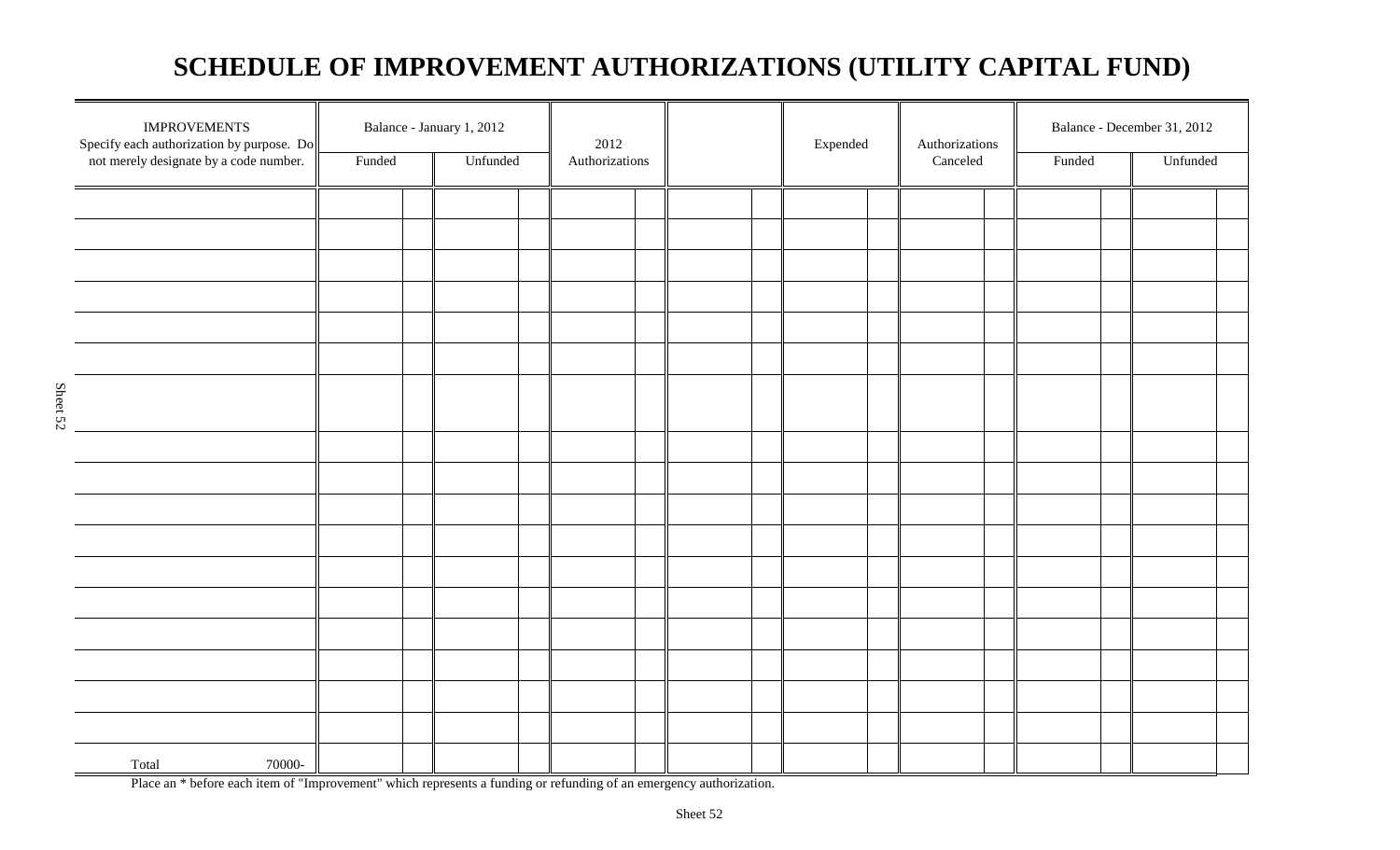# **WATER UTILITY CAPITAL FUND**

### **SCHEDULE OF CAPITAL IMPROVEMENT FUND**

|                                                                                                   | Debit         |    | Credit        |    |
|---------------------------------------------------------------------------------------------------|---------------|----|---------------|----|
| Balance January 1, 2012                                                                           | <b>XXXXXX</b> | XX |               |    |
| Received from 2012 Budget Appropriation *                                                         | <b>XXXXXX</b> | XX |               |    |
|                                                                                                   | <b>XXXXXX</b> | XX |               |    |
| <b>Improvement Authorizations Canceled</b><br>(financed in whole by the Capital Improvement Fund) | <b>XXXXXX</b> | XX |               |    |
| List by Improvements - Direct Charges Made for Preliminary Costs:                                 | <b>XXXXXX</b> | XX | <b>XXXXXX</b> | XX |
|                                                                                                   |               |    | <b>XXXXXX</b> | XX |
|                                                                                                   |               |    | <b>XXXXXX</b> | XX |
|                                                                                                   |               |    | <b>XXXXXX</b> | XX |
|                                                                                                   |               |    | <b>XXXXXX</b> | XX |
|                                                                                                   |               |    | <b>XXXXXX</b> | XX |
|                                                                                                   |               |    | <b>XXXXXX</b> | XX |
|                                                                                                   |               |    | <b>XXXXXX</b> | XX |
| Appropriated to Finance Improvement Authorizations                                                |               |    | <b>XXXXXX</b> | XX |
|                                                                                                   |               |    | <b>XXXXXX</b> | XX |
| Balance December 31, 2012                                                                         |               |    | <b>XXXXXX</b> | XX |
|                                                                                                   |               |    |               |    |

## **WATER UTILITY CAPITAL FUND SCHEDULE OF DOWN PAYMENTS ON IMPROVEMENTS**

|                                                    | Debit         |    | Credit        |    |
|----------------------------------------------------|---------------|----|---------------|----|
| Balance January 1, 2012                            | <b>XXXXXX</b> | XX |               |    |
| Received from 2012 Budget Appropriation *          | <b>XXXXXX</b> | XX |               |    |
| Received from 2012 Emergency Appropriation *       | <b>XXXXXX</b> | XX |               |    |
|                                                    |               |    |               |    |
| Appropriated to Finance Improvement Authorizations |               |    | <b>XXXXXX</b> | XX |
|                                                    |               |    | <b>XXXXXX</b> | XX |
| Balance December 31, 2012                          |               |    | <b>XXXXXX</b> | XX |
|                                                    |               |    |               |    |

\*The full amount of the 2012 appropriation should be transferred to this account unless the balance of the appropriation is permitted to lapse.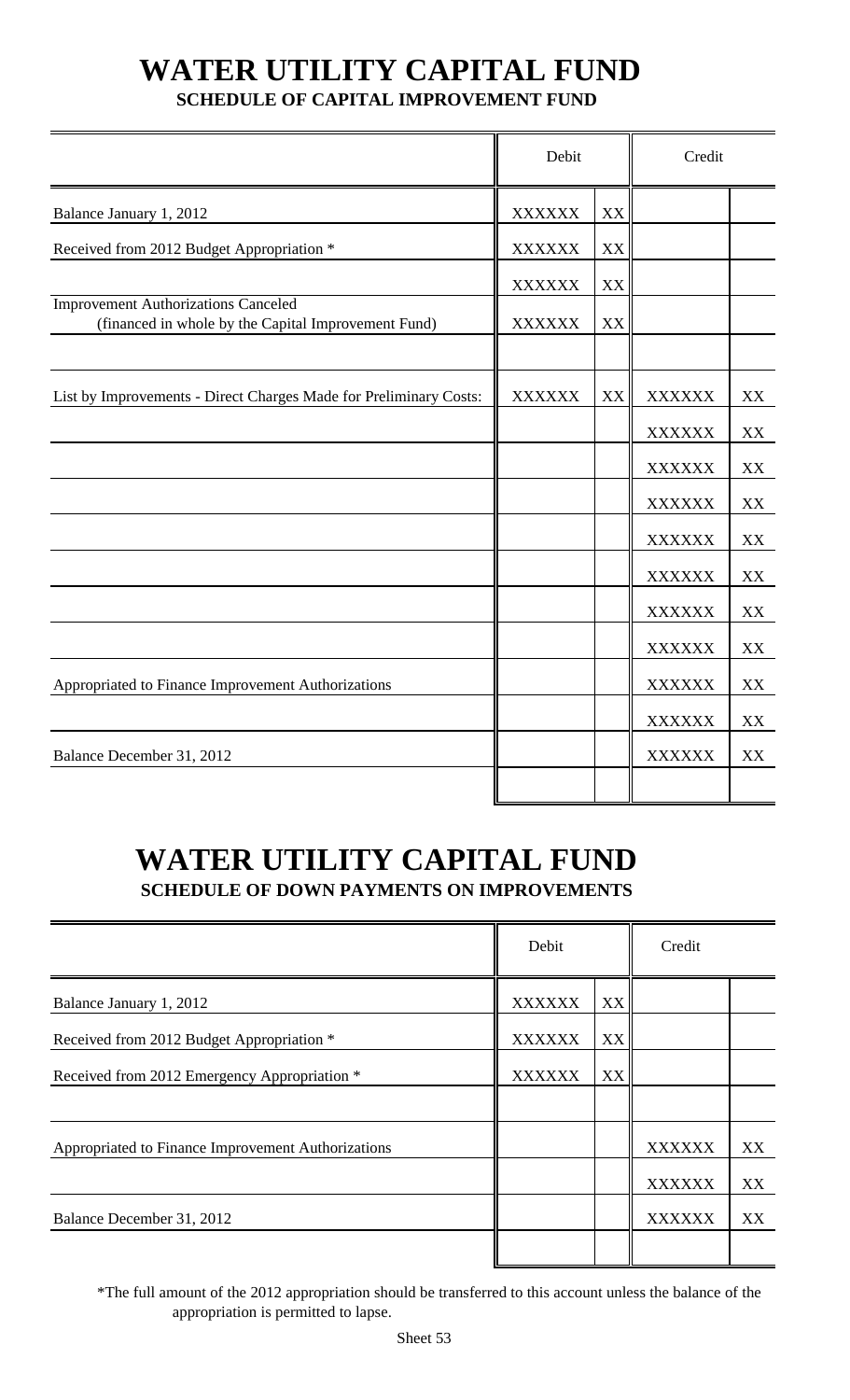## **UTILITY FUND CAPITAL IMPROVEMENTS AUTHORIZED IN 2012 AND**

## **DOWN PAYMENTS (N.J.S. 40A:2-11)**

### **UTILITIES ONLY**

| Purpose | Amount<br>Appropriated | Total<br>Obligations<br>Authorized | Down Payment<br>Provided by<br>Ordinance | Amount of Down<br>Payment in Budget<br>of 2012 or Prior<br>Years |  |  |
|---------|------------------------|------------------------------------|------------------------------------------|------------------------------------------------------------------|--|--|
|         |                        |                                    |                                          |                                                                  |  |  |
|         |                        |                                    |                                          |                                                                  |  |  |
|         |                        |                                    |                                          |                                                                  |  |  |
|         |                        |                                    |                                          |                                                                  |  |  |
|         |                        |                                    |                                          |                                                                  |  |  |
|         |                        |                                    |                                          |                                                                  |  |  |
|         |                        |                                    |                                          |                                                                  |  |  |
|         |                        |                                    |                                          |                                                                  |  |  |
|         |                        |                                    |                                          |                                                                  |  |  |
|         |                        |                                    |                                          |                                                                  |  |  |
| Total   |                        |                                    |                                          |                                                                  |  |  |

## **WATER UTILITY CAPITAL FUND STATEMENT OF CAPITAL SURPLUS**

### **YEAR 2012**

|                                                    | Debit         |    | Credit        |    |
|----------------------------------------------------|---------------|----|---------------|----|
| Balance January 1, 2012                            | <b>XXXXXX</b> | XX |               |    |
| Premium on Sale of Bonds                           | <b>XXXXXX</b> | XX |               |    |
| Funded Improvement Authorizations Canceled         | <b>XXXXXX</b> | XX |               |    |
|                                                    |               |    |               |    |
|                                                    |               |    |               |    |
|                                                    |               |    |               |    |
| Appropriated to Finance Improvement Authorizations |               |    | <b>XXXXXX</b> | XX |
| Appropriated to 2012 Budget Revenue                |               |    | <b>XXXXXX</b> | XX |
| Balance December 31, 2012                          |               |    | <b>XXXXXX</b> | XX |
|                                                    |               |    |               |    |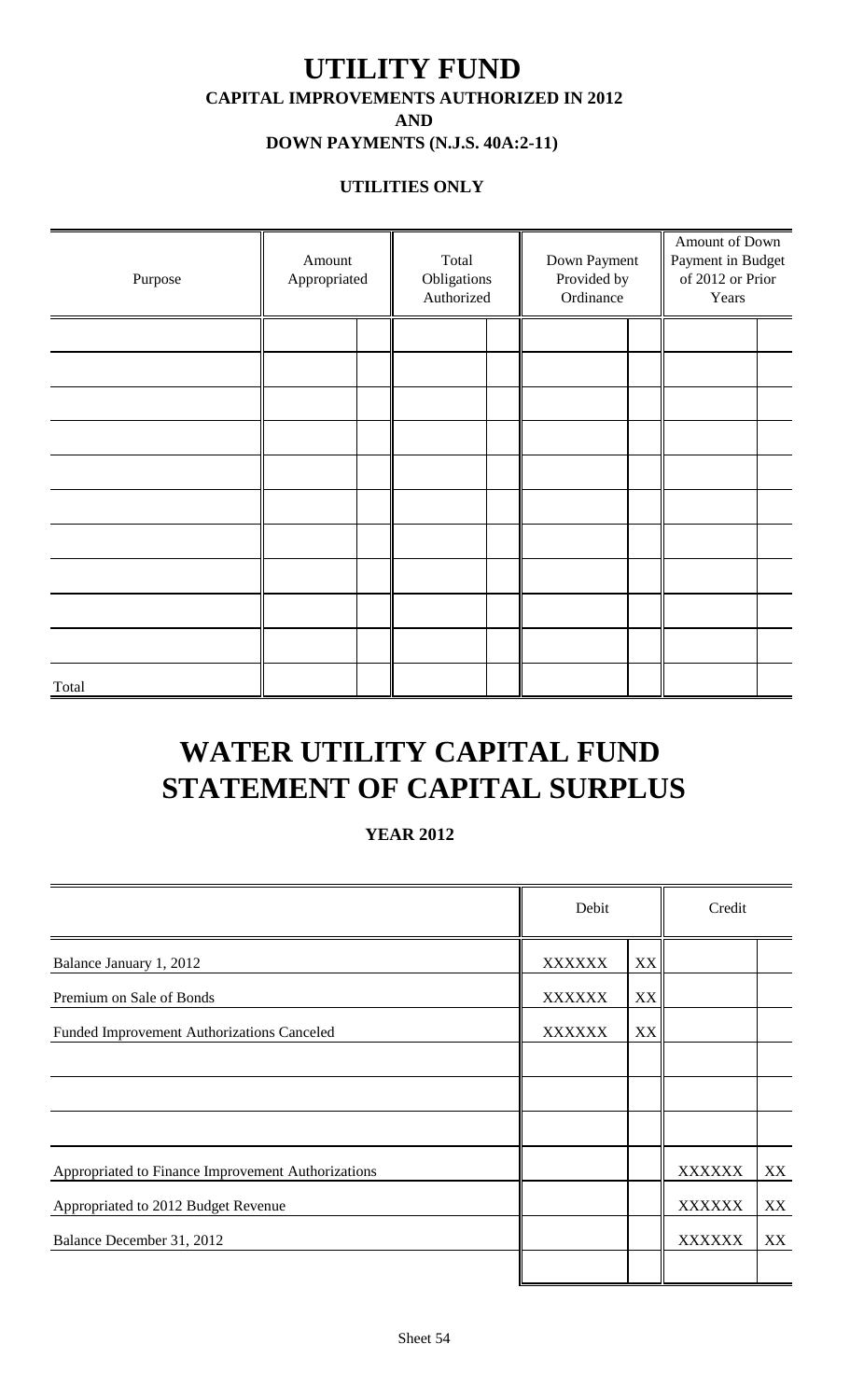Bonds and Notes Authorized but Not Issued must be disclosed in this Utility Capital Section in the same manner as set forth in General Capital Fund on Sheet 8

## **POST CLOSING**

 **TRIAL BALANCE - . . . . . . . . . . .UTILITY FUND**

AS AT DECEMBER 31, 2012

### **OPERATING AND CAPITAL SECTIONS**

(Separately Stated)

**Cash Liabilities Must Be Subtotaled and Subtotal Must Be Marked With "C"**

| Title of Account | ${\rm Debit}$ |  | $\bf Credit$ |  |
|------------------|---------------|--|--------------|--|
|                  |               |  |              |  |
|                  |               |  |              |  |
|                  |               |  |              |  |
|                  |               |  |              |  |
|                  |               |  |              |  |
|                  |               |  |              |  |
|                  |               |  |              |  |
|                  |               |  |              |  |
|                  |               |  |              |  |
|                  |               |  |              |  |
|                  |               |  |              |  |
|                  |               |  |              |  |
|                  |               |  |              |  |
|                  |               |  |              |  |
|                  |               |  |              |  |
|                  |               |  |              |  |
|                  |               |  |              |  |
|                  |               |  |              |  |
|                  |               |  |              |  |
|                  |               |  |              |  |
|                  |               |  |              |  |
|                  |               |  |              |  |
|                  |               |  |              |  |
|                  |               |  |              |  |
|                  |               |  |              |  |
|                  |               |  |              |  |
|                  |               |  |              |  |
|                  |               |  |              |  |
|                  |               |  |              |  |
|                  |               |  |              |  |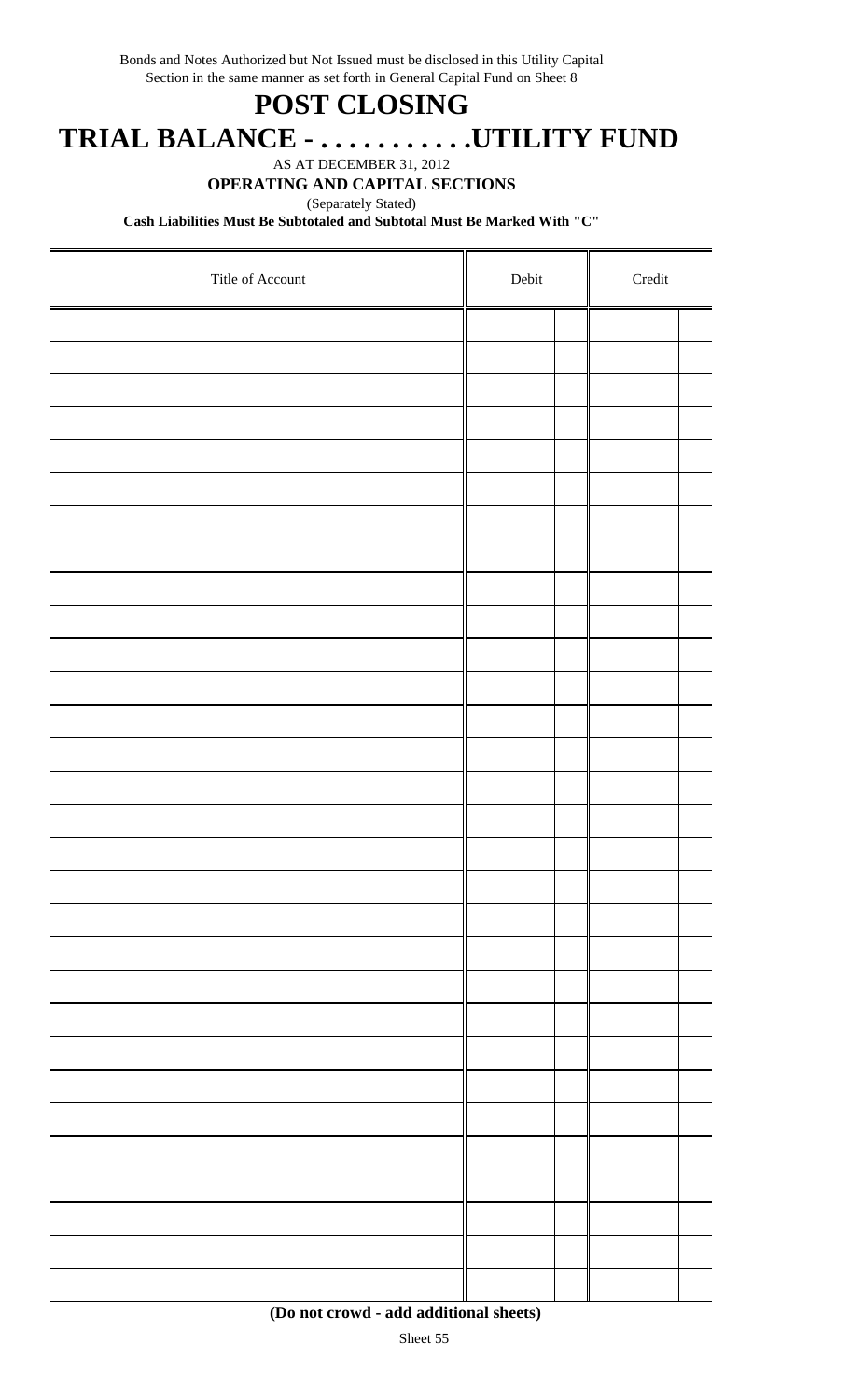## **POST CLOSING TRIAL BALANCE UTILITY ASSESSMENT TRUST FUNDS**

### **IF MORE THAN ONE UTILITY**

**EACH ASSESSMENT SECTION MUST BE SEPARATELY STATED**

AS AT DECEMBER 31, 2012

| Title of Account | Debit | $\bf Credit$ |  |  |
|------------------|-------|--------------|--|--|
|                  |       |              |  |  |
|                  |       |              |  |  |
|                  |       |              |  |  |
|                  |       |              |  |  |
|                  |       |              |  |  |
|                  |       |              |  |  |
|                  |       |              |  |  |
|                  |       |              |  |  |
|                  |       |              |  |  |
|                  |       |              |  |  |
|                  |       |              |  |  |
|                  |       |              |  |  |
|                  |       |              |  |  |
|                  |       |              |  |  |
|                  |       |              |  |  |
|                  |       |              |  |  |
|                  |       |              |  |  |
|                  |       |              |  |  |
|                  |       |              |  |  |
|                  |       |              |  |  |
|                  |       |              |  |  |
|                  |       |              |  |  |
|                  |       |              |  |  |
|                  |       |              |  |  |
|                  |       |              |  |  |
|                  |       |              |  |  |
|                  |       |              |  |  |
|                  |       |              |  |  |
|                  |       |              |  |  |
|                  |       |              |  |  |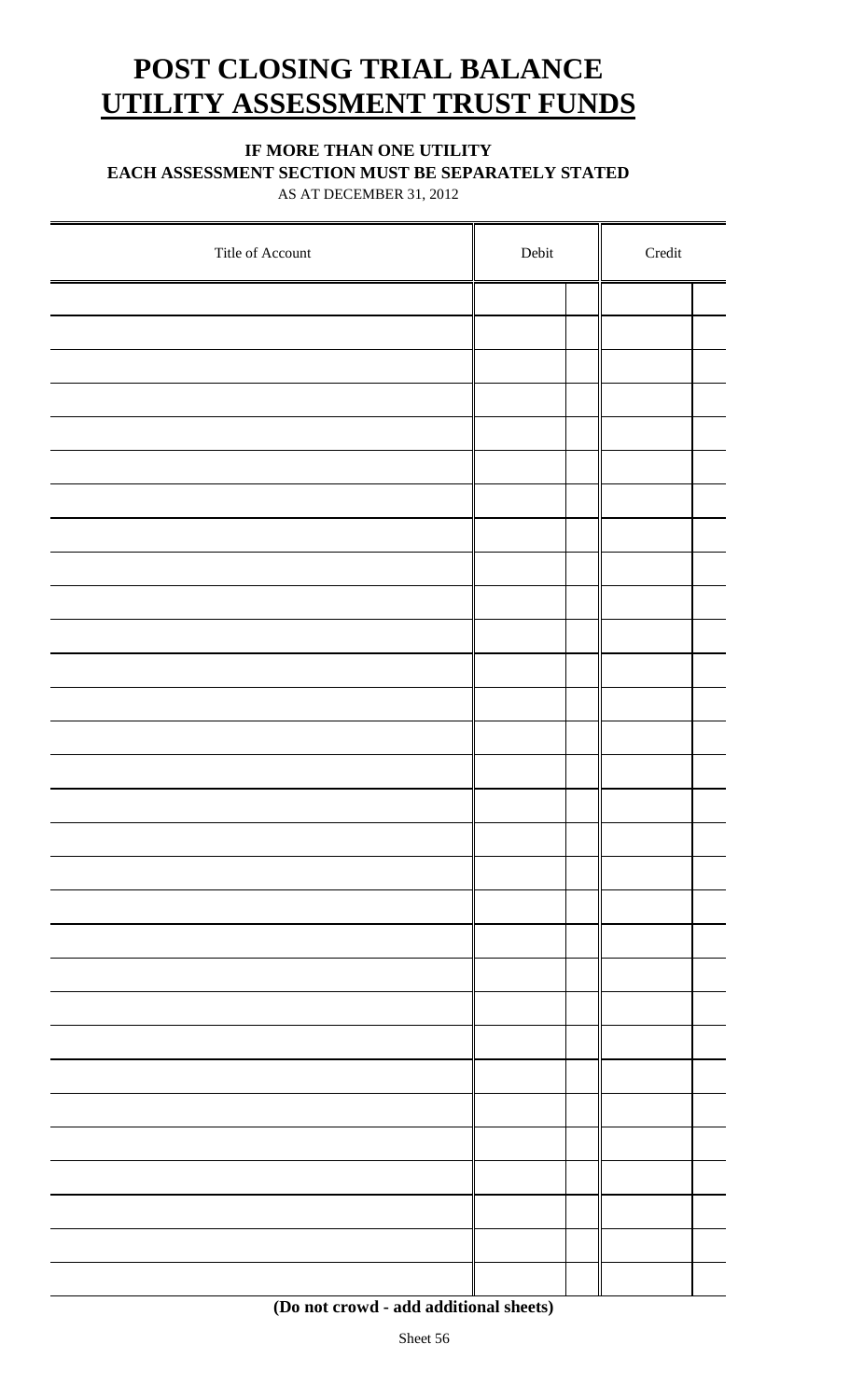## **ANALYSIS OF UTILITY ASSESSMENT TRUST CASH AND INVESTMENTS PLEDGED TO LIABILITIES AND SURPLUS**

| Title of Liability to which Cash          | Audit<br>Balance |                        |                          | <b>RECEIPTS</b> |                            |                         |              |    |              |                        | Disbursements  |    | Balance<br>Dec. 31, 2012 |    |              |                        |  |  |
|-------------------------------------------|------------------|------------------------|--------------------------|-----------------|----------------------------|-------------------------|--------------|----|--------------|------------------------|----------------|----|--------------------------|----|--------------|------------------------|--|--|
| and Investments are Pledged               | Dec. 31, 2011    |                        | Assessments<br>and Liens |                 | Operating<br><b>Budget</b> |                         |              |    |              |                        |                |    |                          |    |              |                        |  |  |
| Assessment Serial Bond Issues:            | $\bold{XXXXX}$   | $\mathbf{X}\mathbf{X}$ | $\bold{XXXXX}$           | XX              | <b>XXXXX</b>               | XX                      | <b>XXXXX</b> | XX | <b>XXXXX</b> | $\mathbf{X}\mathbf{X}$ | $\bold{XXXXX}$ | XX | <b>XXXXX</b>             | XX | <b>XXXXX</b> | $\mathbf{X}\mathbf{X}$ |  |  |
|                                           |                  |                        |                          |                 |                            |                         |              |    |              |                        |                |    |                          |    |              |                        |  |  |
|                                           |                  |                        |                          |                 |                            |                         |              |    |              |                        |                |    |                          |    |              |                        |  |  |
|                                           |                  |                        |                          |                 |                            |                         |              |    |              |                        |                |    |                          |    |              |                        |  |  |
|                                           |                  |                        |                          |                 |                            |                         |              |    |              |                        |                |    |                          |    |              |                        |  |  |
| Assessment Bond Anticipation Note Issues: | <b>XXXXX</b>     | $\mathbf{XX}$          | <b>XXXXX</b>             | XX              | <b>XXXXX</b>               | $\mathbf{X} \mathbf{X}$ | <b>XXXXX</b> | XX | <b>XXXXX</b> | XX                     | <b>XXXXX</b>   | XX | <b>XXXXX</b>             | XX | <b>XXXXX</b> | $\mathbf{XX}$          |  |  |
|                                           |                  |                        |                          |                 |                            |                         |              |    |              |                        |                |    |                          |    |              |                        |  |  |
|                                           |                  |                        |                          |                 |                            |                         |              |    |              |                        |                |    |                          |    |              |                        |  |  |
|                                           |                  |                        |                          |                 |                            |                         |              |    |              |                        |                |    |                          |    |              |                        |  |  |
| Other Liabilities                         |                  |                        |                          |                 |                            |                         |              |    |              |                        |                |    |                          |    |              |                        |  |  |
| <b>Trust Surplus</b>                      |                  |                        |                          |                 |                            |                         |              |    |              |                        |                |    |                          |    |              |                        |  |  |
| Less Assets "Unfinanced"                  | <b>XXXXX</b>     | XX                     | <b>XXXXX</b>             | XX              | <b>XXXXX</b>               | XX                      | <b>XXXXX</b> | XX | <b>XXXXX</b> | XX                     | <b>XXXXX</b>   | XX | <b>XXXXX</b>             | XX | <b>XXXXX</b> | XX                     |  |  |
|                                           |                  |                        |                          |                 |                            |                         |              |    |              |                        |                |    |                          |    |              |                        |  |  |
|                                           |                  |                        |                          |                 |                            |                         |              |    |              |                        |                |    |                          |    |              |                        |  |  |
|                                           |                  |                        |                          |                 |                            |                         |              |    |              |                        |                |    |                          |    |              |                        |  |  |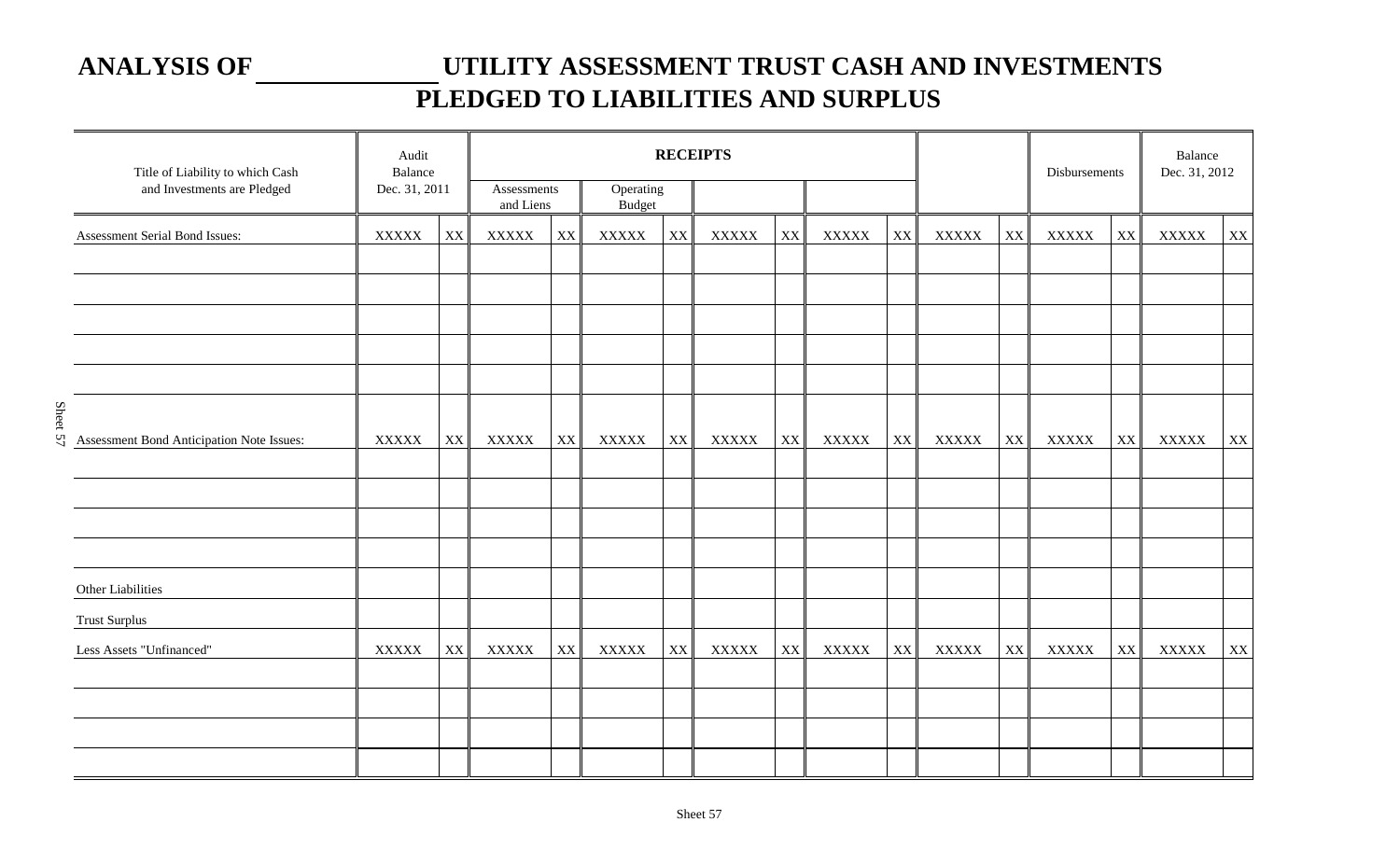## **SCHEDULE OF UTILITY BUDGET - 2012**

### **BUDGET REVENUES**

| Source                                                                                                                    |              | <b>Budget</b><br>Received<br>in Cash |    | Excess or<br>Deficit* |    |               |    |
|---------------------------------------------------------------------------------------------------------------------------|--------------|--------------------------------------|----|-----------------------|----|---------------|----|
| <b>Operating Surplus Anticipated</b><br>Operating Surplus Anticipated with Consent<br>of Director of Local Govt. Services | 01<br>$02\,$ |                                      |    |                       |    |               |    |
| Added by N.J.S. 40A:4-87 (List)                                                                                           |              | <b>XXXXXX</b>                        | XX | <b>XXXXXX</b>         | XX | <b>XXXXXX</b> | XX |
| Subtotal                                                                                                                  |              |                                      |    |                       |    |               |    |
| Deficit (General Budget) **                                                                                               | 07<br>08     |                                      |    |                       |    |               |    |

\*\*Amount in "Received in Cash" column for "Deficit (General Budget)" and amount expended for "Surplus (General Budget)" must agree with amounts shown for such items on Sheet 59.

### **STATEMENT OF BUDGET APPROPRIATIONS**

| Appropriations:                                   | <b>XXXXXX</b> | XX |
|---------------------------------------------------|---------------|----|
| <b>Adopted Budget</b>                             |               |    |
| Added by N.J.S. 40A:4-87                          |               |    |
| Emergency                                         |               |    |
| <b>Total Appropriations</b>                       |               |    |
| Add: Overexpenditures (See Footnote)              |               |    |
| <b>Total Appropriations and Overexpenditures</b>  |               |    |
| Deduct Expenditures:                              |               |    |
| Paid or Charged                                   |               |    |
| Reserved                                          |               |    |
| Surplus (General Budget) **                       |               |    |
| <b>Total Expenditures</b>                         |               |    |
| <b>Unexpended Balance Canceled (See Footnote)</b> |               |    |

FOOTNOTES - RE: OVEREXPENDITURES:

Every appropriation overexpended in the budget document must be marked with an \* and must agree in the aggregate with this item. RE: UNEXPENDED BALANCE CANCELED:

Are not to be shown as "Paid or Charged" in the budget document. In all instances "Total Appropriations" and "Over expenditures" must equal the sum of "Total Expenditures" and "Unexpended Balances Canceled"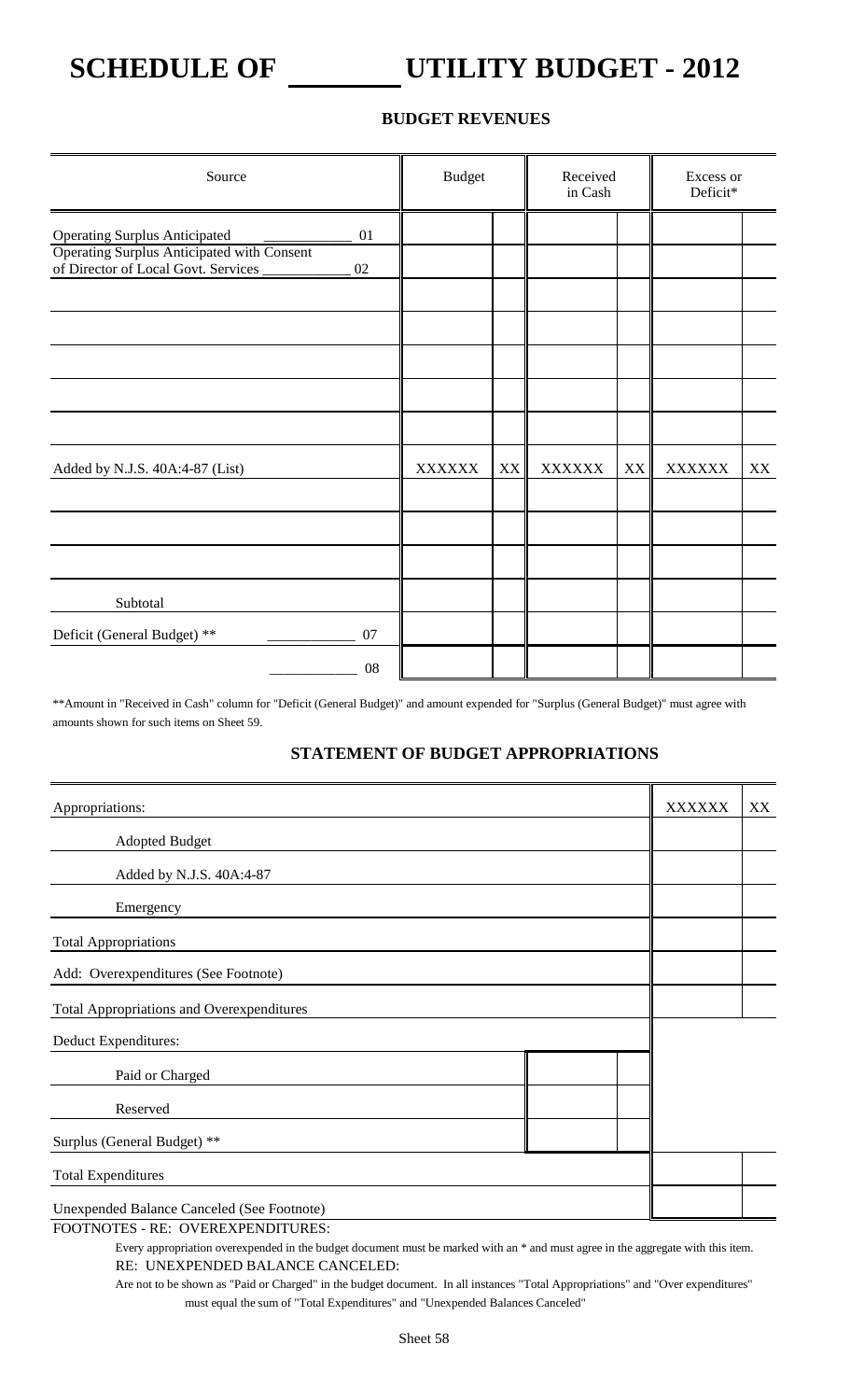## **STATEMENT OF 2012 OPERATION UTILITY**

NOTE: Section 1 of this sheet is required to be filled out ONLY IF the 2012 Utility Budget contained either an item of revenue "Deficit (General Budget)" or an item of appropriation "Surplus (General Budget)" Section 2 should be filled out in every case.

### **SECTION 1:**

| Revenue Realized:                                                                                       | <b>XXXXXX</b> | XX |  |
|---------------------------------------------------------------------------------------------------------|---------------|----|--|
| Budget Revenue (Not Including "Deficit (General Budget)")                                               |               |    |  |
| Miscellaneous Revenue Not Anticipated                                                                   |               |    |  |
| 2011 Appropriation Reserves Canceled *<br>(Excess Revenue Realized)                                     |               |    |  |
|                                                                                                         |               |    |  |
|                                                                                                         |               |    |  |
|                                                                                                         |               |    |  |
| <b>Total Revenue Realized</b>                                                                           |               |    |  |
| Expenditures:                                                                                           | <b>XXXXXX</b> | XX |  |
| Appropriations (Not Including "Surplus (General Budget)")                                               | <b>XXXXXX</b> | XX |  |
| Paid or Charged                                                                                         |               |    |  |
| Reserved                                                                                                |               |    |  |
| <b>Expended Without Appropriation</b>                                                                   |               |    |  |
| Cash Refund of Prior Year's Revenue                                                                     |               |    |  |
| Overexpenditure of Appropriation Reserves                                                               |               |    |  |
| <b>Total Expenditures</b>                                                                               |               |    |  |
| Deferred Charges Included In<br>Less:                                                                   |               |    |  |
| Above "Total Expenditures"                                                                              |               |    |  |
| Total Expenditures - As Adjusted                                                                        |               |    |  |
| Excess                                                                                                  |               |    |  |
| Budget Appropriation - Surplus (General Budget) **                                                      |               |    |  |
| Remainder = Balance of "Results of 2012 Operation"                                                      |               |    |  |
| ("Excess in Operations" - Sheet 60)                                                                     |               |    |  |
|                                                                                                         |               |    |  |
| Deficit                                                                                                 |               |    |  |
|                                                                                                         |               |    |  |
| Anticipated Revenue - Deficit (General Budget) **<br>Remainder = Balance of "Results of 2012 Operation" |               |    |  |
| ("Operating Deficit - to Trial Balance" - Sheet 60)                                                     |               |    |  |

### **SECTION 2:**

The following Item of "2011 Appropriation Reserves Canceled in 2012" Is Due to the Current Fund TO THE EXTENT OF the amount Received and Due from the General Budget of 2011 for an Anticipated Deficit in the Utility for 2011:

| 2011 Appropriation Reserves Canceled in 2012               |  |  |
|------------------------------------------------------------|--|--|
| Less: Anticipated Deficit in 2011 Budget - Amount Received |  |  |
| and Due from Current Fund - If none, enter "None"          |  |  |
| * Excess (Revenue Realized)                                |  |  |

\*\*Items must be shown in same amounts on Sheet 58.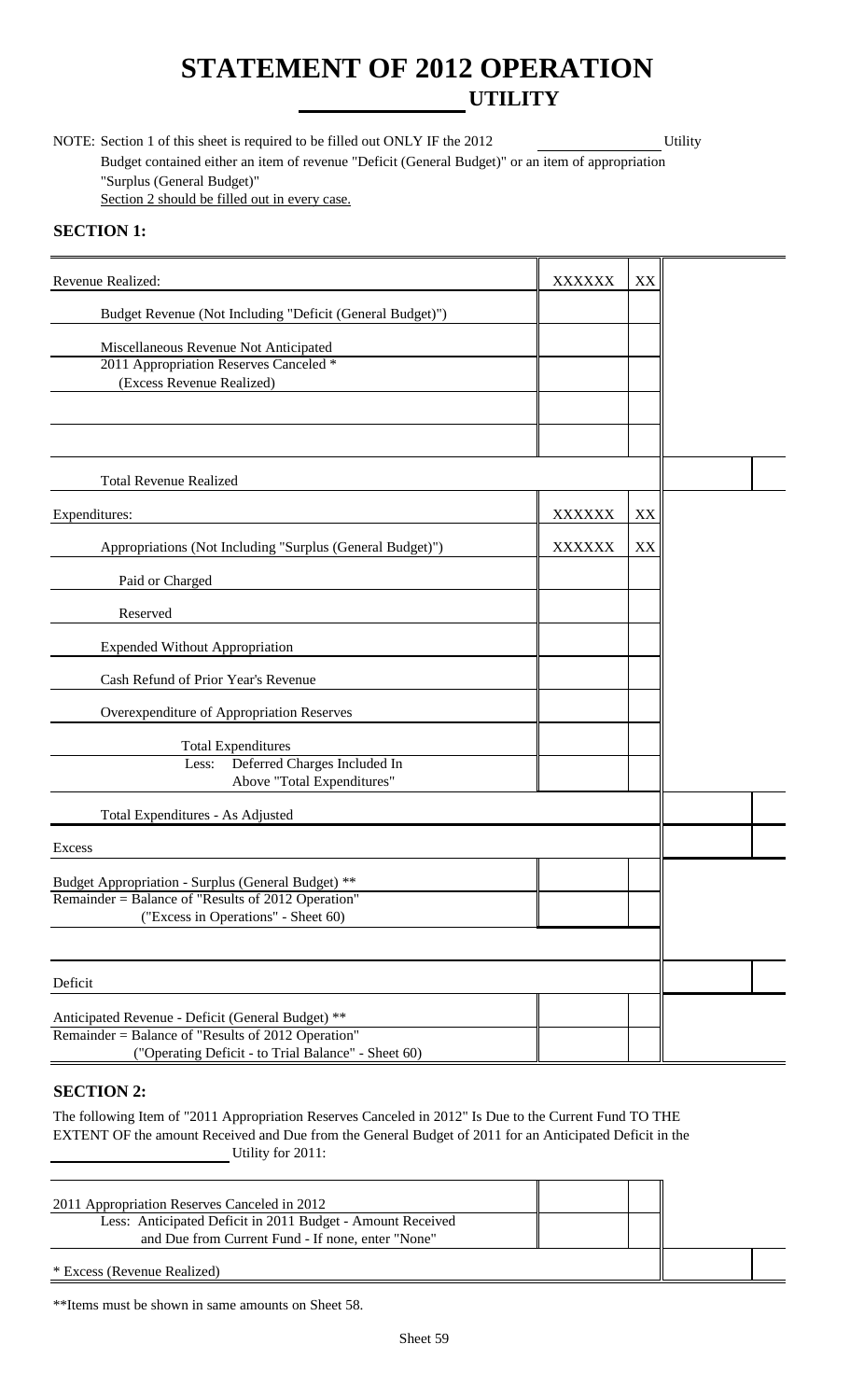### **RESULTS OF 2012 OPERATIONS UTILITY**

|                                                                                  | Debit         |    | Credit |    |
|----------------------------------------------------------------------------------|---------------|----|--------|----|
| <b>Excess in Anticipated Revenues</b>                                            | <b>XXXXXX</b> | XX |        |    |
| <b>Unexpended Balances of Appropriations</b>                                     | <b>XXXXXX</b> | XX |        |    |
| Miscellaneous Revenue Not Anticipated                                            | <b>XXXXXX</b> | XX |        |    |
| Unexpended Balances of 2011 Appropriation Reserves*                              | XXXXXX        | XX |        |    |
|                                                                                  |               |    |        |    |
| Deficit in Anticipated Revenue                                                   |               |    | XXXXXX | XX |
|                                                                                  |               |    | XXXXXX | XX |
| <b>Operating Deficit - to Trial Balance</b>                                      | <b>XXXXXX</b> | XX |        |    |
| Excess in Operations - to Operating Surplus                                      |               |    | XXXXXX | XX |
| * See restriction in amount on Sheet 59, SECTION 2<br><b>OPERATING SURPLUS -</b> |               |    |        |    |
|                                                                                  |               |    |        |    |

|                                                                                                           | Debit         |    | Credit |    |
|-----------------------------------------------------------------------------------------------------------|---------------|----|--------|----|
| Balance January 1, 2012                                                                                   | <b>XXXXXX</b> | XX |        |    |
|                                                                                                           |               |    |        |    |
| Excess in Results of 2012 Operations                                                                      | <b>XXXXXX</b> | XX |        |    |
| Amount Appropriated in 2012 Budget - Cash                                                                 |               |    | XXXXXX | XX |
| Amount Appropriated in 2012 Budget with Prior Written Consent<br>of Director of Local Government Services |               |    | XXXXXX | XX |
|                                                                                                           |               |    |        |    |
| Balance December 31, 2012                                                                                 |               |    | XXXXXX | XX |
|                                                                                                           |               |    |        |    |

## **ANALYSIS OF BALANCE DECEMBER 31, 2012 (FROM UTILITY - TRIAL BALANCE)**

| Cash                                                                                                |  |  |
|-----------------------------------------------------------------------------------------------------|--|--|
| Investments                                                                                         |  |  |
| <b>Interfund Accounts Receivable</b>                                                                |  |  |
| Subtotal                                                                                            |  |  |
| Deduct Cash Liabilities Marked with "C" on Trial Balance                                            |  |  |
| Operating Surplus Cash or (Deficit in Operating Surplus Cash)                                       |  |  |
| *Other Assets Pledged to Operating Surplus                                                          |  |  |
| Deferred Charges #                                                                                  |  |  |
| Operating Deficit #                                                                                 |  |  |
| <b>Total Other Assets</b>                                                                           |  |  |
| # MAY NOT BE ANTICIPATED AS NON-CASH SURPLUS IN 2013 BUDGET                                         |  |  |
| * In the case of a "Deficit in Operating Surplus Cash" "Other Assets" would also be pledged to cash |  |  |

In the case of a "Deficit in Operating Surplus Cash", "Other Assets" would also be pledged to cash liabilities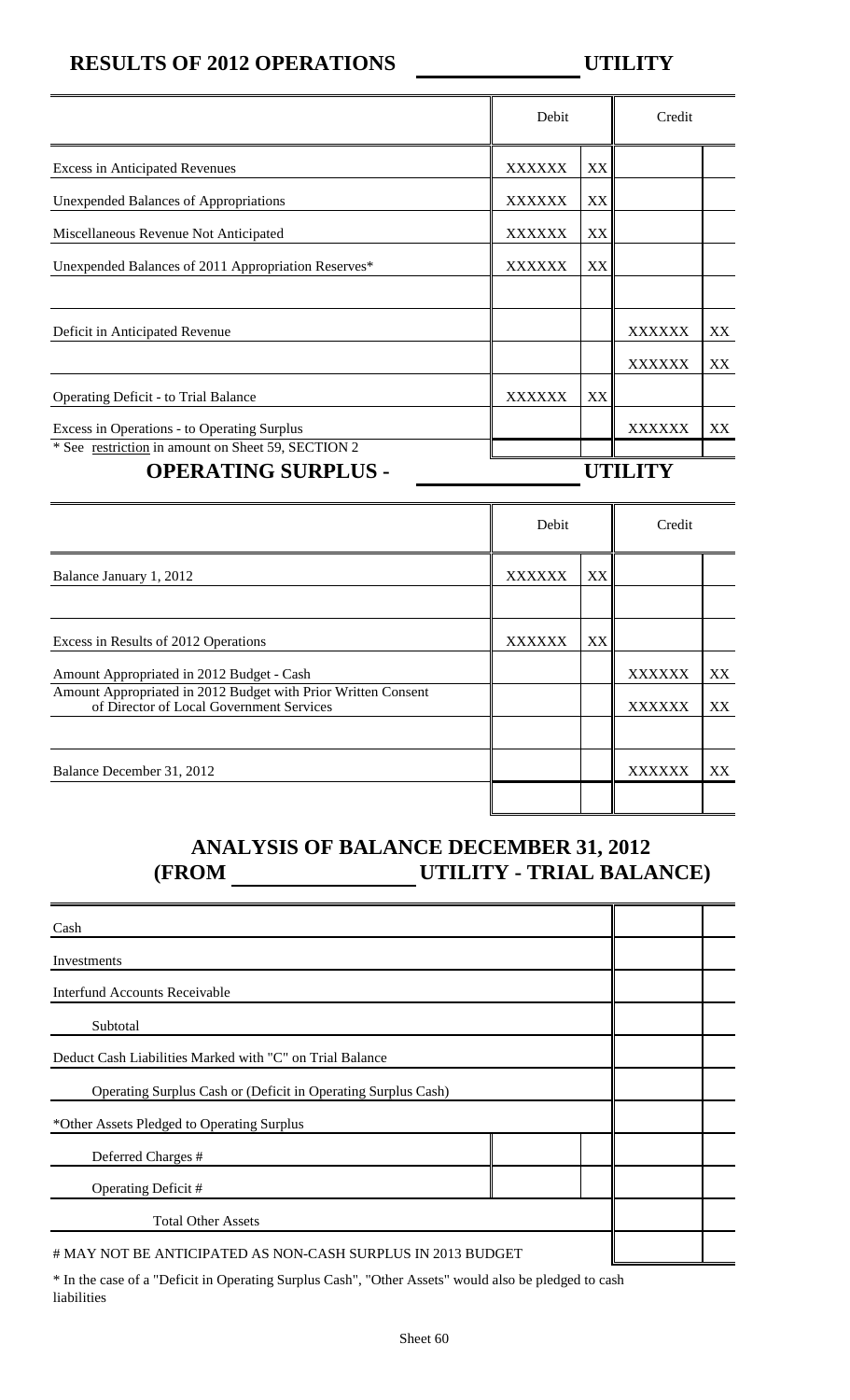| Balance December 31, 2011                 |              |                           | \$                        |
|-------------------------------------------|--------------|---------------------------|---------------------------|
| Increased by:                             | Rents Levied |                           | \$                        |
| Decreased by:                             |              |                           |                           |
| Collections                               |              | $\int$                    |                           |
| Overpayments applied                      |              | $\mathbb{S}$              |                           |
| Transfer to                               | Liens        | \$                        |                           |
| Other                                     |              | \$                        |                           |
|                                           |              |                           | \$                        |
| Balance December 31, 2012                 |              |                           | \$                        |
|                                           |              |                           |                           |
| <b>SCHEDULE OF</b>                        |              | <b>LIENS</b>              |                           |
| Balance December 31, 2011                 |              |                           | \$                        |
| Increased by:                             |              |                           |                           |
| <b>Transfers from Accounts Receivable</b> |              |                           |                           |
|                                           |              | $\mathbb S$               |                           |
| Penalties and Costs                       |              | \$                        |                           |
| Other                                     |              | \$                        |                           |
|                                           |              |                           | \$                        |
| Decreased by:                             |              |                           |                           |
| Collections                               |              | \$                        |                           |
| Other                                     |              | $\boldsymbol{\mathsf{S}}$ | $\boldsymbol{\mathsf{S}}$ |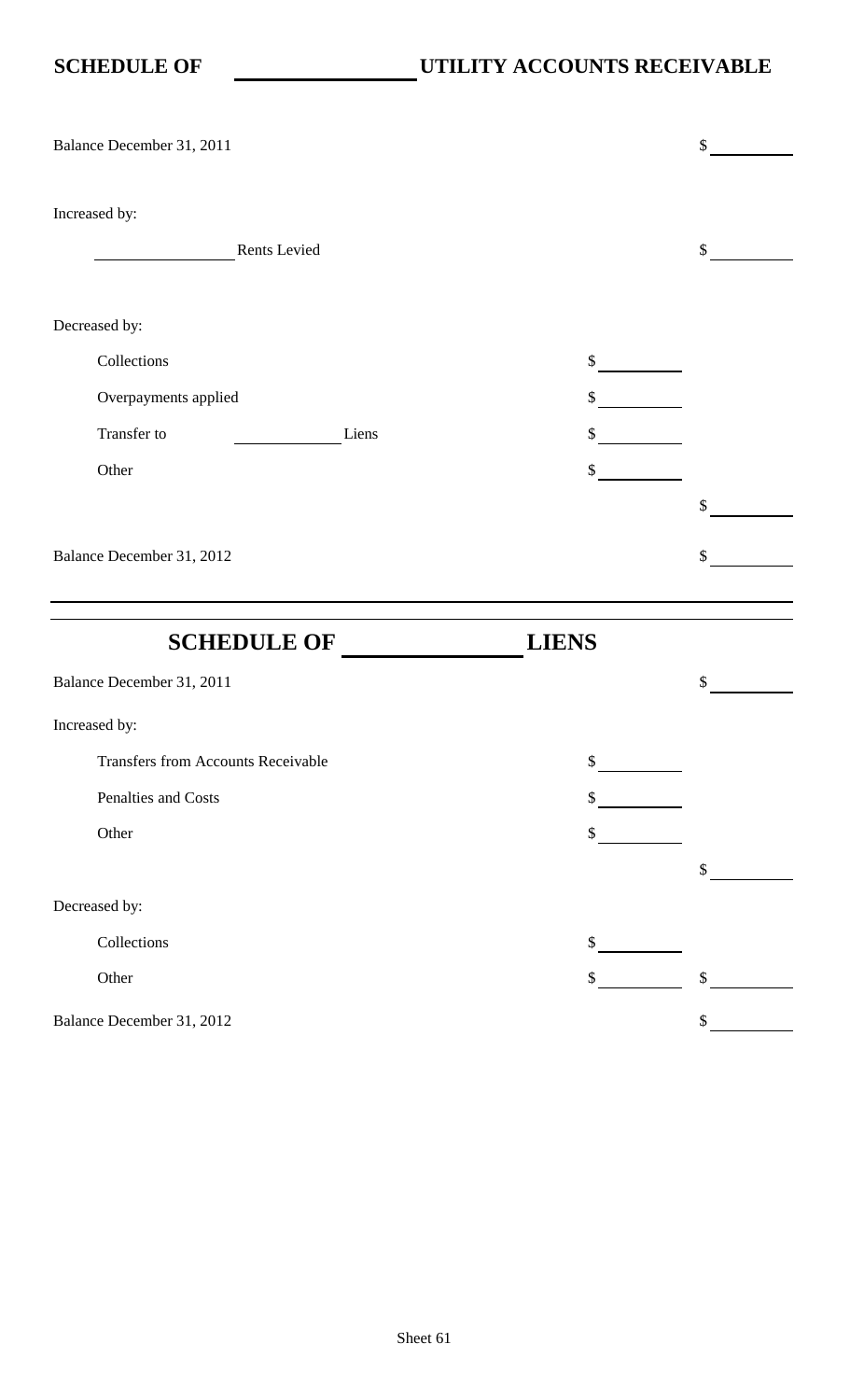## **DEFERRED CHARGES - MANDATORY CHARGES ONLY - \_\_\_\_\_\_\_\_\_\_\_ UTILITY FUND**

### **(Do not include the emergency authorizations pursuant to N.J.S. 40A:4-55, listed on Sheet 29)**

|     | Caused by                   | Amount<br>Dec. 31, 2011<br>per Audit<br>Report | Amount in<br>2012<br><b>Budget</b> | Amount<br>Resulting<br>from $2012$ | <b>Balance</b><br>as at<br>Dec. 31, 2012 |
|-----|-----------------------------|------------------------------------------------|------------------------------------|------------------------------------|------------------------------------------|
| 1.  | Emergency Authorization - * | $\sim$                                         | $\sim$                             | $\sim$                             | $\mathcal{S}$                            |
| 2.  |                             | $\sim$                                         | $\sim$                             | $\sim$                             | $\mathcal{S}$                            |
| 3.  |                             | $\mathsf{\$}$                                  | $\int$                             | $\mathcal{S}$                      | \$                                       |
| 4.  |                             | $\mathbb{S}$                                   | $\mathsf{\$}$                      | $\mathsf{\$}$                      | $\mathsf{\$}$                            |
| 5.  |                             | $\mathcal{S}$                                  | $\mathbb{S}$                       | $\mathbb{S}$                       | \$                                       |
| 6.  |                             | $\mathbf{\hat{S}}$                             | $\mathbb{S}$                       | \$                                 | \$                                       |
| 7.  |                             | $\mathbf{\hat{S}}$                             | $\mathbb{S}$                       | $\mathbb{S}$                       | \$                                       |
| 8.  |                             | \$                                             | \$                                 | \$                                 | \$                                       |
| 9.  |                             | $\mathcal{S}$                                  | \$                                 | \$                                 | \$                                       |
| 10. |                             | \$                                             | \$                                 | \$                                 | \$                                       |

\*Do not include items funded or refunded as listed below.

### **EMERGENCY AUTHORIZATIONS UNDER N.J.S. 40A:4-47 WHICH HAVE BEEN FUNDED OR REFUNDED UNDER N.J.S. 40A:2-3 OR N.J.S. 40A:2-51**



### **JUDGEMENTS ENTERED AGAINST MUNICIPALITY AND NOT SATISFIED**

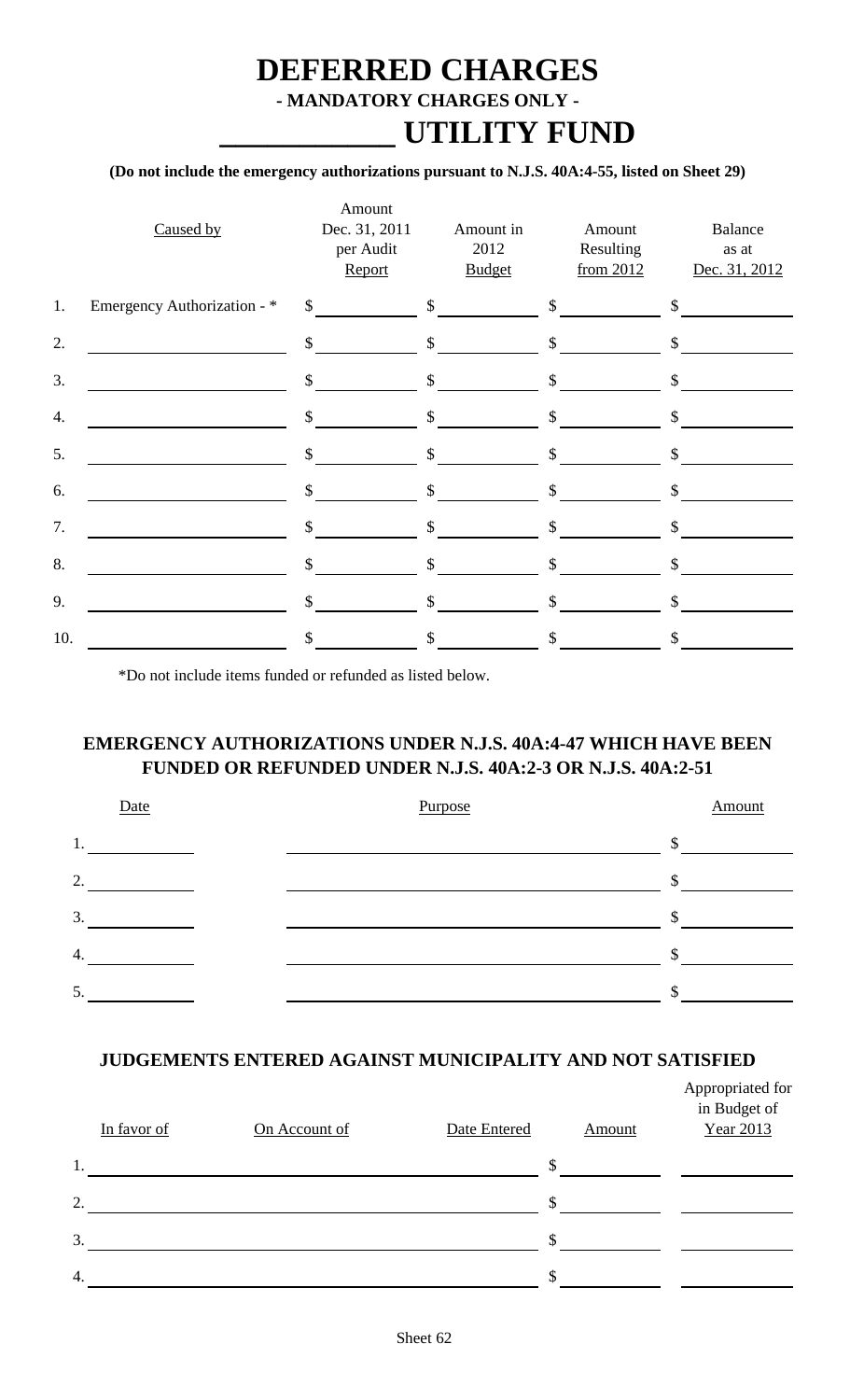# **SCHEDULE OF BONDS ISSUED AND OUTSTANDING AND 2013 DEBT SERVICE FOR BONDS**

**UTILITY ASSESSMENT BONDS**

|                                                                     | Debit                 |            | Credit                |                           | 2013 Debt<br>Service |                  |
|---------------------------------------------------------------------|-----------------------|------------|-----------------------|---------------------------|----------------------|------------------|
| Outstanding January 1, 2012                                         | <b>XXXXXX</b>         | XX         |                       |                           |                      |                  |
| Issued                                                              | <b>XXXXXX</b>         | XX         |                       |                           |                      |                  |
|                                                                     |                       |            |                       |                           |                      |                  |
|                                                                     |                       |            |                       |                           |                      |                  |
| Paid                                                                |                       |            | <b>XXXXXX</b>         | XX                        |                      |                  |
| Outstanding December 31, 2012                                       |                       |            | <b>XXXXXX</b>         | XX                        |                      |                  |
|                                                                     |                       |            |                       |                           |                      |                  |
| 2013 Bond Maturities - Assessment Bonds<br>2013 Interest on Bonds * |                       | $\sqrt{S}$ |                       |                           |                      |                  |
|                                                                     | UTILITY CAPITAL BONDS |            |                       |                           |                      |                  |
| Outstanding January 1, 2012                                         | <b>XXXXXX</b>         | XX         |                       |                           |                      |                  |
| Issued                                                              | <b>XXXXXX</b>         | XX         |                       |                           |                      |                  |
| Paid                                                                |                       |            | <b>XXXXXX</b>         | XX                        |                      |                  |
|                                                                     |                       |            |                       |                           |                      |                  |
|                                                                     |                       |            |                       |                           |                      |                  |
| Outstanding December 31, 2012                                       |                       |            | <b>XXXXXX</b>         | XX                        |                      |                  |
|                                                                     |                       |            |                       |                           |                      |                  |
| 2013 Bond Maturities - Capital Bonds                                |                       |            |                       | $\boldsymbol{\mathsf{S}}$ |                      |                  |
| 2013 Interest on Bonds *                                            |                       |            |                       |                           |                      |                  |
| <b>INTEREST ON BONDS -</b>                                          |                       |            | <b>UTILITY BUDGET</b> |                           |                      |                  |
| 2012 Interest on Bonds (*Items)                                     |                       | \$         |                       |                           |                      |                  |
| Less: Interest Accrued to 12/31/2012 (Trial Balance)                |                       | \$         |                       |                           |                      |                  |
| Subtotal                                                            |                       | \$         |                       |                           |                      |                  |
| Add: Interest to be Accrued as of 12/31/2013                        |                       | \$         |                       |                           |                      |                  |
| Required Appropriation 2013                                         |                       |            |                       |                           |                      |                  |
| <b>LIST OF BONDS ISSUED DURING 2012</b>                             |                       |            |                       |                           |                      |                  |
| Purpose                                                             | 2013 Maturity         |            | Amount Issued         |                           | Date of<br>Issue     | Interest<br>Rate |
|                                                                     |                       |            |                       |                           |                      |                  |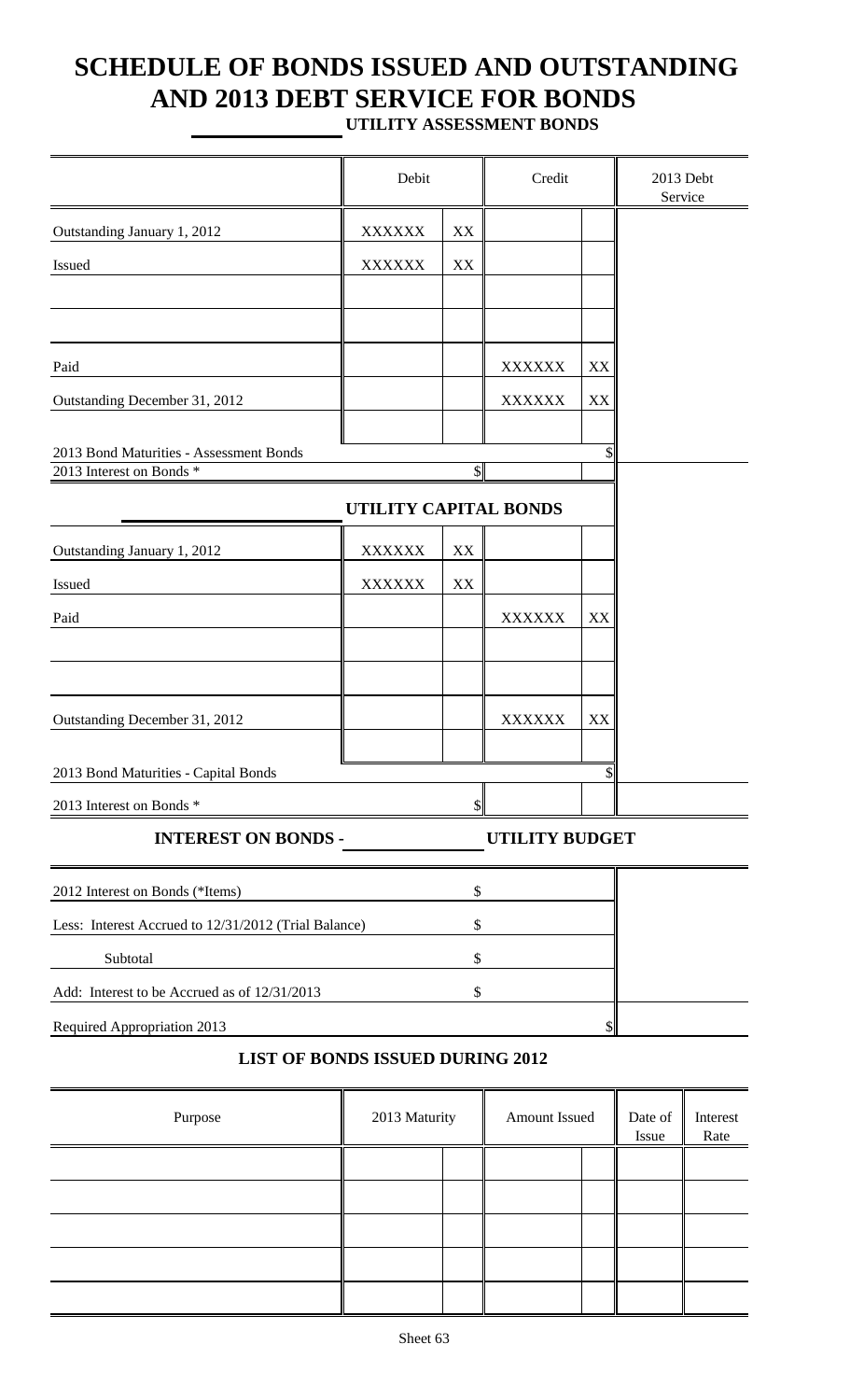## **SCHEDULE OF LOANS ISSUED AND OUTSTANDING AND 2013 DEBT SERVICE FOR LOANS UTILITY LOAN**

|                                                      | Debit               |                         | Credit                |    | 2013 Debt<br>Service |
|------------------------------------------------------|---------------------|-------------------------|-----------------------|----|----------------------|
| Outstanding January 1, 2012                          | <b>XXXXXX</b>       | $\mathbf{X}\mathbf{X}$  |                       |    |                      |
| Issued                                               | <b>XXXXXX</b>       | $\mathbf{XX}$           |                       |    |                      |
|                                                      |                     |                         |                       |    |                      |
|                                                      |                     |                         |                       |    |                      |
| Paid                                                 |                     |                         | <b>XXXXXX</b>         | XX |                      |
| Outstanding December 31, 2012                        |                     |                         | <b>XXXXXX</b>         | XX |                      |
|                                                      |                     |                         |                       |    |                      |
| 2013 Loan Maturities<br>2013 Interest on Loans *     |                     | $\frac{1}{2}$           |                       |    |                      |
|                                                      | <b>UTILITY LOAN</b> |                         |                       |    |                      |
| Outstanding January 1, 2012                          | <b>XXXXXX</b>       | $\mathbf{X} \mathbf{X}$ |                       |    |                      |
| Issued                                               | <b>XXXXXX</b>       | $\mathbf{X}\mathbf{X}$  |                       |    |                      |
| Paid                                                 |                     |                         | <b>XXXXXX</b>         | XX |                      |
|                                                      |                     |                         |                       |    |                      |
|                                                      |                     |                         |                       |    |                      |
| Outstanding December 31, 2012                        |                     |                         | <b>XXXXXX</b>         | XX |                      |
| 2013 Loan Maturities                                 |                     |                         |                       | ¢. |                      |
| 2013 Interest on Loans *                             |                     |                         |                       |    |                      |
| <b>INTEREST ON LOANS -</b>                           |                     |                         | <b>UTILITY BUDGET</b> |    |                      |
| 2012 Interest on Loans (*Items)                      |                     | \$                      |                       |    |                      |
| Less: Interest Accrued to 12/31/2012 (Trial Balance) |                     | \$                      |                       |    |                      |
| Subtotal                                             |                     | \$                      |                       |    |                      |
| Add: Interest to be Accrued as of 12/31/2013         |                     | \$                      |                       |    |                      |
| Required Appropriation 2013                          |                     |                         |                       |    |                      |

### **LIST OF LOANS ISSUED DURING 2012**

| Purpose | 2013 Maturity | Amount Issued | Date of<br>Issue | Interest<br>Rate |
|---------|---------------|---------------|------------------|------------------|
|         |               |               |                  |                  |
|         |               |               |                  |                  |
|         |               |               |                  |                  |
|         |               |               |                  |                  |
|         |               |               |                  |                  |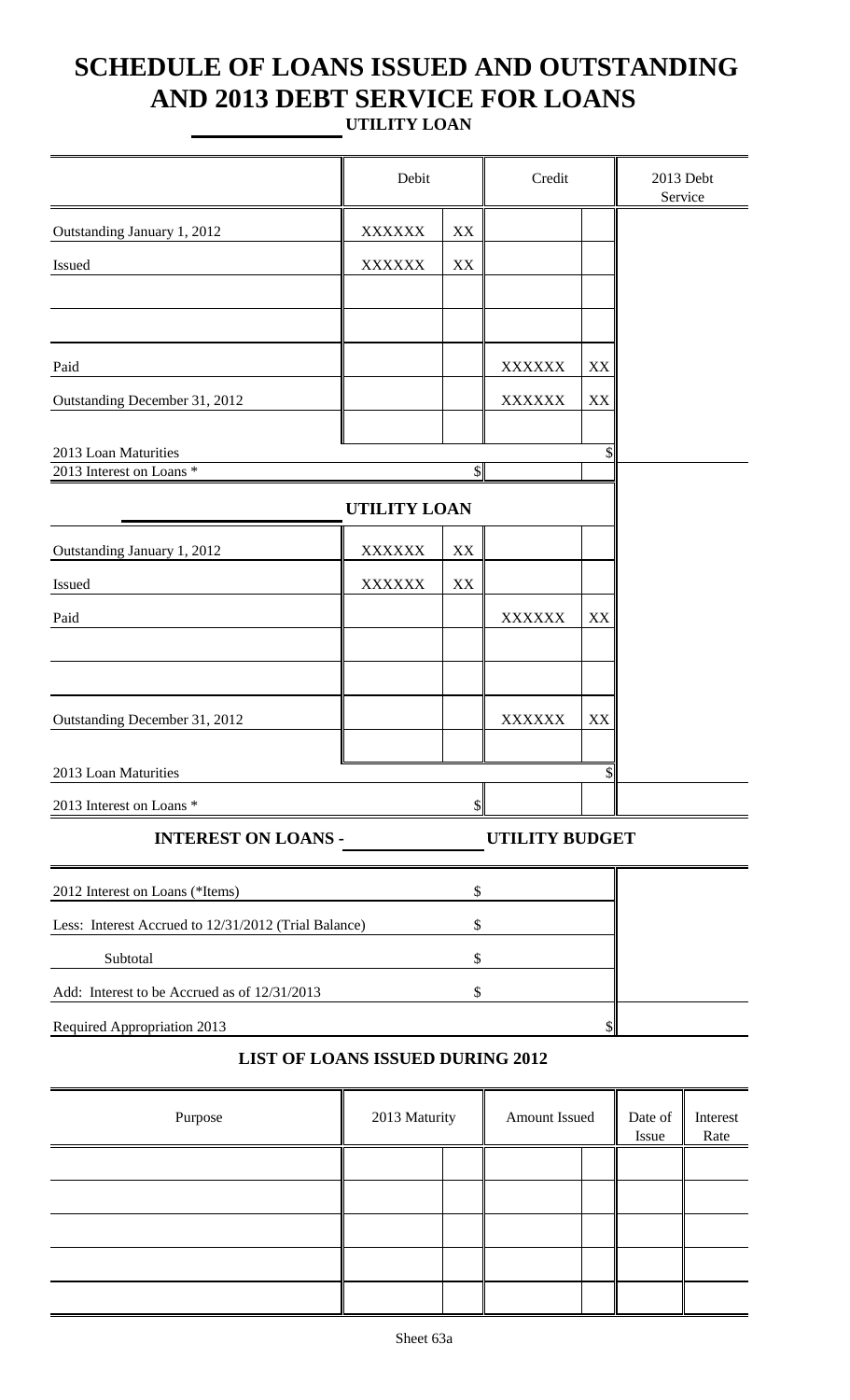## **DEBT SERVICE SCHEDULE FOR UTILITY NOTES (OTHER THAN UTILITY ASSESSMENT NOTES)**

|                             | Original<br>Title or Purpose of Issue<br>Amount<br>Issued |  | Original<br>Date of<br>Issue* | Amount<br>of Note<br>Outstanding<br>Dec. 31, 2012 |  | Date<br>of<br>Maturity |  | Rate<br>of<br>Interest |  | 2013 Budget Requirement<br>For Principal<br>For Interest<br>$**$ |  |  |  |  |
|-----------------------------|-----------------------------------------------------------|--|-------------------------------|---------------------------------------------------|--|------------------------|--|------------------------|--|------------------------------------------------------------------|--|--|--|--|
|                             |                                                           |  |                               |                                                   |  |                        |  |                        |  |                                                                  |  |  |  |  |
| $\mathcal{D}_{\mathcal{L}}$ |                                                           |  |                               |                                                   |  |                        |  |                        |  |                                                                  |  |  |  |  |
| 3.                          |                                                           |  |                               |                                                   |  |                        |  |                        |  |                                                                  |  |  |  |  |
|                             |                                                           |  |                               |                                                   |  |                        |  |                        |  |                                                                  |  |  |  |  |
| 5.                          |                                                           |  |                               |                                                   |  |                        |  |                        |  |                                                                  |  |  |  |  |
| 6.                          |                                                           |  |                               |                                                   |  |                        |  |                        |  |                                                                  |  |  |  |  |
| $S$ heet 64                 |                                                           |  |                               |                                                   |  |                        |  |                        |  |                                                                  |  |  |  |  |
| 8.                          |                                                           |  |                               |                                                   |  |                        |  |                        |  |                                                                  |  |  |  |  |
| 9.                          |                                                           |  |                               |                                                   |  |                        |  |                        |  |                                                                  |  |  |  |  |
| 10.                         |                                                           |  |                               |                                                   |  |                        |  |                        |  |                                                                  |  |  |  |  |

Important: If there is more than one utility in the municipality, identify each note.

Memo: Designate all "Capital Notes" issued under N.J.S. 40A:2-8(b) with "C". Such notes must be retired at the rate

of 20% of the original amount issued annually.

\* See Sheet 33 for clarification of "Original Date of Issue".

All notes with an original date of issue of 2010 or prior require one legal payable installment to be budgeted if it is contemplated that such notes will be renewed in 2013 or written intent of permanent financing submitted.

\*\* If interest on note is financed by ordinance, designate same, otherwise an amount must be included in this

| <b>INTEREST ON NOTES -</b>                          | UTILITY BUDGET |  |
|-----------------------------------------------------|----------------|--|
| 2012 Interest on Notes                              |                |  |
| Less: Interest Accrued to 12/31/2012 Trial Balance) |                |  |
| Subtotal                                            |                |  |
| Add: Interest to be Accrued as of 12/31/2013        |                |  |
| Required Appropriation - 2013                       |                |  |

column. **(Do not crowd - add additional sheets)**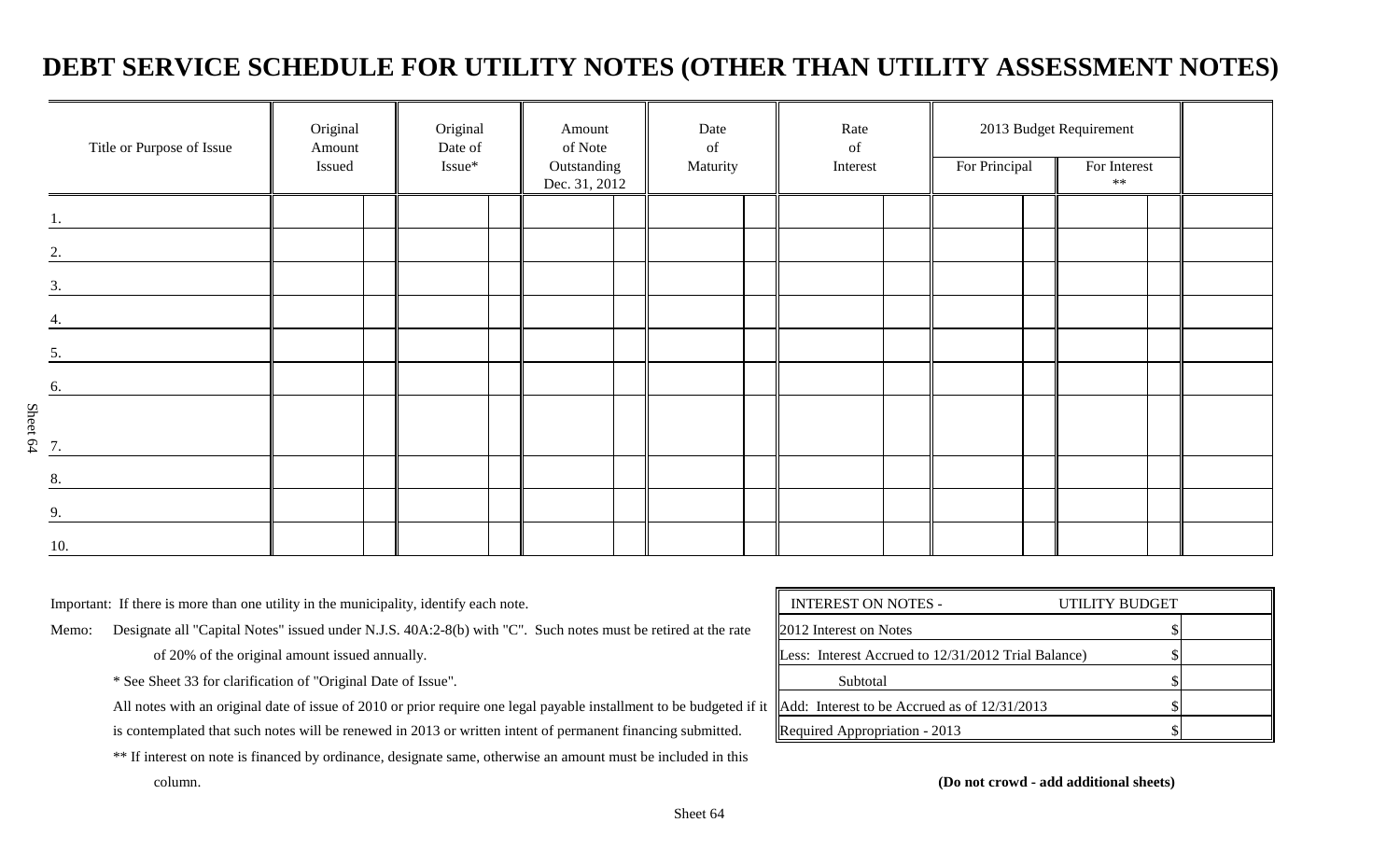## **DEBT SERVICE SCHEDULE FOR UTILITY ASSESSMENT NOTES**

|                                | Title or Purpose of Issue                         | Original<br>Amount<br>Issued | Original<br>Date of<br>Issue* | Amount<br>of Note<br>Outstanding<br>Dec. 31, 2012 | Date<br>of<br>Maturity | Rate<br>$% \left( \left( \mathcal{A},\mathcal{A}\right) \right) =\left( \mathcal{A},\mathcal{A}\right)$ of<br>Interest | For Principal | 2013 Budget Requirement<br>For Interest<br>$\ast\ast$ | Interest<br>Computed to<br>(Insert Date) |
|--------------------------------|---------------------------------------------------|------------------------------|-------------------------------|---------------------------------------------------|------------------------|------------------------------------------------------------------------------------------------------------------------|---------------|-------------------------------------------------------|------------------------------------------|
|                                |                                                   |                              |                               |                                                   |                        |                                                                                                                        |               |                                                       |                                          |
|                                | 2.                                                |                              |                               |                                                   |                        |                                                                                                                        |               |                                                       |                                          |
|                                | $\overline{\mathbf{3.}}$                          |                              |                               |                                                   |                        |                                                                                                                        |               |                                                       |                                          |
| 4.                             |                                                   |                              |                               |                                                   |                        |                                                                                                                        |               |                                                       |                                          |
| 5.                             |                                                   |                              |                               |                                                   |                        |                                                                                                                        |               |                                                       |                                          |
| 6.                             |                                                   |                              |                               |                                                   |                        |                                                                                                                        |               |                                                       |                                          |
| Sheet 65                       |                                                   |                              |                               |                                                   |                        |                                                                                                                        |               |                                                       |                                          |
| 7.                             |                                                   |                              |                               |                                                   |                        |                                                                                                                        |               |                                                       |                                          |
| 8.                             |                                                   |                              |                               |                                                   |                        |                                                                                                                        |               |                                                       |                                          |
| 9.                             |                                                   |                              |                               |                                                   |                        |                                                                                                                        |               |                                                       |                                          |
| 10.                            |                                                   |                              |                               |                                                   |                        |                                                                                                                        |               |                                                       |                                          |
| 11.                            | <u> 1990 - Jan Barbara Barat, prima politik (</u> |                              |                               |                                                   |                        |                                                                                                                        |               |                                                       |                                          |
| 12.                            |                                                   |                              |                               |                                                   |                        |                                                                                                                        |               |                                                       |                                          |
| 13.                            |                                                   |                              |                               |                                                   |                        |                                                                                                                        |               |                                                       |                                          |
| 14.                            |                                                   |                              |                               |                                                   |                        |                                                                                                                        |               |                                                       |                                          |
| $\underline{\underline{15}}$ . |                                                   |                              |                               |                                                   |                        |                                                                                                                        |               |                                                       |                                          |

Important: If there is more than one utility in the municipality, identify each note.

Memo: \*See Sheet 33 for clarification of "Original Date of Issue".

\*\* Interest on Utility Assessment Notes must be included in the Utility Budget appropriation "Interest on Notes".

Utility Assessment Notes with an original date of issue of December 31, 2010 or prior must be appropriated in full in the 2013 Dedicated Utility Assessment Budget or written intent of permanent financing submitted.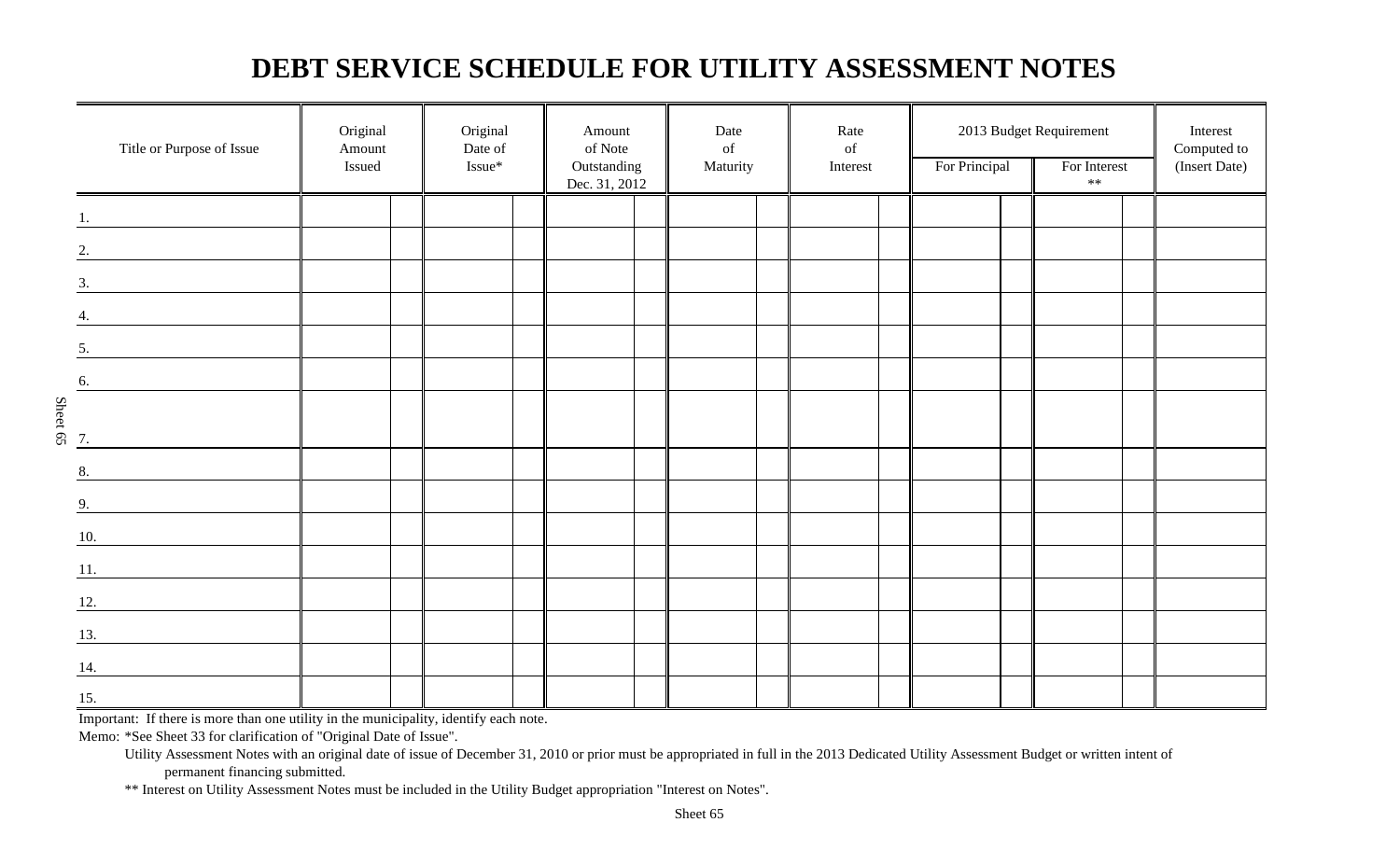## **SCHEDULE OF CAPITAL LEASE PROGRAM OBLIGATIONS**

|                 | Purpose                                                                                                               | Amount<br>of Obligation<br>Outstanding<br>Dec. 31, 2012 | For Principal | 2013 Budget Requirement<br>For Interest/Fees |
|-----------------|-----------------------------------------------------------------------------------------------------------------------|---------------------------------------------------------|---------------|----------------------------------------------|
|                 |                                                                                                                       |                                                         |               |                                              |
| 2.              |                                                                                                                       |                                                         |               |                                              |
| 3.              |                                                                                                                       |                                                         |               |                                              |
|                 |                                                                                                                       |                                                         |               |                                              |
| 5.              |                                                                                                                       |                                                         |               |                                              |
| 6.              |                                                                                                                       |                                                         |               |                                              |
|                 |                                                                                                                       |                                                         |               |                                              |
| Sheet 65a<br>7. | <u>and the state of the state of the state of the state of the state of the state of the state of the state of th</u> |                                                         |               |                                              |
| 8.              |                                                                                                                       |                                                         |               |                                              |
| 9.              |                                                                                                                       |                                                         |               |                                              |
| 10.             |                                                                                                                       |                                                         |               |                                              |
| 11.             |                                                                                                                       |                                                         |               |                                              |
| 12.             | <u> 1980 - John Stein, amerikansk politiker (</u>                                                                     |                                                         |               |                                              |
| 13.             | <u> 1989 - Johann Stein, mars an dùthchan an Amhair Aonaich an t-</u>                                                 |                                                         |               |                                              |
| 14.             |                                                                                                                       |                                                         |               |                                              |
|                 | Total                                                                                                                 |                                                         |               |                                              |
|                 |                                                                                                                       |                                                         | 80051-01      | 80051-02                                     |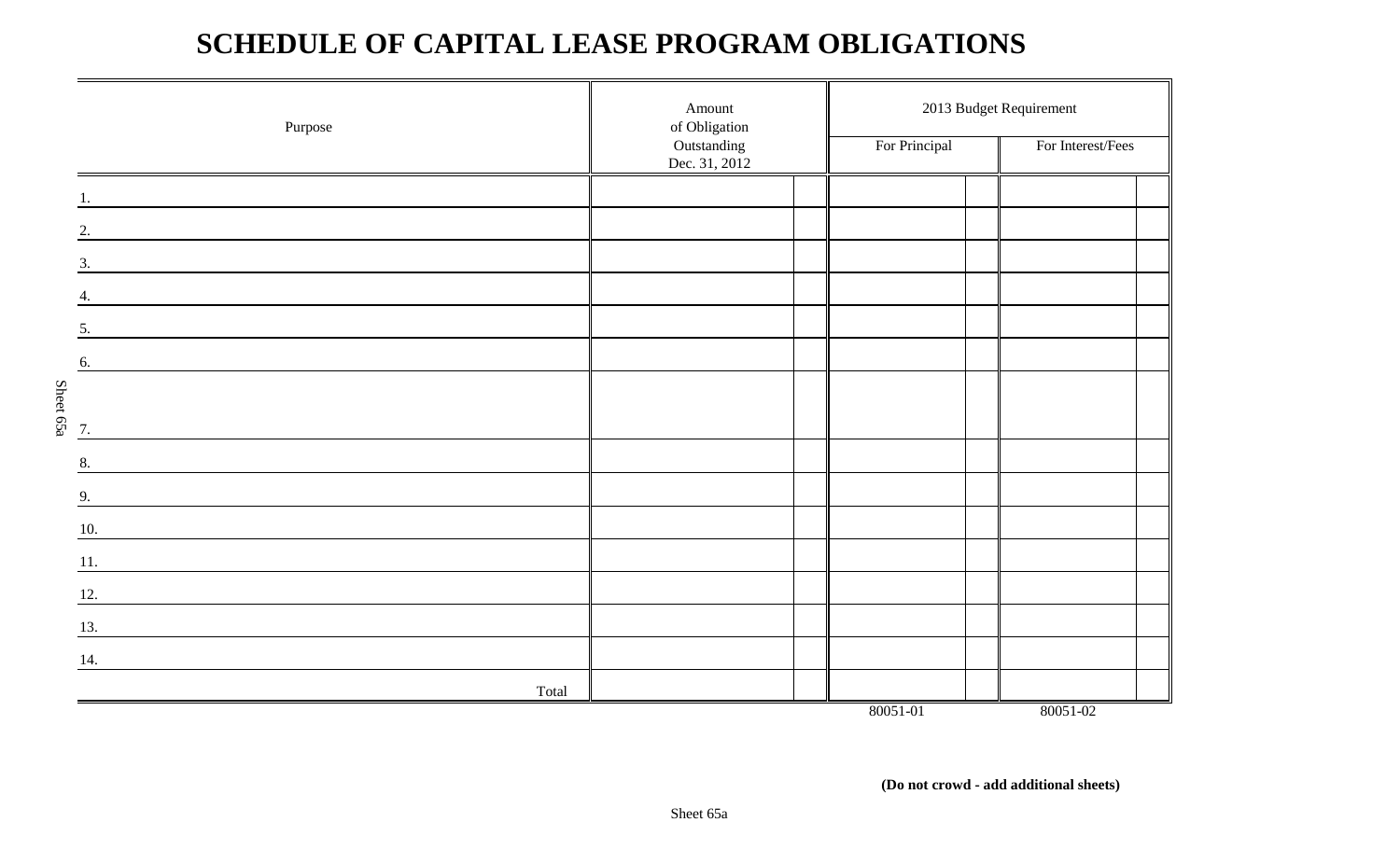## **SCHEDULE OF IMPROVEMENT AUTHORIZATIONS (UTILITY CAPITAL FUND)**

| <b>IMPROVEMENTS</b><br>Specify each authorization by purpose. Do |        | Balance - January 1, 2012 | 2012           |  | Expended | Authorizations |        | Balance - December 31, 2012 |          |  |
|------------------------------------------------------------------|--------|---------------------------|----------------|--|----------|----------------|--------|-----------------------------|----------|--|
| not merely designate by a code number.                           | Funded | Unfunded                  | Authorizations |  |          | Canceled       | Funded |                             | Unfunded |  |
|                                                                  |        |                           |                |  |          |                |        |                             |          |  |
|                                                                  |        |                           |                |  |          |                |        |                             |          |  |
|                                                                  |        |                           |                |  |          |                |        |                             |          |  |
|                                                                  |        |                           |                |  |          |                |        |                             |          |  |
|                                                                  |        |                           |                |  |          |                |        |                             |          |  |
|                                                                  |        |                           |                |  |          |                |        |                             |          |  |
|                                                                  |        |                           |                |  |          |                |        |                             |          |  |
|                                                                  |        |                           |                |  |          |                |        |                             |          |  |
|                                                                  |        |                           |                |  |          |                |        |                             |          |  |
|                                                                  |        |                           |                |  |          |                |        |                             |          |  |
|                                                                  |        |                           |                |  |          |                |        |                             |          |  |
|                                                                  |        |                           |                |  |          |                |        |                             |          |  |
|                                                                  |        |                           |                |  |          |                |        |                             |          |  |
|                                                                  |        |                           |                |  |          |                |        |                             |          |  |
|                                                                  |        |                           |                |  |          |                |        |                             |          |  |
|                                                                  |        |                           |                |  |          |                |        |                             |          |  |
|                                                                  |        |                           |                |  |          |                |        |                             |          |  |
|                                                                  |        |                           |                |  |          |                |        |                             |          |  |
| Total<br>70000-                                                  |        |                           |                |  |          |                |        |                             |          |  |

Sheet 66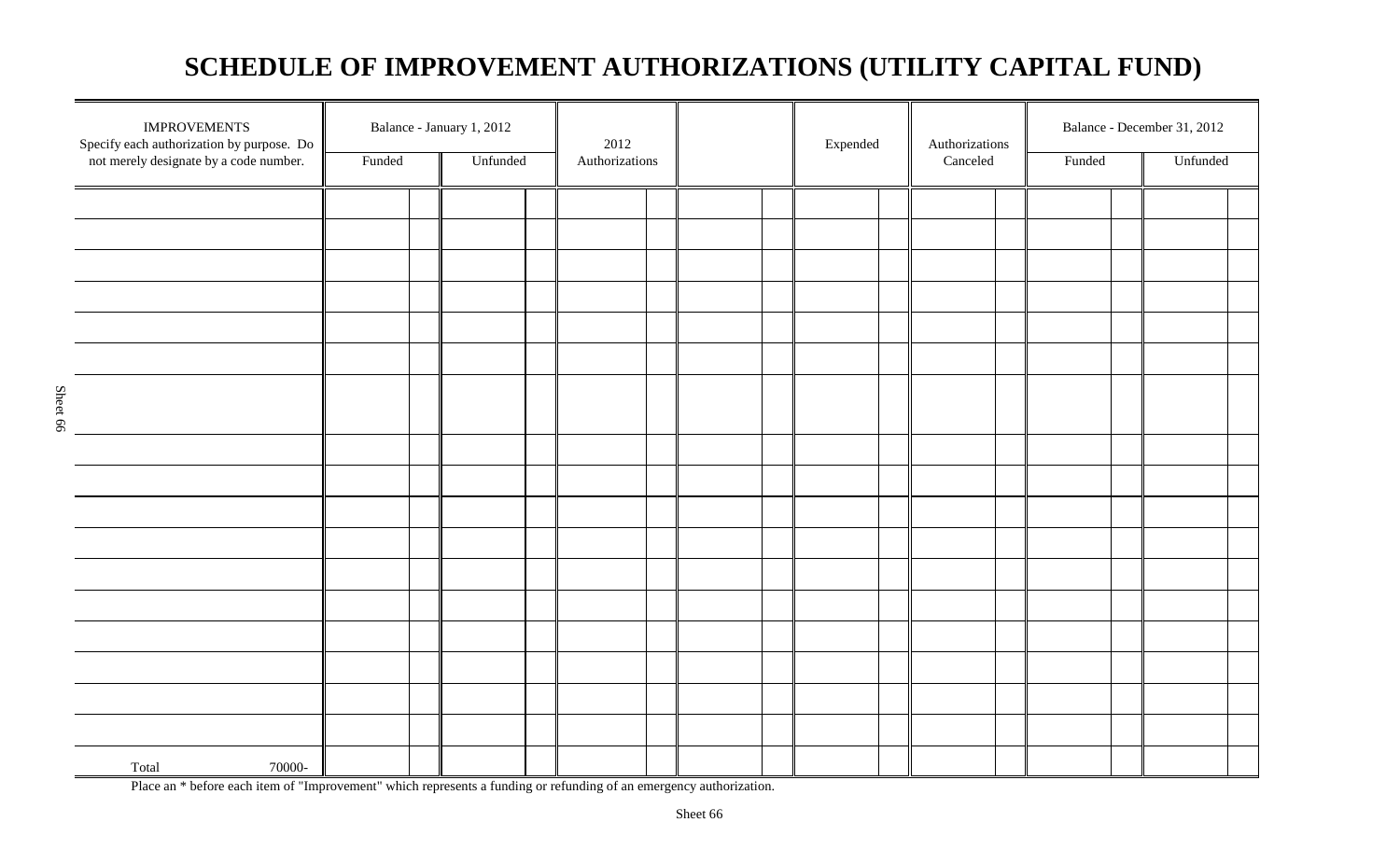## **UTILITY CAPITAL FUND**

|                                                                                                   | Debit         |    | Credit        |    |
|---------------------------------------------------------------------------------------------------|---------------|----|---------------|----|
| Balance January 1, 2012                                                                           | <b>XXXXXX</b> | XX |               |    |
| Received from 2012 Budget Appropriation *                                                         | <b>XXXXXX</b> | XX |               |    |
|                                                                                                   | <b>XXXXXX</b> | XX |               |    |
| <b>Improvement Authorizations Canceled</b><br>(financed in whole by the Capital Improvement Fund) | <b>XXXXXX</b> | XX |               |    |
|                                                                                                   |               |    |               |    |
| List by Improvements - Direct Charges Made for Preliminary Costs:                                 | <b>XXXXXX</b> | XX | <b>XXXXXX</b> | XX |
|                                                                                                   |               |    | <b>XXXXXX</b> | XX |
|                                                                                                   |               |    | <b>XXXXXX</b> | XX |
|                                                                                                   |               |    | <b>XXXXXX</b> | XX |
|                                                                                                   |               |    | <b>XXXXXX</b> | XX |
|                                                                                                   |               |    | <b>XXXXXX</b> | XX |
|                                                                                                   |               |    | <b>XXXXXX</b> | XX |
|                                                                                                   |               |    | <b>XXXXXX</b> | XX |
| Appropriated to Finance Improvement Authorizations                                                |               |    | <b>XXXXXX</b> | XX |
|                                                                                                   |               |    | <b>XXXXXX</b> | XX |
| Balance December 31, 2012                                                                         |               |    | <b>XXXXXX</b> | XX |
|                                                                                                   |               |    |               |    |

### **SCHEDULE OF CAPITAL IMPROVEMENT FUND**

## **UTILITY CAPITAL FUND**

### **SCHEDULE OF DOWN PAYMENTS ON IMPROVEMENTS**

|                                                    | Debit         |    | Credit        |    |
|----------------------------------------------------|---------------|----|---------------|----|
| Balance January 1, 2012                            | <b>XXXXXX</b> | XX |               |    |
| Received from 2012 Budget Appropriation *          | <b>XXXXXX</b> | XX |               |    |
| Received from 2012 Emergency Appropriation *       | <b>XXXXXX</b> | XX |               |    |
|                                                    |               |    |               |    |
| Appropriated to Finance Improvement Authorizations |               |    | <b>XXXXXX</b> | XX |
|                                                    |               |    | <b>XXXXXX</b> | XX |
| Balance December 31, 2012                          |               |    | <b>XXXXXX</b> | XX |
|                                                    |               |    |               |    |

\*The full amount of the 2012 appropriation should be transferred to this account unless the balance of the appropriation is permitted to lapse.